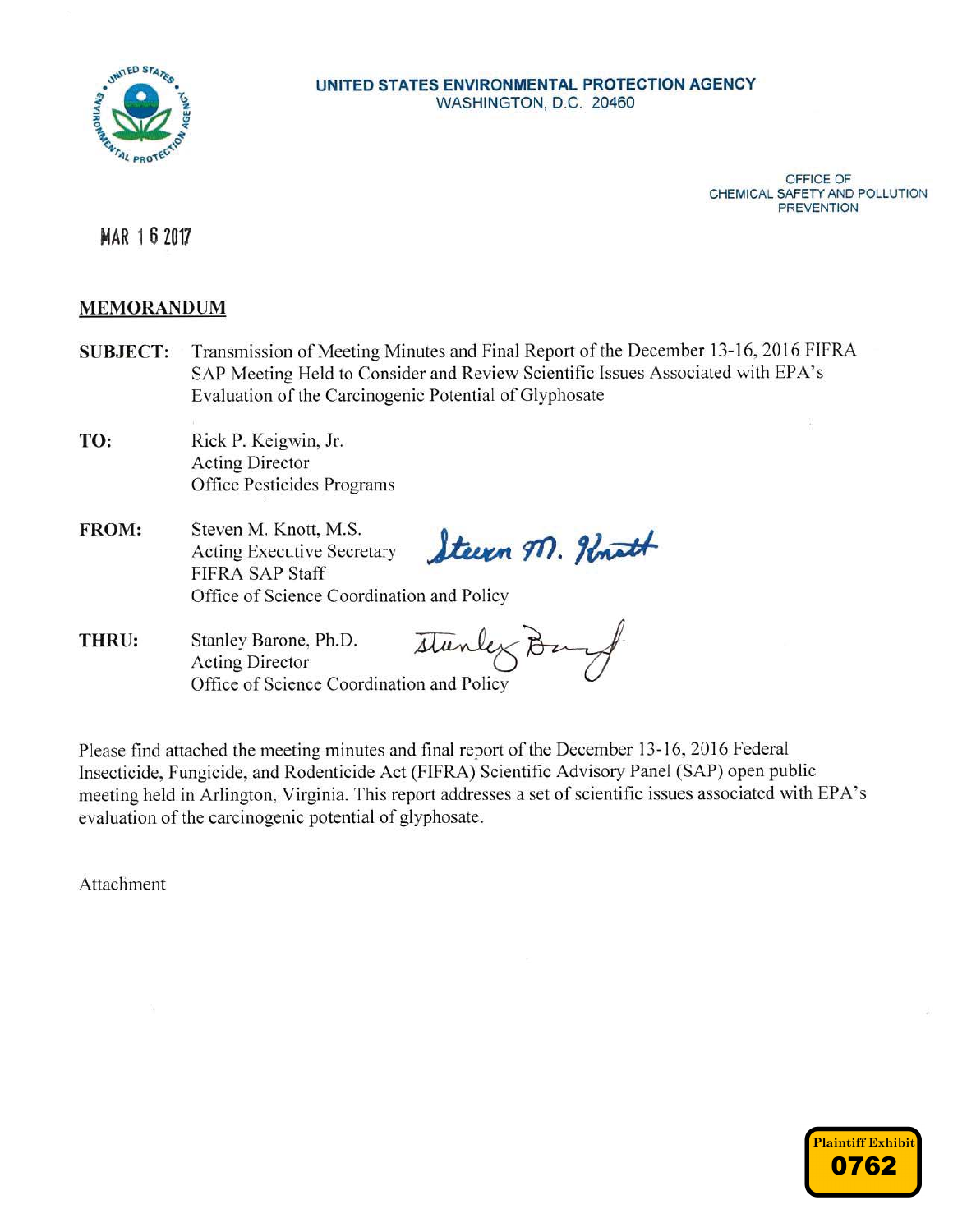#### **cc:**

Wendy Cleland-Hamnett Louise Wise Stan Barone Arnold Layne Delores Barber Marietta Echeverria Michael Goodis Yu-Ting Guilaran Steve Knizner Robert McNally Wynne Miller Jaqueline Mosby Dana Vogel Gregory Akerman Jeff Dawson Anwar Dunbar Anna Lowit Cathy Milbourn Monique Perron Linda Strauss OPP Docket

### FIFRA Scientific Advisory Panel Members

Marion F. Ehrich, PhD, DABT, ATS David A. Jett, PhD James McManaman, PhD Joseph Shaw, PhD Sonya K. Sobrian, PhD

## FQPA Science Review Board Members

Kenny Crump, PhD Laura C. Green, PhD, DABT Eric S. Johnson, MB; BS (MD), PhD, MPH, DTPH Barbara L. Parsons, PhD Kenneth Portier, PhD Aramandla Ramesh, PhD Elizabeth A. (Lianne) Sheppard, PhD Emanuela Taioli, MD, PhD Daniel Zelterman, PhD Luoping Zhang, PhD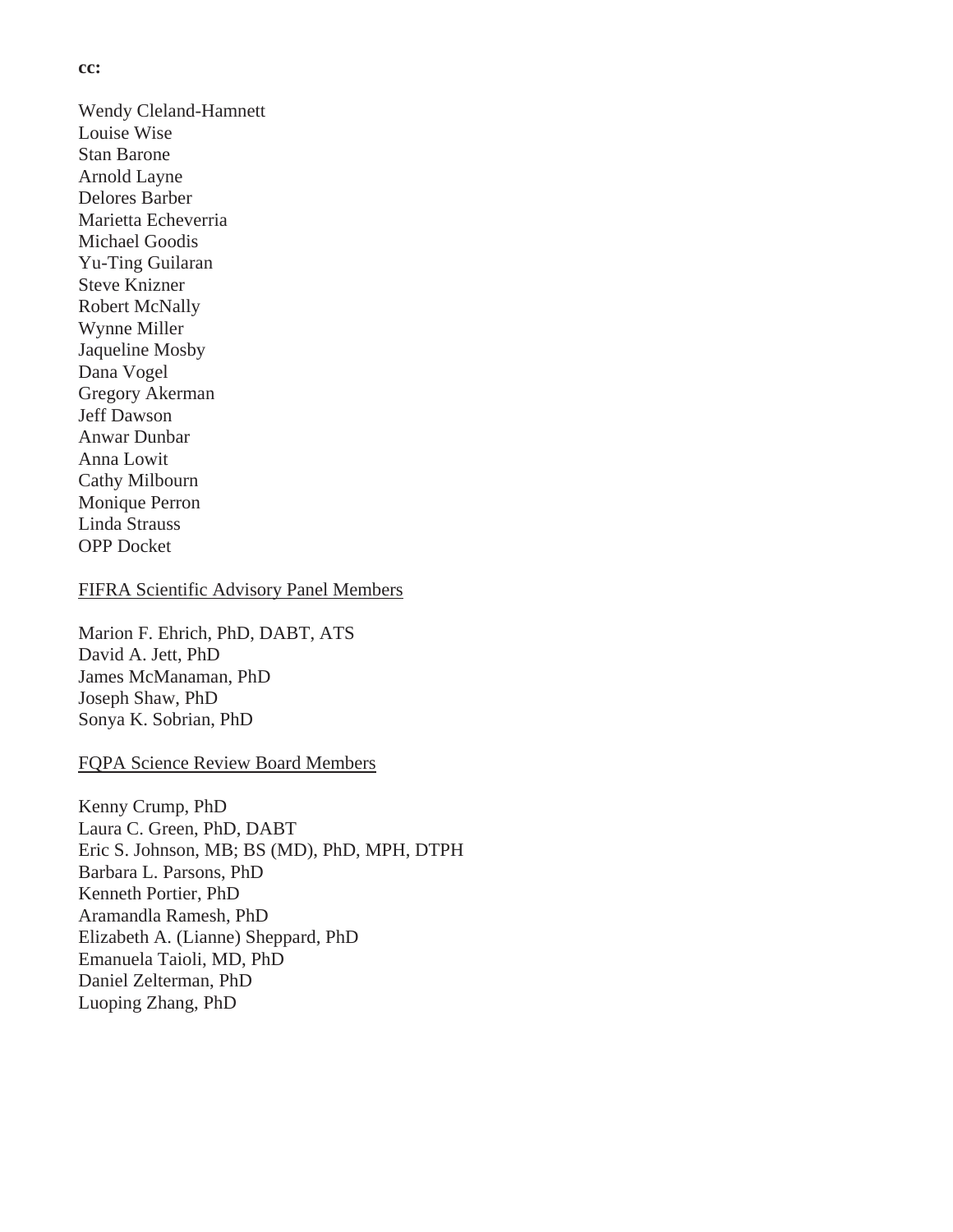# **FIFRA Scientific Advisory Panel Meeting Minutes and Final Report No. 2017-01**

# **A Set of Scientific Issues Being Considered by the Environmental Protection Agency Regarding:**

**EPA's Evaluation of the Carcinogenic Potential of Glyphosate**

**December 13-16, 2016 FIFRA Scientific Advisory Panel Meeting Held at the EPA Conference Center, One Potomac Yard Arlington, Virginia**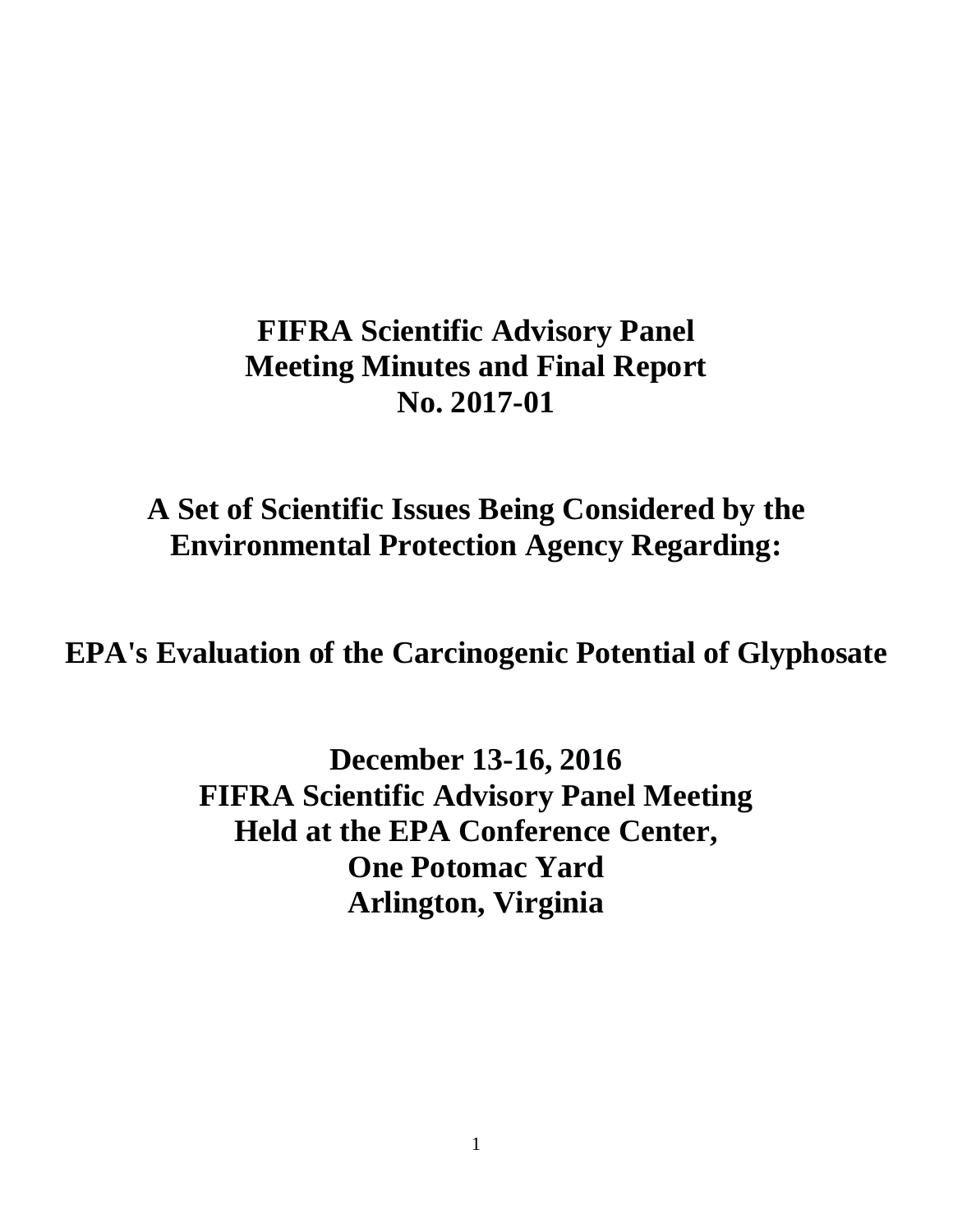# **TABLE OF CONTENTS**

| TABLE 1: OVERVIEW OF THREE META-ANALYSES OF GLYPHOSATE EXPOSURE AND NHL, PLUS<br>TABLE 2: LANKAS, 1981 (MRID 00093879) - RAT TESTICULAR INTERSTITIAL TUMORS - MALES AND<br>TABLE 3: META-ANALYSIS AS ONE POSSIBLE APPROACH TO A POOLED ANALYSIS - EXAMPLE PROVIDED<br>IN PUBLIC COMMENTS CONTRIBUTED BY DR. CHRISTOPHER PORTIER [EPA-HQ-OPP-2016-0385- |  |
|--------------------------------------------------------------------------------------------------------------------------------------------------------------------------------------------------------------------------------------------------------------------------------------------------------------------------------------------------------|--|
|                                                                                                                                                                                                                                                                                                                                                        |  |
| APPENDIX 1 - WRITTEN SUBMISSIONS TO DOCKET NO. EPA-HQ-OPP-2016-0385 96                                                                                                                                                                                                                                                                                 |  |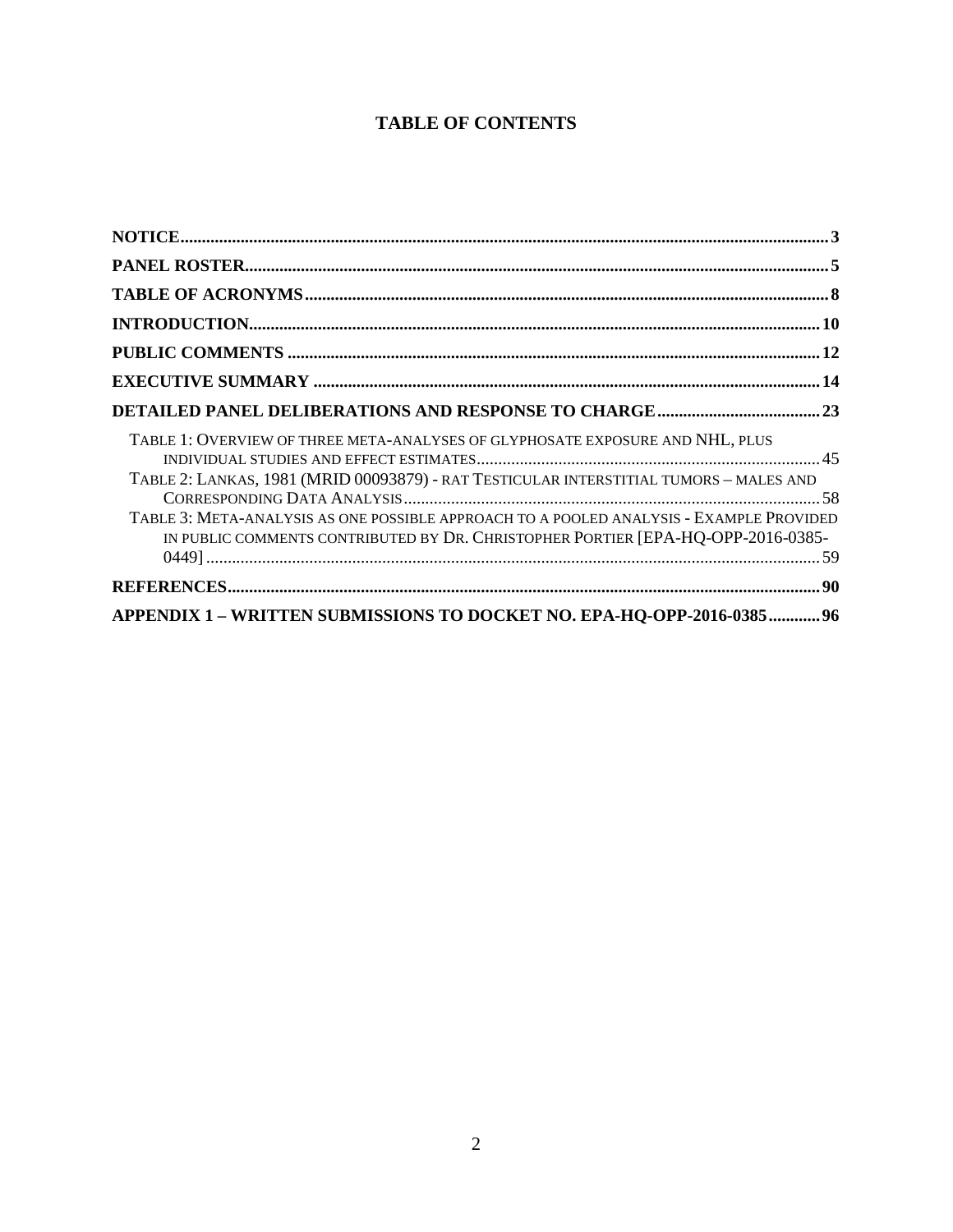# **NOTICE**

The Federal Insecticide, Fungicide, and Rodenticide Act (FIFRA), Scientific Advisory Panel (SAP) is a Federal advisory committee operating in accordance with the Federal Advisory Committee Act and established under the provisions of FIFRA as amended by the Food Quality Protection Act (FQPA) of 1996. The FIFRA SAP provides advice, information, and recommendations to the Agency Administrator on pesticides and pesticide-related issues regarding the impact of regulatory actions on health and the environment. The Panel serves as the primary scientific peer review mechanism of the Environmental Protection Agency (EPA), Office of Pesticide Programs (OPP) and is structured to provide balanced expert assessment of pesticide and pesticide-related matters facing the Agency. Food Quality Protection Act (FQPA) Science Review Board members serve the FIFRA SAP on an *ad hoc* basis to assist in reviews conducted by the Panel. These meeting minutes and final report have been written as part of the activities of the FIFRA SAP and represent the views and recommendations of the FIFRA SAP and do not necessarily represent the views and policies of the EPA, or of other agencies in the Executive Branch of the Federal government. Mention of trade names or commercial products does not constitute an endorsement or recommendation for use. The meeting minutes and final report do not create or confer legal rights or impose any legally binding requirements on the EPA or any party. In preparing the meeting minutes and final report, the FIFRA SAP carefully considered all information provided and presented by the EPA, as well as information presented in public comments.

These meeting minutes and final report of the December 13-16, 2016 FIFRA SAP meeting held to consider and review scientific issues associated with EPA's evaluation of the carcinogenic potential of glyphosate were certified by James McManaman, Ph.D., FIFRA SAP Chair and Steven Knott, M.S., Designated Federal Official. The minutes and final report are publicly available on the SAP website (https://www.epa.gov/sap) under the heading of "Scientific Advisory Panel Meetings" and in the public e-docket, Docket Identification Number: EPA-HQ-OPP-2016-0385, accessible through the docket portal: https://www.regulations.gov. Further information about FIFRA SAP reports and activities can be obtained from its website at https://www.epa.gov/sap. Interested persons are invited to contact Steven Knott, Designated Federal Official, via email at knott.steven@epa.gov.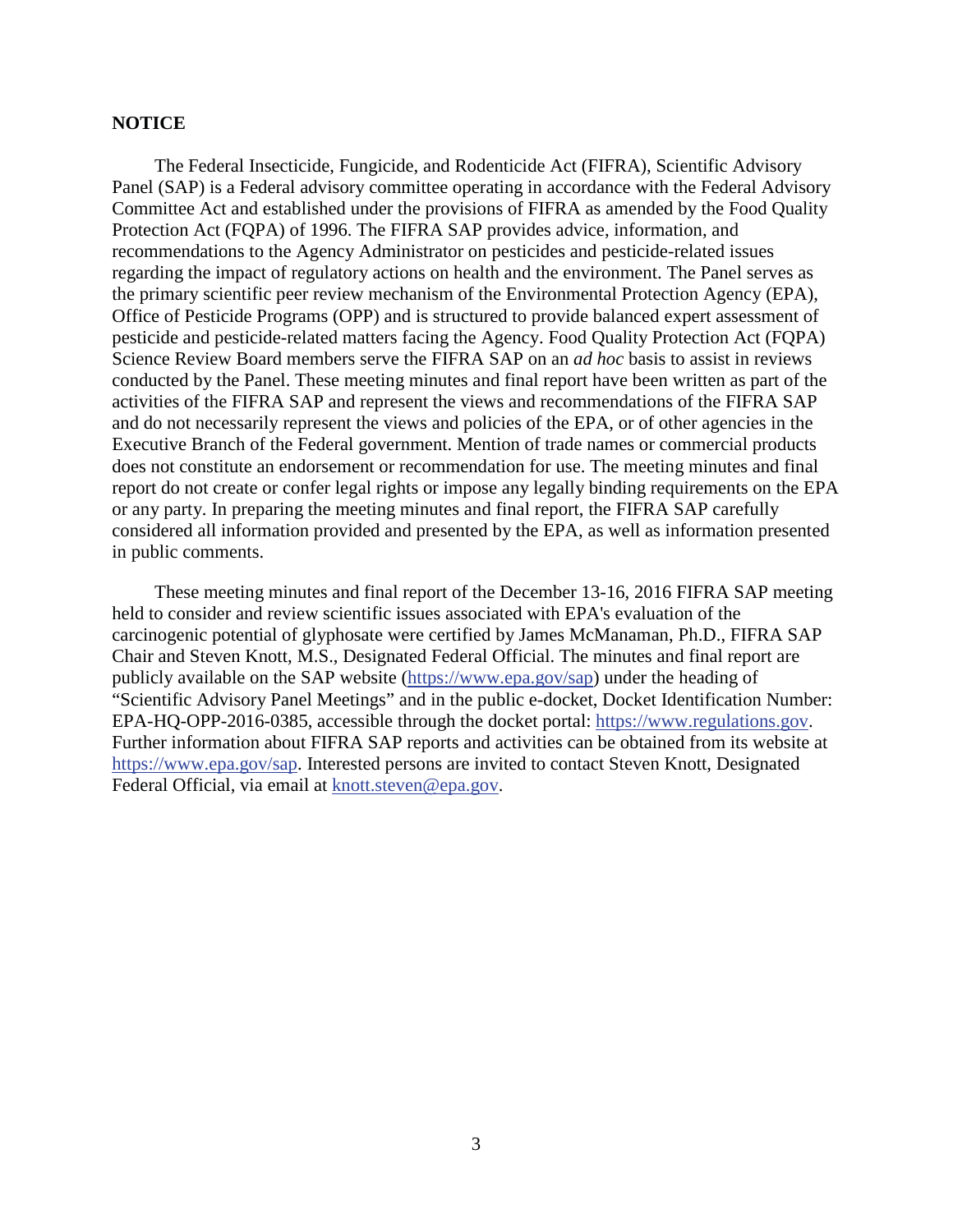# **SAP Minutes and Final Report No. 2017-01**

# A Set of Scientific Issues Being Considered by the **Environmental Protection Agency Regarding:**

# **EPA's Evaluation of the Carcinogenic Potential of Glyphosate**

# December 13-16, 2016 **FIFRA Scientific Advisory Panel Meeting Held at the EPA Conference Center One Potomac Yard** Arlington, Virginia

James McManaman, Ph.D. **FIFRA SAP Chair FIFRA Scientific Advisory Panel** 

**Steven Knott, M.S. Designated Federal Official Office of Science Coordination and** Policy, EPA

Steven 97. Inott

Date:

MAR 1 6 2017

MAR 1 6 2017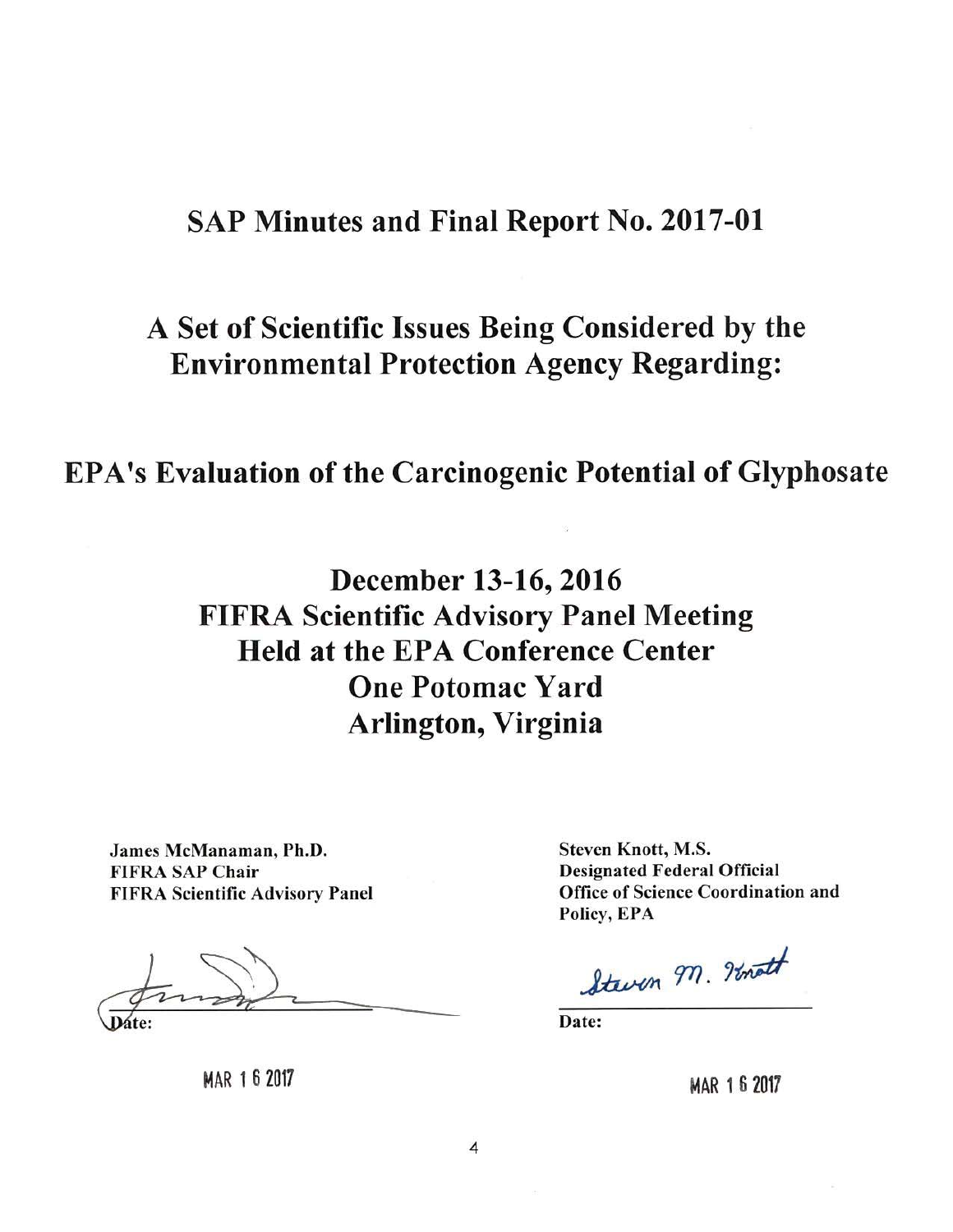# **PANEL ROSTER**

### **FIFRA SAP Chair**

# **James McManaman, PhD**

Professor and Chief Section of Basic Reproductive Sciences Department of Obstetrics & Gynecology, Physiology & Biophysics University of Colorado, Denver Aurora, CO

## **Designated Federal Official**

#### **Steven Knott, MS**

US Environmental Protection Agency Office of Science Coordination & Policy FIFRA Scientific Advisory Panel EPA East Building, MC 7201M 1200 Pennsylvania Avenue, NW Washington, DC 20460 Phone (202) 564-0103 Fax (202) 564-8382 Knott.steven@epa.gov

# **FIFRA Scientific Advisory Panel Members**

#### **Marion F. Ehrich, PhD, DABT, ATS**

Professor, Pharmacology and Toxicology Department of Biomedical Sciences & Pathobiology Virginia-Maryland College of Veterinary Medicine Blacksburg, VA

#### **David A. Jett, PhD**

Director, National Institutes of Health CounterACT Program National Institute of Neurological Disorders and Stroke National Institutes of Health Bethesda, MD

#### **Joseph Shaw, PhD**

Associate Professor School of Public and Environmental Affairs Indiana University Bloomington, IN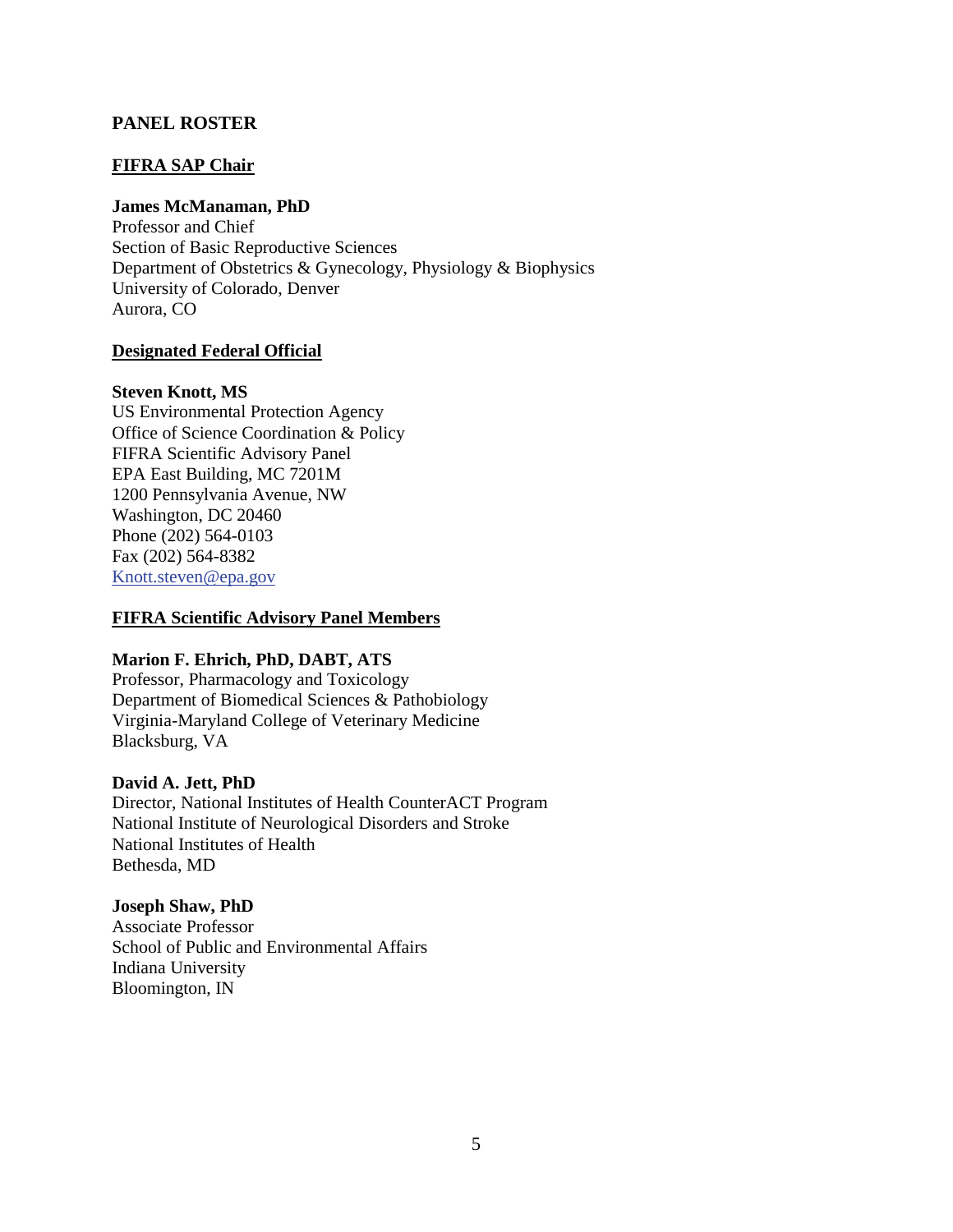#### **Sonya K. Sobrian, PhD**

Associate Professor Department of Pharmacology Howard University College of Medicine Washington, DC

#### **FQPA Science Review Board Members**

**Kenny Crump, PhD**  Private Consultant Ruston, LA

### **Laura C. Green, PhD, DABT**

President and Senior Toxicologist Green Toxicology LLC Brookline, MA

# **Eric S. Johnson, MB; BS (MD), PhD, MPH, DTPH**

Professor, Department of Epidemiology University of Arkansas for Medical Sciences Little Rock, AR

#### **Barbara L. Parsons, PhD**

Research Microbiologist Division of Genetic and Molecular Toxicology National Center for Toxicological Research US Food and Drug Administration Jefferson, AR

#### **Kenneth Portier, PhD**

Vice President Statistics and Evaluation Center American Cancer Society Atlanta, GA

#### **Aramandla Ramesh, PhD**

Associate Professor Department of Biochemistry & Cancer Biology Meharry Medical College Nashville, TN

### **Elizabeth A. (Lianne) Sheppard, PhD**

Professor and Assistant Chair of Environmental and Occupational Health Sciences University of Washington Seattle, WA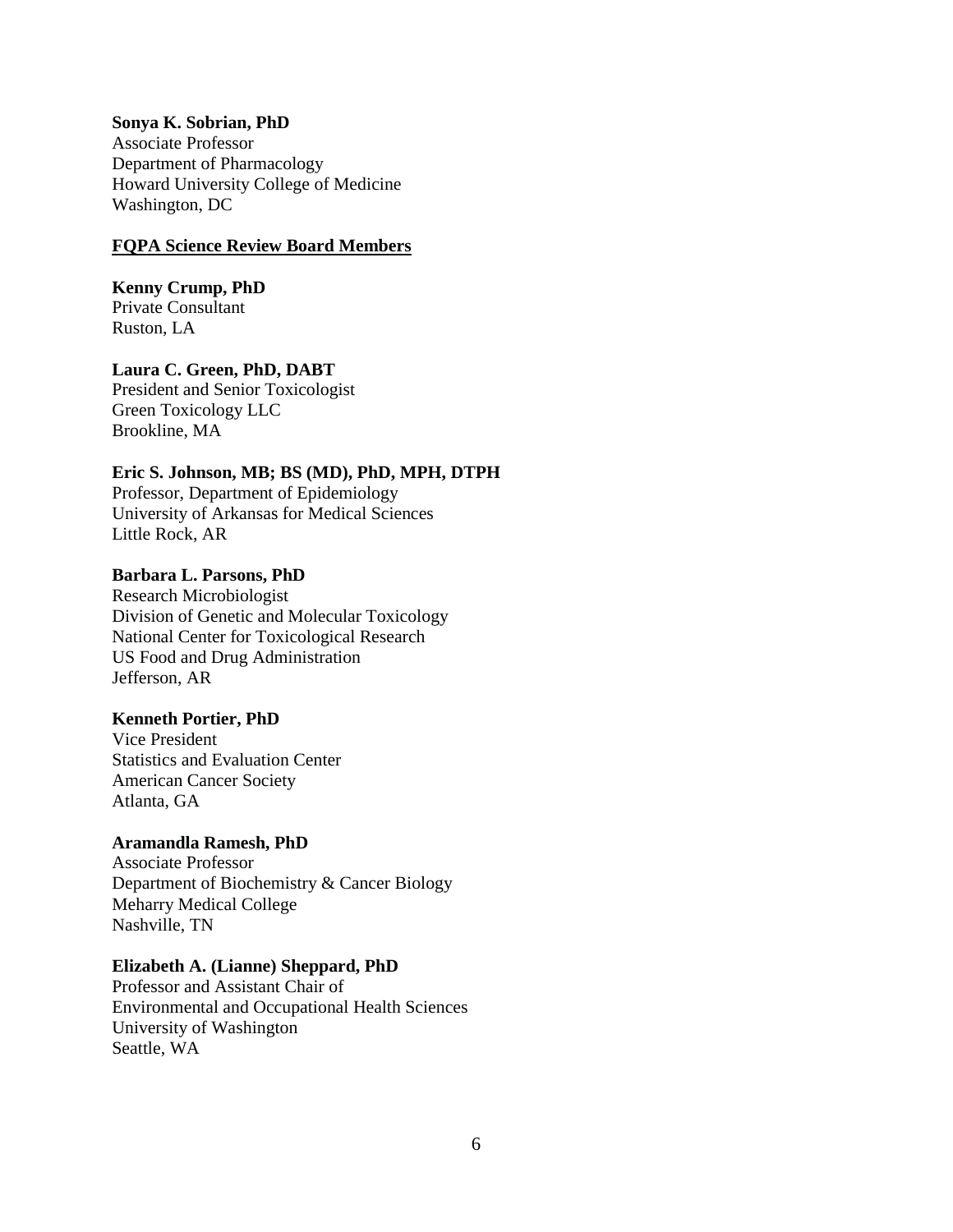# **Emanuela Taioli, MD, PhD**

Director, Institute for Translational Epidemiology Icahn School of Medicine at Mount Sinai New York, NY

# **Daniel Zelterman, PhD**

Professor of Public Health (Biostatistics) Department of Biostatistics Yale School of Medicine New Haven, CT

# **Luoping Zhang, PhD**

Professor in Toxicology School of Public Health University of California, Berkeley Berkeley, CA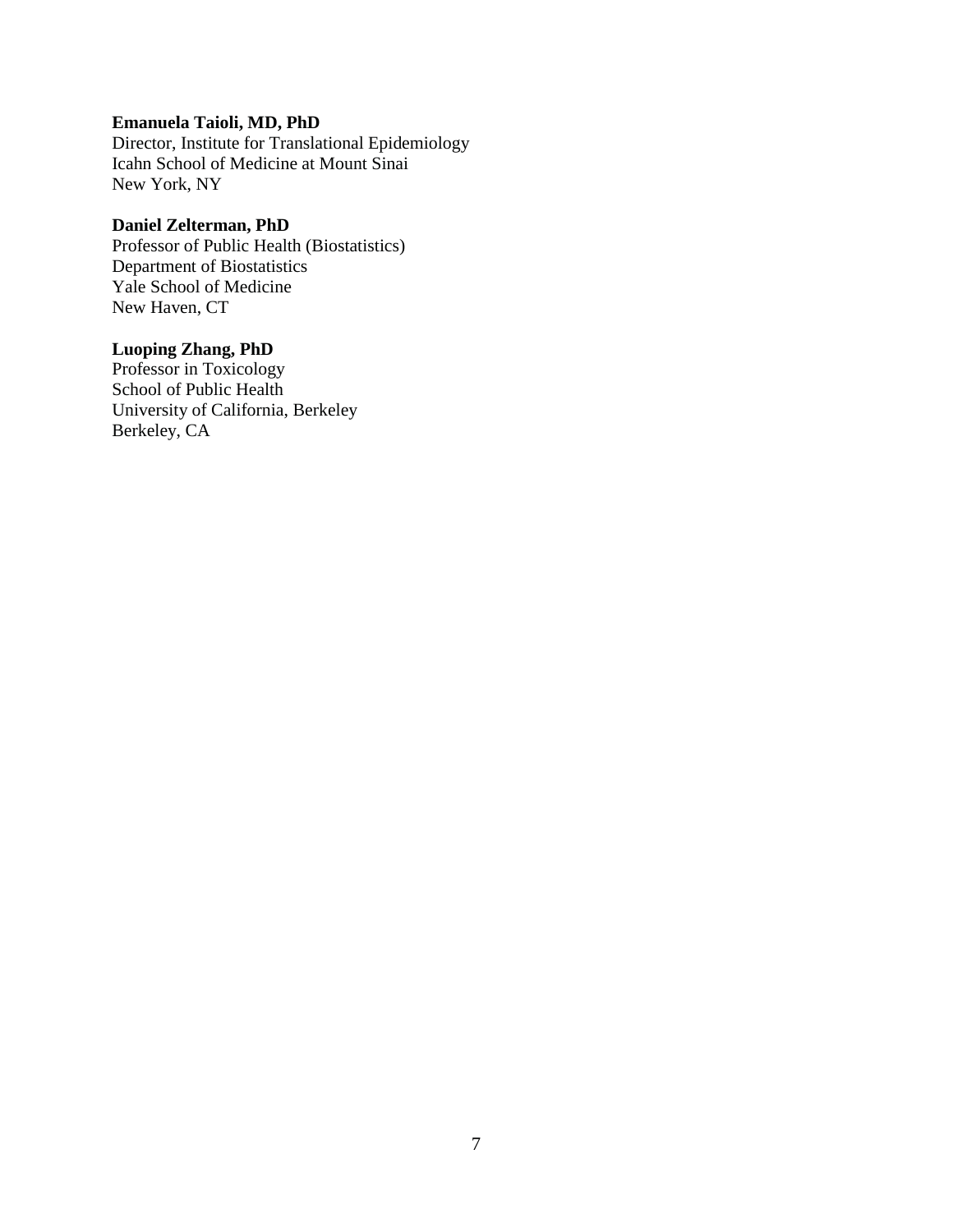# **TABLE OF ACRONYMS**

| <b>ACRONYMS</b> | <b>DESCRIPTION</b>                                                       |
|-----------------|--------------------------------------------------------------------------|
| AAF             | 2-Acetylaminoflourene                                                    |
| <b>AHS</b>      | <b>Agricultural Health Study</b>                                         |
| <b>AIDS</b>     | Acquired Immunodeficiency Syndrome                                       |
| <b>AOP</b>      | <b>Adverse Outcome Pathway</b>                                           |
| <b>ATS</b>      | Academy of Toxicological Sciences                                        |
| <b>BW</b>       | Body Weight                                                              |
| CASAC           | Clean Air Science Advisory Committee                                     |
| <b>CDK</b>      | Cyclin-dependent kinase                                                  |
| CI              | Confidence Interval                                                      |
| <b>CNV</b>      | <b>Gene Copy Number Variation</b>                                        |
| <b>DABT</b>     | Diplomate of the American Board of                                       |
|                 | Toxicology                                                               |
| <b>DNA</b>      | Deoxyribonucleic Acid                                                    |
| <b>EFSA</b>     | European Food Safety Authority                                           |
| <b>FACE</b>     | Fellow of the American College of                                        |
|                 | Epidemiology                                                             |
| <b>FAO</b>      | Food and Agriculture Organization                                        |
| <b>FDA</b>      | Food and Drug Administration                                             |
| <b>FIFRA</b>    | Federal Insecticide, Fungicide, and                                      |
|                 | Rodenticide Act                                                          |
| FQPA            | Food Quality Protection Act of 1996                                      |
| <b>FRSC</b>     | Fellow of the Royal Society of Chemistry                                 |
| <b>GM</b>       | <b>Genetically Modified</b>                                              |
| <b>HIV</b>      | Human Immunodeficiency Virus                                             |
| HL              | Hodgkin's Lymphoma                                                       |
| <b>IARC</b>     | International Agency for Research on Cancer                              |
| IP              | Intraperitoneal                                                          |
| <b>JMPR</b>     | Joint FAO/WHO Meeting on Pesticide                                       |
|                 | <b>Residues</b>                                                          |
| <b>MM</b>       | Multiple Myeloma                                                         |
| <b>MOA</b>      | Mode of Action                                                           |
| <b>MRID</b>     | <b>EPA OPP Master Record Identification</b><br>Number                    |
| <b>MTD</b>      | <b>Maximum Tolerated Dose</b>                                            |
| <b>NHL</b>      |                                                                          |
|                 | Non-Hodgkin's lymphoma<br>National Institute for Occupational Safety and |
| <b>NIOSH</b>    | Health                                                                   |
| <b>NRC</b>      | <b>National Research Council</b>                                         |
| <b>NTP</b>      | <b>National Toxicology Program</b>                                       |
| <b>OCSPP</b>    | EPA Office of Chemical Safety and Pollution                              |
|                 | Prevention                                                               |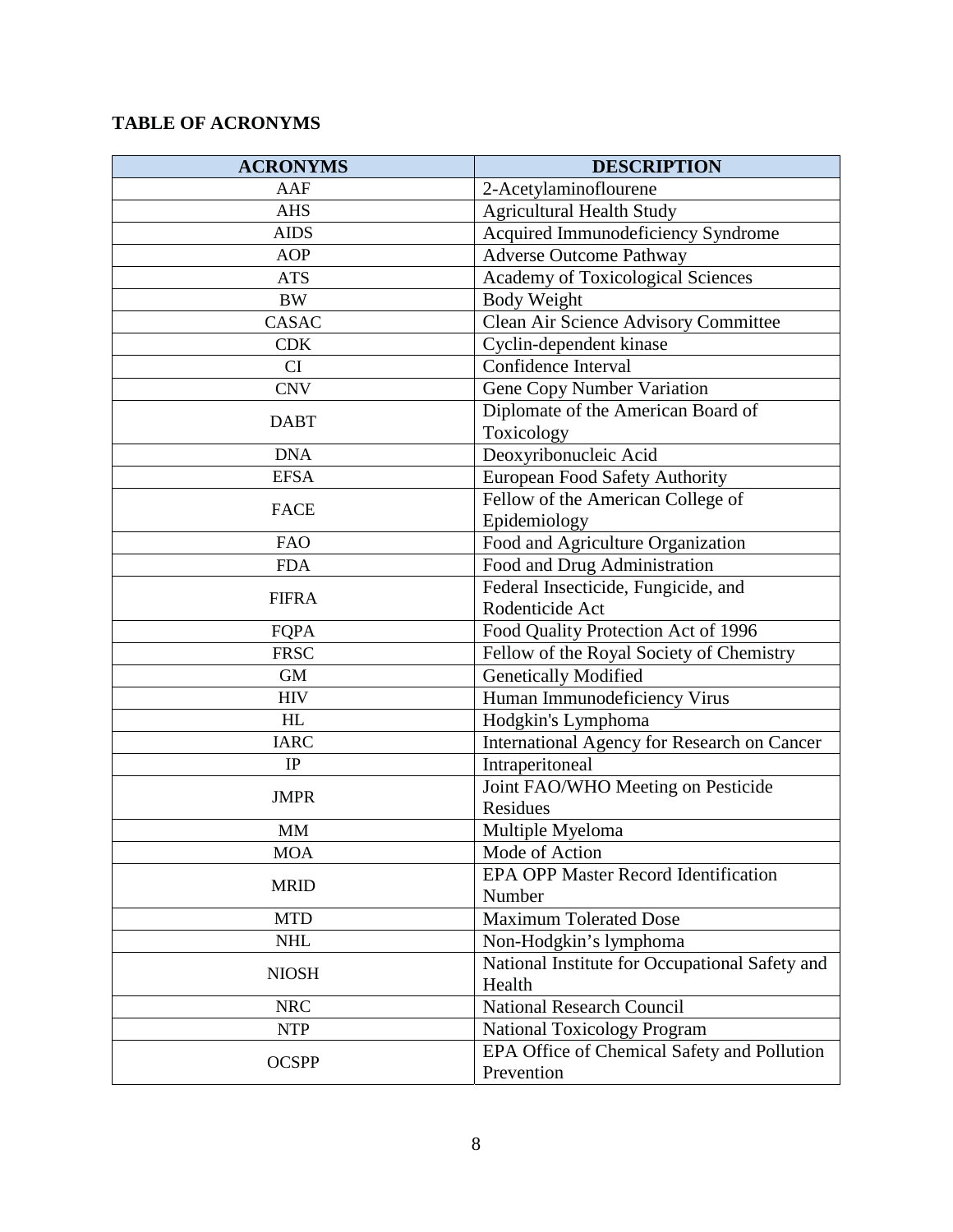| <b>ACRONYMS</b> | <b>DESCRIPTION</b>                            |
|-----------------|-----------------------------------------------|
| <b>OECD</b>     | Organization for Economic Cooperation and     |
|                 | Development                                   |
| <b>OPP</b>      | Office of Pesticide Programs                  |
| <b>OR</b>       | <b>Odds Ratio</b>                             |
| <b>OSHA</b>     | Occupational Safety and Health                |
|                 | Administration                                |
| <b>RR</b>       | <b>Relative Risk</b>                          |
| <b>SAP</b>      | FIFRA Scientific Advisory Panel               |
| <b>SAS</b>      | <b>Statistical Analysis System</b>            |
| <b>SCE</b>      | <b>Sister Chromatid Exchanges</b>             |
| <b>USDA</b>     | United States Department of Agriculture       |
| US EPA or EPA   | <b>United States Environmental Protection</b> |
|                 | Agency                                        |
| <b>WHO</b>      | World Health Organization                     |
| 8-OH-dG         | 8-hydroxy-2'-deoxyguanosine                   |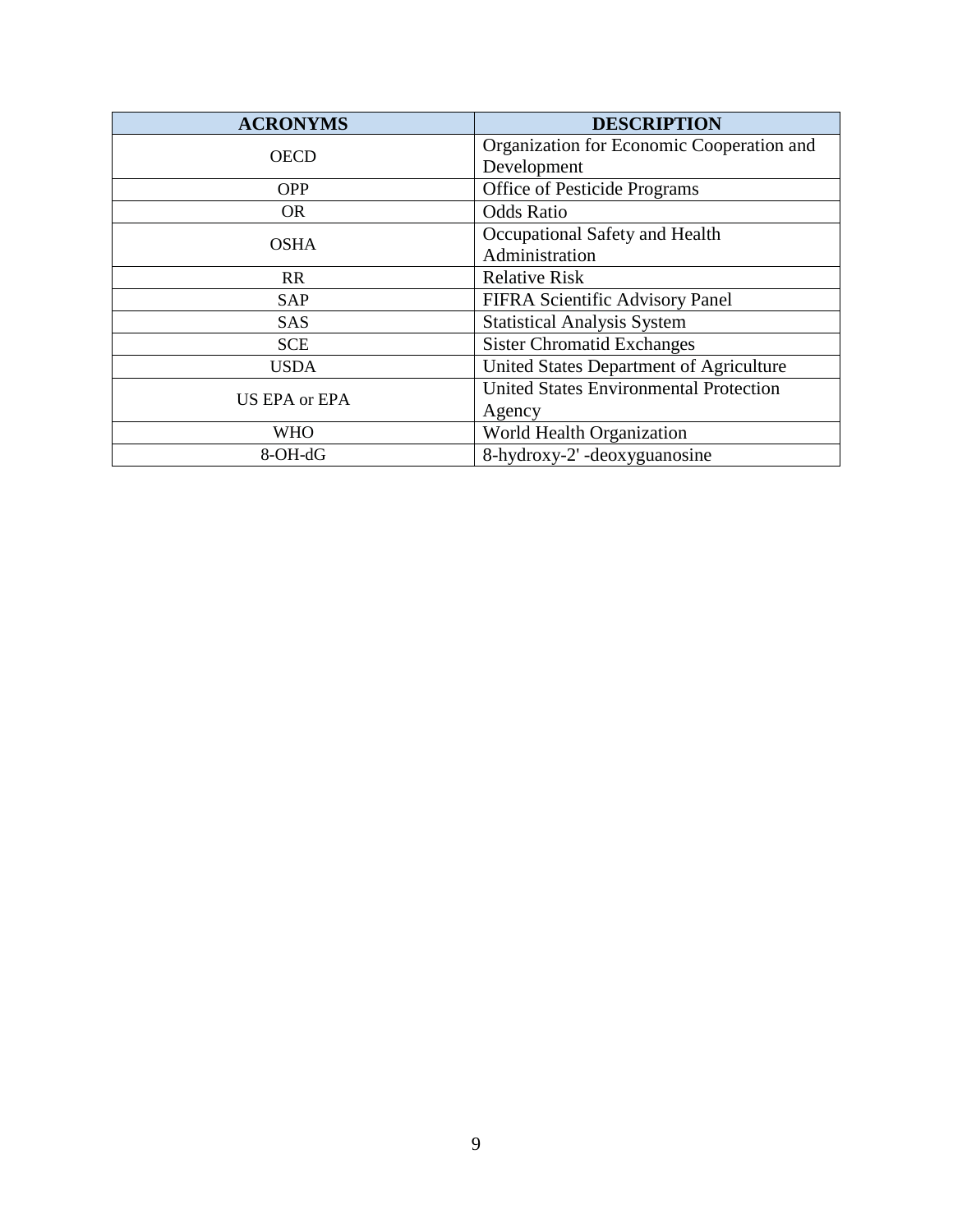## **INTRODUCTION**

The Federal Insecticide, Fungicide, and Rodenticide Act (FIFRA) Scientific Advisory Panel (SAP) has completed the meeting minutes and final report of the SAP meeting regarding scientific issues associated with **EPA's evaluation of the carcinogenic potential of glyphosate.** Advance notice of the SAP meeting was published in the *Federal Register* on July 26, 2016 (81 FR 48794).

Glyphosate is a non-selective, phosphonomethyl amino acid herbicide registered to control weeds in various agricultural and non-agricultural settings. Labeled uses of glyphosate include over 100 terrestrial food crops as well as other non-agricultural sites, such as greenhouses, aquatic areas, and residential areas. Use of glyphosate in the United States and globally has increased over time, particularly with the introduction of glyphosate-resistant crops; however, usage has stabilized in recent years due to the increased number of weed species becoming resistant to glyphosate. Glyphosate is currently undergoing Registration Review, which is a program where all registered pesticides are reviewed at least every 15 years as mandated by the Federal Insecticide, Fungicide, and Rodenticide Act.

Recently, several international agencies have evaluated the carcinogenic potential of glyphosate. In March 2015, the International Agency for Research on Cancer (IARC), a subdivision of the World Health Organization (WHO), concluded that glyphosate was "probably carcinogenic to humans" (Group 2A). Later, in November 2015, the European Food Safety Authority (EFSA) concluded that glyphosate was unlikely to pose a carcinogenic hazard to humans. In May 2016, the Joint Food and Agriculture Organization (FAO) / WHO Meeting on Pesticide Residues (JMPR), another subdivision of the WHO, concluded that glyphosate was unlikely to pose a carcinogenic risk to humans from exposure through the diet.

Recently, EPA collected and analyzed a substantial amount of data informing the carcinogenic potential of glyphosate and utilized its draft ''*Framework for Incorporating Human Epidemiological & Incident Data in Health Risk Assessment*'' (EPA, 2010) to assess its potential carcinogenic hazard. The draft framework provides the foundation for evaluating multiple lines of scientific evidence and includes two key components: (i) Problem formulation and (ii) Use of the mode of action/adverse outcome pathway (MOA/AOP) frameworks. A comprehensive analysis of data on glyphosate from submitted guideline studies and the open literature was performed. This included epidemiological, animal carcinogenicity, genotoxicity, metabolism, and mechanistic studies. Guideline studies were collected for consideration from the toxicological databases for glyphosate and glyphosate salts. A fit-for-purpose systematic review was conducted to obtain relevant and appropriate open literature studies with the potential to inform the human carcinogenic potential of glyphosate. Furthermore, the list of studies obtained from the toxicological databases and systematic review was cross-referenced with recent internal reviews, review articles from the open literature, and international agency evaluations (i.e., IARC, EFSA, and JMPR).

Available data from epidemiological, laboratory animal carcinogenicity, and genotoxicity studies were reviewed and evaluated for study quality and results to inform the human carcinogenic potential of glyphosate. Additionally, as described in the draft ''*Framework for Incorporating Human Epidemiological & Incident Data in Health Risk Assessment*,'' the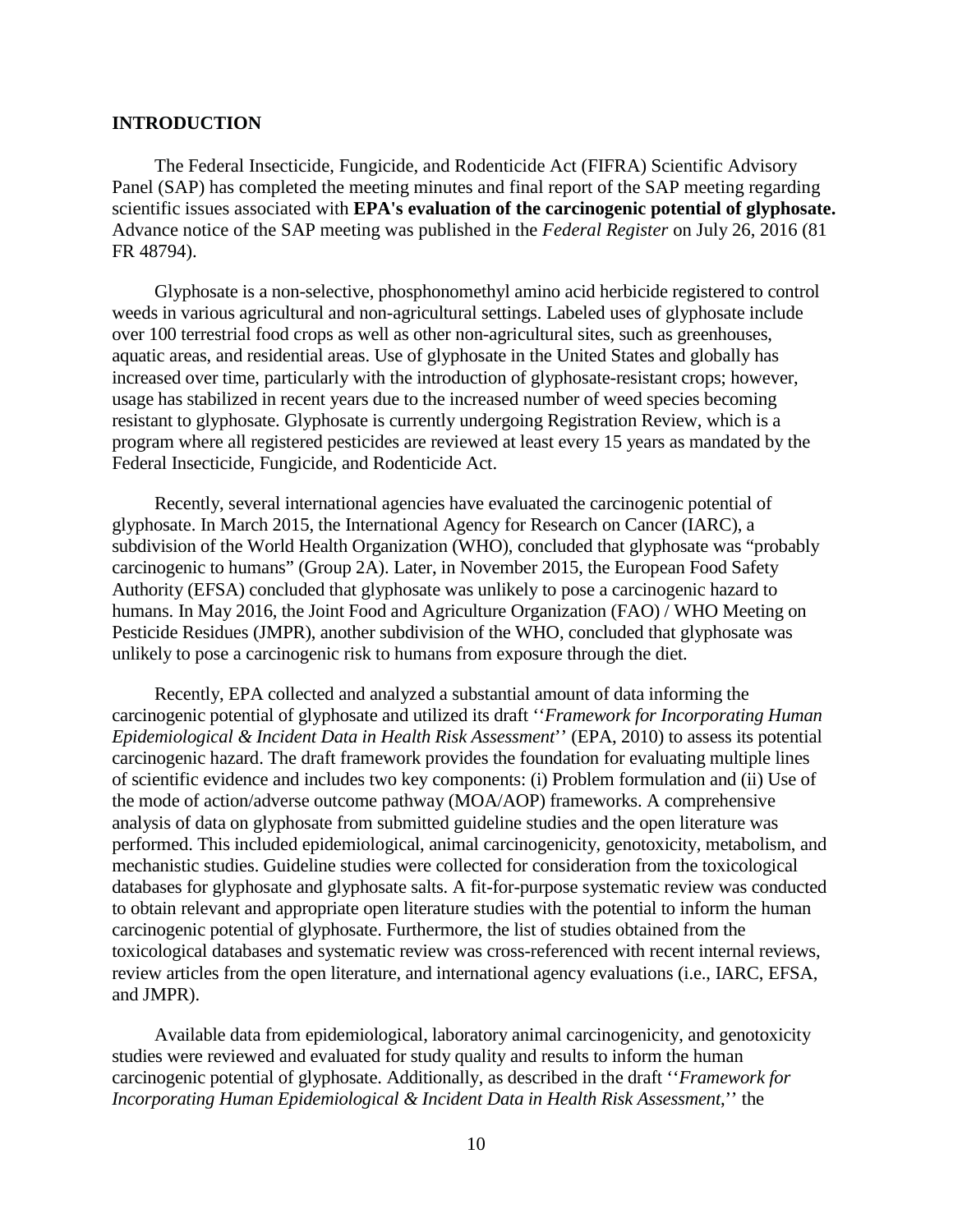multiple lines of evidence were integrated in a weight-of-evidence analysis using the modified Bradford Hill Criteria considering concepts such as strength of association, consistency of observations, dose response, temporal concordance, and biological plausibility.

The focus of this SAP meeting was on soliciting advice from the Panel on the evaluation and interpretation of the available data for each line of evidence and the weight-of-evidence analysis, as well as how the available data inform cancer classification descriptors per the Agency's 2005 *Guidelines for Carcinogen Risk Assessment*. The Agency's evaluation is summarized in an Issue Paper entitled: Glyphosate Issue Paper: Evaluation of Carcinogenic Potential, EPA's Office of Pesticide Programs, September 12, 2016 (EPA, 2016a).

During the FIFRA SAP meeting, US EPA personnel provided the following presentations (listed in order of presentation):

**Welcome and Opening Remarks** – Jack Housenger, Director, Office of Pesticide Programs

**Introduction** – Dana Vogel, Director, Health Effects Division, Office of Pesticide Programs

**Overview of Glyphosate Registration and Carcinogenic Potential Evaluation** – Monique Perron, ScD, Health Effects Division, Office of Pesticide Programs

**Systematic Review and Data Collection Methods** – Gregory Akerman, PhD, Health Effects Division, Office of Pesticide Programs

**Data Evaluation of Epidemiology Studies** – Monique Perron, ScD, Health Effects Division, Office of Pesticide Programs

**Data Evaluation of Animal Carcinogenicity Studies** – Anwar Dunbar, PhD, Health Effects Division, Office of Pesticide Programs

**Data Evaluation of Genetic Toxicity** – Gregory Akerman, PhD, Health Effects Division, Office of Pesticide Programs

**Data Integration and Weight-of-evidence Analysis Across Multiple Lines of Evidence** – Monique Perron, ScD, Health Effects Division, Office of Pesticide Programs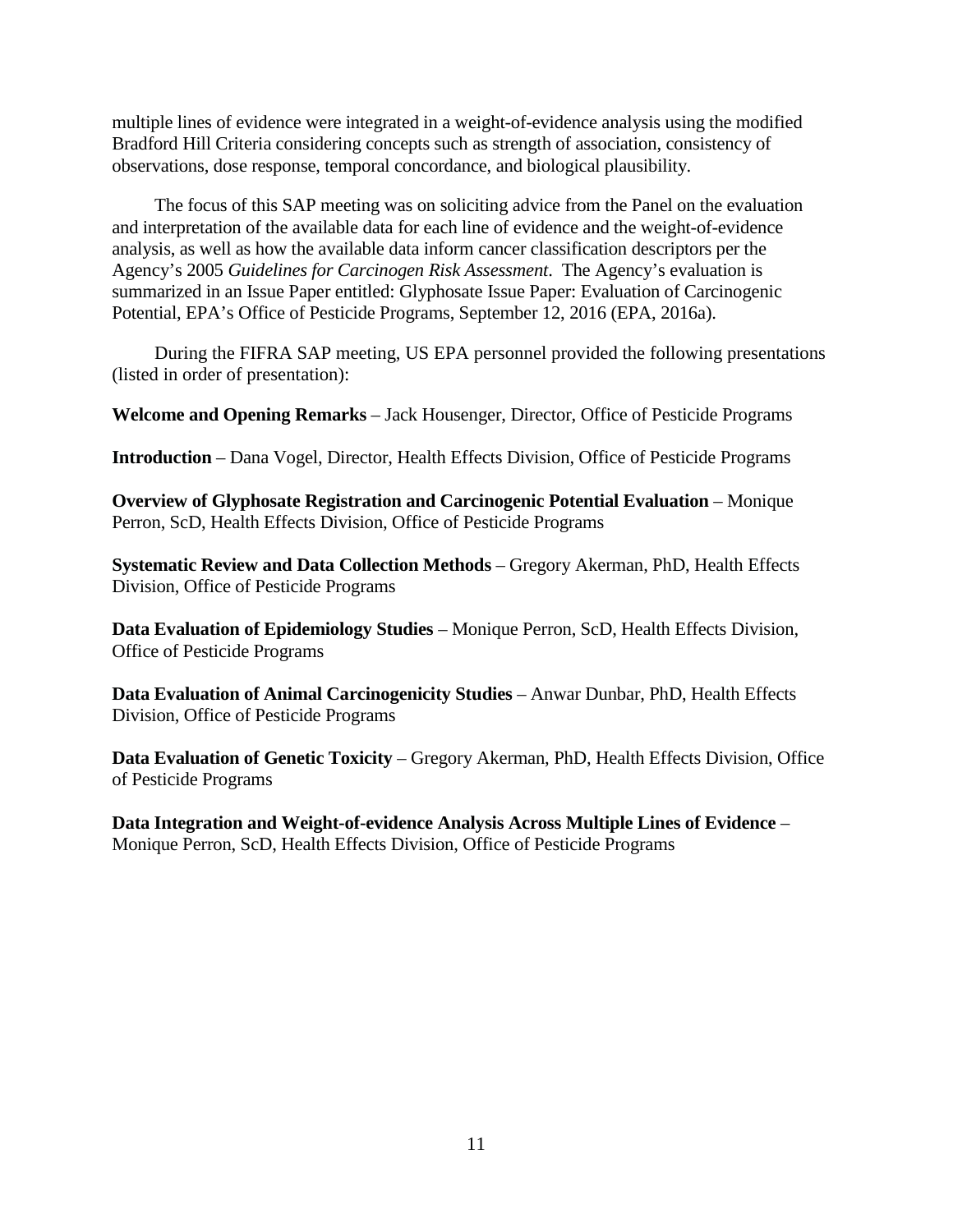### **PUBLIC COMMENTS**

#### *Oral statements:*

During the December 13-16, 2016 FIFRA SAP meeting, oral statements were provided by the following individuals and groups.

1) Daniele Court-Marques, MSPS, on behalf of the European Food Safety Authority (EFSA)

2) Lars Niemann, DVM, on behalf of the German Federal Institute for Risk Assessment (BfR)

3) Donna Farmer, PhD, Caroline Harris, PhD, John Acquavella, PhD, James Bus, PhD, Joe Haseman, PhD., David Kirkland, PhD, and Rick Reiss, PhD, on behalf of Monsanto Company

4) James S. Bus PhD, DABT, Fellow ATS, on behalf of Nufarm Americas Inc.

5) Amechi Chukwudebe, PhD, on behalf of BASF Corporation

6) James S. Bus PhD, DABT, Fellow ATS, and Steven Levine, PhD, on behalf of CropLife America

7) Deborah Hommer, on behalf of Virginians for Medical Freedom

8) Scott Slaughter, on behalf of the Center for Regulatory Effectiveness

9) Sabitha Papineni, PhD, on behalf of Dow AgroSciences

10) Jacob Vukich, PhD, on behalf of DuPont Crop Protection

11) Kevin Hoyer, on behalf of the American Soybean Association

12) Andy Hedgecock, on behalf of FMC Corporation

13) Martin Barbre, on behalf of the National Corn Growers Association

14) Amanda Starbuck, on behalf of Food and Water Watch

15) Bill Freese, on behalf of the Center for Food Safety

16) Robert Hamilton, PhD, on behalf of Sumitomo Chemical

17) Montague Dixon, on behalf of Syngenta Crop Protection

18) Michael Hansen, PhD, on behalf of Consumers Union

19) Sheryl H. Kunickis, PhD, on behalf of the US Department of Agriculture

20) Laura E. Mayer, Marghi Barnes, and Kathy Blum, on behalf of Moms Across America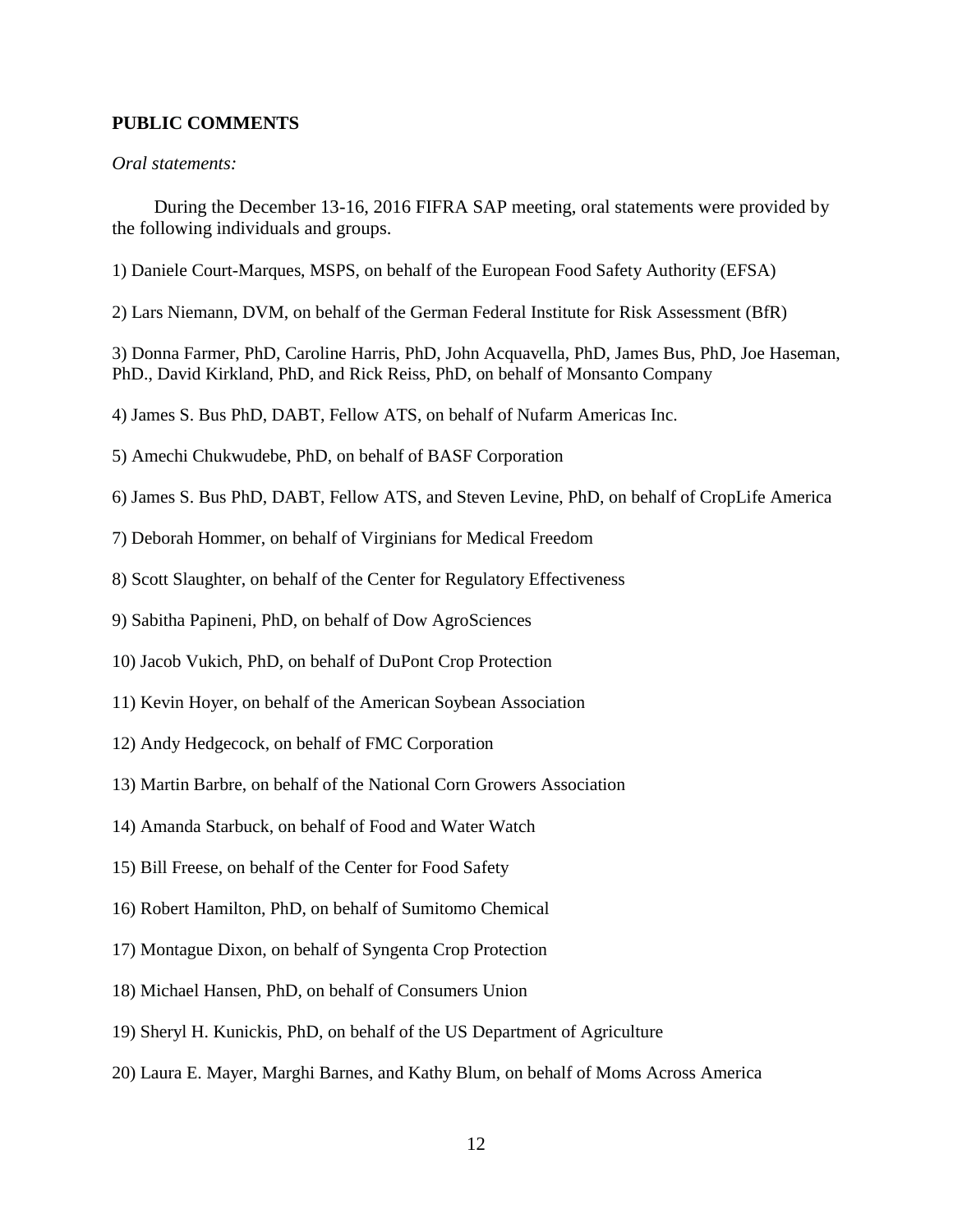21) Reverend Billy Talen and Ms. Robin Laverne Wilson, on behalf of The Immediate Life Church

- 22) Nichelle Harriott, PhD, on behalf of Beyond Pesticides
- 23) Dalia Hashad, PhD, on behalf of Avaaz
- 24) Peter Infante, DDS, DrPH, FACE, on behalf of himself
- 25) David Spak, on behalf of Bayer Crop Science
- 26) Alexis Baden-Mayer, Esq., on behalf of the Organic Consumers Association
- 27) Luther Markwart, on behalf of the American Sugarbeet Growers Association

28) James Barile, on behalf of the Natural Resources Defense Council

Handouts provided by oral presenters are available in the public docket at https://www.regulations.gov, docket number EPA-HQ-OPP-2016-0385.

#### *Written statements:*

Numerous written public comments were submitted to the FIFRA SAP for the December 13-16, 2016 meeting on EPA's evaluation of the carcinogenic potential of glyphosate. These documents are contained in over 350 docket entries and represent the comments of over 260,000 individuals. These comments are available in the public docket at https://www.regulations.gov, docket number EPA-HQ-OPP-2016-0385. Appendix 1 contains a summary list of these docket entries.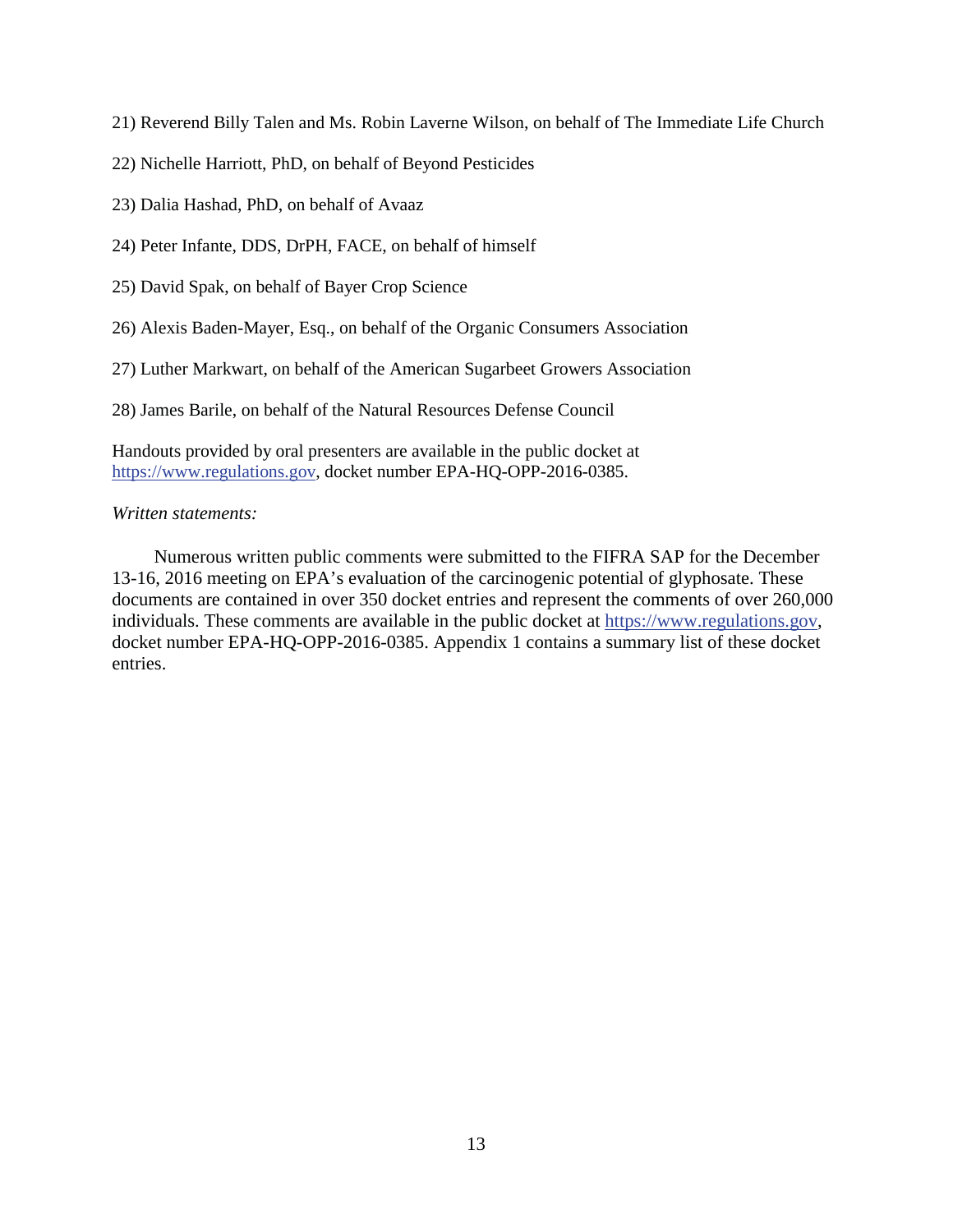### **EXECUTIVE SUMMARY**

US EPA presented a set of charge questions to the FIFRA SAP covering five broad aspects of the Agency's evaluation of the carcinogenic potential of glyphosate. The questions centered on:

- 1) the completeness, transparency, and appropriateness of the Agency's methods to collect references for the evaluation;
- 2) the epidemiological studies investigating the potential for associations between glyphosate exposure and cancer outcomes;
- 3) the laboratory rodent carcinogenicity studies for glyphosate;
- 4) assays investigating the genotoxic potential of glyphosate; and
- 5) the completeness, transparency, and scientific quality of the Agency's characterization of the carcinogenic potential of glyphosate for humans.

# **The completeness, transparency, and appropriateness of the Agency's methods to collect references for the evaluation**

The Panel found that EPA's literature review methods were in general transparent and appropriate. However, the Panel provided several recommendations for updated searches that would be more inclusive and capture more recent, relevant publications. In addition, the Panel recommended that the Issue Paper identify and discuss any rodent cancer bioassays of glyphosate-based formulations. Some members of the Panel proposed that searches of "glyphosate and immunotoxicity" and "non-Hodgkin's lymphoma (NHL) and farming" might be informative. Further, some members of the Panel noted that, since most of the glyphosate in commerce in the U.S. is supplied as the isopropylamine salt, it would be of interest to review whether isopropylamine *per se* or the glyphosate isoproylamine combination has been tested for carcinogenicity, mutagenicity, and immunotoxicity.

Given the importance of epidemiologic data generated by the Agricultural Health Study (AHS), the Panel recommended that EPA contact the AHS investigators to determine whether updated data on incidence of non-Hodgkin's lymphoma (NHL) and other cancers are available. As was discussed at length during the Panel's deliberations, the relevant AHS publication (De Roos et al., 2005) has a limited follow-up period, and so is less informative than it might be were additional and more recent data from this important study-cohort available.

One Panel member was concerned with regard to the sensitivity of the review process. The unusually low number of epidemiological studies identified through searches of PubMed.gov, Science Direct®, and Web of Science™ may indicate that EPA needs to utilize more comprehensive and sensitive techniques in conducting searches of the databases than has been employed to date. It is nonetheless likely that the Agency did identify all of the relevant papers by the combined methods of computerized searching and other means (such as from the reference lists of other relevant papers and reviews).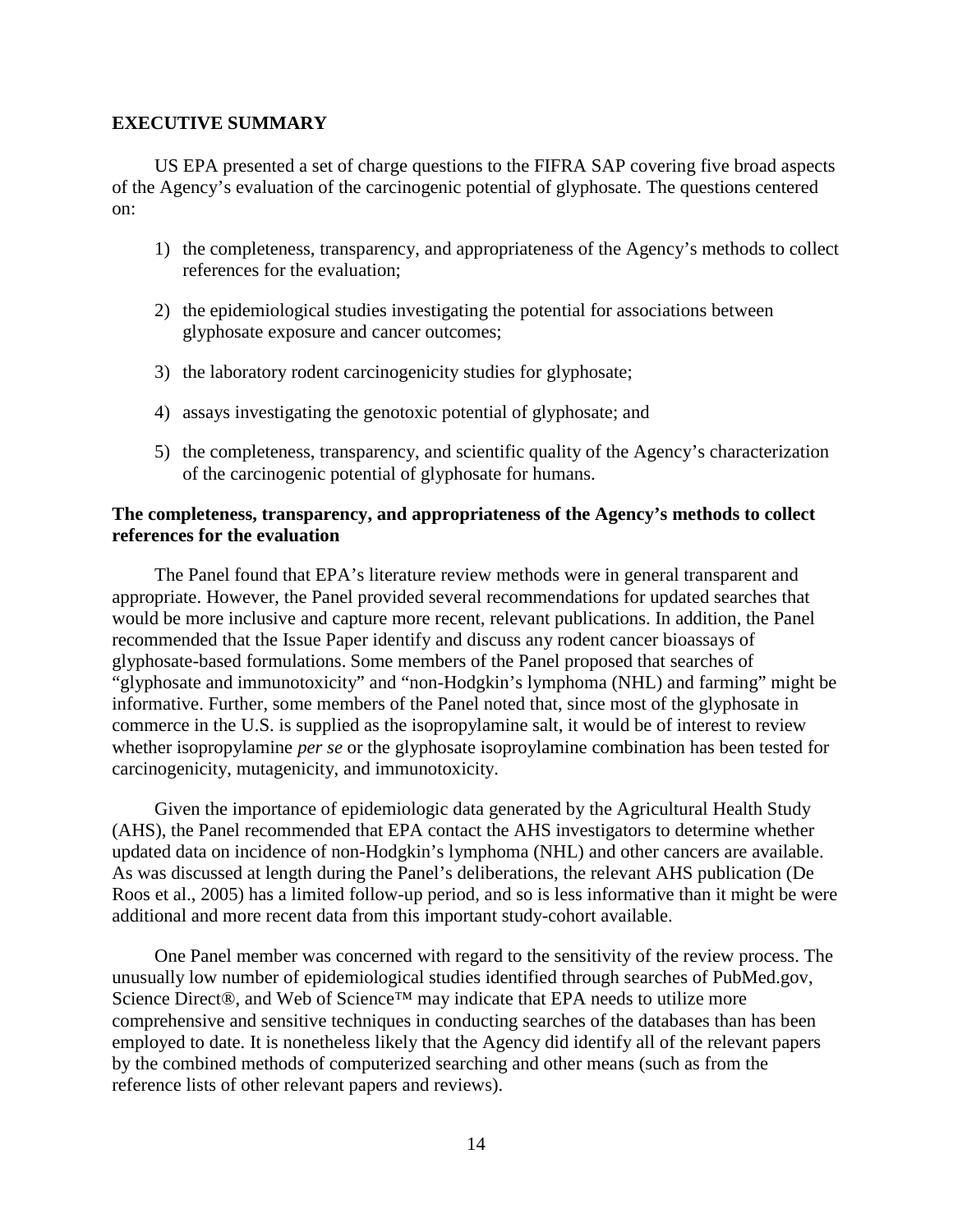Some Panel members noted that it is important for the study selection process to involve multiple people independently selecting studies, scoring studies, and then to have a process to reach consensus regarding the selected studies. It was noted that this aspect of the process was not clearly described in the Issue Paper.

Several Panel members noted that it would have been helpful if the Issue Paper had been easier to review. For EPA's Clean Air Science Advisory Committee (CASAC), the Agency produces technical documents for review with references linked using HERONET, a database which provides access to full scientific articles. A Panel member suggested that the Agency do the same for FIFRA-related Issue Papers.

## **The epidemiological studies investigating the potential for an association between glyphosate exposure and cancer outcomes**

The Panel concluded that, overall, the Agency's review and evaluation chose relevant epidemiology studies that inform the assessment of the human carcinogenic potential of glyphosate. The Panel noted that EPA's continuing effort to incorporate human data into risk assessment is commendable. The Panel also found that EPA's evaluation of the epidemiologic studies used a sound, appropriate and acceptable approach, although how the individual study rankings were judged and ultimately how the final rankings incorporating subgroup rankings were determined were not always evident to the Panel without the Agency's explanation. In addition, some Panel members were concerned that important issues that affect the quality ranking of the Agricultural Health Study were not considered. The Panel observed that the agency correctly addressed the issue of both case-control and cohort studies having adequate latency periods as a validity criterion, and pointed out the difficulty of addressing this issue in the absence of reliable data on latency periods for the cancers of interest. However, Panelists had different opinions about the importance of considerations of latency in interpreting epidemiology results.

The Panel recommended that the concept of realized study design should be incorporated into the evaluation of study design. In addition, some Panel members suggested that it may be useful to adopt a classification criterion that separates studies by their 1) design, 2) implementation (which includes consideration of issues such as attempts at full enrollment, completeness of questionnaire design, and completeness of collection of other data) and 3) data analyses characteristics.

Panel members agreed that based on the evidence presented in the Issue Paper (EPA, 2016a), Tables 3.3 and 3.4, there is no reliable evidence of an association between glyphosate exposure and any solid tumor, or between glyphosate exposure and leukemia or Hodgkin's lymphoma, even if the possibility that some of the studies reviewed were subject to potential biases is ignored (such as recall or measurement error bias). However, some Panel members also noted that the epidemiologic data are still limited, and that *none* of the studies is of glyphosate manufacturing workers or others who may be relatively highly exposed. This was felt to be a critical data-gap.

The Panel also agreed with EPA that available studies do not link glyphosate exposure to multiple myeloma (MM). However, one Panel member noted that a recently published meta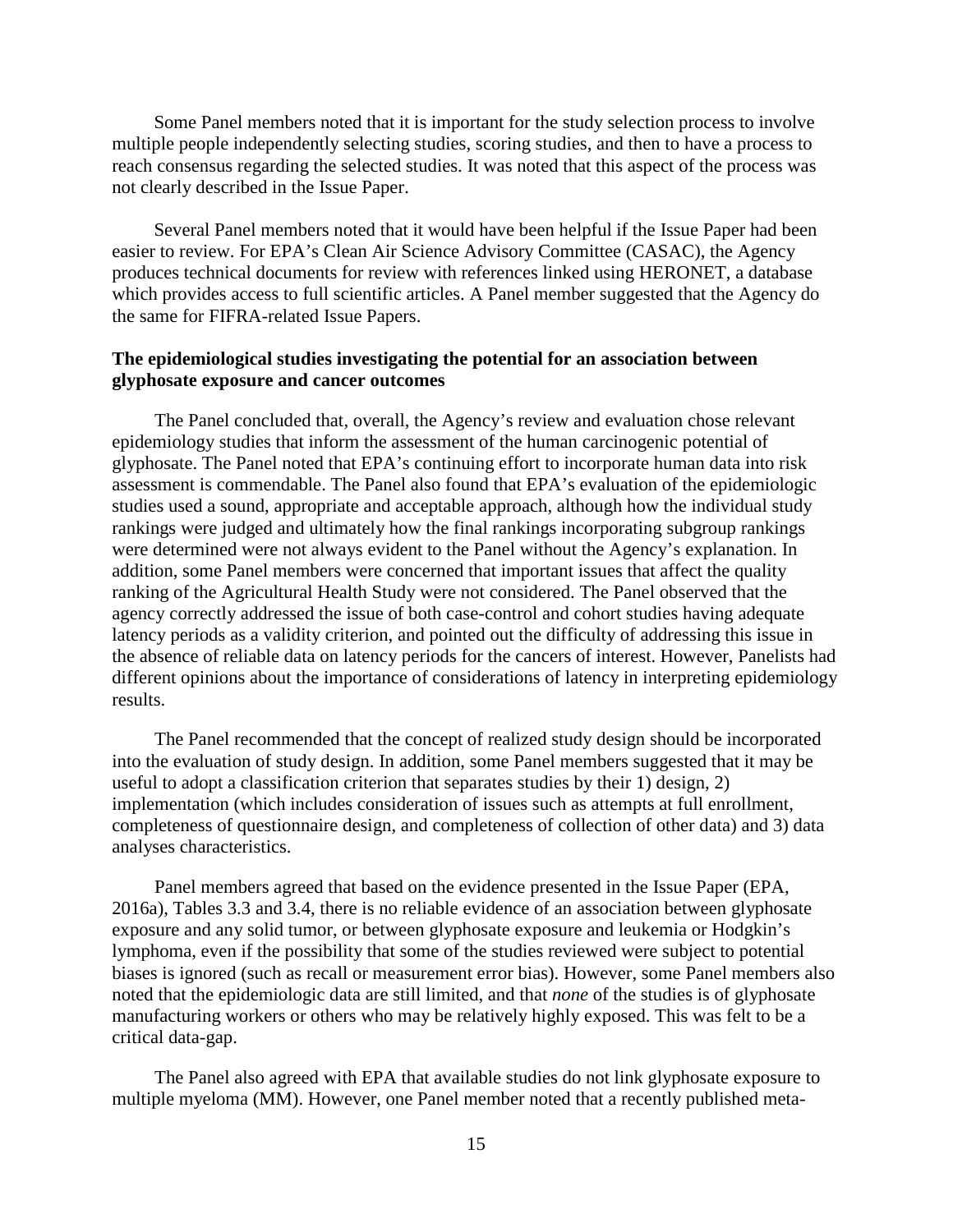analysis (Chang and Delzell, 2016) reported a meta-estimate of the relative risk for the association between MM and glyphosate of 1.4 (with 95% CI of 1.0-1.9). Another panel member, however, noted that to the extent that the primary study results may be biased high, the meta-statistic will be similarly biased high.

Some Panel members supported the Agency conclusion that "the association between glyphosate exposure and risk of NHL cannot be determined based on the available data," although for somewhat different reasons than provided by EPA. These Panelists believe that all the significant findings from three of five case-control studies and three meta-analyses were most likely a result of recall and other potential biases. Furthermore, the only study not subject to recall bias, the prospective cohort study (De Roos et al. 2005), did not show statistical evidence of a positive association.

Some Panel members emphasized that, as EPA itself has estimated, all available epidemiologic studies of glyphosate-users are not really studies of glyphosate over-exposed workers. These Panel members believe this is a crucial point, and one more reason to doubt that the weakly positive NHL case-control study results are indicative of any genuine biological response due to glyphosate -- as opposed to countless other chemical, biological, microbiological, and antigenic factors associated with living or working on a farm. These Panel members noted that many epidemiological studies have reported farmers to be at increased risk of lymphoma (and sometimes leukemia), including decades before glyphosate was used. One Panel member expanded on this noting that while the Agency correctly considered whether studies had adjusted for exposure to other individual pesticides as one of the important criteria for quality assessment, it has not considered the equally important exposure to farm animals (cattle, pigs, sheep, poultry, etc.) that also needs to be adjusted for in determining the quality of epidemiological studies. These animal exposures involve exposure to oncogenic viruses present in the animals, and also to immune system stimulant endotoxins that are particularly of relevance for tumors of the hematopoietic and lymphatic systems, especially as their occurrences predate the introduction of glyphosate and some of the studies reviewed did show them as important risk factors.

Other Panel members disagreed with the Agency's conclusion, emphasizing the value and importance of the findings reported from several dose-response analyses and meta-analyses. These Panelists noted several considerations including that while the majority of the individual studies are not statistically significant, combining the results using meta-analysis shows a scientifically important and statistically significant elevated NHL risk that is relevant for understanding carcinogenic potential. It appeared to some Panel members that the Agency did not fully consider that the data could be suggestive of a lymphomagenic effect of glyphosate. In particular, some Panel members felt that EPA's discussion of the epidemiological evidence appeared to discount statistical findings and overemphasize non-statistical criteria. Thus, some Panel members believed that there is limited but suggestive evidence of a positive association between glyphosate exposure and risk of NHL. These panelists recommended that the Agency revise their conclusion to something along the lines of the following:

"Based on the weight-of-evidence from epidemiological studies and meta-analyses, the Agency cannot exclude the possibility that observed positive associations between glyphosate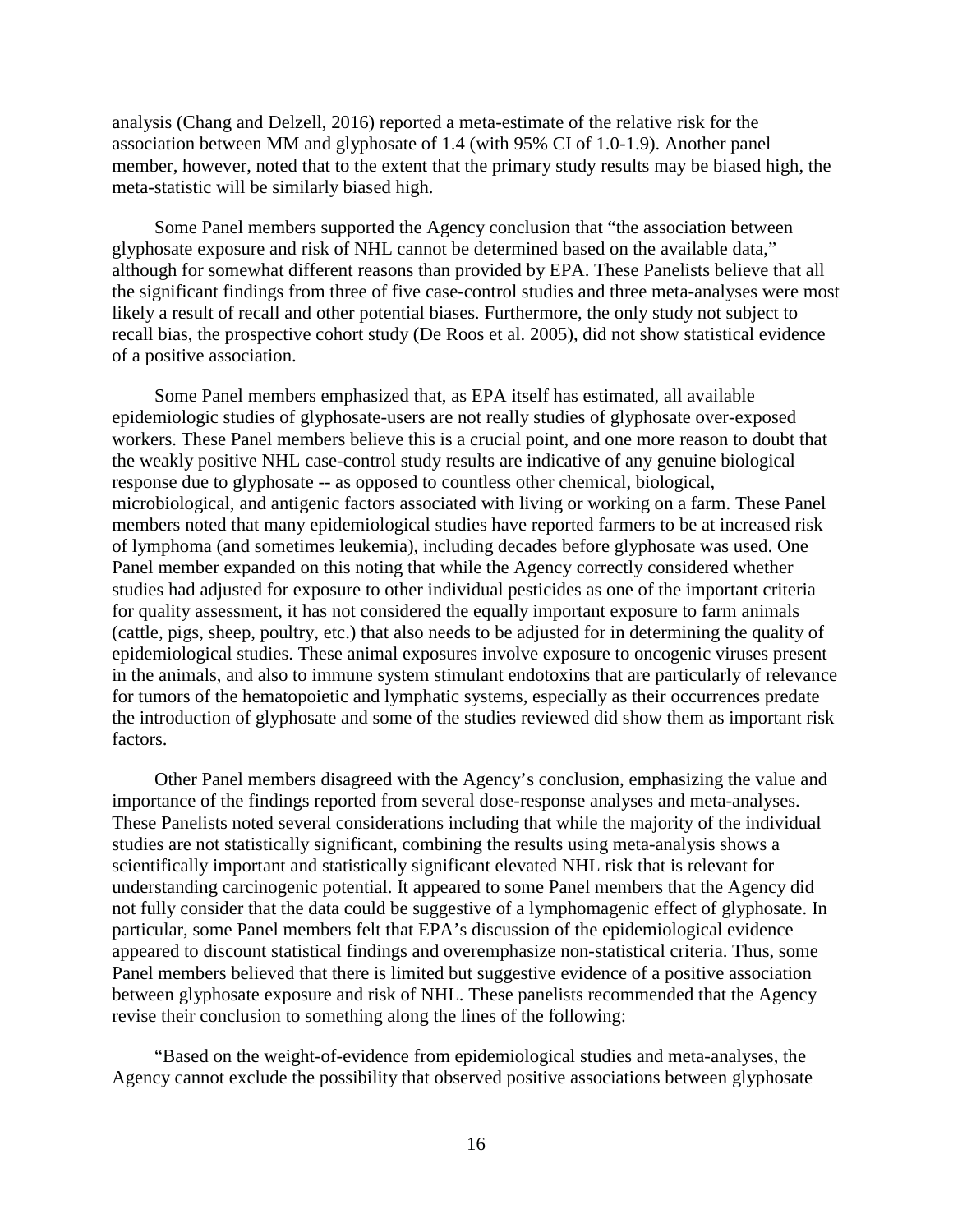exposure and risk of NHL suggest human carcinogenic potential of glyphosate, even though study limitations and concerns about potential biases remain."

Other Panel members, however, strongly disagreed with such a statement; they instead agreed with EPA that the positive associations with glyphosate reported in some retrospective case-control studies of [NHL](https://www.baumhedlundlaw.com/toxic-tort-law/monsanto-roundup-lawsuit/) are (i) too weak and (ii) too likely to be confounded by other aspects of living or working on a farm to be properly considered even as suggestive – especially given the null results in the only available prospective cohort study of pesticide applicators. These panelists noted that if the reported odds-ratios and/or relative risks were instead (i) larger and more precise, and (ii) for some solid tumor-type not otherwise known to appear in excess in farmers, then they would be more persuaded that glyphosate possibly posed a cancer-risk. They also noted that if glyphosate, at the very small exposure levels actually received by farmers, were a bona fide human carcinogen, then the toxic potency of glyphosate in humans would have to be on the order of 100,000 times larger than it has proven to be in numerous studies using laboratory rodents. These panelists knew of no precedent for such a discrepancy – especially for a compound, such as glyphosate, that is (i) poorly absorbed, (ii) non-reactive *per se*, and (iii) not converted *in vivo* to reactive metabolites.

Panel members noted that workers in companies that manufacture, formulate, or handle and sell glyphosate on a wholesale basis comprise a promising resource for epidemiologic study that should be investigated. One panel member noted that there are at least 15 companies that have registered glyphosate products with EPA and suggested that it is likely that large numbers of exposed workers (perhaps many more than those directly involved in manufacturing glyphosate) could be identified for cohort studies in companies involved in the formulation or wholesale handling and sale of glyphosate.

The Panel also provided comments and recommendations regarding the specific criteria including study design, study power, statistical analysis, confounding, statistical bias, recall and selection bias. The Panel discussed at length the possibility that recall bias in retrospective casecontrol studies can result in over-estimation of the risk of NHL associated with pesticide exposure. Some Panel members felt that key studies show evidence of recall bias, exacerbated in some cases by selection bias, and therefore these studies are not reliable for evaluating the carcinogenicity of glyphosate. Other panel members felt that the necessary data to appropriately evaluate whether recall bias is present or not in the reviewed studies are not available and, in any case, the potential for important impacts of recall bias on the findings could not be reliably separated from those of other potential biases. Another Panel member noted, however, that use of proxy respondents (as necessitated in all retrospective case-control studies when cases are deceased) has been shown to bias cancer risk-estimates above the null (sometimes substantially so), both for pesticides in general and for glyphosate in particular.

#### **The laboratory animal carcinogenicity studies for glyphosate**

EPA reviewed and analyzed the results of 15 rodent bioassays and concluded that the results as a whole do not indicate carcinogenicity of glyphosate. Some Panel members agreed with this conclusion, noting that the Issue Paper correctly finds the tumor-response data to be too inconsistent to be considered compound-related. Other Panel members interpreted the totality of the tumor data as supporting the hypothesis that glyphosate may cause the promotion or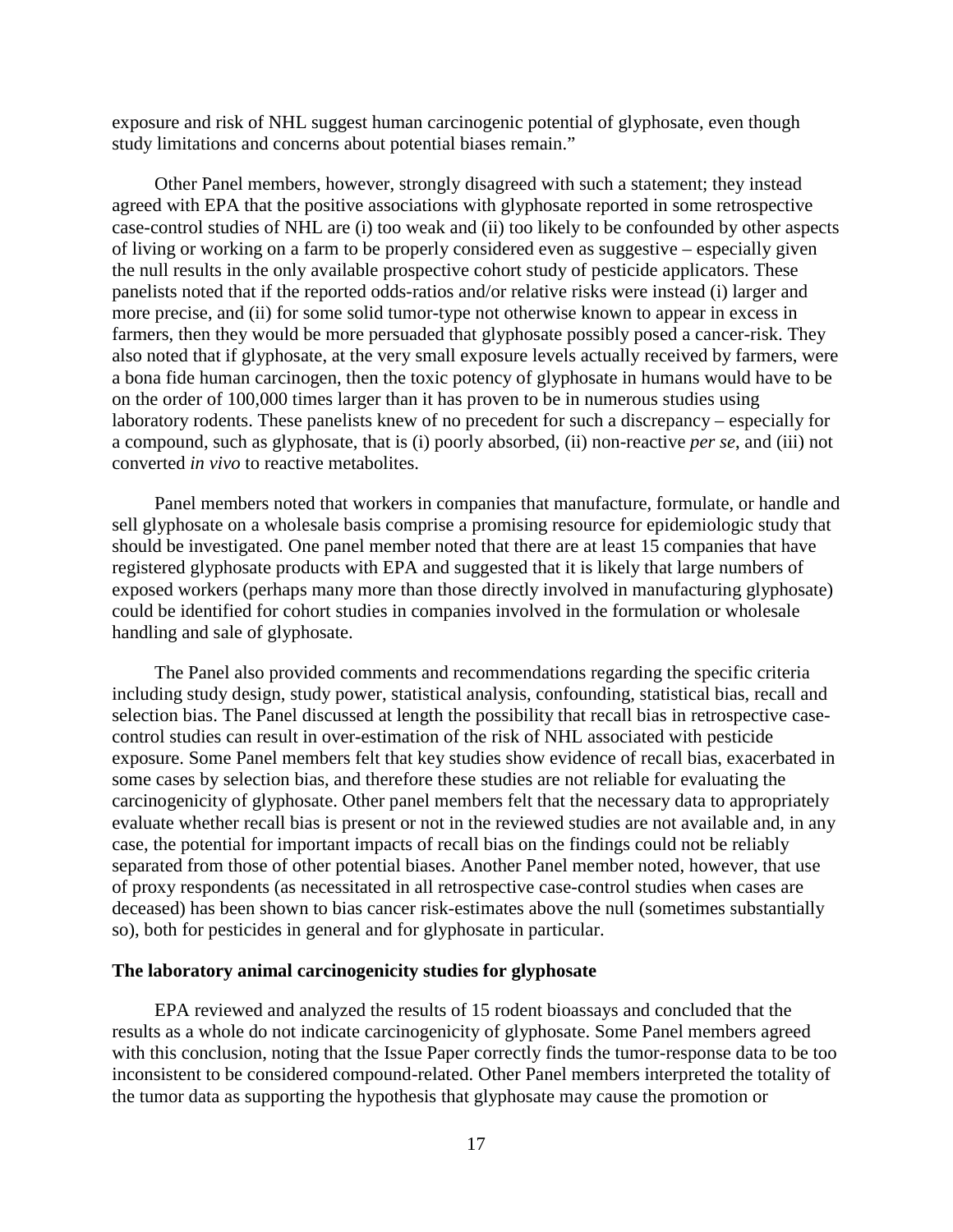progression of common spontaneous lesions. These Panel members argued that there is sufficient evidence to conclude that glyphosate is a weak rodent carcinogen and/or tumor promoter. The Panel noted that holistically interpreting results from 15 rodent cancer bioassays posed a unique challenge.

Overall, the Panel was divided with regard to its interpretation of apparently conflicting evidence from the rodent bioassays of glyphosate. Some Panel members pointed out that true carcinogenic responses should be reproducible, and that the estimated positive results in some of the rodent bioassays of glyphosate were likely to be false positives. These Panelists focused on the lack of consistency among the responses across the entire, unusually large glyphosate database, and the fact that the number of significantly positive results in this large database was no greater than would be expected from random assignment of animals to dose groups. These Panelists also noted EPA's weight-of-evidence ignored the serious multiple comparison problem caused by focusing attention on the most extreme tumor responses without also explicitly noting the many negative dose-response relationships and other null results.

Some Panel members felt that the Agency's weight-of-evidence evaluation gave excessive weight to several factors, including lack of monotonic dose response relationships, historical tumor rates, lack of statistical significance in pair-wise comparisons when there is a significant positive trend, and discounting results at exposures greater than the "limit dose" of 1,000 mg/kg/day. Panelists who disagreed with the Agency's conclusions noted there was considerable heterogeneity between studies that needed to be taken into account. They recommended pooled analyses of multiple studies, within endpoint, gender, and species, as a valid approach to distill the evidence from multiple studies. In support of their conclusion they cited an example, provided in the public comments, of pooled analyses of several endpoints for most of the mouse studies.

Some Panel members felt that the Agency's discounting of statistically-significant trends based on the idea that they were not monotonically increasing was flawed. The Panel noted that a monotonic dose response relationship is not a criterion for a positive rodent response in the Agency's 2005 *Guidelines for Carcinogen Risk Assessment*.

Overall, the Panel concluded that the EPA evaluation does not appear to follow the EPA (2005) *Cancer Guidelines* in several ways, notably for use of historical control data and statistical testing requirements. Regarding historical controls, the Panel noted that the default position should be to *not* rely on historical control data except when concurrent controls yield clearly unreliable results. The Panel recommended that EPA articulate why historical control data were incorporated into some of its analyses and not in others. Regarding statistical testing requirements, the Panel noted that requiring a significant pairwise comparison corrected for the number of pair-wise tests in addition to a significant trend is neither consistent with the 2005 *Guidelines for Carcinogen Risk Assessment* nor a conservative approach for public health protection.

In the view of some Panel members, there are sufficient data to conclude glyphosate is a rodent carcinogen using the approaches recommended to interpret the biological significance of tumor responses in EPA's 2005 *Guidelines for Carcinogen Risk Assessment*. However, other Panel members strongly disagreed with this conclusion finding no reliable and consistent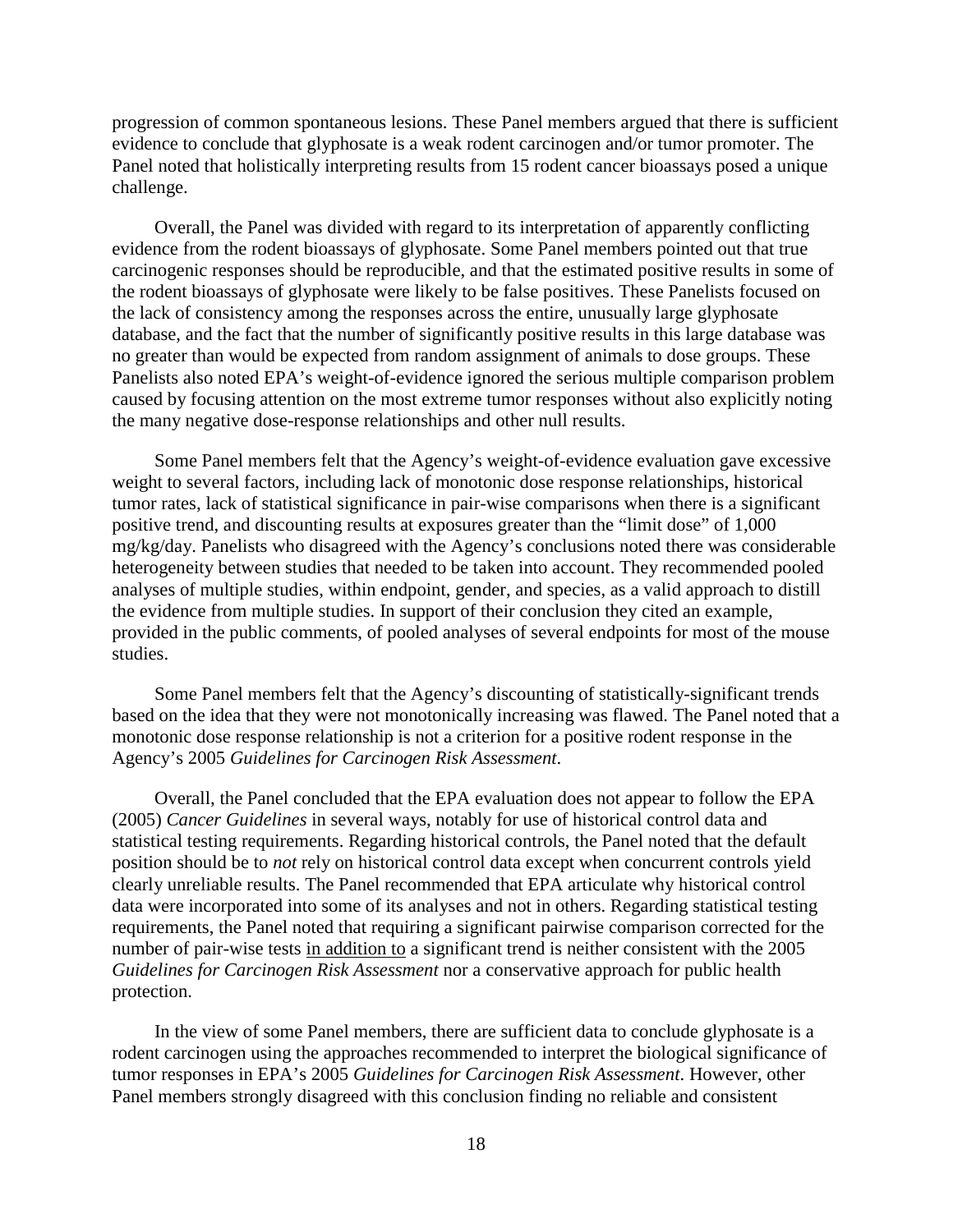evidence that glyphosate induces or promotes tumors in laboratory rodents. Some Panel members also did not agree that applying a "conservative test" is necessarily an appropriate scientific goal when evaluating the potential carcinogenicity of glyphosate. Instead these Panel members recommended the standard scientific approach be followed whenever feasible (e.g., apply a decision rule that has a false positive rate equal to the standard rate of 5%).

The Panel concluded that the EPA needs to clarify its position on results from exposures that exceed 1,000 mg/kg/day (the limit dose). Panel members differed regarding the relevance and use of results above the "limit dose" for determining the carcinogenic potential of glyphosate for humans. Some Panel members felt that at high doses homeostatic mechanisms could be overwhelmed, so that results might not be relevant for the much lower levels of exposure experienced by people. Other Panelists noted that since glyphosate is so non-toxic, results at dose-rates that are several-fold larger than the limit dose of 1,000 mg/kg/day could indeed be relevant -- since such doses were still smaller than the maximally tolerated dose. Based on EPA (2005) *Cancer Guidelines*, some members of the Panel concluded it is questionable whether results from exposures greater than 1,000 mg/kg/day, but less than doses corresponding to 5% in diet, should be given less weight. Many members of the Panel concluded not considering or discounting tumor responses at doses that exceed 1,000/mg/kg/day is not consistent with either EPA (2005) *Cancer Guidelines* or standard ways in which bioassay results are typically interpreted. They noted that the limit dose is included in the *guidelines* as a design criterion and it is not advisable to exclude observed data *post hoc* from the analysis and interpretation of experimental results.

Some Panel members agreed that it is important to control for multiple comparisons as described in the EPA *Guidelines for Carcinogen Risk Assessment* (a point noted in public comments as well), but felt that the Agency's specific technique for making this adjustment was flawed. These panelists made specific recommendations for improvements in the analysis.

Other Panelists felt that a multiple comparisons adjustment was not appropriate for addressing the question of whether glyphosate has carcinogenic potential, asserting instead that compelling evidence of carcinogenicity for any tumor-type, regardless of replicability, suffices. These panelists felt that the appropriate method for combining evidence from multiple studies is to use pooled analysis or meta-analytical tools.

Some Panel members believed that differences in study designs could explain some of the tumor response discrepancies, and that, overall, the rodent bioassay data were consistent with glyphosate acting as a weak tumor promoter. There has been no direct test of this hypothesis (such as in a standard initiation-promotion bioassay), and therefore other Panel members felt that such a conclusion was speculative and ignored the lack of reproducibility.

#### **Assays investigating the genotoxic potential of glyphosate**

Panel members found that the Agency's overall weight-of-evidence and conclusion that there is no convincing evidence that glyphosate induces mutations *in vivo* via the oral route are sound. Areas of remaining uncertainty are related to the potential for glyphosate-induced inflammation and genotoxic effects secondary to toxicity caused by high dose exposures (i.e., glyphosate-induced inflammation, oxidative stress, 8-OH-dG, and sister chromatid exchanges or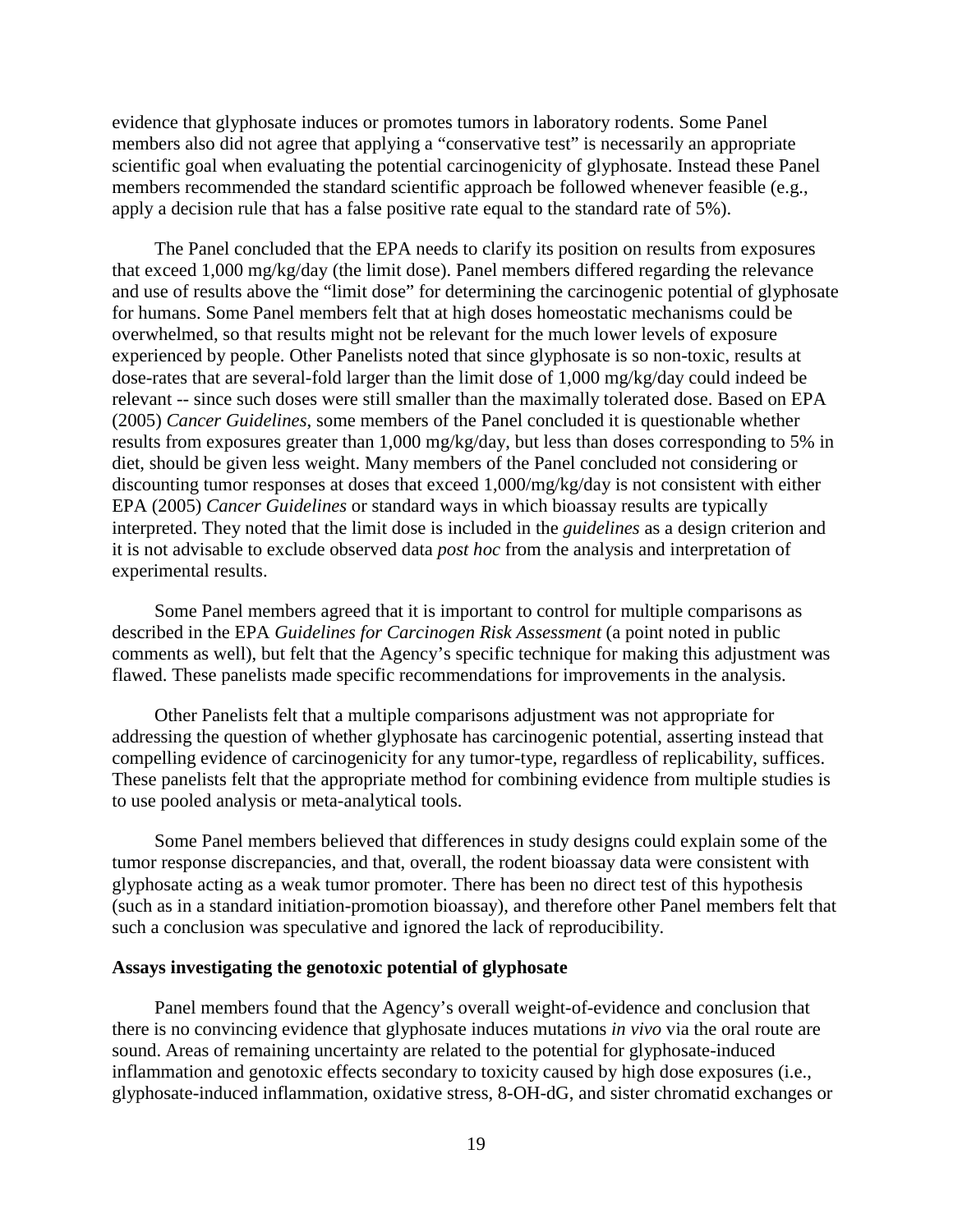SCE) and whether the glyphosate-containing formulations have genotoxic potential. In addition, one Panel member noted that none of the assays employed provides an unbiased (global) measure of small insertions, deletions and rearrangements, which can result in gene copy number variation (CNV) and recommended that this section of the Issue Paper be expanded to address this point.

Panel members agreed that the review and evaluation process of genotoxicity studies is sufficient given the limits of the available assays, which are described in the report (first paragraph of section 5.1) as being sufficient to detect: "1) changes in single base pairs, partial, single or multiple genes, or chromosomes, 2) breaks in chromosomes that result in transmissible deletion, duplication or rearrangement of chromosome segments, and 3) mitotic recombination."

Panel members also agreed that, in the determination of whether glyphosate is likely to be genotoxic in humans, the EPA document focuses appropriately on studies conducted in cultured mammalian cells and laboratory animal models.

One Panel member encouraged the agency to consider two key human biomonitoring studies in their evaluation of genotoxicity, specifically studies by Bolognesi et al. (2009) and Koureas et al. (2014).

A few Panel members commented that if glyphosate causes progression of spontaneously arising lesions (in cells carrying cancer driver mutations or other types of DNA damage), then humans may be at risk of glyphosate-induced carcinogenicity, and the longer human lifespan (as compared to rodents) is expected to contribute to the risk. Other members felt that such concerns were speculative.

# **The completeness, transparency, and scientific quality of the Agency's characterization of the carcinogenic potential of glyphosate**

The Panel was asked to comment on the completeness, transparency, and scientific quality of the Agency's characterization of the carcinogenic potential of glyphosate as presented in the Issue Paper, paying attention to how the Agency uses the modified Bradford Hill criteria of strength of association, consistency, dose response, temporal concordance, and biological plausibility in its assessment.

The Panel noted that the conclusion on glyphosate carcinogenicity offered in the Issue Paper has two parts. The first part is a hazard statement while the second part is a risk characterization statement. Since the Issue Paper is not a full risk assessment of technical glyphosate as outlined in the 2005 *Guidelines for Carcinogen Risk Assessment*, the Issue Paper conclusion was assessed by the Panel as a hazard statement.

**Completeness**: The Panel concluded that the Issue Paper represents a comprehensive review of the available epidemiologic data, laboratory animal bioassay data, and genotoxicity data, but also noted some limitations.

First, the epidemiologic data reviewed in the Issue Paper are limited to users of glyphosatebased herbicides (such as farmers and other herbicide-applicators), but, as EPA estimates, exposures are fairly low  $-0.03$ -7 mg/kg/day for the most highly exposed workers. Published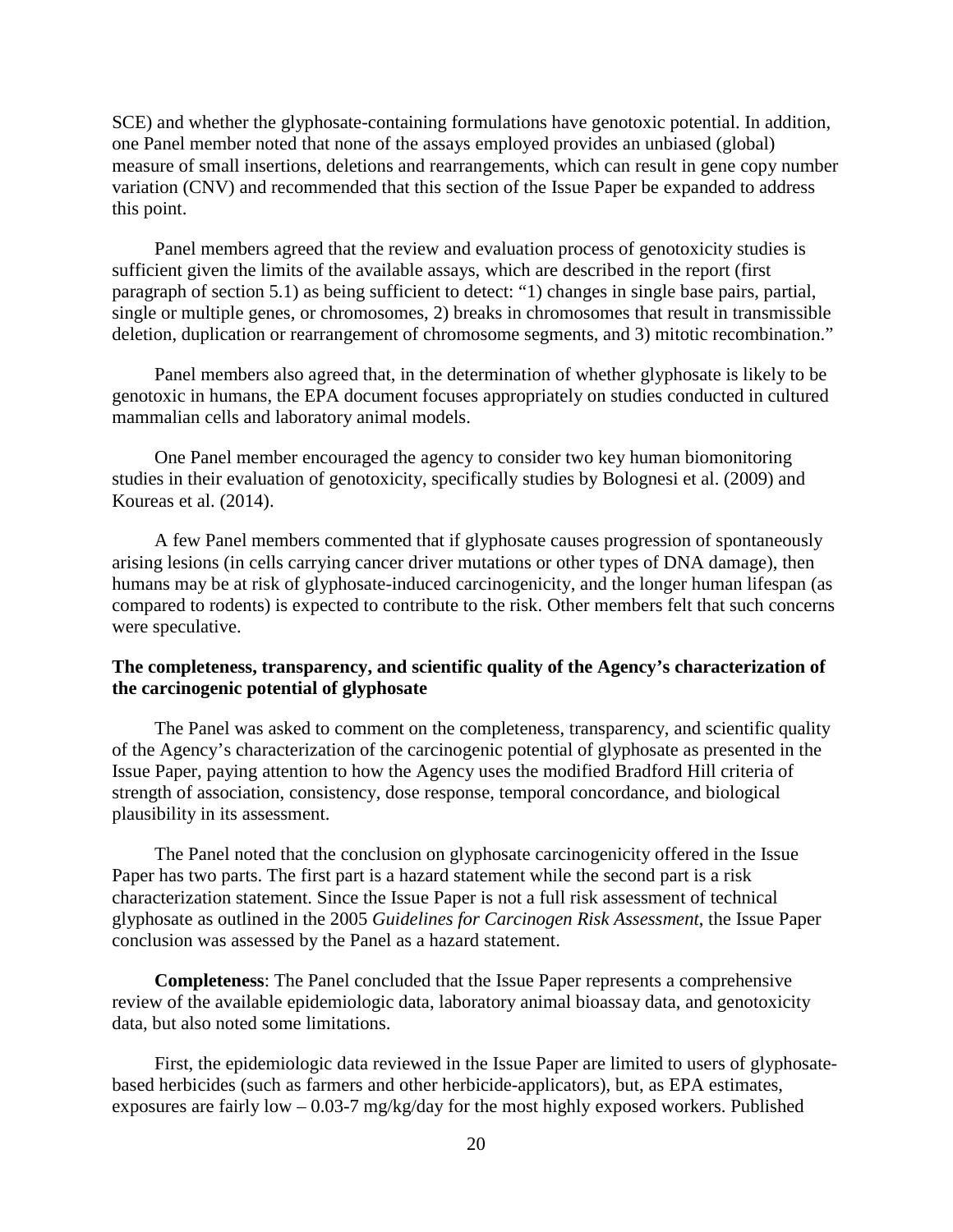studies of potentially more highly exposed workers, such as those who manufacture, formulate or are involved in the wholesale handling or selling of glyphosate, are apparently not available.

Second, because the central epidemiologic question with regard to glyphosate is whether its use is associated with risk of developing non-Hodgkin's lymphoma (NHL), some Panel members felt that the Issue Paper would benefit from a broader review of NHL risk-factors that have long been associated with farming.

Third, the Issue Paper does not present potentially relevant data on isopropylamine, despite the fact that most glyphosate in use is as the isopropylamine salt.

**Transparency**: The Panel found the Issue Paper to be reasonably transparent, although concern was expressed that some of the documents and data used by EPA in this assessment require special procedures for access and a few studies were not available to the Panel or the public. The Agency explained that FIFRA regulations are responsible for some of these limitations. Regardless, the Panel questioned whether the public could fully review and reproduce the conclusions reached by EPA.

**Scientific quality**: The Panel felt that the scientific quality of the Issue Paper could be improved. Some Panel members pointed to insufficient study design details, incomplete discussions of data limitations, and use of assessment criteria that do not follow EPA (2005) *Cancer Guidelines*. Panel members noted that the health-effects database on glyphosate (from both toxicological and epidemiological studies) poses a somewhat unique challenge, but that the Agency could nonetheless improve upon the scientific quality of its weight-of-evidence approach. For example, several Panel members, and several public commenters, presented methods for formally and holistically assessing the results from the 15 or so laboratory rodent bioassays of glyphosate acid or glyphosate salts that could improve the Agency's approach.

**Dose-response and temporal concordance (Bradford Hill Criteria)**: A number of Panel members did not agree with how the Issue Paper weighed the epidemiological study findings, particularly for NHL, and were skeptical of the report's arguments leading to its conclusion of "no observed association." Not all Panel members agreed with the Issue Paper's conclusion that findings in rodent bioassays are not treatment-related. There was disagreement among the Panel members regarding which analyses/results constituted a significant finding and which instead were false positives. Some panelists disagreed with EPA's assertion that monotonically increasing dose-response relationships were required in order for responses to be considered to be compound-related, and felt that the Agency could better explain its reliance on tumor responses in historical, as opposed to concurrent, control groups. The Panel's consensus was that the Issue Paper needs to refine and strengthen its arguments regarding the weight assigned to "limit dose" responses in the bioassays. The Panel agreed with the Issue Paper's conclusions regarding the lack of genotoxicity effects of glyphosate.

**Strength, consistency, and specificity (Bradford Hill Criteria)**: With regard to the epidemiologic findings, the Panel concurred with the Issue Paper's conclusions regarding solid tumors, leukemia, multiple myeloma and Hodgkin's lymphoma, but differed in their agreement with the Issue Paper's conclusions of no reliable relationship between glyphosate exposure and NHL. The roles and impacts of recall bias, selection bias, residual confounding by other farm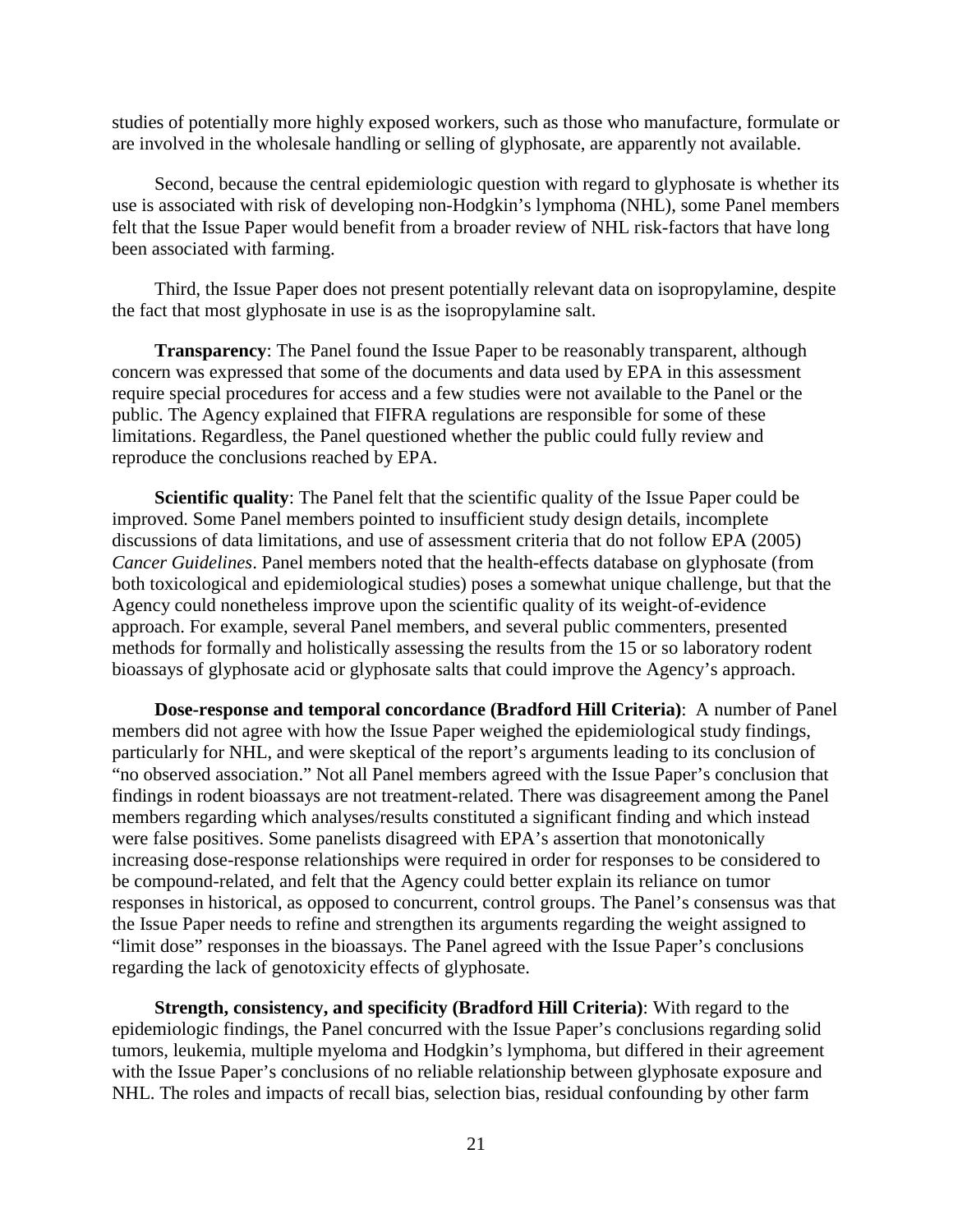exposures, and reliability of the meta-analyses were all points of disagreement. Several Panel members noted that the epidemiologic database is *unusually uninformative*, in that (i) glyphosate based herbicide-users are not exposed to doses much larger than those ingested by many consumers via their diets, and (ii) the cancer-type that is weakly associated with glyphosate – NHL – has also been linked with farming for many decades, including before use of this herbicide.

The Panel discussed at length the consistency, or lack thereof, of the laboratory rodent bioassay results. Some Panel members suggest that in evaluating the data from the rodent bioassays, dose-response modeling in a pooled analysis would provide a better basis for assessing the consistency and implications of the bioassay results. The current draft instead focuses on each bioassay individually, which obscures readers' abilities to judge whether results are consistent and likely to be compound-related.

**Biological plausibility and coherence (Bradford Hill Criteria):** Some Panel members felt that the Issue Paper would benefit from a discussion of the hypothesis that glyphosate may be a weak cancer promoter and to explore the immunotoxicity of glyphosate; though not all Panel members felt that having a biologically plausible MOA is a necessary condition to classifying a substance as a carcinogen, as implied in the Issue Paper. The discussion should consider observations of glyphosate treatment-related increases in frequently occurring spontaneous tumors noted in primary study documents (Knezevich and Hogan 1983, Wood 2009b), observations of treatment-related decreases in pre-neoplastic lesions concurrent with increases in tumor frequency in the same organ (Lankas 1981, Knezevich and Hogan, 1983), and significant increases in malignant tumors of treated male rats relative to controls across tumor sites (Atkinson 1993a), which suggest glyphosate may cause promotion or progression of spontaneous pre-neoplastic lesions (also see response to Charge Question 3d).

**Uncertainty (Bradford Hill Criterion)**: The Panel concluded that uncertainties in epidemiological and animal study evidence are well discussed in appropriate sections of the Issue Paper. Uncertainties identified in earlier sections of the Issue Paper, such as excluding formulations with glyphosate and the limitations regarding available pharmacokinetics data, should be expanded upon. Some Panel members noted that in the discussion of the epidemiology findings, the Issue Paper does not adequately assess the likely impacts of potential biases (such as recall and selection) and residual confounding on the odds ratio estimates or the problems that could bias the estimates obtained from the currently available results of the Agricultural Health Study.

**Evaluation and Proposed Conclusion**: Using a weight-of-evidence approach, the Issue Paper concludes that glyphosate is "not likely to be carcinogenic to humans," especially at reasonably foreseeable dose-rates. Some Panel members agreed with this characterization, while other Panel members felt that the better descriptor for glyphosate is "suggestive evidence of carcinogenic potential." Many Panelists noted that crucial data were equivocal, and that additional data on cancer morbidity and/or mortality from studies of glyphosate-exposed workers would be desirable.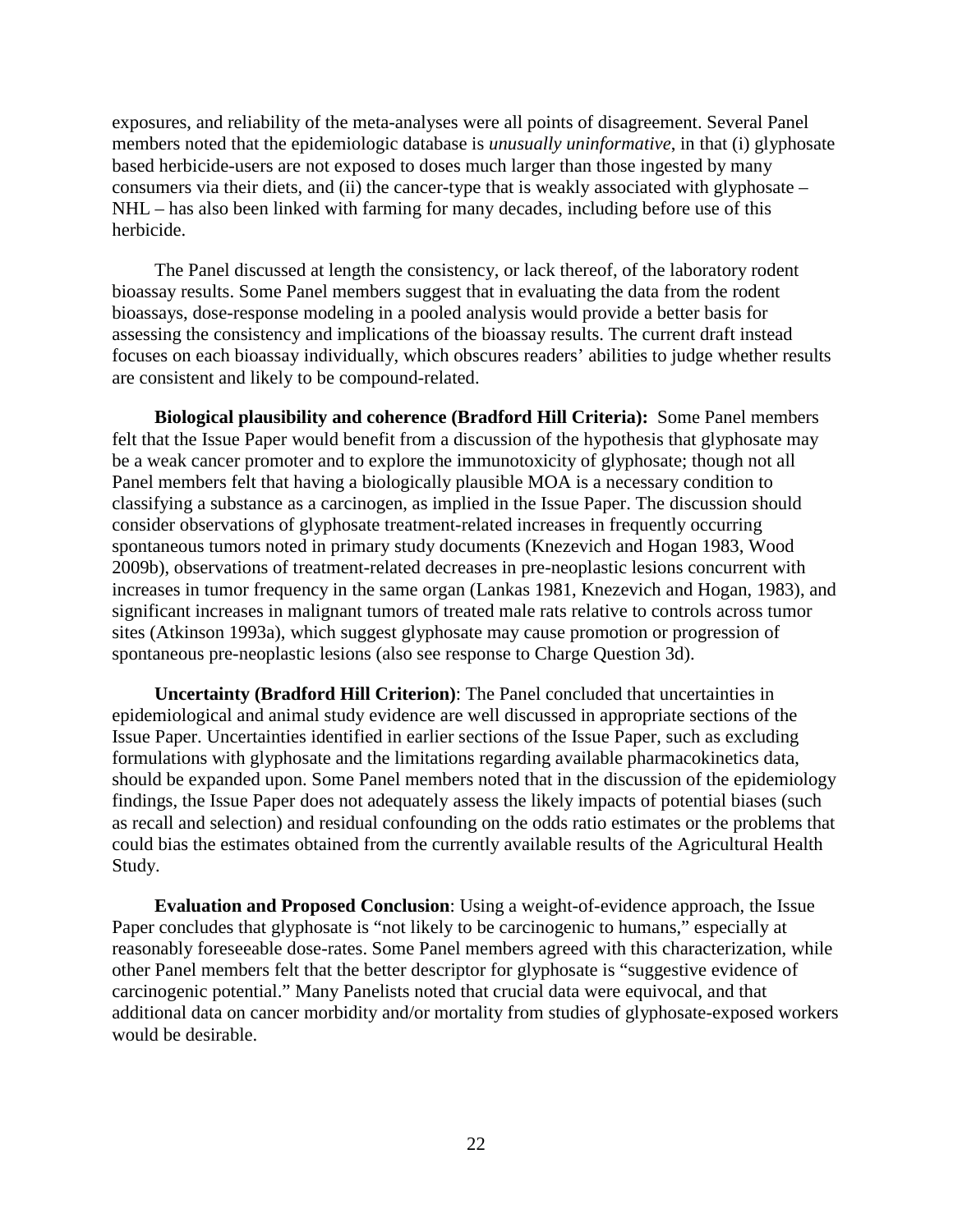#### **DETAILED PANEL DELIBERATIONS AND RESPONSE TO CHARGE**

To seek advice from the SAP regarding EPA's evaluation of the carcinogenic potential of glyphosate, the Agency presented a set of five charge questions to the Panel focused on the evaluation and interpretation of the available data for each line of evidence, the weight-ofevidence analysis, as well as how the available data inform cancer classification descriptors according to the agency's 2005 *Guidelines for Carcinogen Risk Assessment*. Although there are studies available on glyphosate-based pesticide formulations, the agency solicited advice from the SAP on the evaluation of human carcinogenic potential for the active ingredient glyphosate only at this time.

#### **Charge Question 1**

**The agency has collected a multitude of studies that may inform the human carcinogenic potential of glyphosate through a systematic review of the open literature and toxicological databases for glyphosate and glyphosate salts as described in Section 2.0. Please comment on the agency's methods to collect references for this evaluation, including the completeness, transparency, and appropriateness of these methods. Please also comment on whether there are additional relevant studies that could inform the human carcinogenic potential of glyphosate that were not included in the current evaluation.**

#### **Panel Response**

The Panel found that EPA's literature review methods were in general transparent and appropriate. The Panel had the following, additional comments.

First, the Panel questioned whether EPA's search strategy was a bit too narrow. For example, EPA's method of searching excluded papers that contained the term "water" which would have omitted papers reporting on studies of the mutagenic or carcinogenic potential of glyphosate in drinking water. The Panel assumed that this was not EPA's intention, and suggested that updated searches be performed without "water" as an exclusion term.

More generally, the Panel recommended that EPA re-run its literature search to capture recent, potentially relevant papers. Several relevant papers have been published since the Issue Paper was released, and these should be reviewed for the final version of the Issue Paper. These manuscripts include reviews by Acquavella et al., 2016, Williams et al., 2016, and several others that will be readily identified by US EPA when it updates its literature search.

The Panel noted at least one paper that would not be picked up by EPA's current search strategy because glyphosate is not mentioned anywhere in the title and the title does not have any of the other search terms that the Panel believes EPA used. The publication is Zhang et al., 2016, "Health effect[s] of agricultural pesticide use in China: implications for the development of GM crops." Published online in Nature, Scientific Reports (October 10, 2016), the study evaluates what the authors consider to be 35 health indicators in Chinese farmers, and differentiates between users of glyphosate-based formulations and users of non-glyphosate based formulations.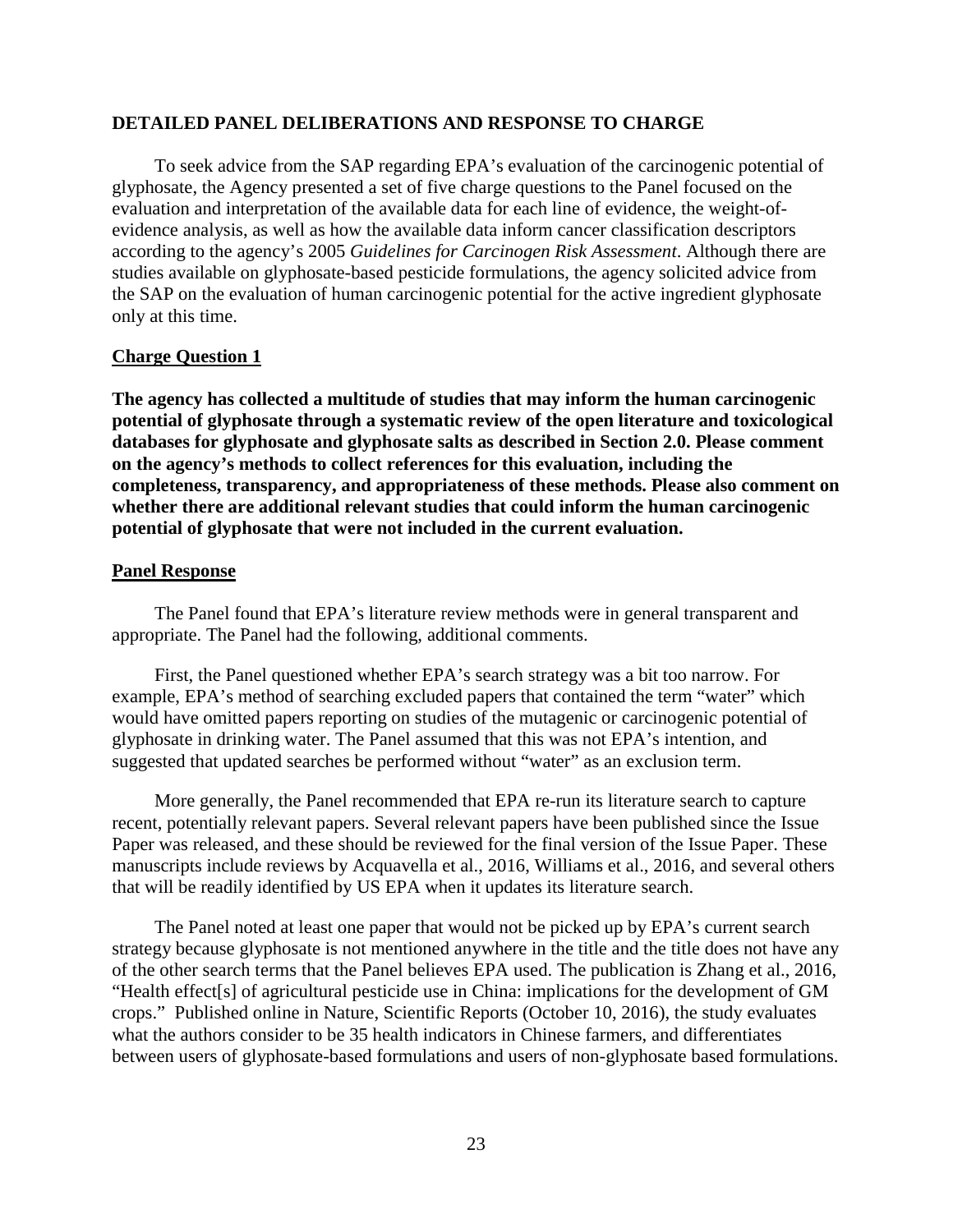Some Panel members noted that it is important for the study selection process to involve more than one person independently selecting studies for review, more than one person independently scoring the studies, and then to come to some consensus regarding the selected studies. One member thought the Agency said that only one person selected the studies. The selection process is usually done by more than one person and then there is a process to come to some consensus regarding the studies that were selected. Another panelist noted that it's very important that there are at least two people selecting and two people scoring the quality, independently. This member noted that the Issue Paper is not clear regarding this important process.

Given the importance of epidemiologic data generated by the Agricultural Health Study (AHS), the Panel recommended that EPA contact the AHS investigators to determine whether updated data on incidence of NHL and other cancers are available. As was discussed at length during the Panel's deliberations, the relevant AHS publication (De Roos et al., 2005) has a limited follow-up period, and would be more informative if additional and more recent data from this important study-cohort are available.

The EPA's Issue Paper states that it is concerned only with glyphosate *per se*, and not with glyphosate-based formulations. But this is not really the case, since relevant epidemiologic studies would be of people who make or use glyphosate-based formulations.

If there are rodent cancer bioassays of glyphosate-based formulations, the Panel recommended that the Issue Paper identify and discuss these. A Panel member noted that, there is at least one such study, which is the republished bioassay of Roundup® by Seralini's group (Seralini et al., 2014). Some Panelists believed that the EPA should have included and discussed this paper, pointing out its strengths and weaknesses and determining what probative value its reported bioassays provide.

There are other studies that may or may not provide relevant and reliable information, and some members of the Panel wanted to make certain that EPA has evaluated these. Some of these, such as Benedetti and colleagues, 2013, were determined by EPA to be "of low quality ranking and not evaluated in detail," but some members of the Panel suggested that EPA might provide some additional detail as to why they were deemed to be uninformative. Other papers from Seralini's group, such as Mesnage et al (2014) and Cox & Surgan (2006), might also be reviewed to determine if they provide relevant and reliable information. At least one Panel member's review, however, indicated that these papers provide no relevant evidence with regard to the Issue Paper.

Some members of the Panel noted that one of the public comments posted at https://www.regulations.gov (document ID number EPA-HQ-OPP-2016-0385-0235, Attachment 6) makes reference to "Epidemiologic studies from the areas in Latin America where glyphosate is sprayed heavily.…" This comment may refer to work performed by Dr. Fernando Manas at the National University of Rio Cuarto in Argentina who has studied pesticide sprayers in the soy industry. The comment also refers to researchers from the Pontifical Catholic University, Quito, Ecuador who apparently examined individuals exposed when fields were aerially sprayed to eliminate illicit crops. Some members of the Panel suggested that EPA follow up on these potential data sources.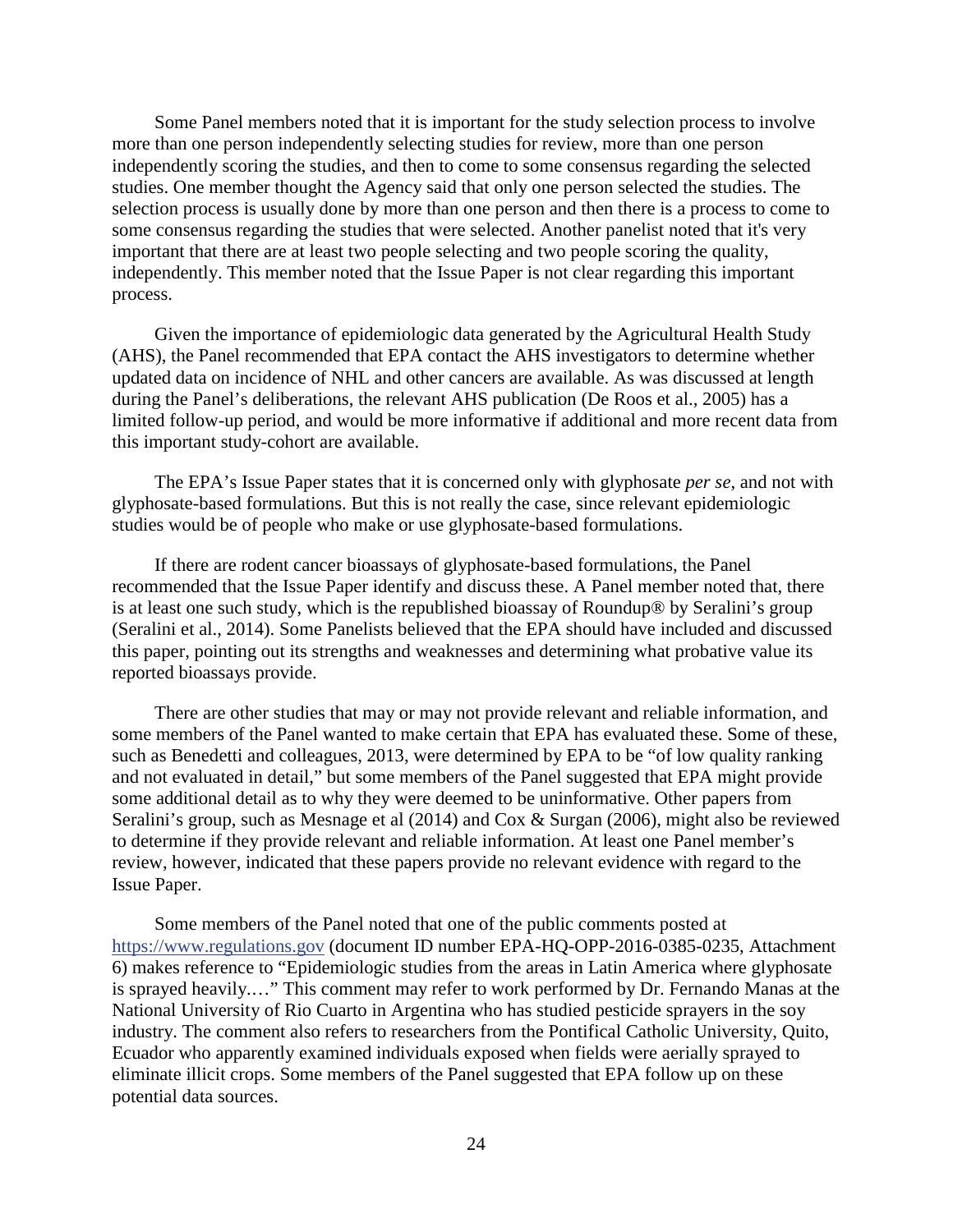One Panel member noted that there were 18 studies reviewed for which EPA did not have access to the primary reports, and suggested that these be sequestered and considered separately. Another Panel member did not believe that such sequestration would be required.

Several Panel members noted that it would have been helpful if the Issue Paper had been easier to review. For EPA's Clean Air Science Advisory Committee (CASAC), the Agency produces technical documents for review with references linked using HERONET, a database that provides access to full scientific articles. A Panel member suggested that the Agency do the same for FIFRA-related Issue Papers.

Some members of the Panel suggested that additional literature searches might be useful. The central question that arises from the results of epidemiologic studies is whether glyphosate could be a risk factor for the development of NHL. Many types of lymphomas develop at substantially increased rates in patients with compromised immune systems, such as those with HIV-AIDS, and one working hypothesis is that chemicals that are potent immunotoxicants might also predispose to lymphomagenesis. Some members of the Panel proposed that a search of "glyphosate and immunotoxicity" might be informative, as would a separate section in the Issue Paper discussing glyphosate and immunotoxicity test results.

Some members of the Panel also recommended that EPA run a search using the terms "NHL and farming." Studies dating back many decades have often, though not always, reported that farmers develop NHL at excess rates. One working hypothesis for this is that the antigenic stimuli on farms are very different and more diverse than such stimuli in typical non-farm environments. For cancers of lymphocytes – most of which are plasma cell or B-cell neoplasms – immune-system responses are expected to be central to the process of lymphomagenesis.

Finally, some members of the Panel noted that, since most of the glyphosate in commerce in the U.S. is supplied as the isopropylamine salt, it would be of interest to review whether isopropylamine *per se* or glyphosate isopropylamine salt has been tested for carcinogenicity, mutagenicity, and immunotoxicity.

#### **Charge Question 2**

**As part of its analysis, the agency has considered 58 individual epidemiological studies investigating the potential for an association between glyphosate exposure and numerous cancer outcomes. Detailed study evaluations were performed to determine overall quality rankings for relevant studies. These evaluations took into consideration study characteristics, including study design, exposure assessment, outcome assessment, control for confounders, statistical analyses, and risk of bias. Twenty-three studies were considered informative with regard to the carcinogenic potential of glyphosate.**

**a. Please comment on the agency's review and evaluation process of relevant epidemiology studies to inform the human carcinogenic potential of glyphosate.**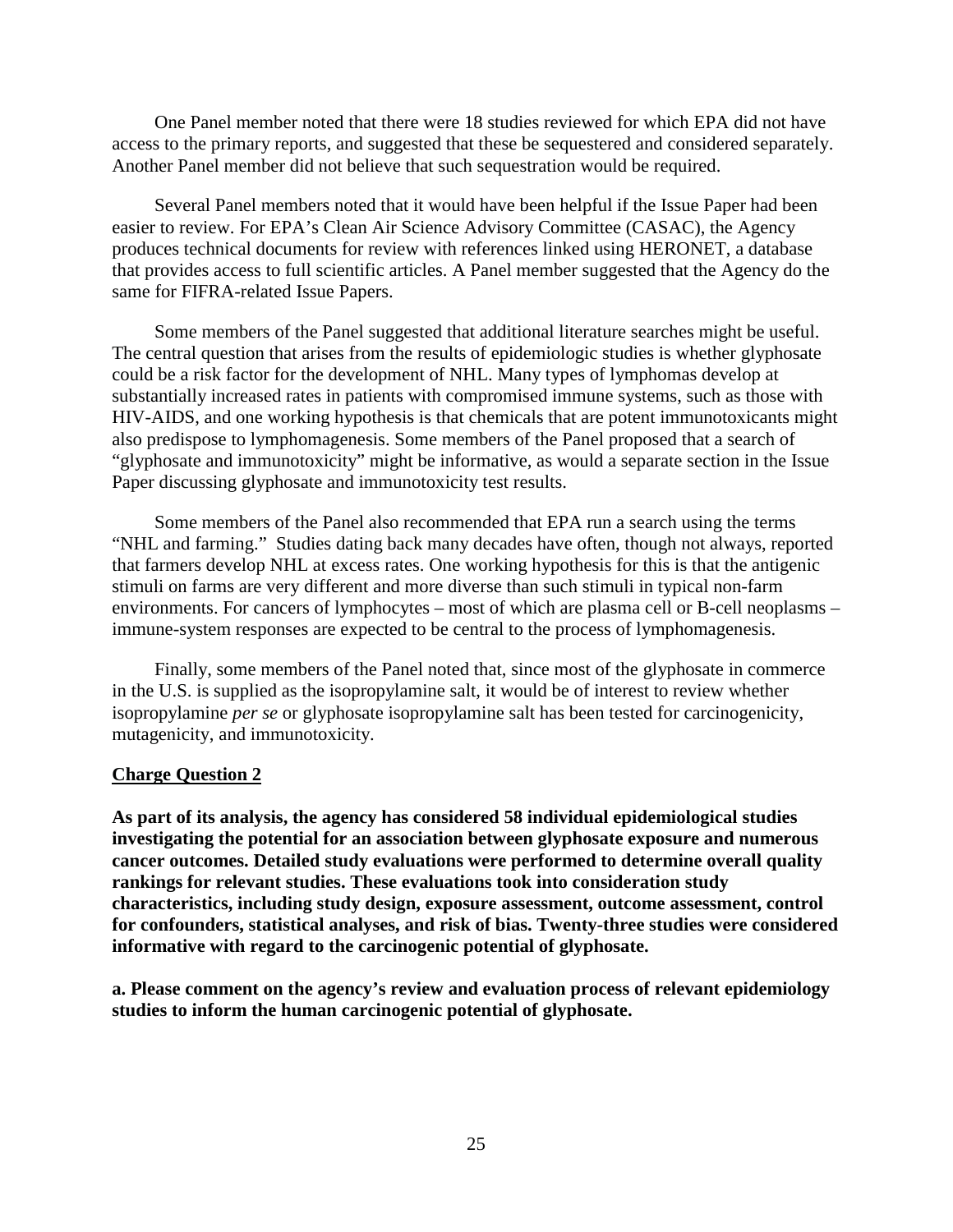### **Panel Response**

The EPA's Office of Chemical Safety and Pollution Prevention (OCSPP), guided by the NRC recommendation, conducted a systematic review of the epidemiologic data. The Panel found that the review incorporated a transparent and "fit for purpose" approach in identifying high quality studies for selection that was successfully followed in various stages of the review and evaluation process. The Panel noted that EPA's continuing effort to incorporate human data into risk assessment is commendable.

## *Review Process*

EPA initially identified studies for the review from open literature searches of standard databases (PubMed.gov, Science Direct® and Web of Science™). These searches were supplemented with those from other sources such as registrant generated studies submitted to the agency as required under FIFRA, internal reviews and databases, OPP routine evaluations of the epidemiologic literature, evaluations by OPP and other organizations, other governments, and academia. Although on face value it appears a very comprehensive review had been conducted, some members of the Panel found that there is room for concern over the completeness of the review process for the following reasons:

1) The Panel noted that only 9 of the 58 epidemiologic studies selected for review were identified through searches of PubMed.gov, Science Direct® and Web of Science™. Some panel members suggested that this low yield from these sources is quite unusual, and probably indicates a need for the EPA to utilize much more comprehensive, reliable, sensitive, and effective techniques in conducting searches of these databases than has been employed by the agency for this review. One Panel member noted that many of the key papers do not contain glyphosate in their titles or search terms, and so could not have been picked up by computerized searching, hence the need for more innovative methods to capture the relevant studies in these databases. It is possible nonetheless that the Agency did identify all of the relevant papers by the combined methods of computerized searching and other means (such as from the reference lists of other relevant papers).

2) When asked at the meeting, scientists from the Agency revealed that they did not search for nor did they find studies of workers involved in the manufacture of glyphosate for the review. The Panel noted that, historically, for other chemical and physical agents, it has been studies of manufacturing workers that have contributed predominantly in scientific evaluations of the potential carcinogenicity of chemicals and physical agents that pose threats to the general environment and general population (e.g., benzene, aniline dyes, asbestos). Some of the advantages of this group of workers that have been leveraged before in risk assessment include a) they have considerably much higher exposure levels and wider exposure gradients that permit easier detection of effects if any, than users such as applicators and the general population; b) they comprise a well-defined study group that is easily followed up; c) exposures are usually better documented in company/union work histories than in the self-reports associated with population-based or hospital-based case-control studies that are more prone to misclassification of exposure; d) they can be studied in high quality cohort and nested case-control studies that are in principle much better designs than the usual population or hospital-based case-control studies,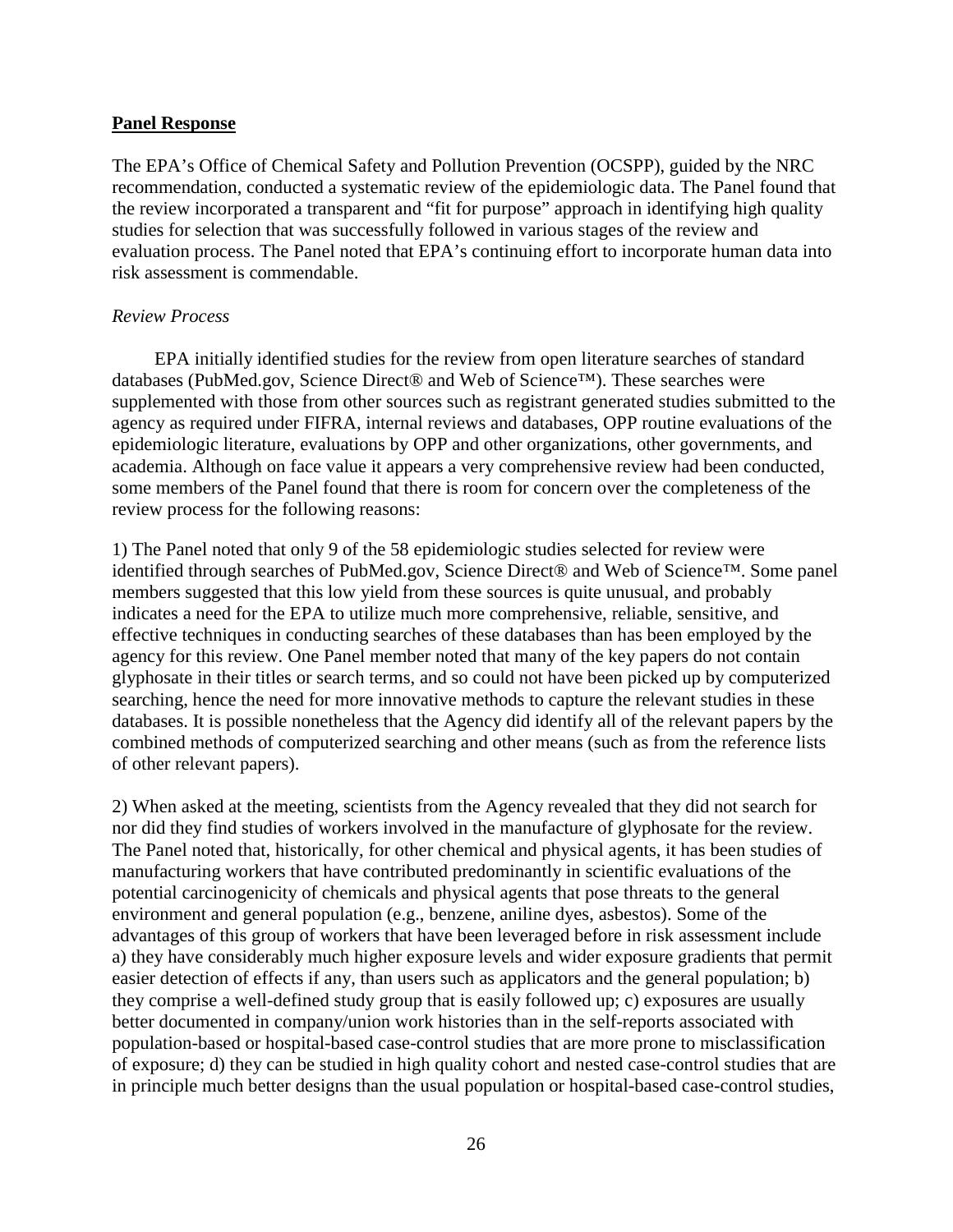especially for issues such as controlling or eliminating selection bias and other confounding factors; and e) occupational exposures may be relatively free of other confounding exposures.

Panel members noted that workers in companies that manufacture, formulate, or handle and sell glyphosate on a wholesale basis comprise a promising resource that should be investigated. One Panel member noted that there are at least 15 such companies that have registered with EPA and suggested that it is very likely that large numbers of exposed workers (perhaps many more than those directly involved in manufacturing glyphosate) could be identified for cohort studies in companies involved in the formulation or wholesale handling and sale of glyphosate. Exposures among such workers would be expected to be much higher than those experienced by applicators. Some Panel members found it is surprising that for this review, the Agency had not requested registrants to provide data on cohort studies they have conducted, as evidence was presented that at least one manufacturing company had conducted such a study. Some Panel members viewed the inclusion of workers involved in manufacturing, formulation or wholesale handling and selling of chemicals such as glyphosate in studies evaluating the carcinogenicity of these chemicals as vital to the review process. This was suggested to be particularly important, since the Agency's entire review process relied on the assumption that applicators have significantly higher exposures than subjects in the general population. Glyphosate exposure of applicators is estimated by EPA to range from 0.02-0.03 mg/kg/day, whereas the EPA's high-end exposure-estimate for children age 1-2 years (assuming that all relevant foods contained glyphosate-residues at their maximum allowable limits) is 0.47 mg/kg/day (i.e., much higher than that for applicators). Even the estimated highest exposures experienced by glyphosate mixers and loaders of 0.03-7 mg/kg/day overlap with those potentially experienced by children. Thus applicators' occupational exposures may not distinguish them from the general population with regard to absorbed doses of glyphosate, and it is not clear then that epidemiologic studies of such users are of much probative value. Members of the Panel urged EPA, OSHA, NIOSH, and industry to collaborate to identify and study workers with distinctly high levels of glyphosate exposure. Because of its importance, the Agency should consider obtaining data on a cohort study of such workers for revision of the Agency's evaluation.

3) Several Panel members noticed that among 58 individual epidemiological studies reviewed, the agency selected a total of 24 human studies to evaluate the human carcinogenic potential of glyphosate (3 rated as high quality and 21 as moderate) not 23, as stated in the Issue Paper.

4) Some Panel members also suggested that the agency should add a cut-off date (e.g. 12-31- 2016) to have a newly published and/or accepted paper considered to be included in the EPA 2016 review.

5) For this review, the Scientific Advisory Panel was charged specifically with evaluating the active ingredient, glyphosate acid. However, all the epidemiological studies collected and considered in the review concerned subjects that were exposed to glyphosate formulations, and there are no studies that reflect exposure to glyphosate acid only. This could affect alignment of the epidemiological with the toxicological findings.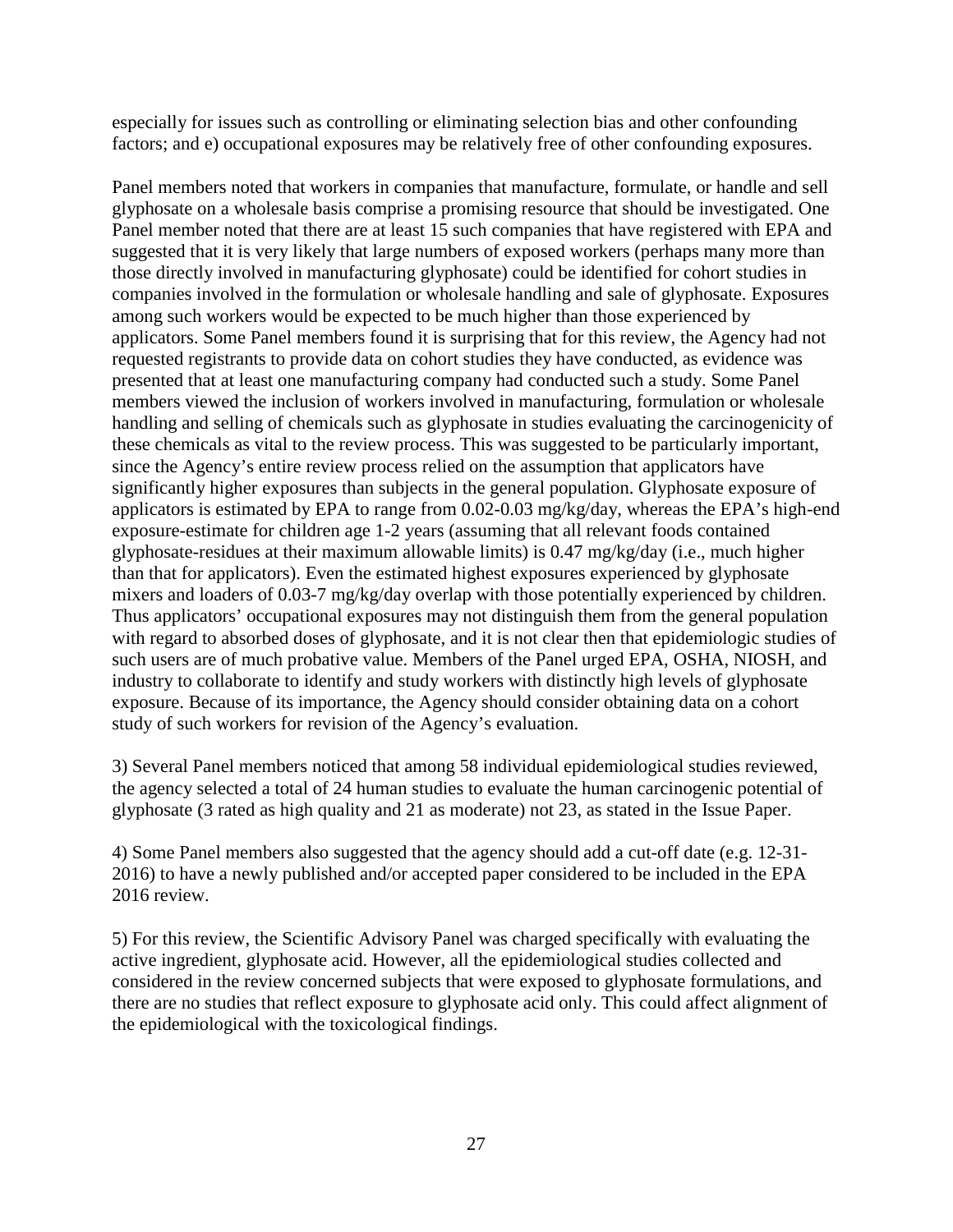#### *Evaluation Process*

In the evaluation of epidemiologic studies, EPA tailored study quality considerations specifically to studies investigating the association between glyphosate exposure and cancer endpoints, with primary literature and associated meta-analyses evaluating the association between glyphosate exposure and a cancer endpoint being the focus of the analysis. The EPA judged each study to be of high, moderate, or low quality in each of six domains: study design, exposure assessment, outcome assessment, confounder control, statistical analysis, and susceptibility to bias. The Panel found that this is a sound, appropriate and acceptable approach, although how the individual rankings were judged and ultimately how the final ranking incorporating these subgroup rankings were derived, were not always evident to the Panel without the Agency's explanation. While the classification of studies in the low quality group appeared to be generally appropriate (see the discussion of Cocco et al. in response to charge question 2d), it was not clear how the separation of the three studies in the high quality group differed from others in the moderate group. Several panelists recommended classifying the studies into only two groups because they did not find it clear that studies in the current high quality group could be meaningfully separated from those in the moderate group. These panelists suggested that the "high" and "moderate" quality groups should be combined into a single group, thus reflecting the opinion by some Panel members that the rating should be merely to provide reasonable qualities of the papers included in the evaluation process.

The Panel observed that the agency correctly addressed the issue of both case-control and cohort studies having adequate latency periods as a validity criterion, and pointed out the difficulty of addressing this issue in the absence of reliable data on latency periods for the cancers of interest in the literature. The Panel noted that choice of the "unexposed" group in case-control studies could be a source of differences in findings among them. For example, using non-farmers as the unexposed group could introduce inherent farmer/non-farmer differences unrelated to pesticide exposure that could be confounding, and suggests that the choice of comparison or reference groups may be another quality criterion.

#### *Regarding the Specific Criteria*

#### Study design

The Panel observed that study design is not as clear cut as the document presents. The single cohort of the AHS by De Roos et al. (2005), is given a higher weight than case-control studies, without regard to other extremely relevant aspects of the realized study designs. The Panel recommended that the concept of realized study design should be incorporated into the evaluation of study design. For instance, for multiple reasons, including the young ages of participants, low cancer incidence rate to date, and selection issues, there are important concerns about the AHS, particularly with the published report (De Roos, et al., 2005), that should be taken into account. The usual higher ranking of cohort studies vis-à-vis case-control studies is not applicable in this particular review. Two of the three studies in the high-quality group are from the same AHS cohort, and as mentioned above, this cohort has certain limitations that do not justify its separation into a higher quality ranking over the studies classified as having "moderate quality." Panel members agreed that a follow-up analysis updating results from this cohort could be quite informative.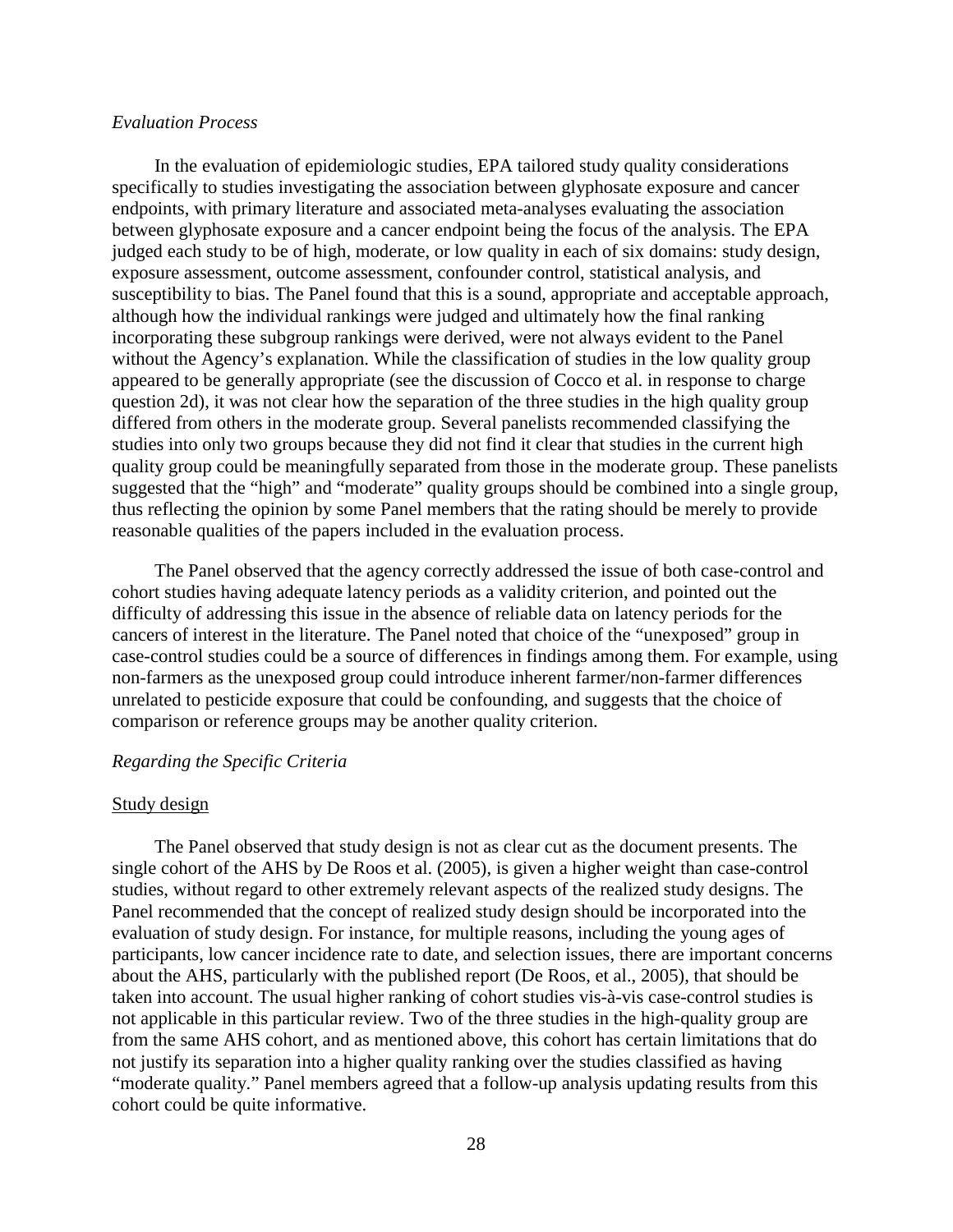Some Panel members suggested that it may be useful to adopt a classification criterion that separates studies by their 1) design, 2) implementation (that includes the consideration of issues such as attempts to get full enrollment, completeness of questionnaire design, and completeness of collection of other data), and 3) data analysis characteristics.

#### Study Power

Members of the Panel observed that study power could have been given too much weight by the Agency. Once a study has been completed, there is no need for further consideration of power. All the evidence is contained in the effect estimate and its confidence interval (CI). The only time Panel members recommend using this criterion is to omit, *a priori*, those studies that have too few cases to estimate adequately the outcome of interest, with the minimum number of cases defined in advance. A member of the Panel suggested that the issue of sample size/power be separated from the statistical analysis assessment in Table 3.2 and moved to study design.

#### Statistical Analysis

The Panel suggested that the statistical analysis assessment specifically include handling of missing data, adequacy of the analysis models employed, adjustments for confounding, and other characteristics of good, modern data analysis. In addition, the choice of reference group, as justified in the study design and utilized in the data analysis, has important implications for the interpretation of the results, and should be considered in the ranking process.

#### Confounding

In the report, the Agency stated that the direction of confounding is to inflate any true effect of glyphosate in the absence of statistical adjustment. The Panel noted that this is not always true, and that numerous studies have shown that the effect of confounding can be in either direction (see for example, De Roos et al., 2005; Hoar et al., 1986 and Zahm et al., 1990). The Panel recommended that the discussion not assume the direction of confounding, but consider utilizing bounds on the role of confounders on the effect estimates. This is particularly important for pesticide co-exposures. The Panel recommended that EPA's consideration of the potential carcinogenic effect of other pesticides be addressed in greater detail.

In the report, the Agency correctly notes and uses in its quality assessment whether a study adjusted for exposure to other individual pesticides. It does not consider when assessing the quality of an epidemiological study whether the analysis adjusts for the equally important factor of exposure to farm animals (cattle, pigs, sheep, poultry, etc.). Animal exposures correlate to potential exposures to oncogenic viruses that may be present in the animals, and to immune system stimulant endotoxins that are particularly of relevance for tumors of the hematopoietic and lymphatic systems. The Panel noted that it is well documented that farmers are at increased risk of leukemia and lymphoma, and this risk existed before the introduction of glyphosate. Moreover, some of the studies reviewed by the Agency clearly show statistically significantly elevated risk of NHL in applicators who also reported exposure to certain farm animals. Thus the Panel concluded that exposure to farm animals is equally important as exposures to other pesticides as potential confounders, and that this exposure needs to be accounted for when assessing risk due to glyphosate.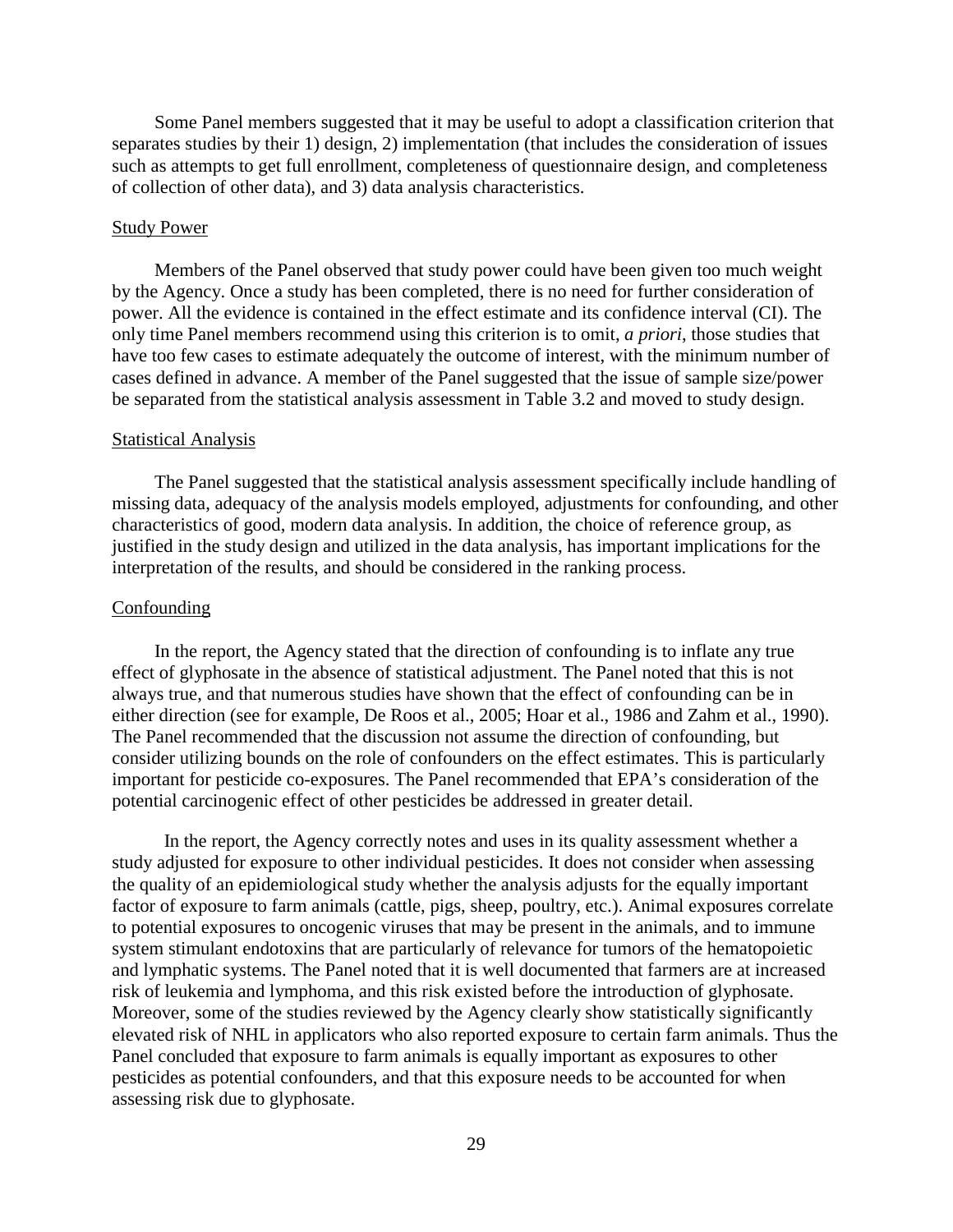#### Statistical Bias

Members of the Panel suggested that EPA (2016a) did not consider in its assessment the potential for statistical bias that is likely to occur when fitting models with too many parameters (see a discussion of this in EPA, 2010). As an example, in De Roos et al. (2005), the pesticideadjusted estimate for the multiple myeloma outcome is based on an analysis model that uses 23 parameters, 15 of these parameters are to account for exposures to other pesticides. This is an excessive number of parameters for a data set with only 32 cases.

#### Recall and Selection Biases

The Panel discussed these topics at length because some Panel members were concerned that some of the case-control studies may be biased towards showing an effect of exposure to glyphosate due to recall bias and/or selection bias. Selection bias can occur when the controls in a case-control study are not from the same population as the cases. Recall bias can occur if cases tend to consider more carefully than do controls the questions they are asked regarding their exposures or because the cases have been considering what might have caused their cancer (Breslow and Day 1980, Grimes and Schulz 2002). Recall bias is not a problem in cohort studies or in case-control studies nested in cohort studies insofar as these studies ascertain exposure information before cases became diseased (e.g., tumors are diagnosed). However, in all other case-control studies of glyphosate, information on exposure is based on the memories of cases and controls, or their surrogates.

To investigate the potential for recall bias in epidemiological studies of glyphosate, a Panel member constructed a table that tabulates the number of odds ratios (ORs) or relative risks (RRs) greater or less than 1.0 in each of the 18 glyphosate studies EPA considered to be of moderate or high quality. Most of these ORs and RRs are not for glyphosate, as each of these studies evaluated a large number of pesticides. If recall bias were present it would tend to inflate the ORs of all of these pesticides, not just those for glyphosate. This table shows that, overall, there is a large excess of ORs>1 in those 12 studies potentially subject to recall bias. There is a much smaller excess of ORs>1 in the six cohort and nested case-control studies not subject to recall bias, although all of these studies were based on the Agricultural Health Study (AHS) cohort and hence all used the same questionnaire. Nevertheless, this pattern of ORs is exactly what would be expected if recall bias was a significant problem in these studies.

Moreover, this same Panelist noted that the analyses in the case-control studies of NHL by McDuffie et al. (2001), Hardell et al. (2002) and Erickson et al. (2008) eliminated both cases and controls who had been exposed to certain classes of pesticides from their glyphosate-unexposed groups. This analytical choice could cause selection bias, which will tend to exacerbate the effect of any recall bias present. (It would result in unexposed cases being preferentially removed over unexposed controls.). This Panel member conducted a simulation that demonstrated this effect, which also suggested that in certain cases the effect on elevating ORs could be considerable. This convinced some Panel members that the case-control studies of McDuffie et al. (2001), Hardell et al. (2002) and Erickson et al. (2008) likely suffered from selection bias in addition to recall bias, and therefore these studies, in particular, should not be relied upon for evaluating the carcinogenicity of glyphosate.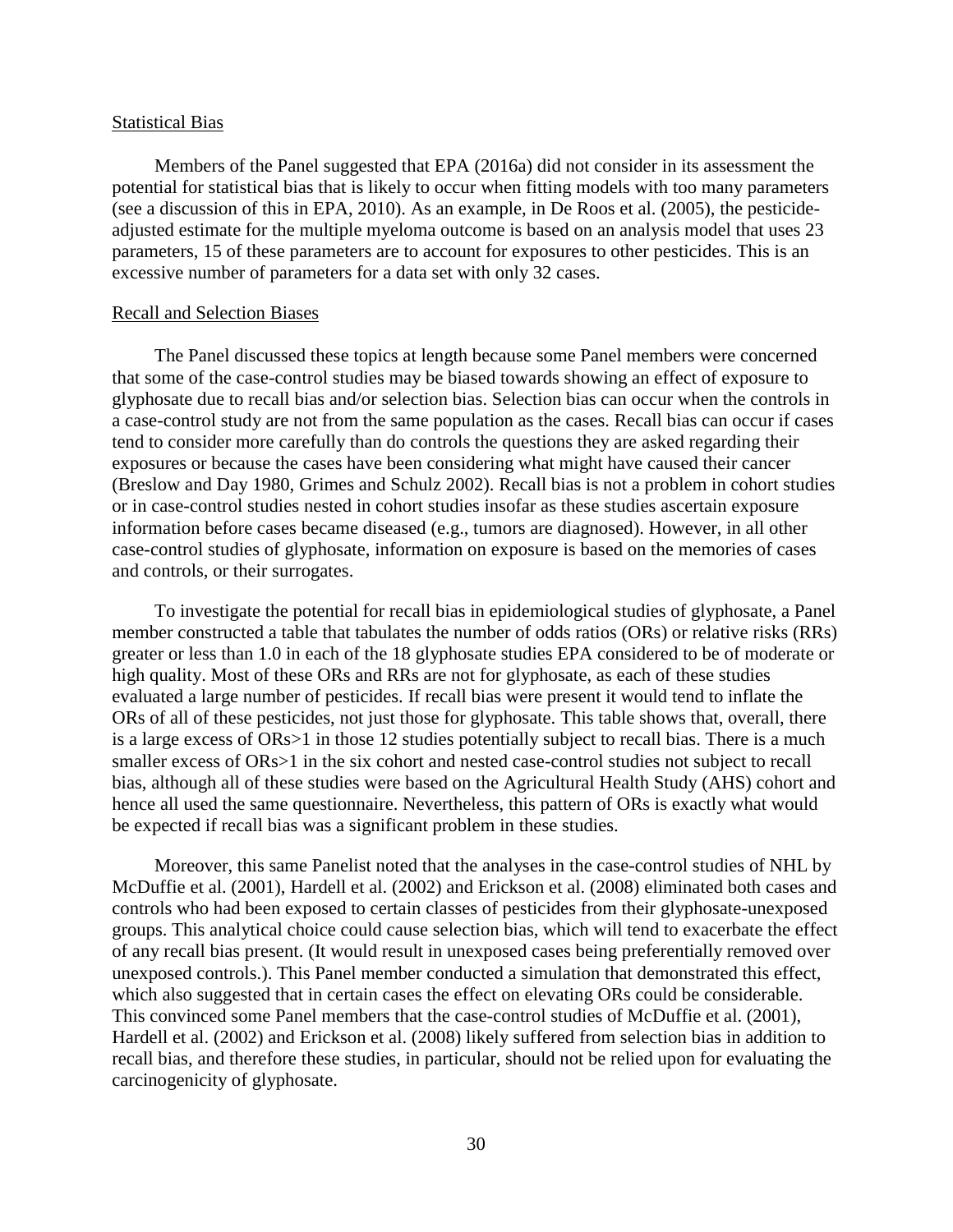There are appropriate statistical methods for adjusting for exposure to other pesticides which were used in many of the other case-control studies of glyphosate. These Panel members recommend that before relying on these three studies, EPA attempt to get the data from these studies reanalyzed using an appropriate method.

This analysis does not imply that these or all case-control studies in general suffer from recall bias. In response to the Panelist's analysis described above, other Panelists noted there are many other reasons why this pattern of results might have been found, including an actual effect of pesticides that was not detectable in the AHS due to its design, follow-up, and analysis. (See the following discussion of the AHS for concerns about that study). Some Panelists thought that reliance on memory of remote exposures to pesticides by NHL cases and controls (especially famers) is particularly prone to recall bias while others did not. These other Panelists pointed to the findings discussed in Blair & Zahm (1993) that argue that recall bias by farmers regarding pesticide use could be less likely than for other exposures. One Panelist, in response, presented additional analyses of the data presented by Blair & Zahm showing that the proportion of controls who succeeded in recalling using any pesticides in response to being probed by an interviewer was identical to the proportion of cases with this recall. This identical pattern of recollection suggests no recall bias for pesticide use. Furthermore, in epidemiological studies, recall bias is but one of multiple potential biases that could affect the findings, and the overall impact of these biases on under- or over-estimation of risk (odds ratios) is hard to predict. Some Panel members felt that the necessary data to appropriately evaluate whether recall bias is present or not in reviewed studies is not available, and in any case, the potential for important impacts of recall bias from pesticide exposures on the findings could not be reliably separated from those of other potential biases, especially interviewer bias. Thus the difficulty in adequately quantifying the presence or absence of these biases, their extent, and impact on risk estimates makes it difficult to address adequately their combined impact on study quality.

Another Panel member noted, however, that several of the case-control studies relied on proxy respondents for information regarding use of glyphosate and other pesticides, and that such reliance (although necessary when cases are deceased) has been shown to lead to very substantial overestimation of odds ratios. For example, in a case-control study of brain cancer in Nebraska, Lee et al. (2005) found that the next-of-kin of brain cancer-decedents were much more likely to report that their loved ones had used glyphosate (and other herbicides and pesticides) than did the live cases themselves. In particular, when the analysis was restricted to responses from live cases, the odds ratio for brain cancer and use of any of the class of herbicides that include glyphosate use was  $0.7$  (95% CI = 0.2-1.8); but when the analysis relied on next-of-kin as proxies, the odds ratio was  $3.4$  (95% CI = 1.6-7.3). Lee et al. (2005) thus concluded that they had "found significant associations between some specific agricultural pesticide exposures and the risk of glioma among male farmers but not among female farmers in Nebraska; however, most of the positive associations were limited to proxy respondents. These findings warrant further evaluation in prospective cohort studies where issues of recall bias are not a concern."

#### The Agricultural Health Study (AHS)

The Panel observed that Koutros et al. (2013) is a cohort study and not a case-control study as stated in the Agency's Issue Paper. The AHS design utilizes recruitment of participants from licensed pesticide applicators. Thus the AHS has the advantage of studying a well-defined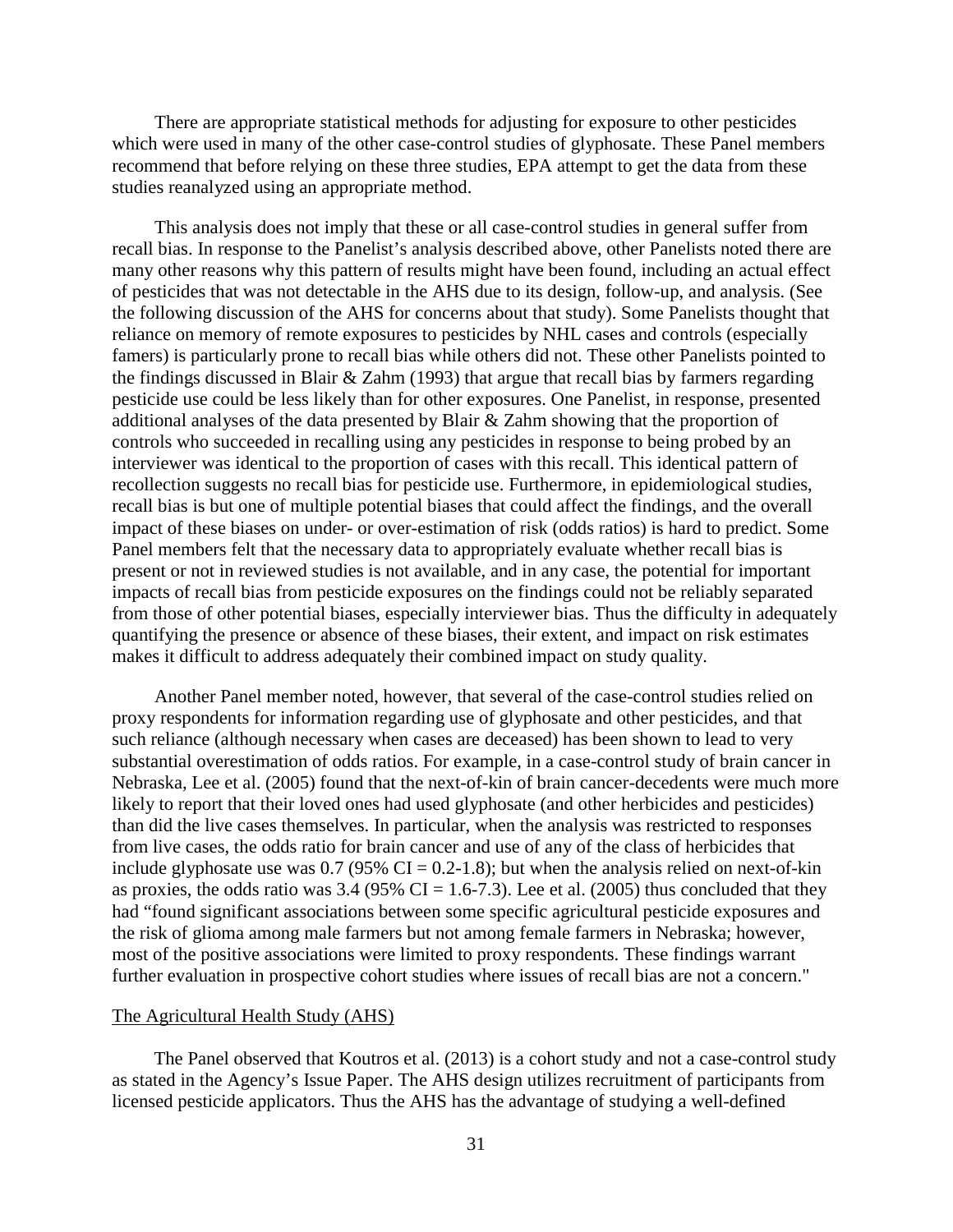population with presumably higher use of pesticides than any other users. However, the Panel was concerned that important issues that impact the quality ranking of this study were not considered.

The AHS utilizes a "prevalent" cohort, in which subjects are not followed from the time of first exposure. Applicators exposed prior to 1993-1997 who did not make it into the study (for various reasons) may have quite different characteristics, including exposure profiles, than those who are included in the prevalent cohort. This is an important point that was not addressed in EPA's evaluation. It has implications for both the exposure-response and the outcome analyses.

The exposure data collected were for the period prior to 1993-1997 when exposures to glyphosate are assumed to have been low. The exposures measured do not adequately capture possibly much higher exposures cohort members likely experienced after the introduction of transgenic crops in 1995. Failure to update exposure data in follow-up implies that the exposure estimates used in the analysis may be, and are most likely significantly underestimated and there would have been misclassification of exposure. Adding to this effect is the fact that the study design precluded the selection of workers with a short latency.

The Panel had other concerns with the AHS. The cohort is relatively young and the followup period is brief, both factors limit the time for sufficient events to occur. There is also the issue of statistical bias mentioned above. See additional discussion of the AHS in response to Charge Question 2d.

#### *Summary*

Bearing in mind the concerns expressed above, the Panel concludes that, overall, the Agency's review and evaluation chose relevant epidemiology studies that inform the assessment of the human carcinogenic potential of glyphosate.

# **b. Please comment on the strengths and limitations of the available studies to inform the association between glyphosate and solid tumors, leukemia, and Hodgkin's lymphoma and the agency's conclusion regarding these cancer types described in Section 3.6.**

#### **Panel Response**

Panel members agreed that based on the evidence presented in the Issue Paper (EPA, 2016a), Tables 3.3 and 3.4, there is essentially no statistical evidence of an association between glyphosate exposure and any solid tumor, or between glyphosate exposure and leukemia or Hodgkin's lymphoma, even if the possibility that some of the studies reviewed were subject to potential biases is ignored (such as recall or measurement error bias). However, some Panel members commented that there were a limited number of available studies to be evaluated in this section and, for some cancer types (e.g., lung, colorectal, breast cancers, etc.), there was only one study available. Therefore, the availability of epidemiologic data is still extremely limited and prevents more in depth discussion of those associations. Additionally, the Panel noted that at the beginning of Section 3.6 (page 63), the Agency mentions one of the 24 epidemiological studies included in the evaluation is uninformative. The Panel requested that the Agency list which study was excluded from the final discussion and conclusion.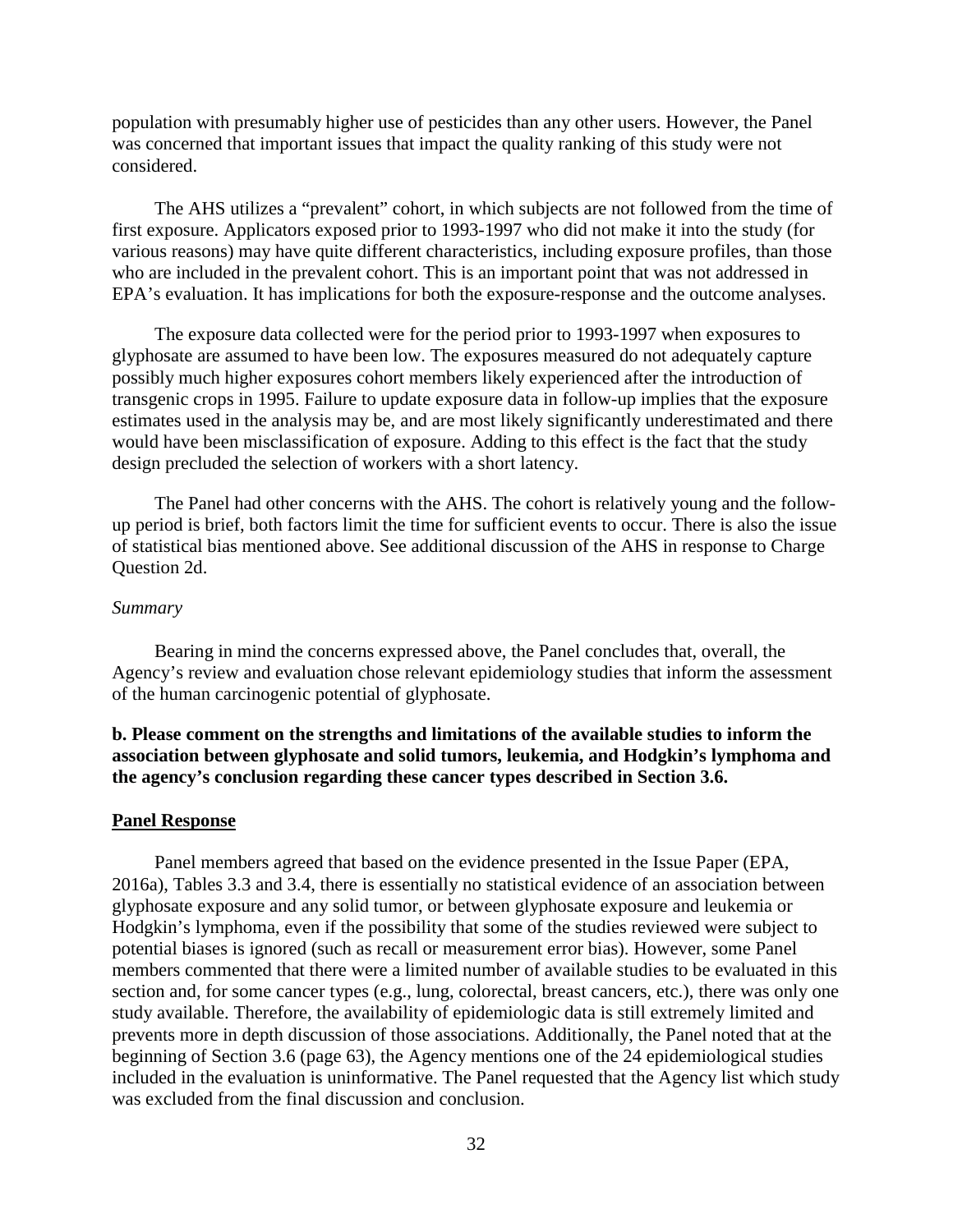Importantly, some Panel members suggested the following points for consideration generally in the reviews of epidemiologic studies: 1) the summaries of all listed relevant studies (Table 3.3) should be expanded to consider topics such as timing of cases and exposure assessment with respect to the registration of glyphosate as well as more details on the exposure assessment; 2) the dose-response summaries should call out comparisons where the referent group was exposed (i.e., the referents were the lowest dose subgroup in the exposed group) or whether there were any exposure lags considered in the analysis; 3) reporting should note the range of risk estimates, as quantified by the range of the CI, and for null effects, including both protective effects and elevated risks, in order to indicate the range of effects consistent with the data; and 4) the discussion should address the conclusions that can be drawn from negative studies. Regarding the last point, Breslow and Day (1987) includes an extensive discussion of the conclusions that can be drawn from negative results in cohort studies. They mention computing confidence limits on estimated excess risk, comparison of the dose levels observed in the study vs. other population exposures, the ability for the risk to have been fully expressed with regard to the time elapsed, the overall risk of the current cohort, and the consistency with other studies.

In summary, the Panel agrees with the Agency's conclusion that there is no evidence of an association between glyphosate exposure and solid tumors, and, there is no evidence of associations between glyphosate exposure and leukemia or Hodgkin's lymphoma. However, the data upon which this evidence is based are very sparse.

# **c. Please comment on the strengths and limitations of the available studies to inform the association between glyphosate and multiple myeloma. Please comment on the agency's conclusion as described in Section 3.6**

#### **Panel Response**

The Panel believes there are 4, not 5, studies on multiple myeloma (MM), since Pahwa (2012) and Kachuri (2013) are a re-analysis of the same data set; three case-control and 1 cohort, with a total of 67 exposed cases.

None of the case-control studies report a significant association between MM and glyphosate exposure. None of the case-control studies on MM adjusts for exposure to other pesticides, nor to other aspects of farming that may contribute to risk of developing MM. In addition, Brown et al. (1993) excludes farming cases and controls from the "unexposed" category, which may have introduced selection bias.

De Roos et al. (2005) reports a non-significant suggestion of an exposure-response relationship with regard to glyphosate and MM (P-value  $= 0.17$  for trend with cumulative exposure, based on 19 cases of MM). The Panel agreed with EPA that the imprecision of the risk estimates based on such small numbers of MM cases precludes definitive interpretation. The Panel noted that an updated follow up of this cohort of pesticide-applicators is needed, and is hopefully forthcoming. A Panelist also notes that a reanalysis of the MM data from this study was published subsequent to the EPA document which found that an analysis of the full data set that adjusts for lifestyle factors and exposure to other pesticides produces a reduced OR (1.24, 95% CI: 0.52 to 2.94) over the similar analysis in De Roos et al. based on a reduced data set (OR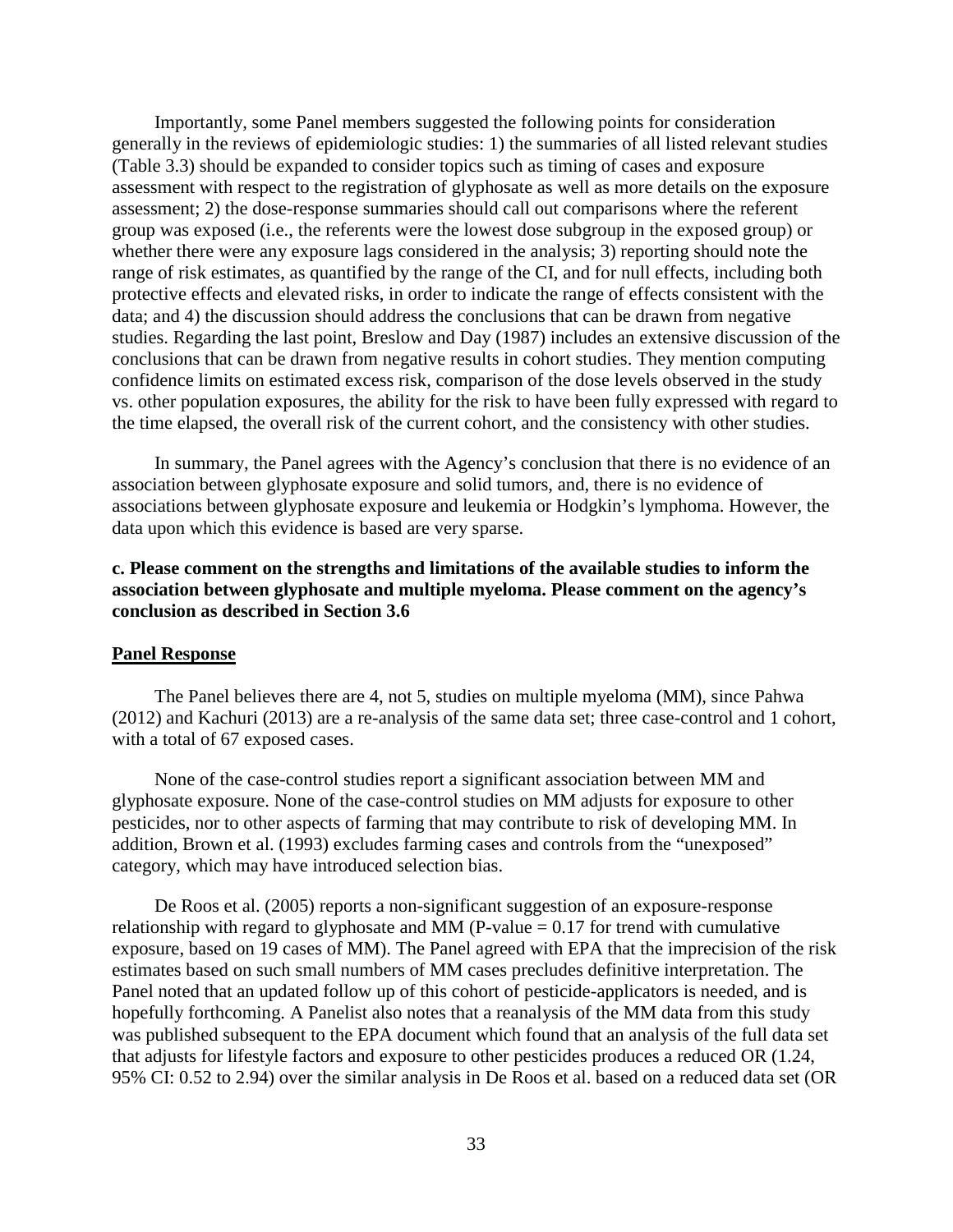$= 2.6$ , 95% CI 0.7 to 9.4), and that removal of adjustment for other pesticides has little effect (Sorahan, 2015).

The Panel agrees with EPA that available studies do not link glyphosate exposure to MM. The Panel notes that a meta-analysis (Chang and Delzell 2016) was published subsequently to the EPA document, and the meta-estimate of the relative risk for the association between MM and glyphosate was 1.4 (with 95% CI of 1.0-1.9).

# **d. Please comment on the strengths and limitations of the available studies to inform the association between glyphosate and non-Hodgkin's lymphoma (NHL). Please comment on the agency's conclusion as described in Section 3.6.**

#### **Panel Response**

In the Issue Paper (EPA 2016a; Section 3.6, page 68), EPA states:

"Based on the weight-of-evidence, the agency cannot exclude chance and/or bias as an explanation for observed associations in the database. Due to study limitations and contradictory results across studies of at least equal quality, a conclusion regarding the association between glyphosate exposure and risk of NHL cannot be determined based on the available data. The agency will continue to monitor the literature for studies and any updates to the AHS will be considered when available."

Based on the six primary studies and three meta-analyses reviewed by the Agency (EPA 2016a), Panel members discussed the strengths and limitations of the available epidemiological data. Some panelists noted that the data were limited by the very low exposures received by study subjects.

The Panel could not reach consensus regarding the Agency's conclusion: some of the Panelists agreed with the Agency and others did not. The disagreement among the Panel members is largely due to their different opinions regarding the relative importance they ascribed to potential biases and other challenges with epidemiological studies that could have affected the reported results, as discussed below. Some stressed that NHL in farmers is uniquely difficult to study epidemiologically, given its long-recognized excess apparently due to factors unrelated to glyphosate. This is why the absence of epidemiologic data on glyphosate manufacturers or others who are, (i) not farmers and (ii) likely to be more highly exposed to glyphosate, would be highly desirable, but is apparently absent.

The Panel's detailed response to this question is organized into three sections: Are all original studies selected and rated acceptably? Are the findings from the epidemiological studies described accurately? and Comments on the Agency's Conclusion.

#### *Are all original studies selected and rated acceptably?*

The EPA (2016a) identified six epidemiological studies reporting an association between glyphosate exposure and NHL: five retrospective case-control studies and one prospective cohort study. The EPA applied several criteria (Table 3.1) to rate those studies and assigned two of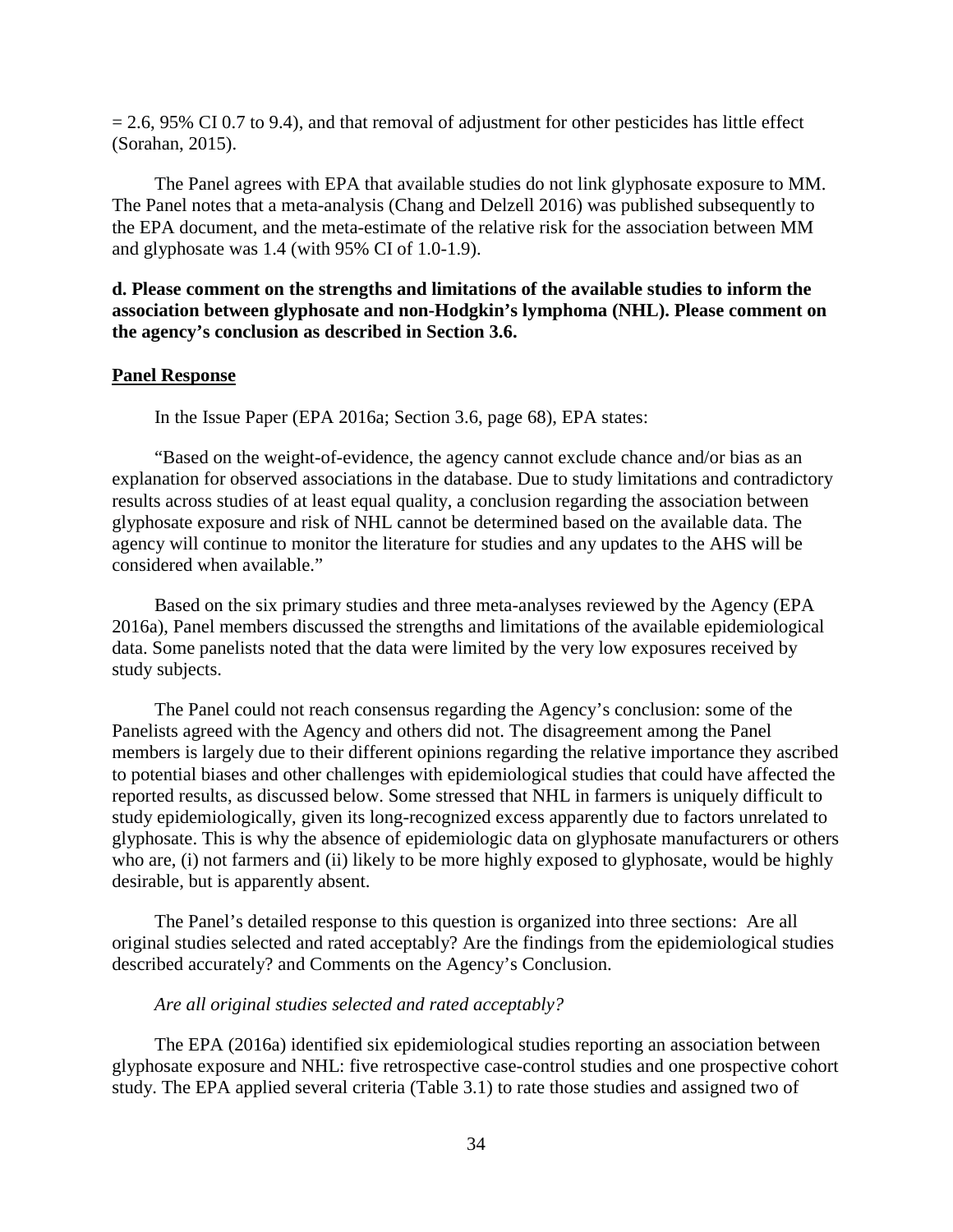them (De Roos et al, 2005 and Eriksson et al, 2008) high quality ratings and the remaining four, moderate quality ratings.

### Prospective Cohort Study

De Roos et al. 2005 (reporting on results of the Agricultural Health Study, AHS) is the only prospective cohort study, and it received a high rating from the Agency. This study reports on 92 cases of NHL. The relative risk (RR) reported for ever-never exposure adjusted for age, demographic and lifestyle factors, and other pesticides is 1.1 (0.7–1.9). Thus, while there is no evidence of an association in the results from this study, the results are consistent with both a protective effect and an increased risk. There are several challenges with the use of and interpretation of the AHS findings. These include the role of bias, the cohort selection process, the impact of missing data on the results, and the exposure assessment. Even though this cohort was of pesticide applicators, their likely doses of glyphosate were very small, leading to reduced confidence that the results are reflective of glyphosate *per se*, as opposed to myriad other farmrelated factors, several of which are known or suspected to be risk factors for NHL.

#### Impact of Statistical Bias and Missing Data on the Results

DeRoos et al. (2005) used 8 degrees of freedom to adjust for demographic and lifestyle factors for all outcomes. Because the authors did not find evidence of confounding by other pesticides, they did not have an additional 15 degrees of freedom to adjust for other pesticides in their NHL analyses as in their reported MM results. As noted above, there are 92 NHL cases reported in this study prior to exclusions in the adjusted analysis. Thus the risk of statistical bias due to a small number of responses and a large number of parameters in the analysis model is not as strong for NHL as discussed elsewhere for MM. This consideration is based on the *Framework for Incorporating Human Epidemiologic & Incident Data in Health Risk Assessment* (US EPA 2010) that describes statistical bias as going in either direction from models with a large number of parameters and a small sample size (i.e. number of events). Furthermore, it is not known how findings are affected by dropping some cohort members because of missing observations in the adjusted analyses that includes NHL cases in the ever-exposed group. Combining information from Tables 2 and 3 in De Roos, (2005), the Panel noted that it appears 10 exposed cases were dropped from the adjusted analysis (from 71 ever-exposed NHL cases in Table 2 to 61 in Table 3). Some Panel members suggested that a reanalysis be conducted of the full NHL data (i.e. that does not drop cohort members) from De Roos et al. 2005, similar to that conducted by Sorahan 2015 of the MM data from De Roos et al. (2005).

### Cohort Selection, Composition, and Follow-Up

The Panel also discussed a concern that the "cross-sectional" enrollment of workers in the AHS could be problematic because it could introduce a survival bias that could bias risk estimates toward the null. This is because pesticide applicators were recruited after their exposure had started and those already diagnosed with cancer were excluded in this prospective study. Another concern is that farmers are known to be at increased baseline risk for NHL. These individuals could be in the reference group in the De Roos et al. (2005) analysis and also exposed to other pesticides, another factor that could increase their baseline risk. The pesticide applicators in the reference group for the glyphosate cohort were most likely exposed to other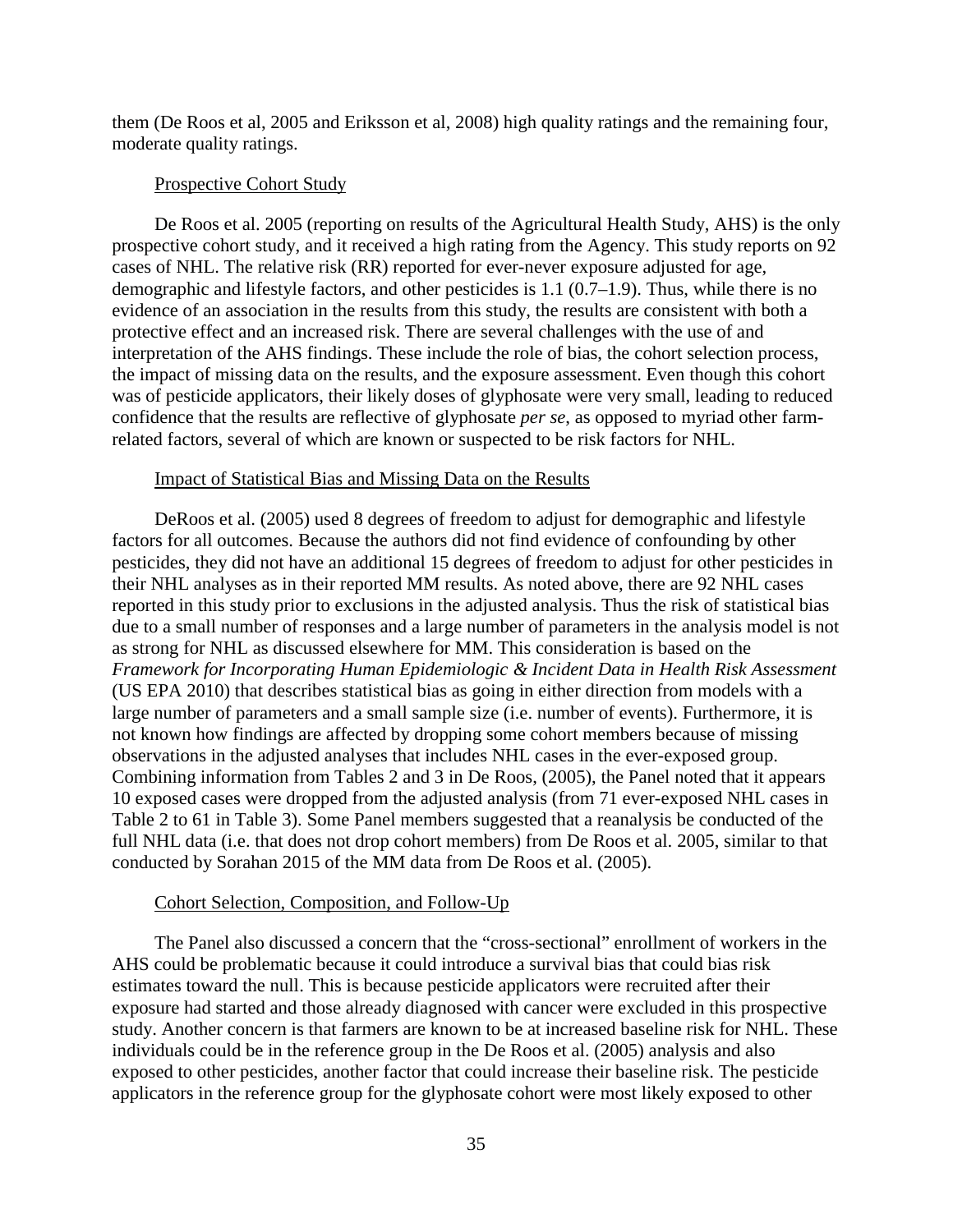pesticides and factors associated with NHL. Thus, even though they addressed adjustment for other pesticides with 15 parameters in their modeling approach, some Panelists thought De Roos et al, (2005) could have underestimated the NHL risk in the ever/never analysis. Some Panel members were concerned that this cohort was followed for an insufficient period of time, and all noted that an updated analysis with additional years of follow up would be informative.

### Exposure Assessment

Exposure assessment in the AHS analysis is based on lifetime self-reported pesticide use at baseline, although under- or over-reporting of past exposure is still possible. Using selfadministered questionnaires, investigators collected comprehensive use on 22 pesticides and ever/never information on 28 more (De Roos et al., 2005). While the accuracy of selfadministered questionnaires relies on individual recall and thorough reporting by respondents, questionnaires are the only feasible tool for exposure assessment in a large cohort such as the AHS. All analyses used one of three exposure metrics: ever/never use, cumulative lifetime use, and intensity-weighted cumulative exposure measured at the time the participant was enrolled in the study. No additional pesticide use is measured after baseline or at any other time during the median of 6.7 years the AHS cohort is followed after enrollment. This poses a challenge to interpretation of the AHS results, if pesticide use varied over time for individual study subjects. The bias introduced by omitting recent exposures is likely to be particularly problematic for the analyses based on cumulative exposure. This omitted exposure bias was only in the direction of under-reporting exposure in the analysis. In other words, many individuals would have been classified in a lower exposure group (including the unexposed group) than was appropriate. These uncertainties can have an important impact on all the dose-response analyses results. Since an exposure lag is typically thought to be appropriate to account for the latency in cancer risk, some Panelists were less concerned about this omission. When exposure lag is taken into account, any exposures within a certain number of years (the lag) before cancer is documented are assumed not to affect cancer risk, where this lag is fixed (and not variable by participant as in the case for the omitted exposure after baseline in the AHS). Although the latency for NHL is unknown, typical exposure lags to account for latency in cancer studies are approximately five years or longer. (See further discussion in the next subsection.)

Furthermore, the Panel noted that the reference group for the dose-response analyses reported in the tables is the lowest tertile of the exposed subgroup, not the more traditional reference being the never-exposed group. De Roos et al (2005) chose to use the lowest exposed tertile in the dose-response analyses in an effort to reduce the potential for residual confounding due to the lack of comparability observed between the never exposed and higher exposed groups. De Roos et al. also conducted analyses using the unexposed group as the reference, and stated that "available data provided evidence of no association between glyphosate exposure and NHL incidence. This conclusion was consistent across analyses using the different exposure metrics and in analyses using either never exposed or low exposed as the referent."

#### **Latency**

In cancer studies, concern about latency (or more accurately, empirical induction as defined by Rothman, 1981) is the time between exposure (or the causal action) and the time of disease diagnosis. Panelists had different opinions about the importance of considerations of latency in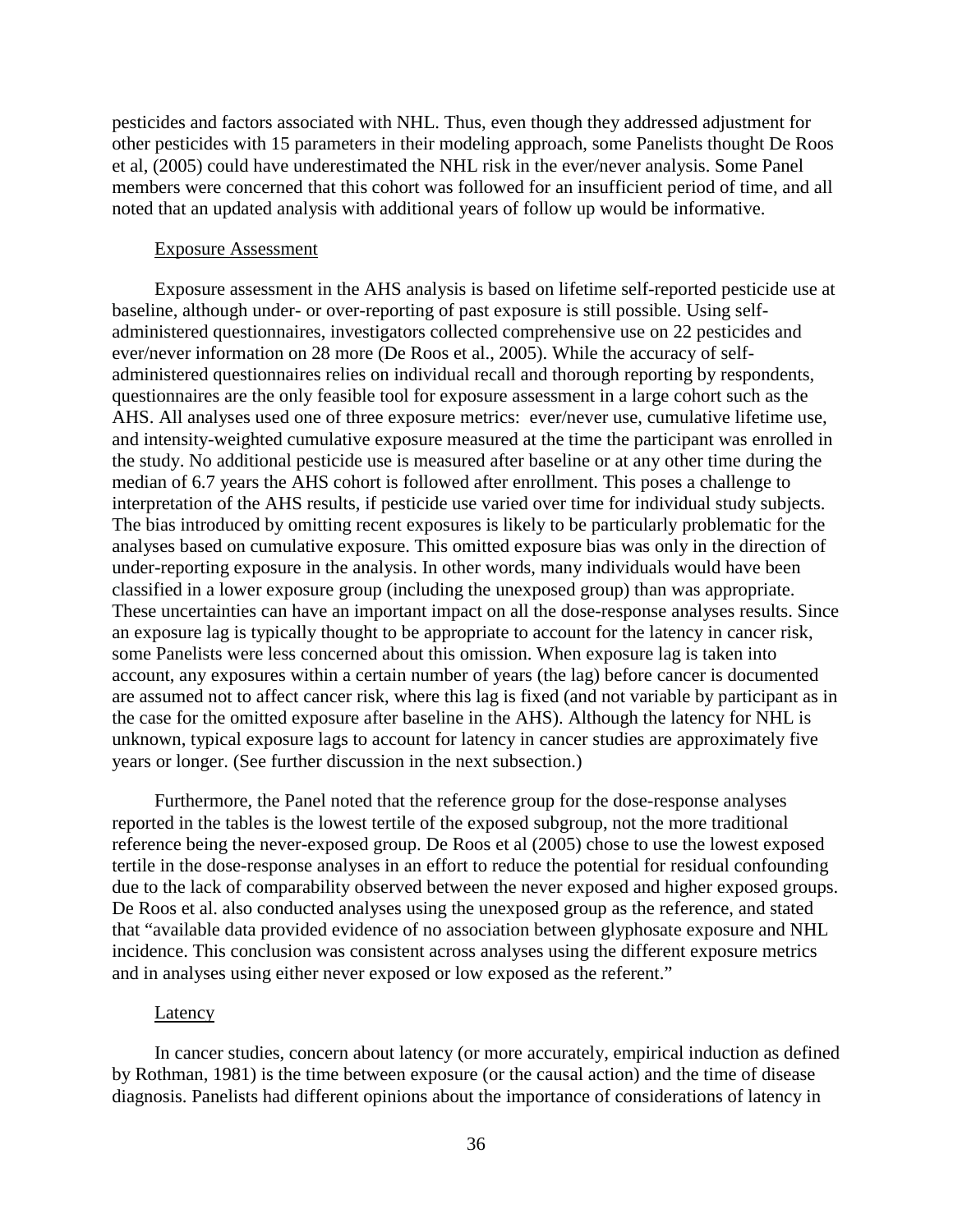interpreting epidemiology results. For instance, Portier et al. (2016) stated that the follow-up period in De Roos et al. (2005; median = 6.7 years) is not long enough to account for cancer latency and this concern was affirmed by some Panelists who indicated that the median observation period of 6.7 years is too short for a sufficient number of cancer events to develop. (Note that the analysis included only incident cases.) One Panel member pointed out that the exposures in this cohort study reflect the entire exposure of the participants throughout their lives up to the time of their enrollment, and consequently these exposures reflect their total lifetime exposure to glyphosate, except for the additional exposure which occurred between enrollment and the follow-up time used in the analysis. Thus, the time between first exposure and the occurrence of NHL is longer than the follow-up period of 6.7 years for most participants. The Issue Paper (EPA 2016a, Section 3.6, page 67) cited the mean and median exposure durations of 7.5 and 8 years at the time of enrollment, respectively, with a standard deviation of 5.3 years. This inference suggests an exposure duration range of 0-18 years at the time of enrollment, with a higher density of exposures being relatively short (because the mean is smaller than the median). Similarly, counting from the 1974 introduction of glyphosate, the potential latency up to enrollment is 20 years. One Panelist noted that another AHS study (Koutros et al, 2013) indicated that the information on both the amount of exposure per year and the years of exposure was collected by AHS so it would be possible to estimate the time of the initial exposure for all participants. Panelists also noted the evidence presented by Weisenburger (1992) who stated that while median latency for NHL is 5-6 years for high exposures to chemotherapy or radiation, it is expected to be much longer for lower exposures. That paper goes on to state that a median range of 15-20 year latency is plausible for lower chronic exposures. Thus, while some AHS participants would have had exposure durations sufficiently long for a NHL diagnosis to manifest, many were much shorter than the median of 15-20 years.

Additionally, one study by Eriksson et al, 2008 that evaluated the latency effect indicated an increase in NHL risk is related to a longer latency period. This study reports that for latency periods less than 10 years, the NHL odds ratio  $(OR) = 1.11$  (95% CI: 0.24-5.08); and, for latency periods more than 10 years, the OR is increased to 2.26 (95% CI: 1.16-4.40). Hardell et al. (2002) reported an increased risk of NHL for a 10-20 year latency period (called induction period in their paper) of 2.32 (95% CI: 1.04-5.16). Longer induction periods also show evidence of increased risk and are relatively stable over time (OR 1.63, 95% CI: 0.87-2.98 for >20-30 year; 1.70, 95% CI: 1.12-2.58 for >30 year).

Despite the limitations of the De Roos et al. (2005) study discussed by the Panel and agreed upon by most, some Panel members consider this study to be the best of the available epidemiology studies. Panelists who considered the other studies weaker did so based mainly on their opinion that retrospective case-control studies are subject to recall bias. Some Panel members suggested this study should be downgraded from a high to a moderate quality rating or that all the studies should receive the same acceptable quality rating. All Panel members agreed that an update from this cohort study would be most welcomed, now that considerably more person-years have accumulated.

#### Case-Control Studies

The remaining five studies are all retrospective case-control studies (De Roos et al. 2003, Eriksson et al. 2008, Hardell et al. 2002, McDuffie et al. 2001 and Orsi et al. 2009). Most of the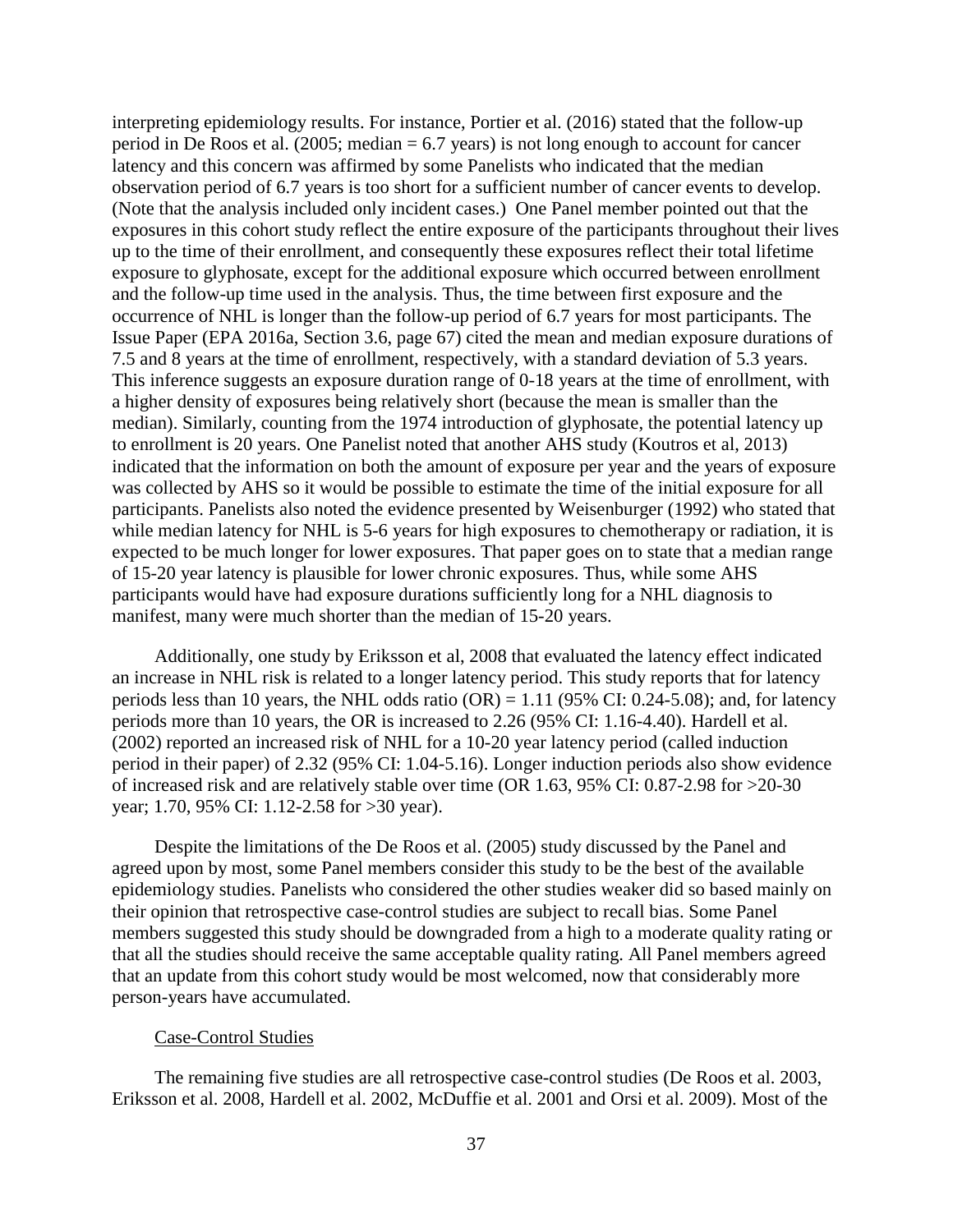case-control studies (4 out of 5) are rated moderate quality, with the exception of Eriksson, et al. (2008) that is assigned a high quality rating. Some Panelists argued for a single acceptable rating for all studies. One Panel member questioned whether the Eriksson et al. (2008) study should be given the high rating based on the lack of adjustment for demographic characteristics other than gender and age, and the likelihood of a recall or selection bias. The Panel discussed the Cocco et al. (2013) report on a European multi-center case-control study, to which the EPA assigned a low quality rating and as a result excluded it from consideration in its final evaluation. This study examines associations with the major NHL cellular subtype (B-cell), using confirmation of diagnosis by pathologists. Some Panel members suggested that this study should be included in the NHL evaluation in Table 3.4 (page 61) and its rating be upgraded to moderate (if not high) or "acceptable" quality.

Some Panelists, in view of the evidence cited earlier in response to charge question 2a, considered that each of these case-control studies likely suffered from recall bias, which would tend to bias the ORs in the direction of falsely indicating an effect. This is particularly true of McDuffie et al. 2001, Hardell et al. 2002 and Eriksson et al. 2008, which eliminated subjects exposed to certain classes of pesticides from their unexposed groups, a procedure that will, as explained earlier, exacerbate the effect of any recall bias that may be present.

Based on the same study population as McDuffie et al. (2001), Hohenadel et al. (2011) updated the previous study, corrected four misclassified NHL cases, and reported associations with use of glyphosate with or without malathion. The Panel noted that EPA (2016a) did not include or rate the Hohenadel et al. (2011) study, stating that "This study was not included in the study quality ranking because a more complete analysis was conducted by McDuffie et al. (2001)" in Table 3.2 (page 38). The Panel suggests that EPA should discuss the more complete analysis done in the earlier study and describe in detail how the Agency prioritized the McDuffie et al. (2001) study over the Hohenadel et al. (2011) study. However, a recently conducted metaanalysis by Chang and Delzell (2016) reported that meta-RRs of NHL, regardless of whether they were calculated by including McDuffie et al. (2001) or Hohenadel et al. (2011), were essentially the same with a statistically significantly positive association with glyphosate exposure (meta-RRs=1.3 or 1.4, 95% CI: 1.00-1.6 or 1.00-1.8 from Models 2 or 4).

Additional considerations of case-control studies that apply to this topic, particularly concerns about recall and selection biases, are discussed in response to Charge Question 2a above.

### *Are the findings from the epidemiological studies described accurately?*

EPA (2016a) summarized adjusted effect estimates (RR or OR and 95% CI) obtained from six selected epidemiological studies for NHL in Table 3.4 (pages 61-62). Most of the Panel members agreed that the summary data in this table are informative and were presented reasonably accurately and that the data from the ever/never exposure category were repeated in Figure 3.2 (page 64). However, some important findings are missing in the EPA Report. For example, De Roos et al. (2003) reported an overall effect estimate (OR=2.1, 95% CI=1.1-4.0) for the association between glyphosate exposure and NHL in the standard logistic regression analysis, but the Table 3.4 and Figure 3.2 only showed the results (OR=1.6, 95% CI: 0.90-2.8) from an alternative hierarchical regression analysis. Both these analyses were adjusted for co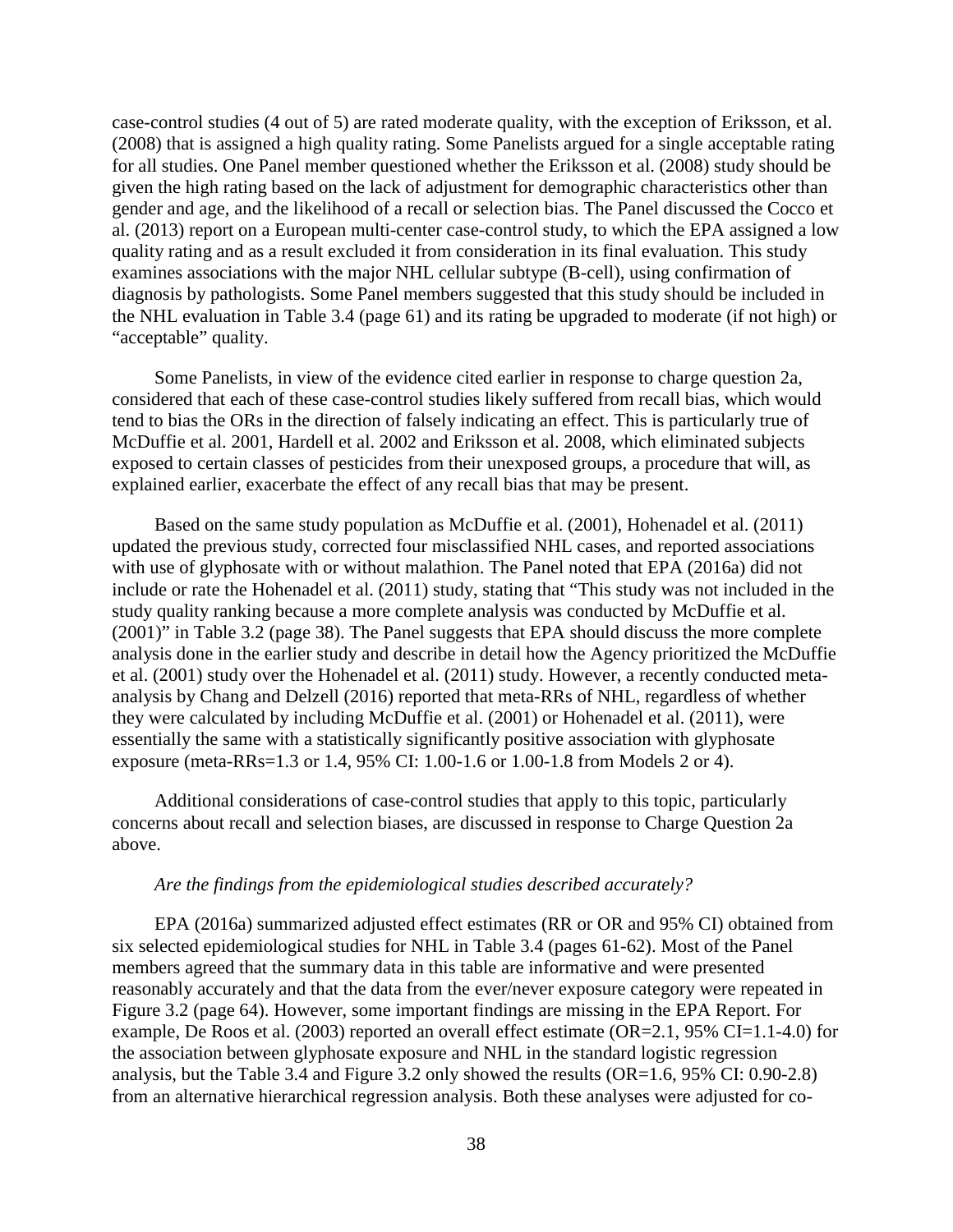exposure to other pesticides but the hierarchical analysis introduced a prior distribution so the analysis shrunk the estimates towards the overall mean of all other estimates. Several Panel members believed that EPA should not use the hierarchical model estimate in Figure 3.2 (and Table 3.4) for De Roos et al. 2003 but, rather, the standard logistic regression estimate because the standard logistic model estimate is more comparable to the estimates reported by all the other studies.

Some Panelists commented on several incorrect or misleading statements in the discussion of NHL studies in section 3.5.2 (pages 55-58). For example, the EPA states for the De Roos et al. 2005 study (page 56): "study participants provided exposure information prior to enrollment and this information was incorporated into the cumulative lifetime and intensity-weighted cumulative exposure metrics. As a result, the amount of time exposed was longer than just the follow-up time since enrollment." As noted previously, this methodology for reconstructing past exposure is non-optimal for this specific study design, which involved subjects who registered as pesticide users. The procedure of recruiting the cohort from current pesticide applicators and then reconstructing their past exposure introduces "survival bias," since only those who were alive and free of NHL at the time of enrollment had a chance to enter the prospective study. If glyphosate exposure causes NHL, this approach to enrollment would have selectively excluded NHL cases. For Hardell et al. (2002; page 57), EPA states: "The wide range of the CI suggests that the analysis is underpowered." The study is statistically significant, and once a study is complete, all the information about power is contained in the effect estimate confidence interval. Some Panelists suggest EPA instead note that the number of exposed cases was small. For McDuffie et al. 2001, at the end of page 57, EPA states: "It would be expected that effect estimates would attenuate if control for co-exposure to other pesticides had been performed." Several Panelists did not agree with this statement; one cannot say what would happen by adjusting for other pesticides since we do not know if their combined effects are additive, multiplicative, or antagonistic, whether the agent is a promoter, and through what mechanisms these compounds act. Regarding the discussion of Orsi (2009; page 58), EPA concludes: "there is potential for selection bias given the study utilized hospital-based controls". Some Panelists questioned why this indicates selection bias. Panelists also requested that, in general, EPA use the term "adjust" instead of "control."

Several Panelists believed that the discussion about changes in risk over time with increasing use of glyphosate (pages 66-67) is also imprecise and potentially misleading. Similarly, the Issue Paper makes claims about magnitudes of risk estimates for studies in countries with higher use that imply a level of understanding about the information used in the various studies, and the basis for the risk estimates, that is not supported by the information in the document or the original papers. Usage estimates only account for trends in sales, and not trends in the more relevant metric of pounds per worker per year, a quantity that is not known. In terms of incidence, there is only one study from which incidence could be determined, and it is De Roos et al. 2005. Therefore, the comparison of temporal trends in glyphosate usage (sales) with estimated effect estimates is potentially misleading and is not informative for judging the adequacy of the reported NHL results.

Thus, some Panel members recommended: 1) adding the missing positive data in the Table 3.4; 2) correcting the imprecise or misleading statements indicated above; and, 3) providing a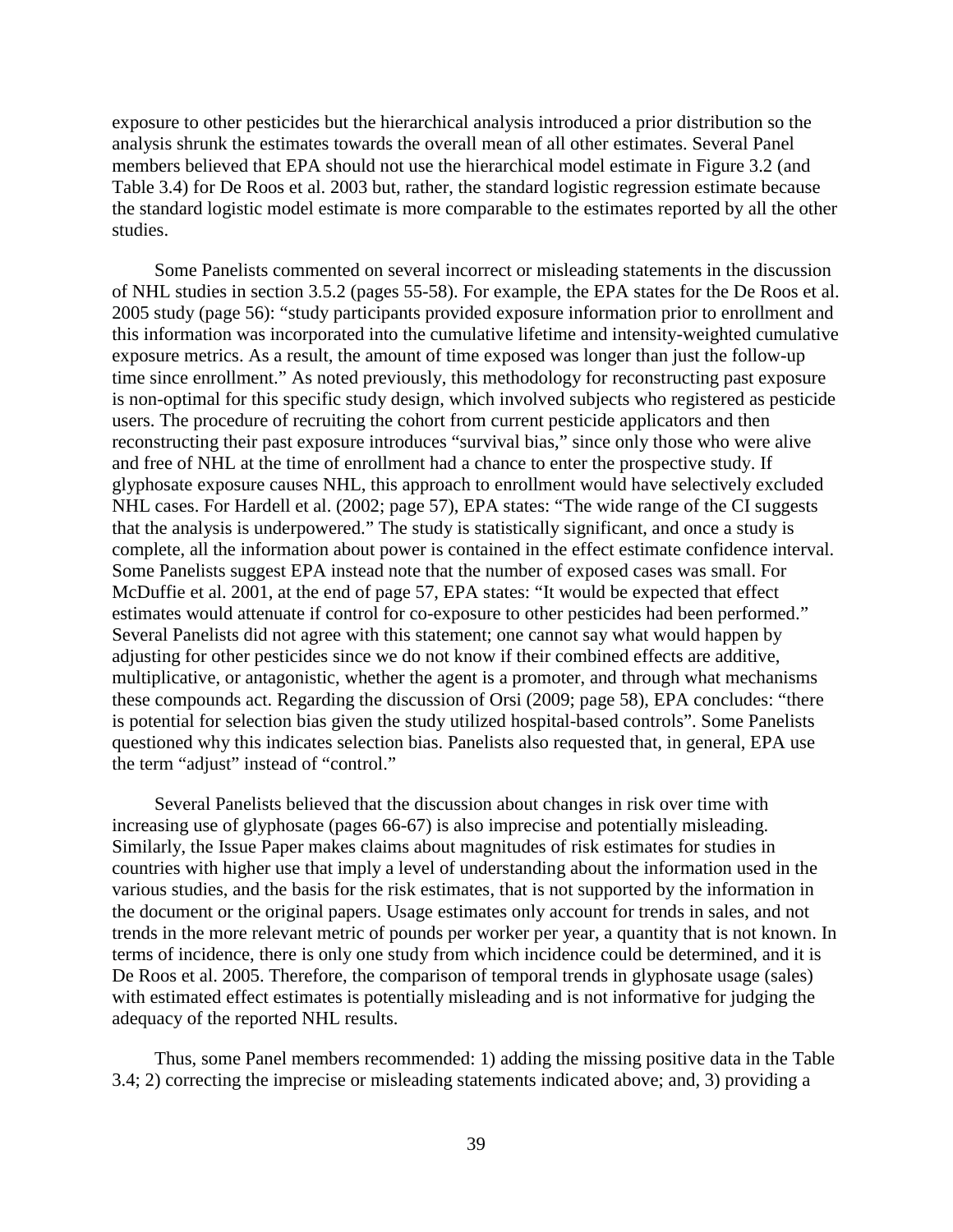more balanced discussion of the NHL findings in EPA's Section 3.6 (pages 63-69) as discussed below.

## Exposure-Response Relationship

The data from the forest plot of effect estimates shown in Figure 3.2 (page 64) indicated that the estimates of NHL risks from ever/never exposure to glyphosate in all epidemiological studies, except Orsi et al. 2009 (OR=1.0, 95% CI=0.5–2.2), were above one (RRs or ORs = 1.10–1.85), though none of the estimates that were included were statistically significant (all 95% CI lower bounds were less than 1.00; see the note above about using the standard logistic regression estimate from De Roos et al. (2003) in place of the hierarchical one included). The Panelists had different perspectives on the interpretation of this observation:

- 1) Since most of these studies (5 out of 6) were case-control studies, residual bias, including recall bias and other possible biases (such as selection bias, measurement error bias, information bias, and any other uncontrolled/unknown confounders, etc.) could each or in combination be operative in some of them. The EPA (2016a) has detailed the "Risk of Bias" (in 3.2.6, page 29-30) and provided a list of possible biases in the study design summary table (Table 3.2, page 34-43). Based on a weight-of-evidence, the agency concluded that it cannot exclude chance and/or bias as an explanation for observed associations in the database. Some Panel members supported this explanation. Other Panelists believed that in spite of the potential for residual bias in all epidemiological studies and notably in case-control studies, the meta-analysis results (detailed below) are a useful summary of the findings as a whole from the six studies of NHL. Meta-analysis is a common approach of distilling the evidence when only a small number of studies, each with limited statistical power, is available.
- 2) Some Panel members observed that if the association of glyphosate exposure and NHL did not exist, there should not have been any dose-response relationship detected in any studies by any means. In fact, two studies (Eriksson et al., 2008 and McDuffie et al., 2001) reported an increased risk estimate with increased glyphosate exposure, which is discussed below.
- 3) In addition, some Panel members observed that, due to a small sample size and/or a limited number of NHL cases identified in each of these studies, individual studies had limited statistical power to detect the association even if it existed. In this case, meta-analysis, combining all of those studies into one analysis to increase statistical power, could be the best method to test this scenario, which is also discussed below.

## Potential Biases

As is described at length in the response to charge question 2a, one Panel member detailed the potential risk for recall and other biases and believes that in general, the NHL case-control studies in this review are likely tainted by recall bias, particularly, Eriksson et al. (2008), Hardell et al. (2002) and McDuffie et al. (2001). These three studies are singled out because in their analyses both cases and controls who had been exposed to other pesticides from their glyphosate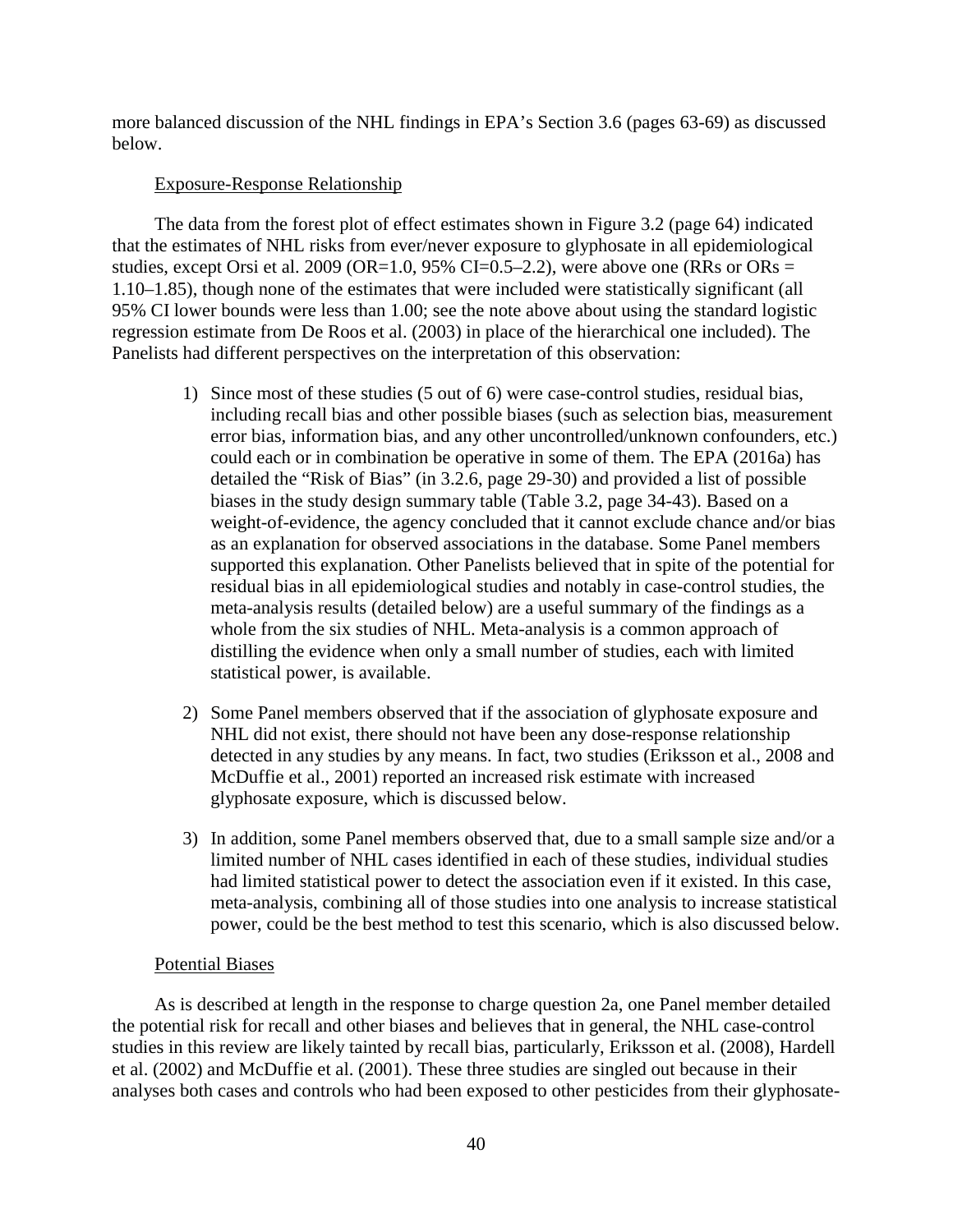unexposed groups are dropped and this may account for the positive associations seen in these studies. This convinced some Panelists that these case-control studies should not be relied upon for evaluating the carcinogenicity of glyphosate, in spite of them receiving an acceptable quality rating. These Panelists recommended that EPA have the data from these three studies reanalyzed using an appropriate methodology before giving any credence to the results from these studies. Other Panel members were concerned that appropriate data for evaluating whether recall bias was an important factor in any study was not available, and therefore its importance cannot be reliably assessed, and suggested the Panel should not put too much weight on it, and that the Panel should not limit its reanalysis recommendation to a subset of studies. Furthermore, as noted by Panelists and discussed by DeRoos et al. (2005), the results of the study by Blair and Zahm (1993) suggest that there is no evidence of recall bias with respect to pesticide use by farmers. On the contrary, even though no single study could provide sufficient evidence of an absence of recall bias in case-control studies of pesticide exposures, one Panelist presented an analysis of data from Blair and Zahm that indicated statistically significant evidence suggestive of recall bias, in part because the exposure effects of interest were stronger and statistically significant when respondents were probed by interviewers. This claim was contradicted by a follow-up analysis by another Panelist who showed that the proportions of cases and controls who improved their recall was identical. This Panelist also noted that the observed findings would be expected if the extra information attributed to recall bias above could actually be a reduction of measurement error. Further discussion of recall bias is provided in the response to charge question 2a.

Another Panelist noted the challenge of statistical bias is present in many of these studies because there are a large number of parameters used to adjust for potential confounding in many of the studies, thus inflating the uncertainty of the effect estimates of interest and resulting in realized bias of estimates in either direction.

To possibly prevent or limit some of these recall and/or selection biases in case-control studies, another Panel member suggested that if the 'unexposed' category was defined for both cases and controls as not exposed to any pesticide, a true baseline reference could be created for the calculation of the NHL risk with exposure to glyphosate versus non-exposure. Thus, there should be no bias in this approach, since the criterion was applied to both cases and controls. This approach would avoid a higher risk of NHL among the unexposed due to other concurrent exposures that could potentially cause NHL. However, another Panel member pointed out that any recall bias present will be exacerbated by eliminating cases and controls from the unexposed group, because, if recall bias is present, removing cases and controls from the unexposed group will preferentially remove cases over controls. This topic was also noted above and discussed at length in the response to charge question 2a.

Other limitations in the five case-control studies noted by EPA (2016a) include: not adjusting for co-exposure to other pesticides (McDuffie et al. 2001 and Orsi et al. 2009), not adjusting for demographic information (Eriksson et al. 2008, Hardell et al. 2002), the potential for selection bias due to exclusion of observations with missing covariate data (De Roos et al. 2003), and selecting controls from a hospital population (Orsi et al. 2009).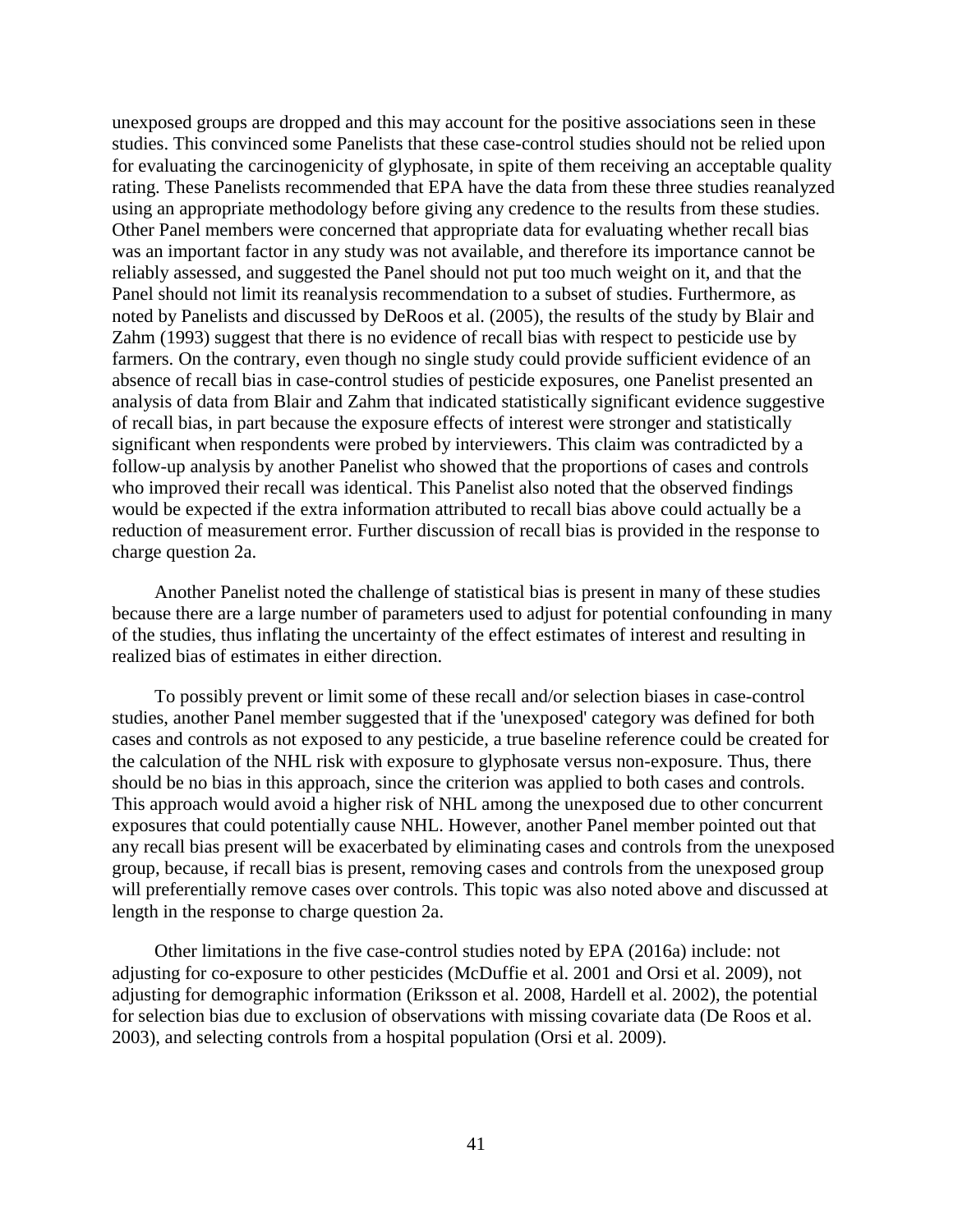#### Dose-Response

Among all epidemiological studies, three of six were able to break down exposure into different levels. De Roos et al. (2005) assessed cumulative exposure days and intensity-weighted cumulative exposure days by tertile cut points and this approach did not demonstrate any doseresponse relationship between glyphosate exposure and NHL. This study used exposure assessed at enrollment only, and the reference group was the lowest exposed group, as determined from participants' self-reported questionnaire responses at baseline. However, two other studies by Eriksson et al., 2008 and McDuffie et al., 2001 did detect a dose-response relationship. Eriksson et al., 2008 reported that for total glyphosate exposure less than 10 days per year, the NHL OR was 1.69 (95% CI: 0.70-4.07); and, for the total exposure more than 10 days per year, the OR was increased to 2.36 (95% CI: 1.04-5.37), indicating a statistically significant positive association. Similarly, McDuffie et al., 2001 reported the NHL OR was increased from 1 (95% CI: 0.63-1.57) for the use of glyphosate 1 to 2 days per year to 2.12 (95% CI: 1.20-3.73) for the use of glyphosate more than 2 days per year. The same study also found a marginally increased risk of NHL of 1.22 (95% CI: 0.96-1.55) due to higher intensity of any pesticide exposure for more than 10 hours per year versus less.

Despite the evidence of a statistically significant dose-response relationship in both studies (Eriksson et al., 2008 and McDuffie et al., 2001), one Panel member considered that these results should be discounted in view of the potential for bias in these case-control studies and other limitations that were previously discussed. However, other Panelists considered that in casecontrol studies, a dose-response analysis would be the only way to look at changes (i.e., increase) in individual exposure, even if few human studies have this information. Thus, those Panelists believed that the statistically significant dose-responses were important findings, which not only indicated but also further confirmed the exposure-response relationship and which could not and should not be simply discarded or left undiscussed. Furthermore, some Panelists noted that the exposure quantification and dose-response analyses in De Roos et al. (2005) were biased. In particular, this study systematically undercounted cumulative exposure (because exposure almost certainly continued in this population after baseline, but it was not incorporated into the cumulative exposure metrics) and, unlike the studies to which it was compared, the referent group for this analysis was exposed (at the lowest exposure level; vs. unexposed in the other analyses). Thus, the Panel recommended that EPA (2016a) should at least mention and discuss the importance of dose-response findings in addition to just listing those data in Table 3.4 (pages 61-62).

Finally, as described above, the EPA's claim of an apparent lack of temporal concordance in the risk estimates with glyphosate usage patterns, as discussed on pages 66-67 and again on page 129 of the Issue Paper, could be questioned based on the evidence available. See additional discussion of this topic in the third paragraph of the section "Are the findings from the epidemiological studies described accurately?"

#### Meta-Analyses

The EPA (2016a) Issue Paper accurately identified three meta-analyses conducted, so far, for the association of glyphosate exposure and NHL, and, all three obtained similar and statistically significant positive results. Schinasi and Leon (2014) reported a meta-effect estimate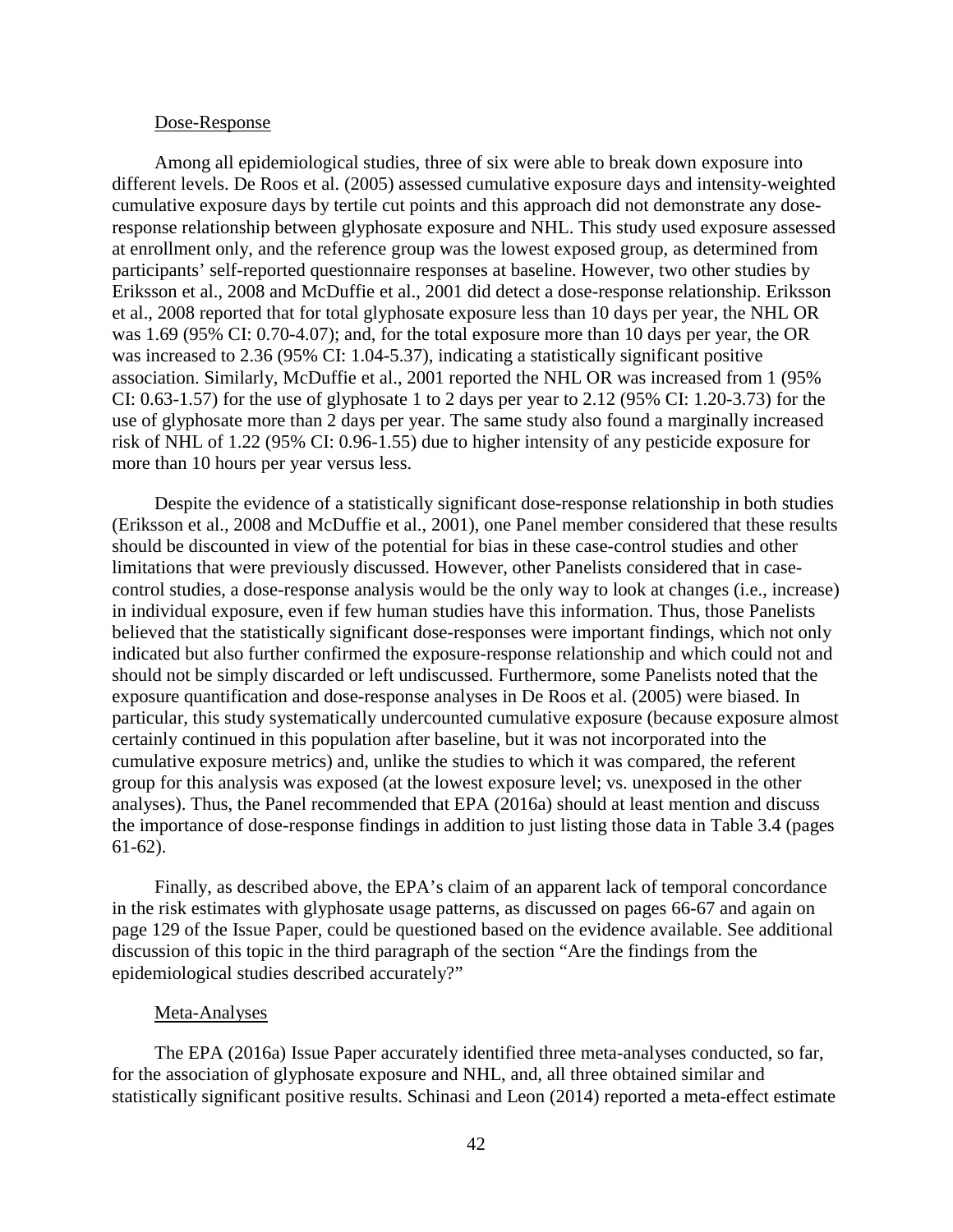of 1.5 (95% CI: 1.1, 2.0) in addition to a positive association between glyphosate exposure and B-cell lymphoma (RR=2.0, 95% CI: 1.1, 3.6), a major subtype (85-90%) of NHL.<sup>1</sup> IARC (2015) modified this analysis by including more fully adjusted effect estimates from Hardell et al. (2002) and Eriksson et al. (2008), and obtained a meta-effect estimate of 1.3 (95% CI: 1.03, 1.65). Using the standard logistic regression results (RR=2.1, 95% CI: 1.1-4.0) from the De Roos et al. (2003) study, Chang and Delzell (2016) obtained a meta-effect estimate of 1.3 (95% CI: 1.0, 1.6) in their model 2 and 1.4 (95% CI: 1.0, 1.8) from their model 4. While the same six epidemiological studies as the EPA (2016a) evaluated were included in the model 2, McDuffie et al. (2001) was replaced by Hohenadel et al. (2011) in model 4 of the meta-analysis. Similarly, McDuffie et al. (2001) in model 1 (meta-RR = 1.3, 95% CI = 1.0-1.6) was also replaced by Hohenadel et al. (2011) in the model 3 (meta-RR = 1.3, 95% CI = 1.0-1.7), but Chang and Delzell (2016) used the alternative hierarchical regression data from De Roos et al. (2003) in their models 1 and 3.

Although the selection of studies included and the criteria for the selection varied across the reported meta-analyses, the data used all originated from the same six studies reviewed by EPA (2016a). To clearly document this point and to precisely display individual studies and specific effect estimates selected in the three meta-analyses, a member of the Panel developed the overview table below (Table 1) to compare the meta-analysis findings with the data included in the EPA 2016a Issue Paper (Figure 3.2, page 64). After taking a close look at Table 1, the Panel realized that the EPA data shown in Figure 3.2 of the Issue Paper (EPA, 2016a) were the same as the data from model 1, shown in Figure 1 of Chang and Delzell (2016) in which the results from the alternative hierarchical regression in the De Roos 2003 study were used. Thus, the meta-effect estimate of 1.27 (95% CI: 1.01, 1.59) shown in Table 1, from the model 1 could be added to Figure 3.2 (page 64), and the Issue Paper (EPA, 2016a) should describe this clearly.

Additionally, some members of the Panel noted that the meta-risk estimates and 95% CI in all four models reported in Chang and Delzell (2016) were reported to one decimal place, particularly all the lower 95% CI equal to 1.0, while some of the original studies used two decimals. Therefore, one Panel member re-analyzed the data from the six original studies and updated those meta-risk estimates and 95% CIs to show two decimal places in Table 1. Evidently, three of the four lower 95% CIs shown are more than 1.0 (Table 1). Thus, these three models from Chang and Delzell (2016), in addition to the two other meta-analyses (Schinasi, 2014 and IARC, 2015), showed a statistically significant positive association of glyphosate exposure and increased NHL risk. However, the EPA Issue Paper (2016a) mistakenly concluded (Page 64, Line 3): "All meta-analysis estimates reported were non-statistically significant except the meta-risk ratio reported by IARC (2015), …." In fact, all three meta-analyses show statistically significant meta-RRs with the lower CI >1.00 (except model 3 in Chang and Delzell, 2016). Some panelists suggested that EPA make this correction and consider adding a new Table similar to the Panel's Table 1 to document meta-risk estimate data from all meta-analyses, including the three published ones and possibly the EPA's own meta-analysis as suggested below. The new table will ideally show two decimals for all CIs and clearly present which

<sup>1</sup> See: https://www.cancer.org/cancer/non-hodgkin-lymphoma/about/types-of-non-hodgkin-lymphoma.html and/or https://www.seattlecca.org/diseases/non-hodgkins-lymphoma/non-hodgkins-lymphoma-facts/types/b-cell-subtypes.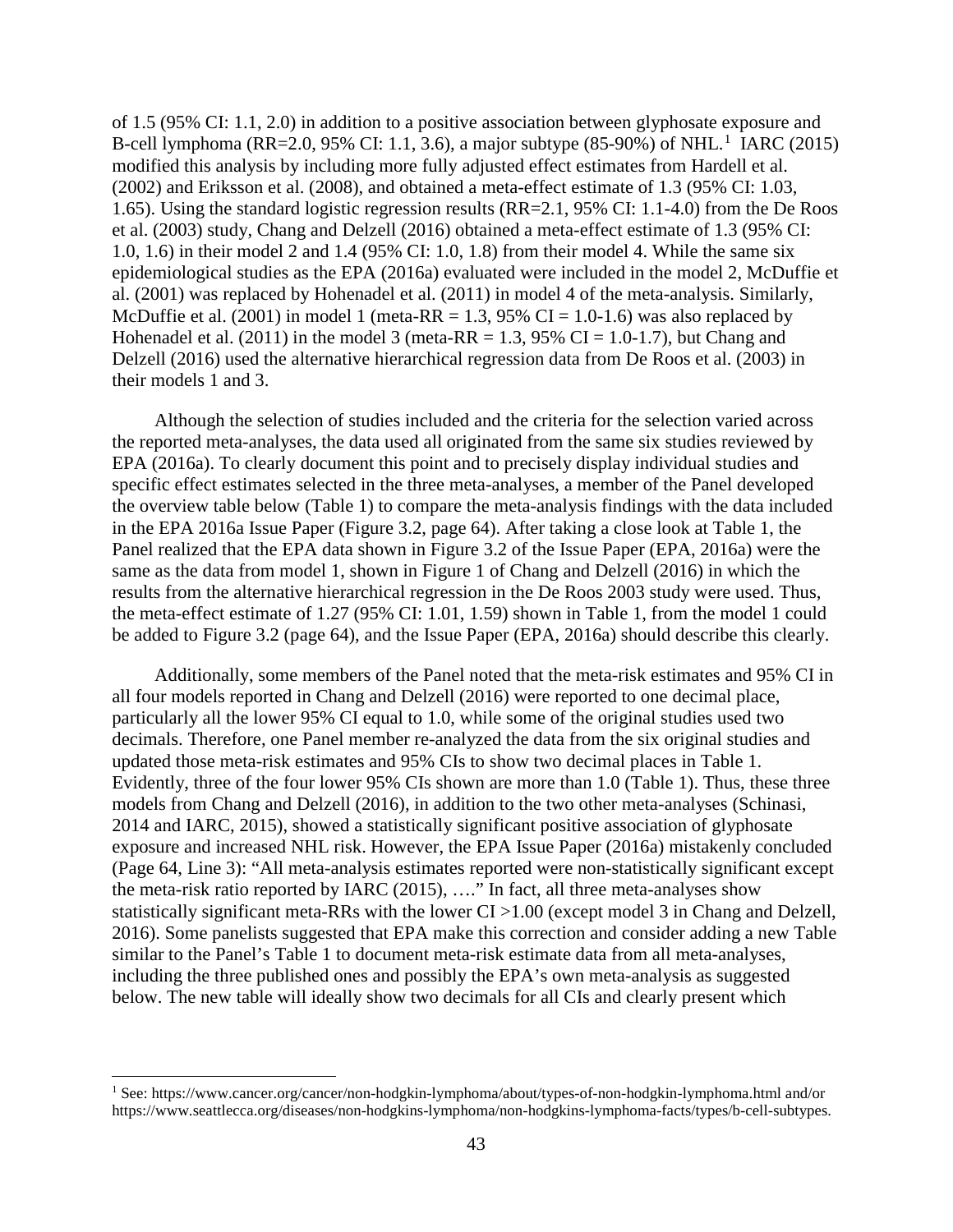studies were selected and what conditions each of those meta-analyses included (e.g. study selection criteria and assumptions).

The data presented in Figure 3.2, though only based on the ever/never exposure category, showed individual RRs of 1.00–1.85, all with the lower bound of their 95% CIs < 1.00. The Panel observed that in this case, meta-analysis is the best tool to summarize the findings because it, conceptually, uses a statistical approach to combine the results from multiple studies in an effort to increase power (over individual studies), improve estimates of the size of the effect and/or to resolve uncertainty when reports disagree. From multiple sensitivity analyses, all metaanalysis results point to a statistically significant association with the increased risks from 30- 50% (meta-RRs=1.3–1.5) for ever exposure to glyphosate. In addition, the meta-analyses consistently show lack of heterogeneity, which speaks for a more robust and credible summary estimate. Some Panelists also suggested that EPA's *post hoc* approach of dividing the studies into the three with higher risks (1.5–1.85) and the three with lower risks (1.00–1.20), in order to argue that the results were contradictory, was not good statistical practice. Meta-analysis is the tool to use to summarize the six study results, particularly in this case where the  $I<sup>2</sup>$  statistic indicated low heterogeneity between studies (page 58). The Panel also recommended adding the advantages and reasons of performing meta-analysis in the Issue Paper.

Additionally, some Panel members encouraged EPA to conduct its own meta-analysis and add its meta-RR into the Figure 3.2 forest plot (page 64) for comparison with other published meta-analyses; but other panelists stressed that, since the results from the underlying studies are likely biased high, any meta-statistics would be unreliable. Other Panel members suggested that EPA should conduct a new meta-analysis including all case-control studies ( $n=5$ , or  $n=6$  if Cocco, 2013 is included) to prevent heterogeneity of study design and considering the following inclusion criteria: 1) using standard logistic (but not hierarchical) regression; 2) adjusting for other pesticides if available; 3) using the highest exposure dose possible; and 4) using the longest exposure duration possible. The results from this suggested meta-analysis will better address whether or not the exposure to glyphosate in humans, at the highest level and sufficient duration, would increase the NHL risk.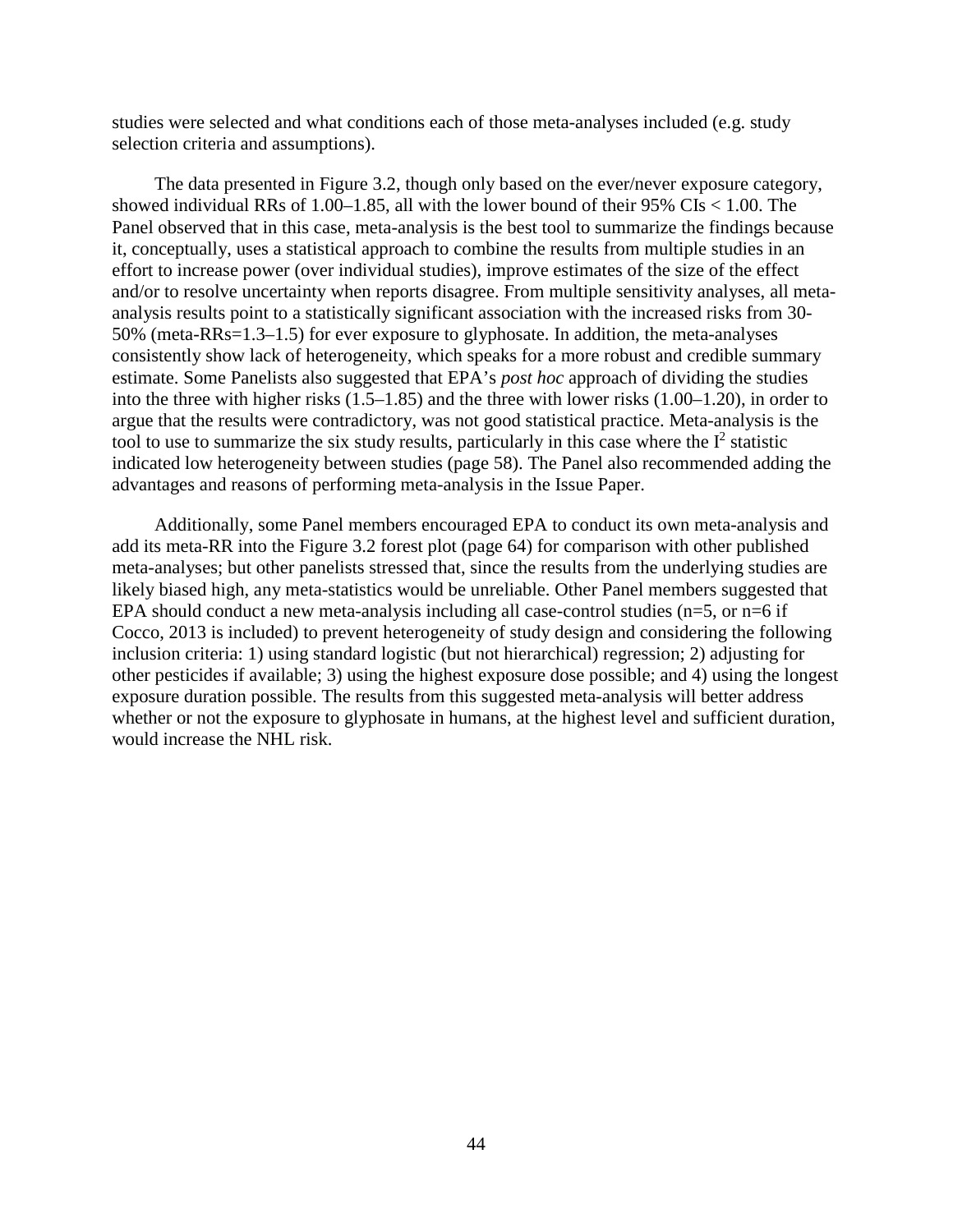| <b>Studies</b>         | Schinasi, 2014   | IARC, 2015          |                     | EPA. $2016d$        |                     |                     |                     |
|------------------------|------------------|---------------------|---------------------|---------------------|---------------------|---------------------|---------------------|
|                        |                  |                     | Model 1             | Model 2             | Model 3             | Model 4             |                     |
|                        | $2.1(1.1-$       |                     |                     |                     |                     |                     |                     |
| De Roos, 2003          | $(4.0)^{a}$      | $2.1 (1.1 - 4.0)^a$ | $1.60(0.90 - 2.80)$ | $2.1 (1.1 - 4.0)^a$ | $1.60(0.90 - 2.80)$ | $2.1 (1.1 - 4.0)^a$ | $1.60(0.90 - 2.80)$ |
| De Roos, 2005          | $1.1(0.7-1.9)$   | $1.1(0.7-1.9)$      | $1.10(0.70 - 1.90)$ | $1.10(0.70 - 1.90)$ | $1.10(0.70 - 1.90)$ | $1.10(0.70 - 1.90)$ | $1.10(0.70 - 1.90)$ |
|                        | $2.0(1.1-$       | 1.51(0.77)          |                     |                     |                     |                     |                     |
| Eriksson, 2008         | $(3.7)^{b}$      | 2.94)               | $1.51(0.77 - 2.94)$ | $1.51(0.77 - 2.94)$ | $1.51(0.77 - 2.94)$ | $1.51(0.77 - 2.94)$ | $1.51(0.77 - 2.94)$ |
|                        | $3.0(1.1-$       | 1.85(0.55)          |                     |                     |                     |                     |                     |
| Hardell, 2002          | $(8.5)^{b}$      | 6.20                | $1.85(0.55 - 6.20)$ | $1.85(0.55 - 6.20)$ | $1.85(0.55 - 6.20)$ | $1.85(0.55 - 6.20)$ | $1.85(0.55 - 6.20)$ |
| Orsi, 2009             | $1.0(0.5-2.2)$   | $1.0(0.5-2.2)$      | $1.00(0.50 - 2.20)$ | $1.00(0.50 - 2.20)$ | $1.00(0.50 - 2.20)$ | $1.00(0.50 - 2.20)$ | $1.00(0.50 - 2.20)$ |
| McDuffie, 2001         | $1.2(0.8 - 1.7)$ | $1.2(0.8 - 1.7)$    | $1.20(0.83 - 1.74)$ | $1.20(0.83 - 1.74)$ |                     |                     | $1.20(0.83 - 1.74)$ |
| Hohenadel, 2011        |                  |                     |                     |                     | $1.40(0.62 - 3.15)$ | $1.40(0.62 - 3.15)$ |                     |
| Meta-RR $(95%$         |                  |                     |                     |                     |                     |                     | Not yet             |
| $\mathbf{C}\mathbf{D}$ | $1.5(1.1 - 2.0)$ | $1.3(1.03 - 1.65)$  | $1.27(1.01 - 1.59)$ | $1.30(1.03 - 1.64)$ | $1.32(1.00 - 1.73)$ | $1.37(1.04 - 1.82)$ | estimated           |

## *Table 1: Overview of three meta-analyses of glyphosate exposure and NHL, plus individual studies and effect estimates*

**<sup>a</sup>** Data presented as effect-estimate (95% CI), standard logistic regression results reported by De Roos, 2003.

**b** Not adjusted for other pesticides.

**<sup>c</sup>** Four meta-analyses conducted: Models 1 and 3 used *hierarchical* regression but Models 2 and 4 used standard *logistic* regression results from De Roos, 2003; and

Models 1 and 2 included McDuffie 2001 but Models 3 and 4 replaced it with Hohenadel 2011. **<sup>d</sup>** Data presented in Figure 3.2 (page 64), used *hierarchical* regression in De Roos, 2003 but not indicating any meta-RR.

Some Panel members noted, however, that reliance on the meta-analyses for NHL should be limited by the likelihood of residual confounding in the original studies. These members noted that NHL in particular has long been noted to be elevated in groups of farmers, including in studies pre-dating use of glyphosate. The unfortunate absence of any epidemiologic results from studies of glyphosate manufacturing workers or others who (i) are not farmers and (ii) were distinctly highly exposed to glyphosate renders any causal interpretation of weakly positive results from the available epidemiologic literature highly problematic. These Panel members also believe that the prospective cohort study of pesticide-applicators, although limited in several important respects, is nonetheless more reliable than the retrospective case-control studies.

One Panel member noted that there is evidence (described in the response to charge question 2a) that all studies entering each meta-analysis in Table 1, except for the cohort study of De Roos et al. 2005, are affected by recall bias, which would tend to cause the ORs from these studies to be biased upward. Moreover, as explained in response to charge question 2a, the nonstandard analyses used in Eriksson et al. 2008, Hardell et al. 2003, and McDuffie et al. 2001 would exacerbate the effect of any recall bias present. Each meta-analysis would be similarly biased, and therefore not reliable for evaluating the carcinogenicity of glyphosate.

Other Panel members believed that since all the studies evaluated for NHL were of acceptable quality and three meta-analyses included by EPA show similar positive meta-RRs with uncertainties suggesting the risk estimates are above 1.0, the evidence from human data is suggestive of the carcinogenic potential of glyphosate. All potential biases described above are plausible, but not sufficient for them to disregard the meta-analyses findings. Thus, those Panel members conclude that there is suggestive evidence of a positive association between NHL and glyphosate exposure, which will be discussed below.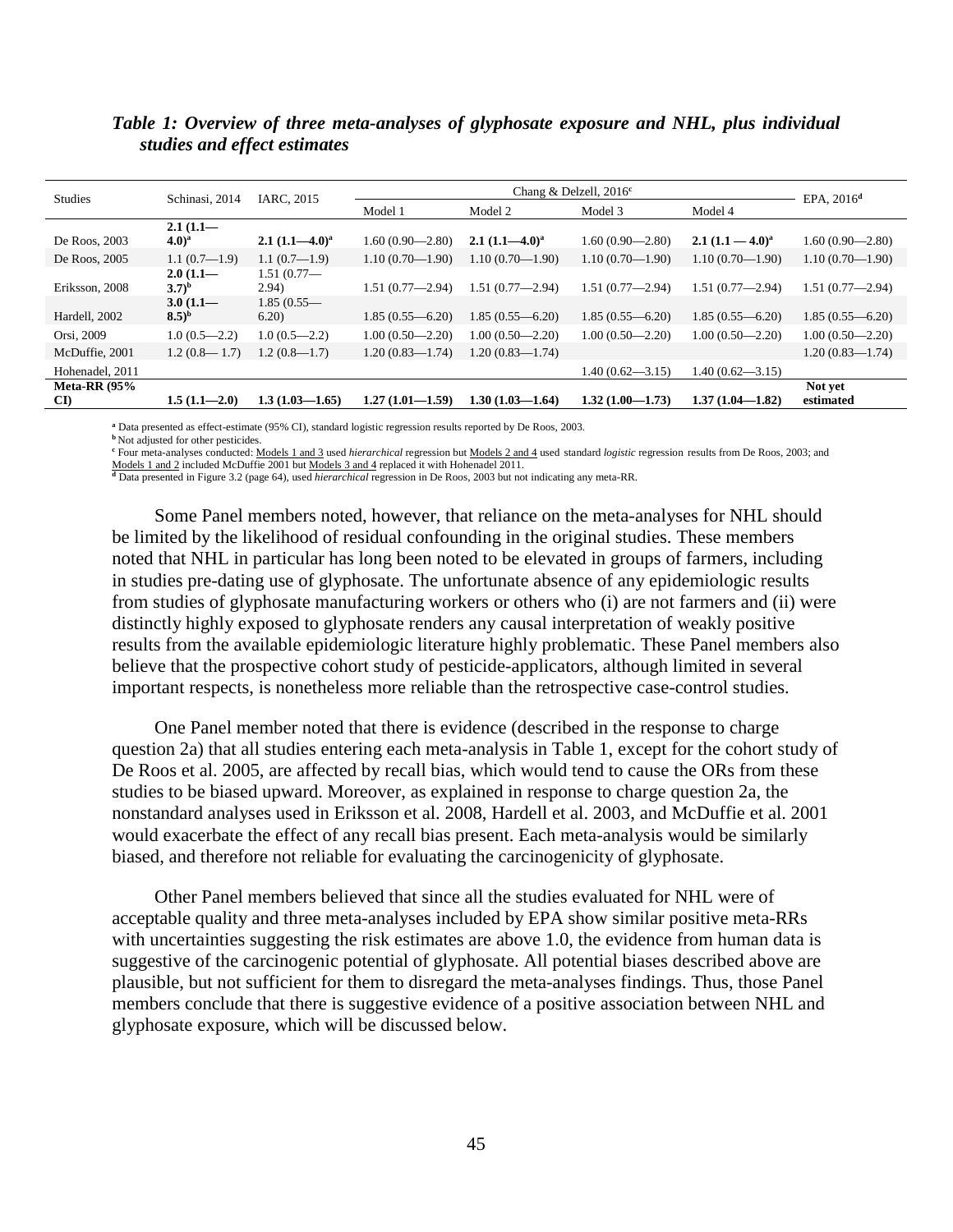#### Interpretation and Discussion of Results

Some members of the Panel felt that the discussion of the evidence supporting versus not supporting the NHL findings in EPA (2016a) was highly imbalanced. Despite the fact that evaluation of carcinogenicity in humans always relies on epidemiologic studies, with their own strengths and weaknesses, the EPA's overall discussion appeared to focus on weaknesses and limitations of epidemiology in general as well as in each of the specific studies. It appeared to some Panel members that the Agency did not provide any alternative perspective that the evidence could be suggestive of an underlying effect of glyphosate on NHL. In particular, some Panel members observed that EPA's discussion of the evidence appeared to down-weight statistical findings and up-weight non-statistical criteria. For instance, the discussion of the NHL results uses a non-statistical criterion to classify *post hoc* the effect estimates into two groups based on the size of their point estimate while simultaneously down-weighting the meta-analysis results. Some Panel members felt that meta-analysis is the best tool available to summarize the findings of studies considered to be acceptable by the Agency. Some members of the Panel suggested that it is not good practice to do a *post hoc* division of studies based on effect estimates and use this analysis to discount the evidence. They noted that if the studies are sufficient to be evaluated, then it is most appropriate to use a meta-risk estimate as a summary of the findings. Similarly, given the lack of heterogeneity between studies, and the meaningful overlap in effect estimates across the six NHL studies, it would be inappropriate for EPA to conclude that the studies produced contradictory findings, as was done on page 68.

Some members of the Panel suggested that the Agency also did not appropriately interpret the elevated risks in the context of exposure trends or appropriate understanding of what the effect estimates mean. See the discussion of the Agency's temporal concordance argument above in the third paragraph of the section "*Are the findings from the epidemiological studies described accurately?*"

### *Comments on the Agency's Conclusion*

Regarding the epidemiological studies, the EPA (2006) states (in Section 3.6, page 68): "Based on the weight-of-evidence, the agency cannot exclude chance and/or bias as an explanation for observed associations in the database. Due to study limitations and contradictory results across studies of at least equal quality, a conclusion regarding the association between glyphosate exposure and risk of NHL cannot be determined based on the available data. The agency will continue to monitor the literature for studies and any updates to the AHS will be considered when available."

#### Supporting the Conclusion

Some Panel members supported the Agency's conclusion above, although for somewhat different reasons than provided by EPA, because they believe that all the significant findings from three of five case-control studies and three meta-analyses were most likely a result of recall bias and other potential biases and confounding. Furthermore, the only study not subject to recall bias, the prospective cohort study (De Roos et al. 2005), did not show statistical evidence of a positive association. Thus, they concurred "the association between glyphosate exposure and risk of NHL cannot be determined based on the available data".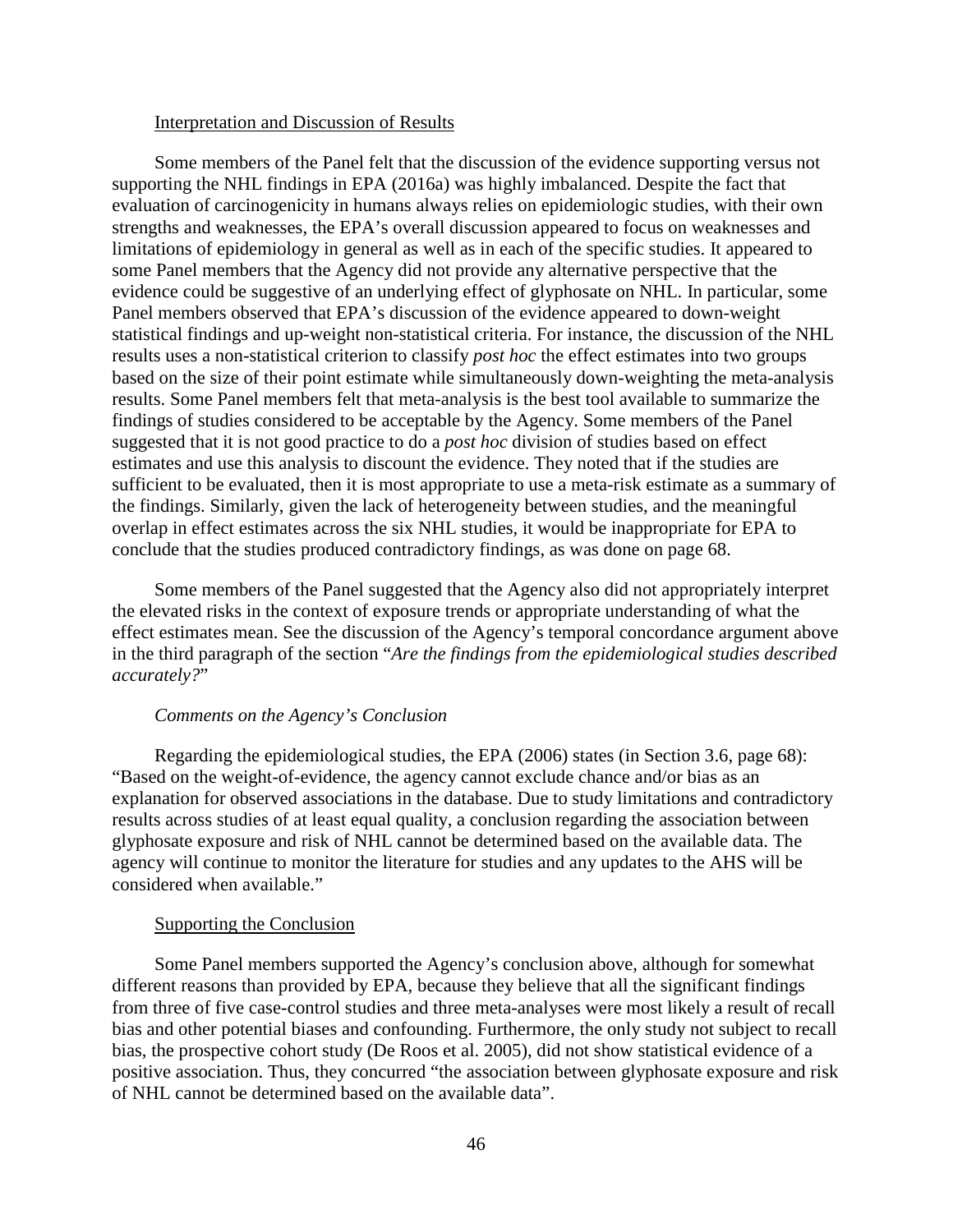Furthermore, some Panel members put heavy emphasis on the magnitude of the exposure estimates. As these Panelists stressed, and as EPA itself estimated, these studies of glyphosateusers are not really studies of glyphosate over-exposed workers. These panel members believe this is a crucial point, and one more reason to doubt that the weakly positive NHL case-control study results are indicative of any genuine biological response due to glyphosate (as opposed to countless other factors associated with living or working on a farm). These Panelists noted that farmers are not exposed to much more glyphosate than the general population. If the small doses of glyphosate that farmers receive were really carcinogenic, then somehow glyphosate would have to be on the order of 100,000 times more potent in humans than is suggested for mice and rats.

### Disagreeing with the Conclusion

Other Panel members disagreed with the Agency's conclusion because they accept the value and importance of the findings reported from multiple dose-response analyses and metaanalyses based on the following points:

- 1) While the majority of the individual studies are not statistically significant, combining the evidence using meta-analysis shows a scientifically important and statistically significant elevated NHL risk that is relevant for understanding carcinogenic potential. This is based on the lower bound of the meta-risk estimate 95% CIs from all three meta-analyses being consistently greater than or equal to 1.0.
- 2) Despite the fact that a dose-response of an effect from a specific exposure in human studies can be difficult to detect, two case-control studies reported statistically significant dose-response relationships, which indicated an increased NHL risk estimate with increased exposure. These findings provide further suggestive evidence of the carcinogenic potential of glyphosate.
- 3) The findings from the collection of NHL studies are not contradictory. In fact, the results are quite consistent and suggestive of a positive carcinogenic potential of glyphosate.
- 4) Assessing potential bias is a challenge that makes the overall evidence base preliminary; overall the NHL result is suggestive of the carcinogenic potential of glyphosate.

After reviewing all selected studies and the Agency's Evaluation (EPA 2016a), the Panel re-addressed the key question in this evaluation:

## *Whether or not there is the potential of glyphosate-associated NHL risk in exposed humans?*

Overall, some Panel members believed that there is limited but suggestive evidence of a positive association between glyphosate exposure and risk of NHL from epidemiological studies. Therefore, those Panelists concluded and recommended the Agency revise their conclusion to use the following statement: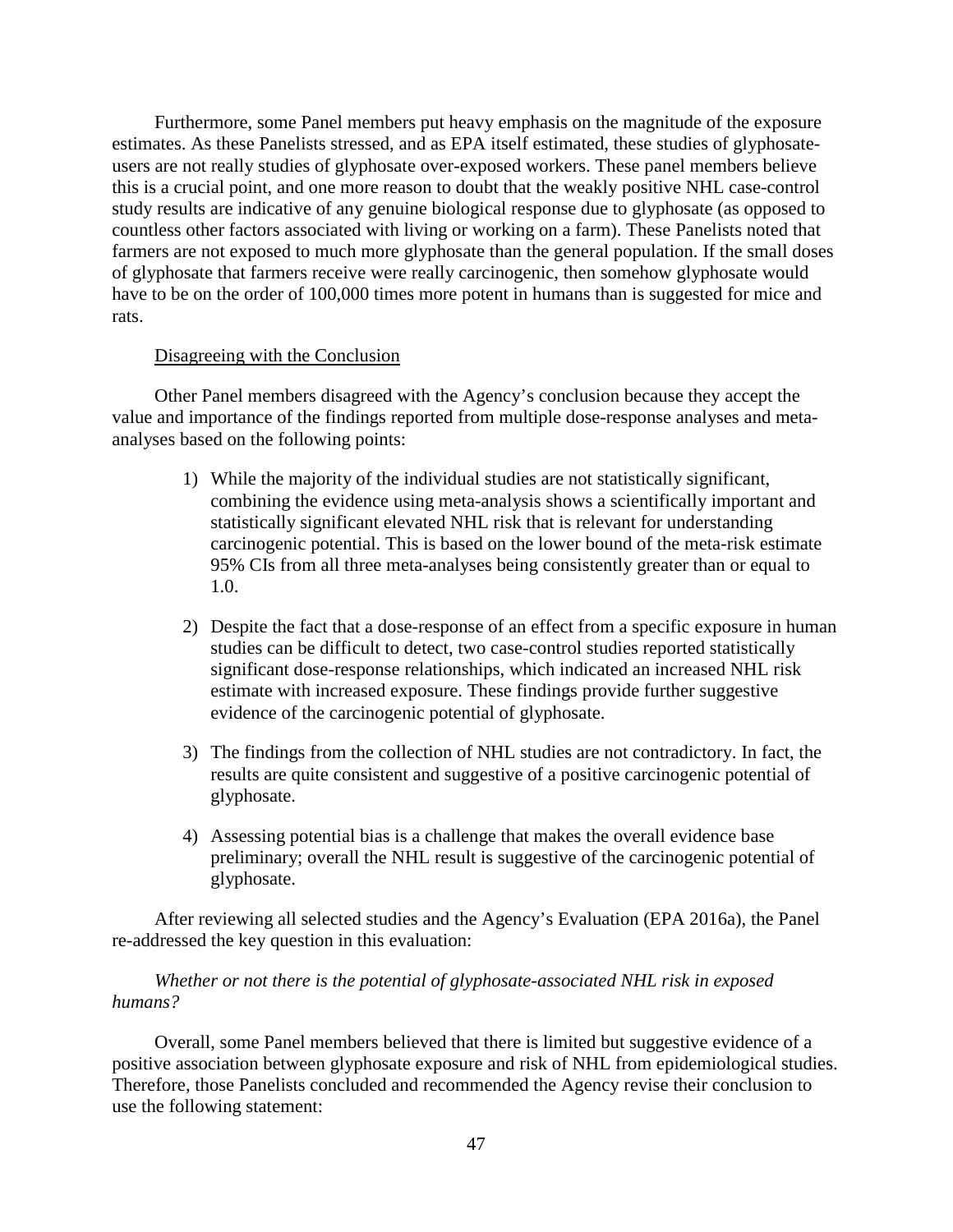"Based on the weight-of-evidence from all available data that were abstracted from all qualified human studies, the Agency cannot exclude the possibility of observed positive associations between glyphosate exposure and risk of NHL suggesting human carcinogenic potential of glyphosate even though study limitations and concerns about potential biases remain."

Following the EPA (2005) *Guidelines for Cancer Risk Assessment*, the conclusion of "Suggestive Evidence of Carcinogenic Potential" is considered by some Panel members to be the most appropriate because of the descriptors listed to justify this conclusion. Three of the four guideline examples of when this descriptor is appropriate include:

- If a small, and possibly not statistically significant, increase in tumor incidence observed in a single animal or human study does not reach the weight-of-evidence for the descriptor of "Likely to be Carcinogenic to Humans.
- The study generally would not be contradicted by other studies of equal quality in the same population group or experimental system.
- If there is evidence of a positive response in a study whose power, design, or conduct limits the ability to draw confident conclusions (but does not make the study fatally flawed), but where the carcinogenic potential is strengthened by other lines of evidence.

Some Panel members recommended the following as ways to improve the Issue Paper's discussion of NHL risk:

- Reanalyze the data from all NHL studies using uniform selection and statistical analysis methods.
- Discuss the suggestive association of NHL risk and glyphosate exposure in humans, with the supporting evidence in mouse studies (the positive and monotonic trends of increased lymphomas reported in Wood 2009b, Sugimoto 1997, Knezevich and Hogan 1983 in female mice, as well as Kumar 2001 in male and female mice) and the recent findings on non-genotoxic mechanistic action (e.g. reported from Ford et al., 2017).

# **Charge Question 3**

**The agency has followed the 2005 EPA Guidelines for Carcinogen Risk Assessment to evaluate laboratory animal carcinogenicity studies for glyphosate. As described in Sections 4.5 and 4.6, a total of 9 acceptable rat and 6 acceptable mouse carcinogenicity studies were evaluated and considered in the weight-of-evidence analysis. Consistent with the 2005 Guidelines, this analysis took into consideration statistical evidence of a dose-response, the occurrence of corroborating pre-neoplastic lesions or related non-neoplastic lesions to support tumor findings, evidence of progression to malignancy, concurrent and historical control information, and statistical and biological significance of increase tumor incidence, as well as the reproducibility of tumor findings.**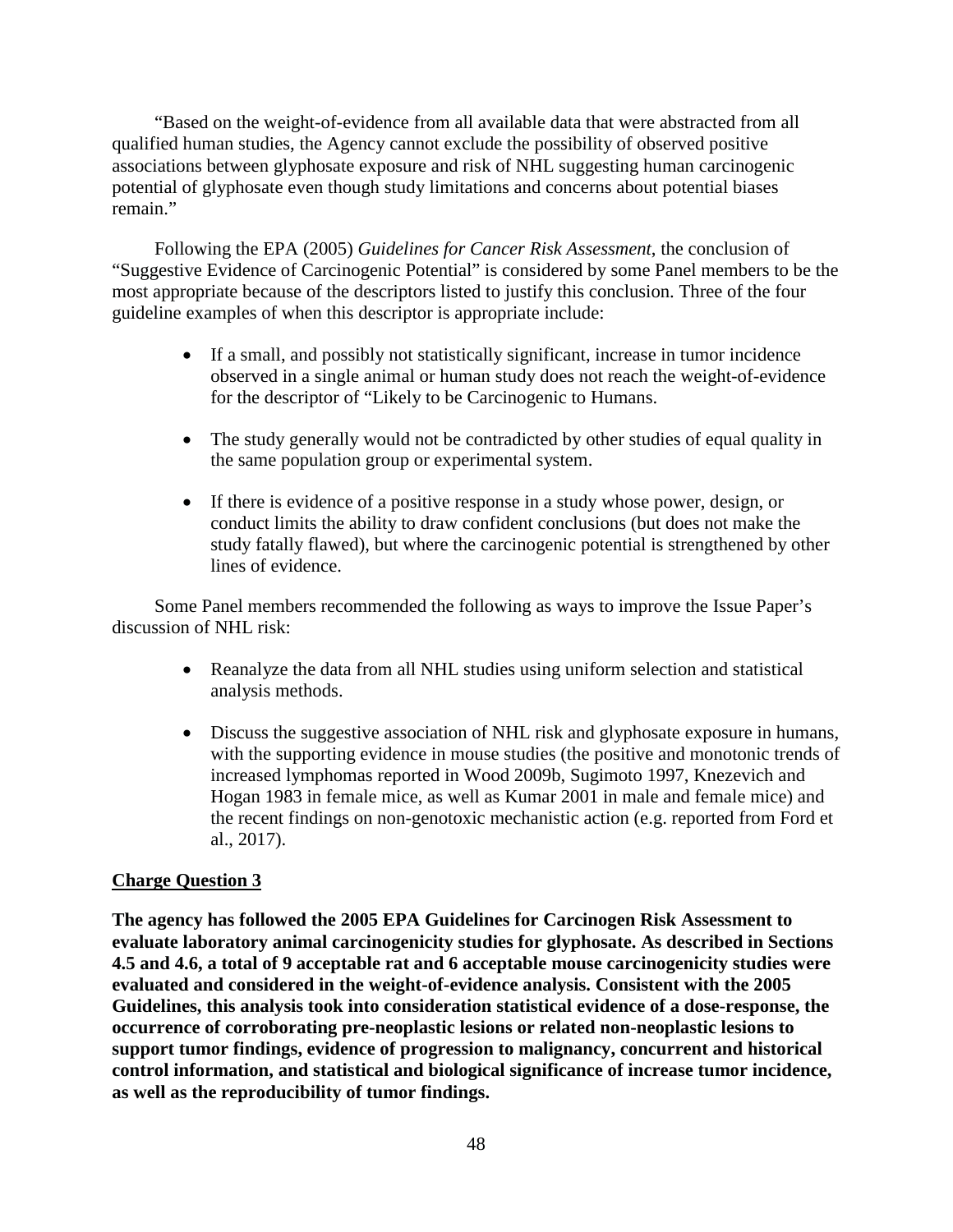## **a. Please comment on the agency's review and evaluation process of relevant laboratory animal carcinogenicity studies to inform the human carcinogenic potential of glyphosate.**

### **Panel Response**

EPA analyzed data from a total of 15 bioassays in mice and rats, noting that many studies showed no compound-related responses, while others showed responses that might or might not reflect compound-related effects. Ultimately, EPA decided that none of the apparently compound-related responses are in fact compound-related, but are instead either false positives or positives only at exceedingly large dose-rates. In discounting these responses, EPA cited some or all of the following factors: 1) lack of monotonically increasing dose-response; 2) absence of pre-neoplastic lesions; 3) incidences in dosed-groups that were within the normal biological variation for a particular tumor type; 4) incidences in the concurrent controls that were not representative of the normal background incidences noted in the historical control animals; and 5) inconsistency in tumor-type-responses in replicate studies.

Panel members disagreed among themselves with EPA's review and evaluation of a total of nine rat and six mice bioassays of glyphosate. In particular, some Panel members focused on individual, statistically significant increases in tumor-responses within individual bioassays, while others focused on the lack of consistency among these responses within the unusually large dataset as a whole. Some Panelists noted that the appropriate approach to evaluate the evidence provided by the collection of findings across multiple studies is to combine endpoint-specific data or results (within gender and species) in pooled analyses, such as meta-analyses. Some panelists suggested that adjustments for different study durations be incorporated in these pooled analyses. It is important that endpoints, species, and genders not be combined in either pooled or meta-analyses because 1) this violates the spirit of the guidelines and 2) the scientific interest is whether there is any carcinogenic potential in any organ that is relevant to humans. All acceptable studies for each outcome analyzed should be reported in the document.

Given the large number of bioassays, the Panel suggested that the EPA Issue Paper might benefit from a holistic presentation and discussion of each tumor-type that appeared to be glyphosate-related in one or more bioassays. This would be consistent with current guidance to use a weight-of-evidence approach to analyze and assimilate all relevant data. This approach mandates use of professional judgment, and may well lead to different conclusions depending on differing but equally well-justified decision rules.

One Panel member considered the Agency's approach for applying the 2005 *Guidelines for Carcinogen Risk Assessment* to the assessment of the glyphosate rodent carcinogenicity data to be flawed, and additional Panelists agreed with this perspective. This Panel member did not find the statistical approaches employed to be consistent with evaluation methods used by other authoritative bodies (e.g., the National Toxicology Program, because the analysis did not include correction for survival) and concluded that at least some of the statistically-significant Cochran-Armitage trend tests and unadjusted pairwise comparisons should be considered to be compound-related (specifically ones that occurred with *P-values* of 0.01 or below).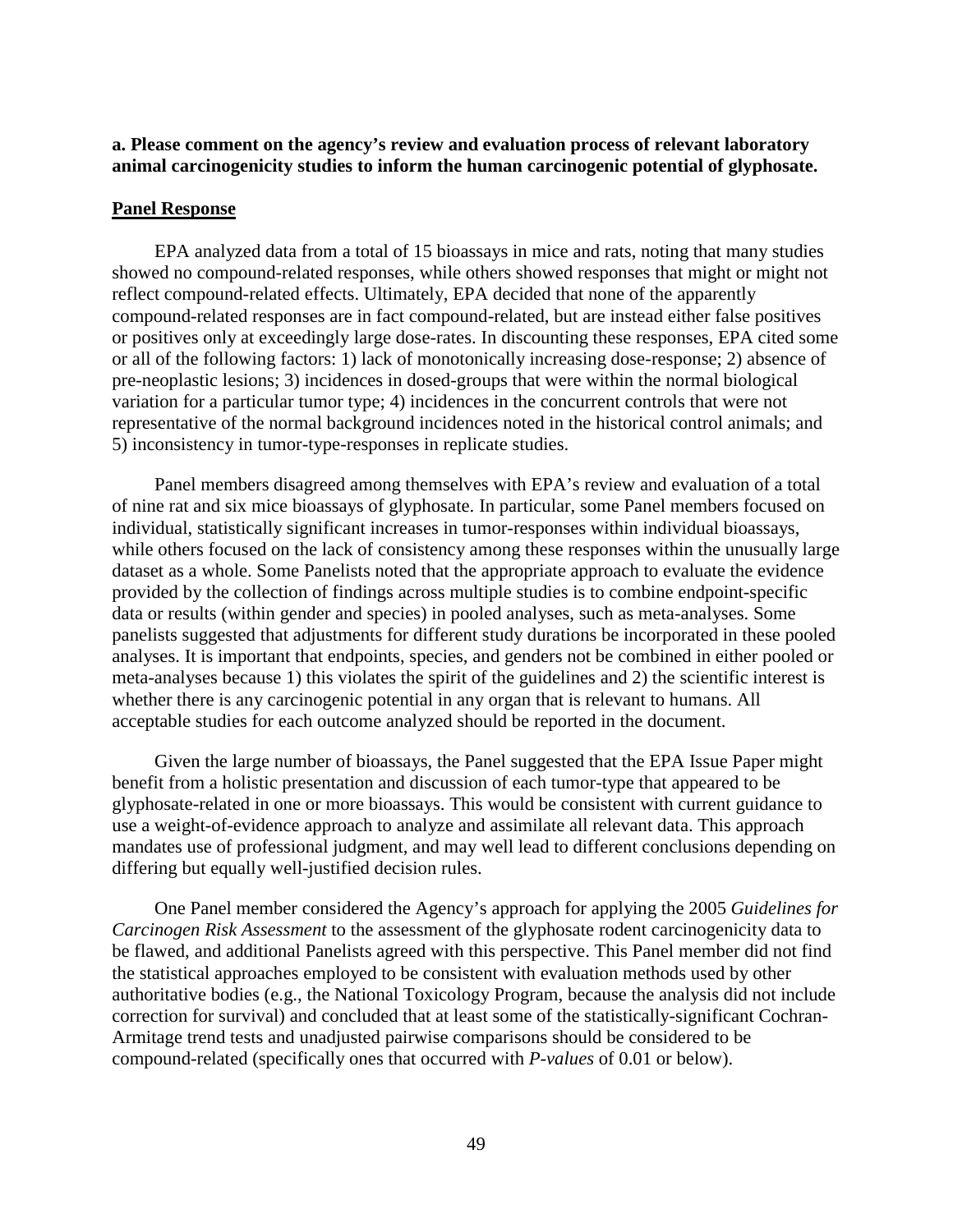Many Panel members concluded that the Agency's discounting of statistically-significant trends based on the idea that they were not monotonic was flawed. Regarding statistical evidence of a dose-response, the EPA document discounted four positive tumor responses (tumors with a significant Cochran-Armitage trend test), in part, because the tumor responses were considered non-monotonic. The document discounted three additional positive tumor responses because the dose response was considered shallow. However, the Panel noted that monotonic dose response is not identified as a criterion for a positive rodent response in the EPA's 2005 *Guidelines for Carcinogen Risk Assessment*.

One Panelist noted that it is not good practice to discount the highest dose in these studies, the dose at or above the limit dose, as not relevant to humans. Toxicological studies are designed to detect carcinogenic effects over a range of doses. Sufficiently high doses are needed in order to ensure these studies will be sensitive to the effects of the study compound. The limit dose is used as guidance for study design to determine the highest dose to be studied. This panelist expressed the view that it is not acceptable to selectively discount doses studied in a hazard assessment merely because they are at or above the limit dose. See further discussion of the use of the limit dose in response to Charge Question 3f.

The OECD Test Guidelines 451, 452, and 453 state, "Selection should make provision for survival adjustments, if needed." According to FDA's Guidance for Industry Statistical Aspects of the Design, Analysis, and Interpretation of Chronic Rodent Carcinogenicity Studies of Pharmaceuticals, "the effects of differences in longevity on numbers of tumor-bearing animals can be very substantial, and so, whether or not they (the effects) appear to be, they should routinely be corrected when presenting experimental results." OECD Guidance Document #116, section 4 (page 17) refers to the Cochran-Armitage trend test and states, "Problems arise if there are differences in mortality between the groups. The test is sensitive to increases in treatment related lethality and this leads to an incorrect level of the Type I error (the risk of falsely rejecting the null hypothesis)."

The Glyphosate Issue Paper discusses the lack of reproducibility of significant tumor findings across studies, but did not, in the opinion of many Panel members, provide sufficient discussion of the technical and biological differences that make bioassays performed internationally over a 36-year period unlikely to be true replicates. Also, the Glyphosate Issue Paper does not clearly define the approach or criteria used to identify significant findings across studies. Some Panel members noted a number of places where missing clear definitions/criteria may be responsible for dismissal of significant increases in benign and malignant neoplasms as not being compound-related. Specifically, these panelists noted:

1. The decision to use historical controls did not seem to have been made *a priori* using pre-specified criteria. As a result, the Issue Paper findings appear to have not followed EPA's own guidelines which state, "…statistically significant increases in tumors should not be discounted simply because incidence rates in the treated groups are within the range of historical controls or because incidence rates in the concurrent controls are somewhat lower than average." The Agency used this argument to dismiss increased incidences in the treated groups in several studies. Guidelines also caution against simply relying on a range of the historical responses "… because the range ignores differences in survival of animals among studies and is related to the number of studies in the database." The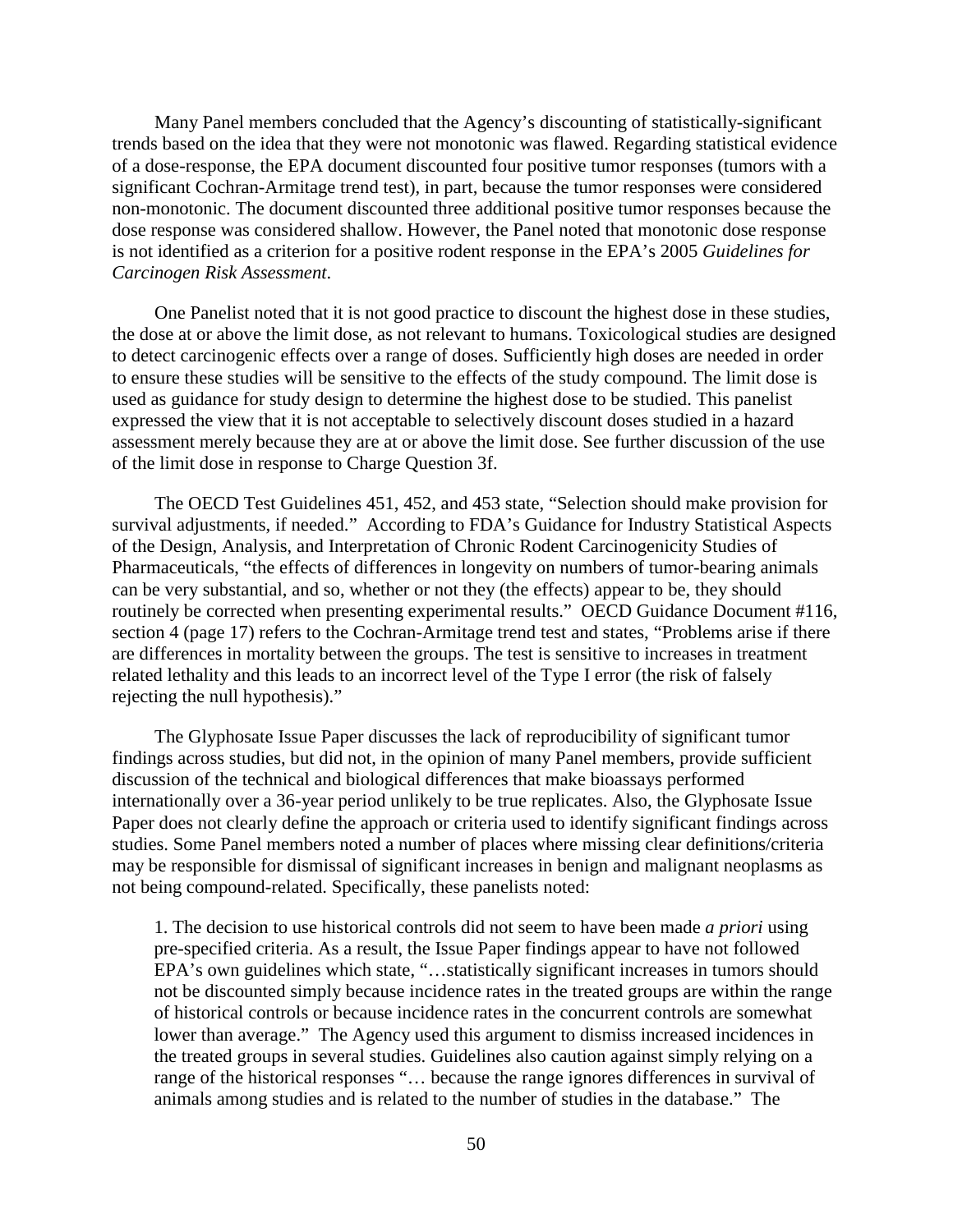suggestion to use historical data gathered within two to three years of the study under review is not followed in evaluating Wood et al. (2009b), since historical controls are from data generated almost a decade earlier from 1987 to 2000. [See EPA (2005) *Guidelines for Carcinogen Risk Assessment* section 2.2.2.1.3., Concurrent and historical controls.]

2. Although the purpose of two or more lower doses is to provide information on the shape of the dose response curve. EPA guidance specifies use of the Cochran-Armitage test to examine whether the results in all dose groups together increase as dose increases. The Cochran-Armitage test is most powerful in identifying significant trend when the underlying trend is linear, but a significant test finding does not imply a linear dose structure, only an increasing response with increasing dose (i.e., an increasing doseresponse relationship). In a number of animal studies on glyphosate, the response at doses above 1,000 mg/kg deviated significantly from the near linear trend observed when considering the control and only the remaining lower doses. Decreases in the significance of the tested trend when the highest dose-responses were included in the Cochran-Armitage test could reflect differences in toxicokinetics and/or toxicodynamics at doses above the 1,000 mg/kg dose EPA considered the limit dose for glyphosate.

3. Significant increasing trends as identified by the Cochran-Armitage test, without correspondingly significant pair-wise comparisons test results were also observed with the animal toxicology studies. The Issue Paper discussion often discounts the importance of statistically significant trend test findings when there are no correspondingly significant pair-wise comparisons. This decision rule does not appear to agree with that specified in EPA's guidelines which specify that significance in either of the tests should be considered evidence of significant dose response (i.e., conclude significant response if either Test A OR Test B is significant). While the Sidak adjustment is used to protect against Type I (false positive) indications, this adjustment may also increase the probability of a false negative outcome.

The Agency invoked a four-part "AND" rule: *concluding a significant dose response if one of the pairwise comparisons was significant AND the Cochran-Armitage tests is significant AND the observed trend appears monotonic AND the observed control response rate does not greatly deviate from historical controls levels when available.* Otherwise, one concludes that the doseresponse is not significant, as was done in the Issue Paper. These issues lead to the following findings being specified as not treatment related: (77% of the studies cited).

## Rats

• Lankas (1981): interstitial cell tumors in testes at 31 mg/kg/day group; pancreatic islet cell adenoma in males; reticulum cell sarcoma in spleen in females.

• Stout & Ruecker (1990): pancreatic islet cell adenomas (males); liver adenomas (males) thyroid cell adenomas (females)

• Brammer (2001): liver adenomas (males)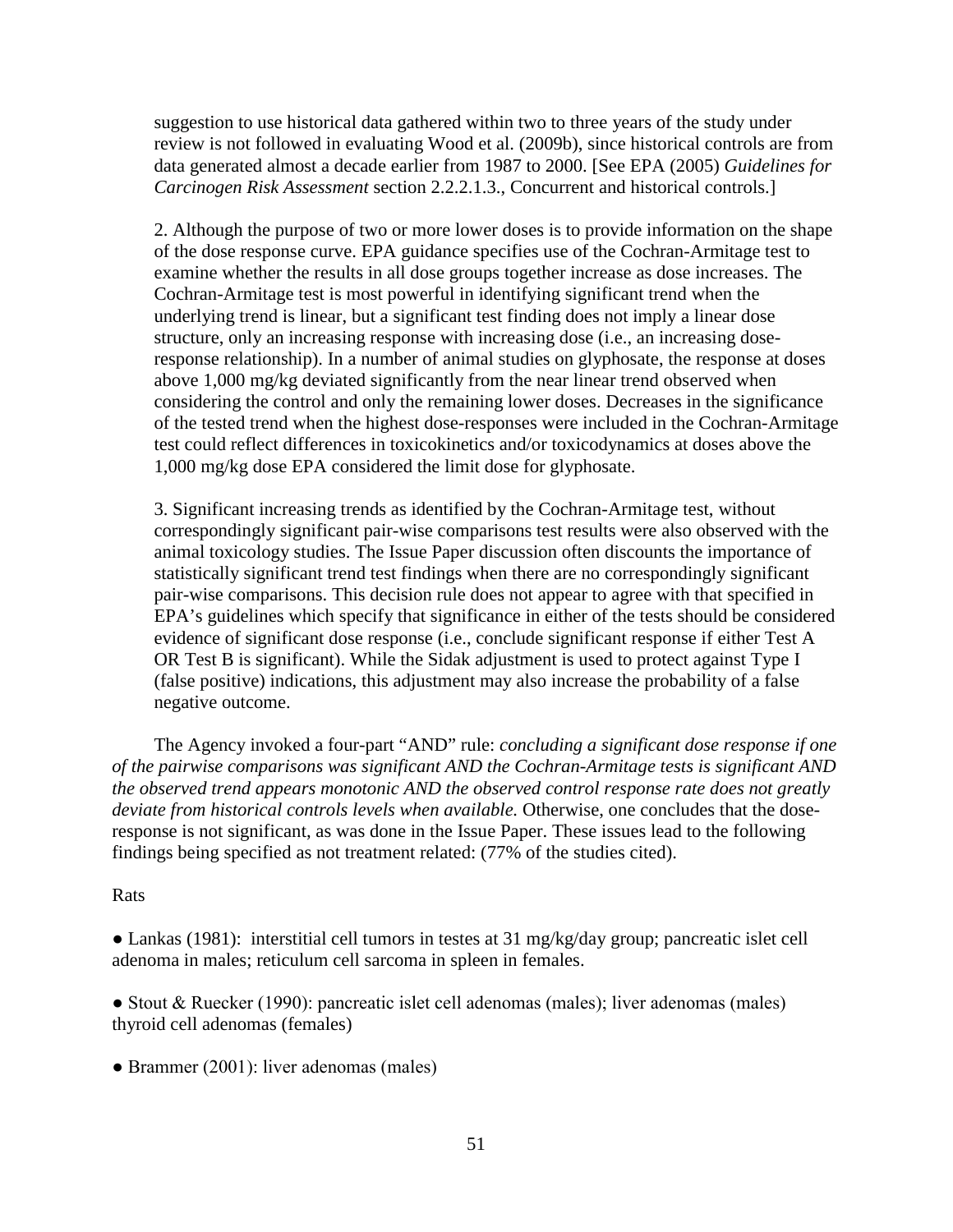• Wood et al. (2009a): significant trend for adenocarcinoma and adenoma/adenocarcinoma combined (females).

# Mice

• Atkinson et al. (1993b): Hemangiosarcoma in males: Significant trend and significant unadjusted pairwise comparison between the control and high dose groups.

• Wood et al. (2009b): Significant trend for bronchiolar-alveolar adenocarcinoma (males) Significant trend for Malignant Lymphoma (males).

• Sugimoto (1997): Significant trend in hemangioma incidences (females).

Some Panel members noted that the tumor-response data were markedly inconsistent within this unusually large set of bioassay results. For example, at least one Panel member noted and expressed concern the statistically significant report of testicular interstitial tumors (that is, Leydig cell tumors) in one group of Sprague-Dawley rats exposed to glyphosate at a dose-rate of only 31 mg/kg/day was not found important. But another Panel member noted that consideration of the dataset consisting of responses from 8 rat bioassays (Williams et al., 2016) shows there is no relationship between dose and tumor incidence across rat tumor bioassays.

This type of analysis is presented for multiple tumor-types in Williams et al. (2016), and/or could be created by EPA. The Panel recommended that although not a guideline practice, such tabulations, properly analyzed, might form a better basis for EPA's weight-of-evidence evaluation of glyphosate's carcinogenic effects in laboratory rats and mice. Some Panel members while supporting this approach in general expressed doubt that such an analysis would be meaningful, given that the bioassays were performed internationally and over a 36-year time span.

In summary, many Panelists concluded that the Issue Paper's protocol for assessing the significance of laboratory animal carcinogenicity study results does not appear to have followed Agency guidelines. In addition to misinterpreting the rule on assessing significance from combined multiple comparison tests and the Cochran-Armitage trend test, the Issue Paper incorporates into the protocol criteria such as

- exclusion of dose levels considered above the limit dose, without documenting findings that demonstrate that the limit dose was actually exceeded,
- requiring visual confirmation of a monotonic trend in scatter plots of data, which is known to be a poor way of assessing trend, and
- subjectively incorporating information about historical control levels without following other Agency guidance on how and when to incorporate this information.

Many Panelists felt that a more systematic review of the data, organized by endpoint, and that includes in addition to study-specific analyses, a formal statistical analyses of data pooled from all pertinent and quality studies, would result in a stronger assessment.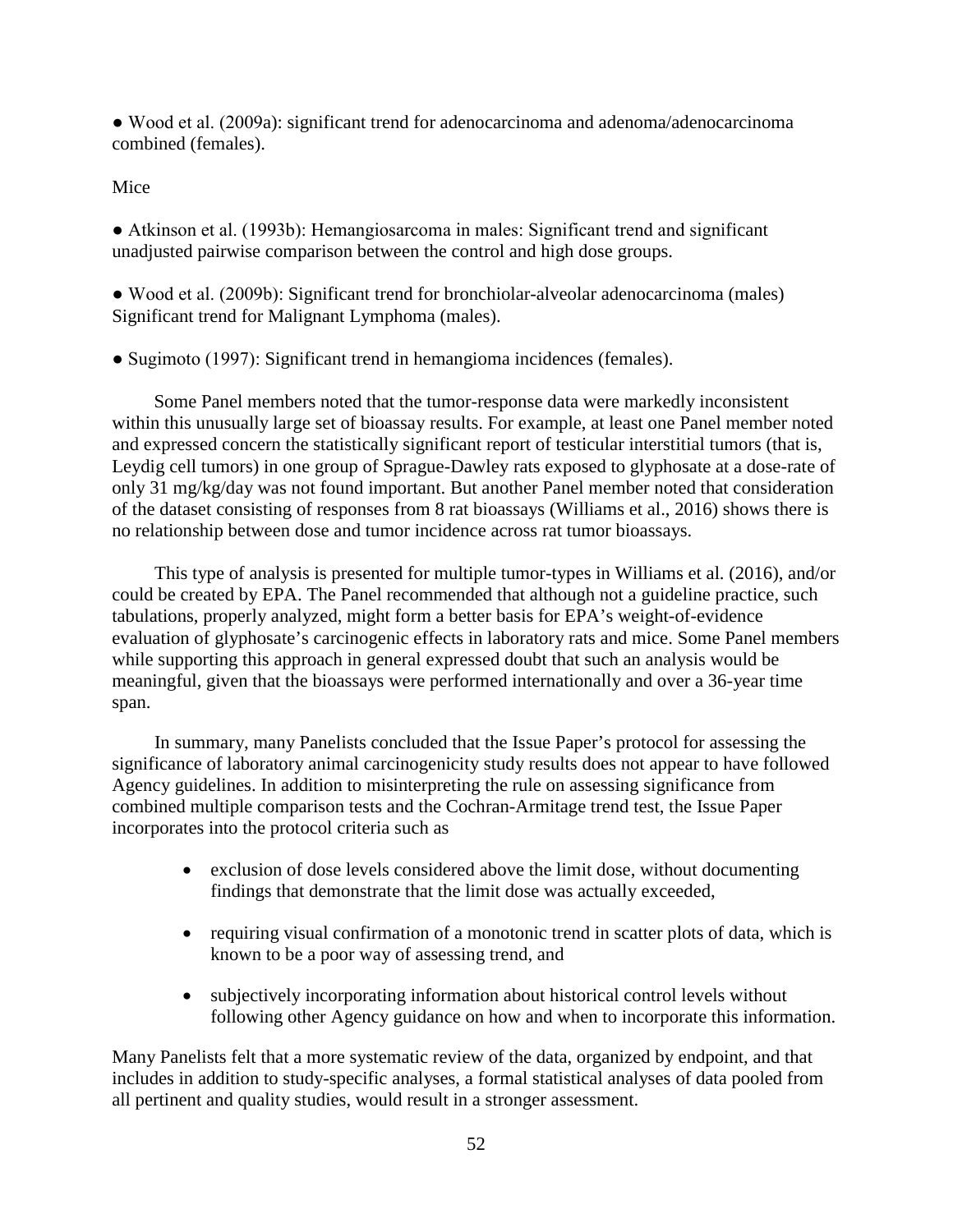**b. For some of the available animal studies, statistically significant trends in tumor incidence were observed with a lack of statistically significant pairwise comparisons when adjusted for multiple comparisons2. Please comment on the agency's methodology and interpretation of statistical analyses to evaluate a linear dose-response (trend test) and increased tumor incidence as compared to controls (pairwise comparisons).**

### **Panel Response**

As discussed in Question 3a, many Panelists did not agree with the Issue Paper's methodology and interpretation of statistical analyses to evaluate dose-response and increased tumor incidence as compared to controls. The assessment considered each study separately and required that it show evidence of all of the following (the four-part "AND" rule), *at least one of the Sidak pairwise comparisons was significant AND the Cochran-Armitage test is significant AND the observed trend appears monotonic AND the observed control response rate does not greatly deviate from historical control level when available.*

In this response, the Panel first directly addresses EPA's methodology and interpretation based on the 2005 Guidelines. The Panel suggests alternative approaches to statistical analyses that are not specified in the Guidelines, but that could be considered in future guidelines.

## *Panel comments directly addressing EPA's use of the 2005 Guidelines for Carcinogen Risk Assessment*

According to EPA's 2005 *Guidelines for Carcinogen Risk Assessment*, either a significant trend (Cochran-Armitage) test finding or a statistically significant increase of a treatment group response above its corresponding control group response is sufficient for establishing a finding of a significant treatment-related effect. The document states: "Significance in either kind of test is sufficient to reject the hypothesis that chance accounts for the result" (page 2-19). In requiring that significance be achieved in BOTH tests, the Panel concluded that the Issue Paper's protocol did not follow the 2005 *Guidelines*.

The 2005 *Cancer Guidelines* state that "Considerations of multiple comparisons should also be taken into account. Haseman (1983) analyzed typical animal bioassays that tested both sexes of two species and concluded that, because of multiple comparisons, a single tumor increase for a species-sex-site combination that is statistically significant at the 1% level for common tumors or 5% for rare tumors corresponds to a 7–8% significance level for the study as a whole. **Therefore, animal bioassays presenting only one significant result that falls short of the 1% level for a common tumor should be treated with caution**" (p 2-20).

The remainder of this section addresses three distinct Panel perspectives on the use of the 2005 *Cancer Guidelines* with regard to the large number of studies being reviewed and how multiple comparisons should be handled.

Some on the Panel read the first line of the 2005 Guideline quote above as not mandating the use of multiple comparison tests but leaving its use to the discretion of the analyst. Others on

<sup>2</sup> Individual studies include Stout and Ruecker (1990), Brammer (2001), Wood et al. (2009a), Atkinson (1993b), Wood et al. (2009b), Sugimoto (1997). Results are summarized in EPA's Issue Paper, Table 4.11 and Table 4.18.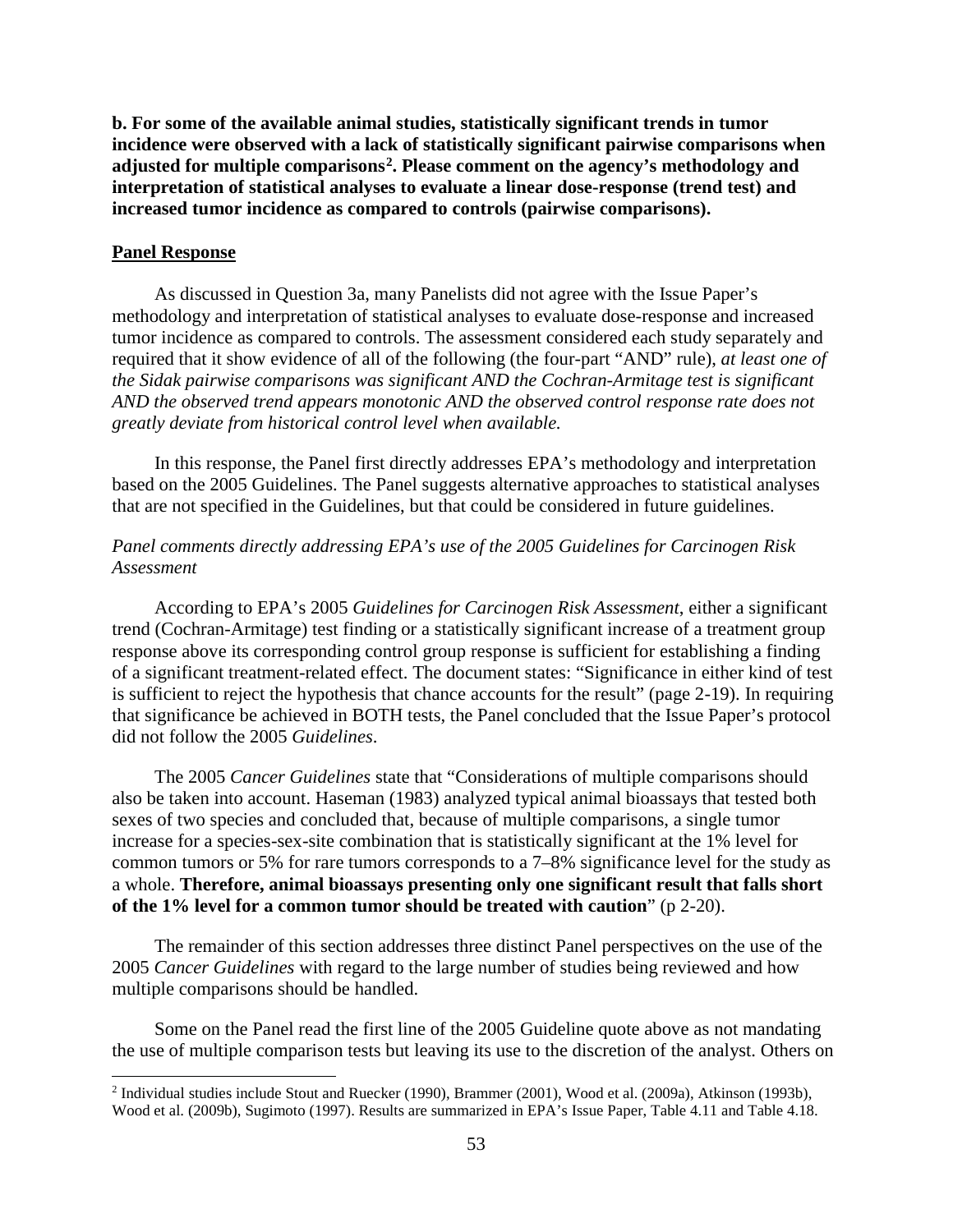the Panel interpreted the line as specifically requiring analysts to account for multiple comparisons (to consider both comparison-wise and experiment-wise errors) in assessing the findings from one or more studies. After extensive discussion, the Panel agreed to recommend that EPA further clarify this statement and make explicit its requirements in this matter.

It was the opinion of some on the Panel that the last line of the 2005 *Guidelines* statement is the driver for a decision rule implemented in the Issue Paper that "down-weights" multiple comparison findings where the associated comparison P-value is greater than 0.01. Logically this rule implies that studies where significant comparisons are observed in multiple tumor types, or where more than one comparison in a single tumor is significant would not have findings "downweighted" (that is, treated with caution), but would be considered as evidence of a significant dose response. In the Issue Paper, this rule resulted in most study findings being down weighted.

Operationally, by only considering Sidak-adjusted comparisons with a P-value less than 0.01 as significant and worthy of discussion (i.e. as having "weight") a number of findings considered significant by some on the Panel were not discussed. This included:

1) Pancreatic Islet Cell Adenomas and Combined Adenomas and Carcinomas in male Sprague-Dawley rats (Stout & Ruecker: [MRID 41643801])

2) Hemangiosarcomas in Male CD-1 Mice (Atkinson [MRID 49631702])

3) Liver Adenomas in Male Wistar Rats (Brammer [MRID: 49704601]),

4) Mammary gland adenomas/adenocarcinomas combined in female Wistar rats (Wood [MRID: 49957404]),

5) Malignant Lymphomas in Male and Female CD-1 Mice (Wood [MRID: 49957402], and

6) Hemangioma in male and female Specific-Pathogen-Free (SPF) ICR (Crj: CD-1) mice (Sugimoto [MRID: 50017108 and 50017109]).

Thus, in the view of some Panel members, the findings above are sufficient evidence to conclude glyphosate is a rodent carcinogen using the approaches recommended to interpret the biological significance of tumor responses in EPA's 2005 *Guidelines for Carcinogen Risk Assessment*.

Other Panel members, embracing the Issue Paper's use of multiple comparison test controls, concluded that the laboratory animal toxicology studies provide no evidence that glyphosate is a rodent carcinogen. In support of their conclusions, they noted that the animal data on glyphosate encompass 15 bioassays that each employ a control group and three or four treated groups of males and females of rats or mice that combined make up 30 sex-species groups studied. This glyphosate dataset is far more extensive than the NTP bioassay data upon which the Haseman (1983) finding is based. Concern was expressed that the 1% rule may not be adequate for correcting for multiple comparisons in this complex glyphosate data base.

Dr. Haseman, in his presentation to the Panel, showed that the numbers of significant comparison-wise *P-values* at both the 5% and the 1% level in the glyphosate bioassays are no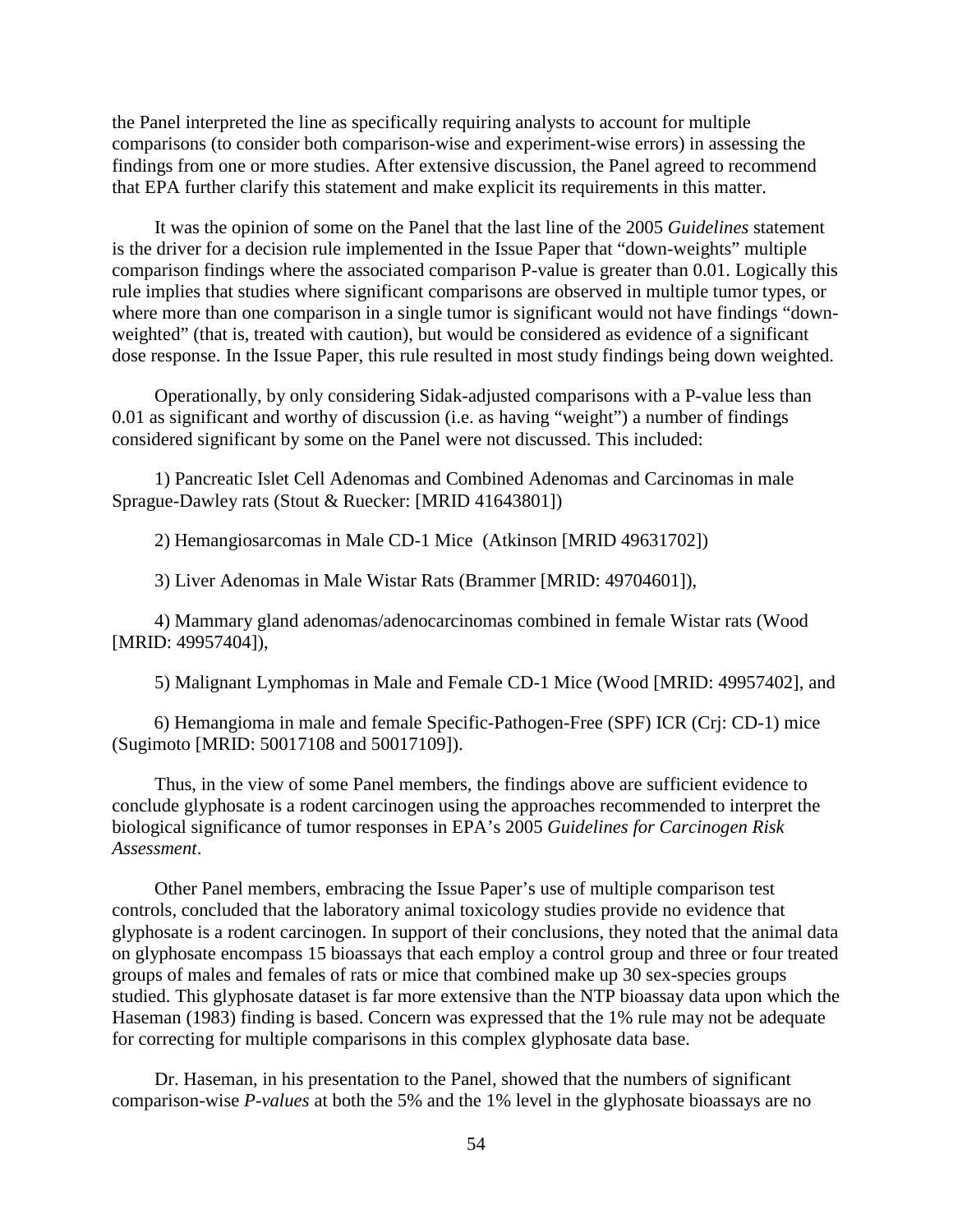greater than would be expected purely by chance under the null hypothesis of no treatment effect, when conducting so many statistical tests (i.e., tests from so many different studies by sex by comparisons within tumors).

One Panel member noted that the FDA does not require analysts to use multiple comparison procedures to adjust comparison-wise significance levels but instead sets a small Pvalue of 0.005 as its cutoff level for establishing significance. There are statistical methods to account for multiple comparisons, and these provide valid statistical tests for use in animal bioassays that properly control the false positive rate (Benjamini and Hochberg 1995, Farrar and Crump 1988, Westfall and Young 1989). Absent results from such tests, the analysis presented to the Panel by Dr. Haseman (discussed above) is another approach for determining whether the number of significant individual comparison tests observed are more or less than would be expected by chance. If there are more than expected, one can conclude that there are statistically significant dose responses in the database, otherwise, one can conclude that there is little evidence.

It was noted that one rat bioassay (Stout and Reucker, 1990) produced three significant tumor observations, which was greater than the number expected by chance. In discussion with the Panel, Dr. Haseman confirmed that the National Toxicology Program has a practice of upgrading (up-weighting) initially non-significant findings (those with a P-value of 0.05 for common tumor types) to "equivocal" when multiple tumors are observed.

The Panel also discussed the importance of consistency of tumor responses across multiple assays as another criterion for assessing the significance of individual outcomes. The Issue Paper handles this issue in an ad hoc fashion, which some Panelists considered appropriate given EPA did not apply formal statistical tests that corrected for multiple comparisons.

To augment EPA's evaluation of consistency among bioassays, one Panel member reported on an analysis they conducted where all of the significant tumor responses in rodent bioassays identified in the issue paper were compared across studies. Responses were compared within the same sex, species and strain of rodent. The only significant tumor response among the ten identified in the Issue Paper that had some support across studies was malignant lymphomas in male CD-1 mice. Wood et al. (2009b ) reported a significant dose response trend (Pvalue=0.0066, high dose  $\approx$  900 mg/kg/day) as did Sugimoto (1997, P-value=0.016, high dose  $\approx$ 4200 mg/kg/day). However, Wood et al. noted a significant excess response (5/51) at the highest tested dose of 810 mg/kg/day, whereas Sugimoto reported no tumors (0/50) at a comparable dose of 838 mg/kg/day. Knezevich and Hogan (1983, high dose  $\approx$  5000 mg/kg/day) found no evidence of an effect at any dose tested (P-value  $= 0.75$ ). Thus the response at the high dose in Wood et al. (2009b) was not reproduced in Sugimoto (1997), and neither the response in Wood nor that in Sugimoto was reproduced in the Knezevich and Hogan study.

After reviewing all the significant tumor responses for consistency, the Panelist who conducted this review concluded that none of the positive findings analyzed in the Issue Paper were reproduced in other studies.

Due to the multiple comparisons evaluations described above, coupled with the lack of consistency among studies, some Panel members concluded that the significant responses that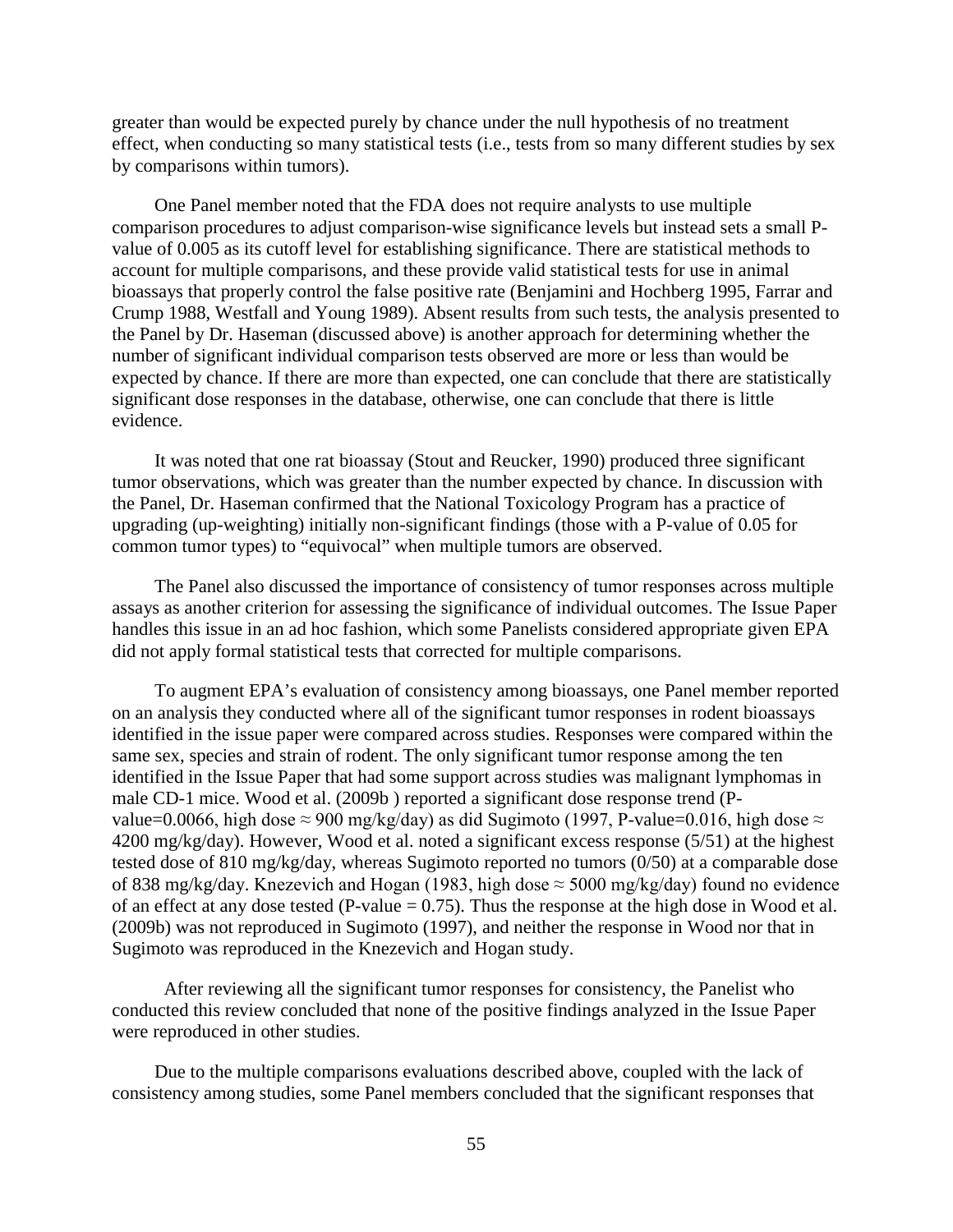were observed in the animal studies appeared to best be interpreted as the results of random assignment of animals to dose groups rather than due to any carcinogenic effect of glyphosate. In the view of these Panelists, the interpretation that led to this conclusion is consistent with the 2005 EPA *Cancer Guidelines*. These Panel members also did not agree that applying a "conservative test" is necessarily an appropriate scientific goal when evaluating the potential carcinogenicity of glyphosate. When one uses conservatism of a test as a criterion, there is no clear stopping point, as a more conservative test can always be found. Instead these Panel members recommended the standard scientific approach be followed as nearly as possible (apply a decision rule that has a false positive rate equal to the standard rate of 5%, and otherwise is as powerful as possible).

Representing the third point of view, some Panelists felt that a multiple comparisons adjustment was not appropriate for addressing the scientific question of whether glyphosate has carcinogenic potential from the animal toxicology studies. These Panelists believe that the most important and relevant scientific question is not whether there is compelling scientific evidence of cancer when all cancer endpoints (across all species, and genders) are examined together but **whether there is compelling evidence of carcinogenicity in any one of the endpoints in any single species or gender.** For these Panelist, the analysis should be performed for each cancer endpoint by species by gender combination separately, and data from all relevant studies should be pooled and examined in one omnibus analysis that accounts for study differences. The analysis transmitted as written comments to the Panel by Dr. Christopher Portier, provided a series of examples of such pooled analyses. These are discussed in more detail at the end of the next section.

#### *Additional Panel comments*

The Panel also commented more generally on broader statistical issues relevant to the methods and goals described in the 2005 EPA *Guidelines*. It was pointed out that the scientific interest is to assess whether there is a monotonic dose-response trend in the underlying (unobservable) population. Even if the true dose response trend is increasing monotonic, some Panel members suggested that there is no reason to expect a scatter plot of the raw response data to display an increasing monotonic pattern. The Issue Paper confuses the expected underlying rate trend with the observed empirical rate trend. There is a non-negligible probability of observing a non-monotone response when the true underlying response is monotone, primarily due to sampling variability. This was illustrated by one Panel member who presented two realistic situations in which the true dose response was monotone but the observed dose response is non-monotone more often than not. The Panel observed that the non-monotonicity of an observed dose response typically provides very little evidence that the true dose response is nonmonotone. Consequently, to some Panel members, the non-monotonicity of the observed dose rate data cannot be used as a valid criterion for down-weighting the results of formal statistical tests that do indicate significant trend.

Unlike pairwise tests, trend tests incorporate all of the dose response data in a single test, and therefore can have greater power for detecting effects than pairwise comparisons. When a trend test and pair-wise comparisons are used together, it could be logically argued the result of the trend test should also be included in the count of multiple comparisons, and the trend test Pvalue should also be adjusted along with the pair-wise test *P-values* for multiple comparisons.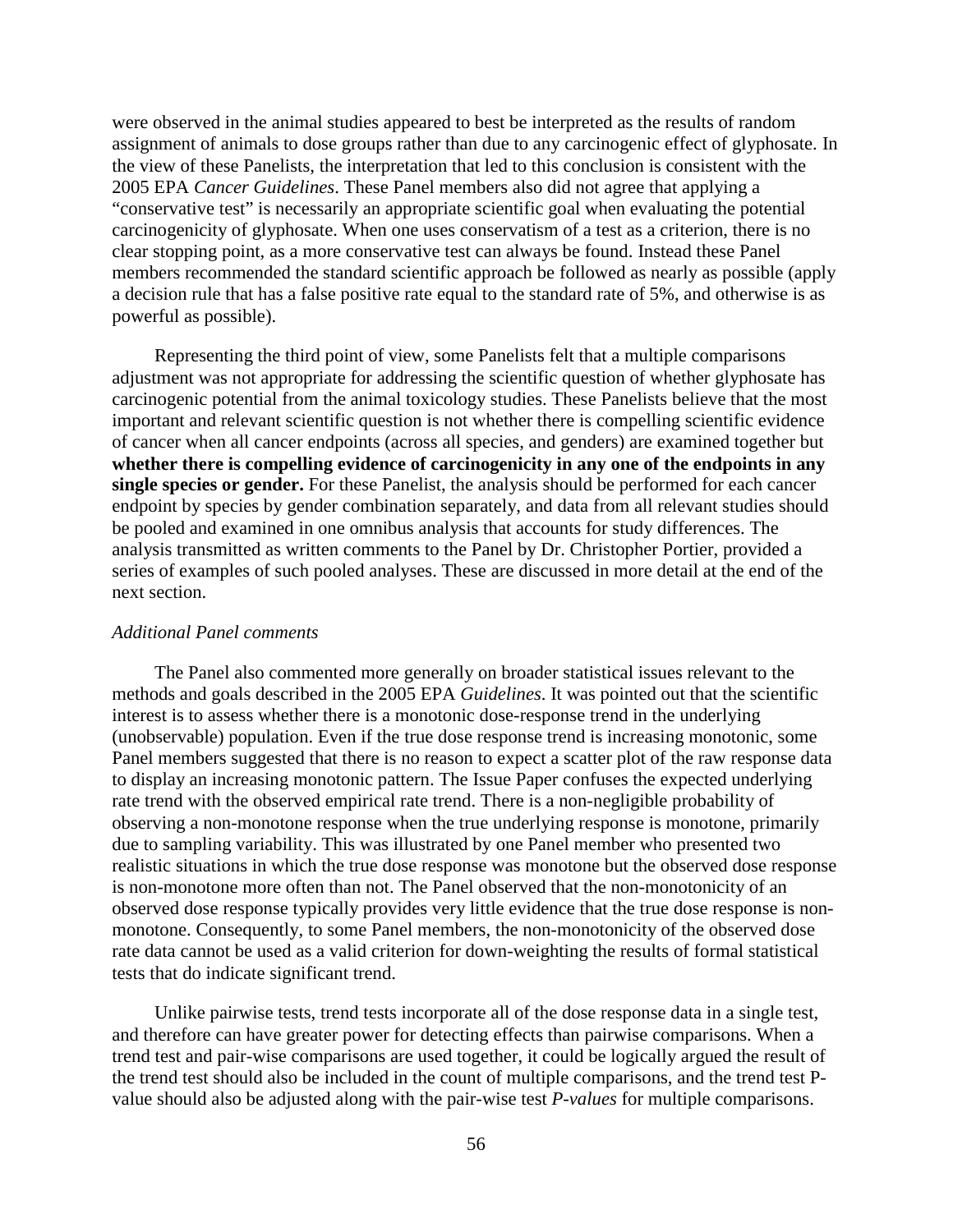Thus, conducting both trend and pairwise tests complicates the interpretation of the results. Rather than use multiple tests, some members of the Panel recommend that the Agency consider using a single powerful test for a carcinogenic response, namely a trend test. Although the Cochran-Armitage trend test uses a linear dose-response in its definition, it has power to detect all forms of monotone dose-response. Consequently, when this test is significant, it does not imply that the dose-response is necessarily linear.

A standard Cochran-Armitage trend test could lack power if the observed dose response is non-monotone, as might occur when the highest dose exceeds the maximum tolerated dose (MTD) and causes animals to die prematurely. However, this situation can be allayed by using an age-adjusted trend test, e.g., the poly-3 version of the Cochran-Armitage test.

Finally, logistic, probit, or other linear and non-linear regression methods are more powerful than Cochran-Armitage, but depend on a variety of parametric assumptions. Regression methods offer a simple interpretation as a dose-response. Finally, the Panel encouraged the EPA to explore random effects meta-analysis models and generalized linear models to incorporate multivariate effects of gender, species, and strain to help address multiplicity and increase the power of their findings.

The Panel also had comments on the broad issue of statistical evaluation of pairwise comparisons. Overall, some members of the Panel believe that the EPA over-weighted pairwise comparisons in the Issue Paper. Pairwise comparisons have much lower power than tests for trends. Many published studies in nutrition or epidemiology, for examples, also compare the highest and lowest quartiles, looking for differences in extremes. There are methods to improve on power but they suffer from (1) ignoring much of the data and (2) lack of interpretation.

Finally, the Panel made some comments regarding the issue of multiplicity of statistical tests. The Sidak correction for multiple comparisons is available in SAS routines. It assumes independence. Another widely used correction is due to Bonferroni. For very small *P-values*, the Bonferroni and Sidak provide very similar corrected *P-values*. Sidak is slightly less stringent, i.e. the Bonferroni adjustment will find fewer statistically significant results. The Sidak adjustment is not appropriate when multiple comparisons are not independent, such as when several different groups at different exposures are compared to the same control group. There is also the Dunnett test where the pairwise comparisons of interest are comparisons with a control.

The Benjamini-Hochberg (1995) correction is current state-of-the-art for addressing multiple comparisons and is most generous. This procedure is used in the pharmaceutical industry where the incentive is to identify beneficial properties of new formulations by rejecting the null hypothesis as often as possible and still maintain a constant family-wise error rate.

One Panel member provided a specific numerical example to describe how the statistical analyses are performed. A given set of tables such as the September 9, 2016 memorandum: "Updated Statistics Performed on Animal Carcinogenic Study Data for Glyphosate" gives raw and Sidek-adjusted *P-values* (EPA, 2016b; EPA-HQ-OPP-2016-0385-0095). This is the first pair of tables in the document.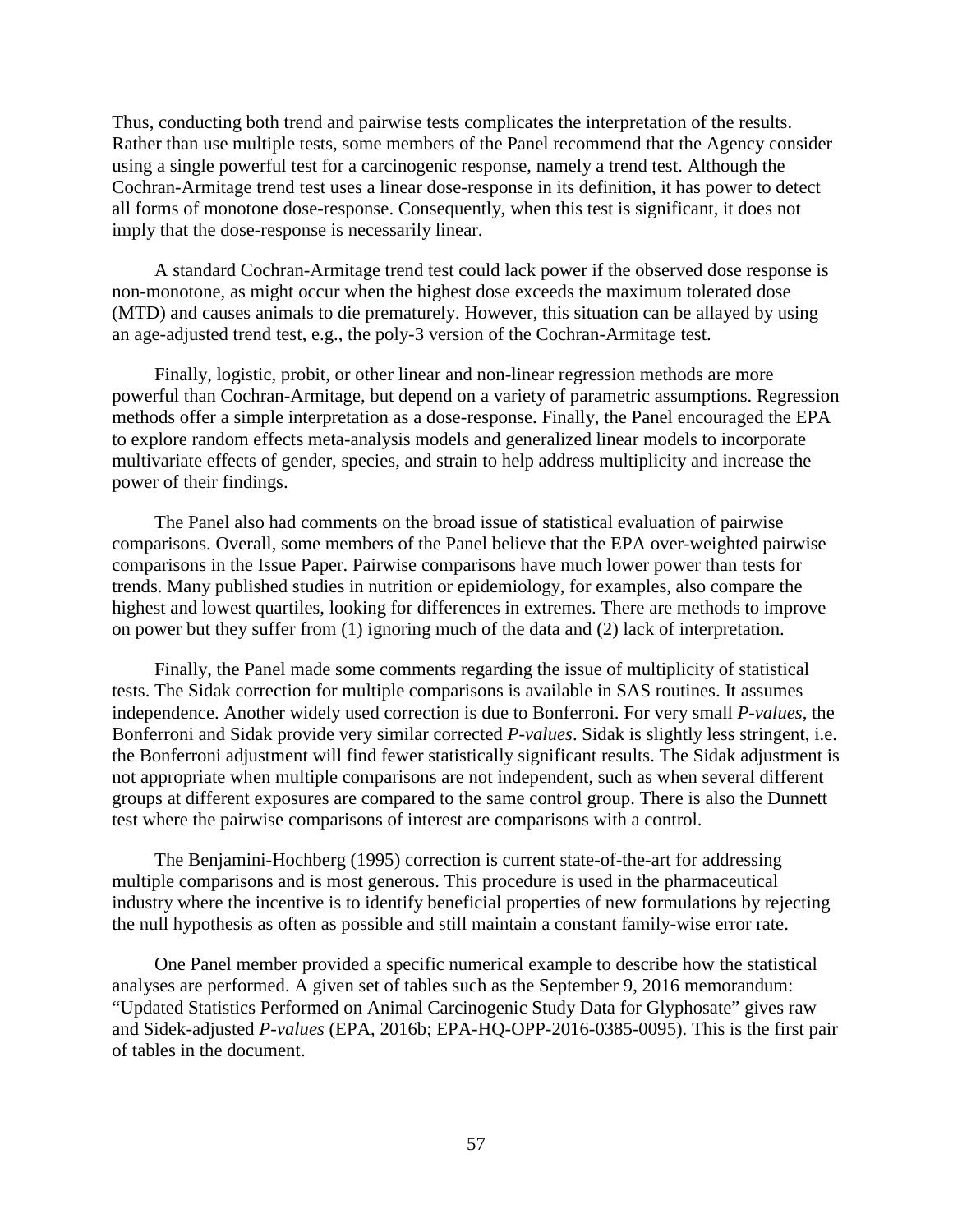The data taken from Lankas (1981) describes an experiment in which 50 rats each were exposed to one of three different levels of glyphosate added to their diet, including 50 rats given an unexposed diet. All 200 were examined by a pathologist for tumors. Much of the Lankas report was concerned with how much each animal ate as a means of describing the total lifetime exposure. These data and the following statistical analysis were also part of the presentation made by Dr. Dunbar (EPA) on Tuesday, 13 December 2016.

|                                    |  | Table 2: Lankas, 1981 (MRID 00093879) - rat Testicular interstitial tumors – males and |  |  |  |  |
|------------------------------------|--|----------------------------------------------------------------------------------------|--|--|--|--|
| <b>Corresponding Data Analysis</b> |  |                                                                                        |  |  |  |  |

| Exposure |             | 3.05       | 10.3   | 31.49   | Total |
|----------|-------------|------------|--------|---------|-------|
| No tumor | 50          | $\sqrt{2}$ | 49     | 44      | 190   |
| Tumor    | $(0\%$<br>0 | (6%        | $'2\%$ | $(12\%$ | 10(5% |
| Total    | 50          | 50         | 50     | 50      | 200   |

Corresponding data analysis:

| Comparison   | Test                    | Raw P-value | Sidak P-value |
|--------------|-------------------------|-------------|---------------|
| Four groups  | Cochrane-Armitage       | 0.009       | Same          |
| 0 to 3.05    | Fisher Exact (one tail) | 0.121       | 0.321         |
| 0 to 10.3    | Fisher Exact (one tail) | 0.500       | 0.875         |
| 0 to $31.49$ | Fisher Exact (one tail) | 0.013       | 0.039         |

The Cochran-Armitage test compares all four exposure levels and tests for a trend in tumor rates. There is only one Cochrane-Armitage test so there is no adjustment for multiple comparisons. The Fisher exact tests construct three 2x2 tables of frequencies comparing each level of exposure to the unexposed, controls.

In this example, the non-parametric Cochran-Armitage test detects a trend, but only the most extreme of the pair-wise comparisons is statistically significant. The Sidak adjusted P-value corrects for the three pair-wise comparisons.

The three Fisher tests are not independent. Each compares the exposed rats to the same control so the Sidak correction is not valid. The Cochran-Armitage test is also correlated to the three Fisher tests so perhaps there should be an adjustment here for four tests, not three.

The original reference, Lankas (1981), points out the elevated tumor rates given in the table illustrated here and states this several times in their introduction. The pathology report begins on stamped page 2841. There were also female rats in this experiment. All animals were examined for tumors in other body organs under a microscope by a pathologist. Several other indications of tumors were identified but explained. The report lists 32 hematology parameters; 8 organ weights; 38 microscopic examinations for 78 total measurements. Then there were two sexes, 3 doses compared to controls, and an overall trend test for a total of (2 sexes by 3 comparisons by 78 measures + 2 sexes x 78 measures x 1 trend test for a total of) 624 potential tests with associated *P-values*. If we were to restrict our attention to only the 78 trend tests in the Lankas (1981) table, one per measure for one species by sex, and performed each test at the typical type I error rate of 0.05, the chance of making at least one false positive conclusion would be 1-(1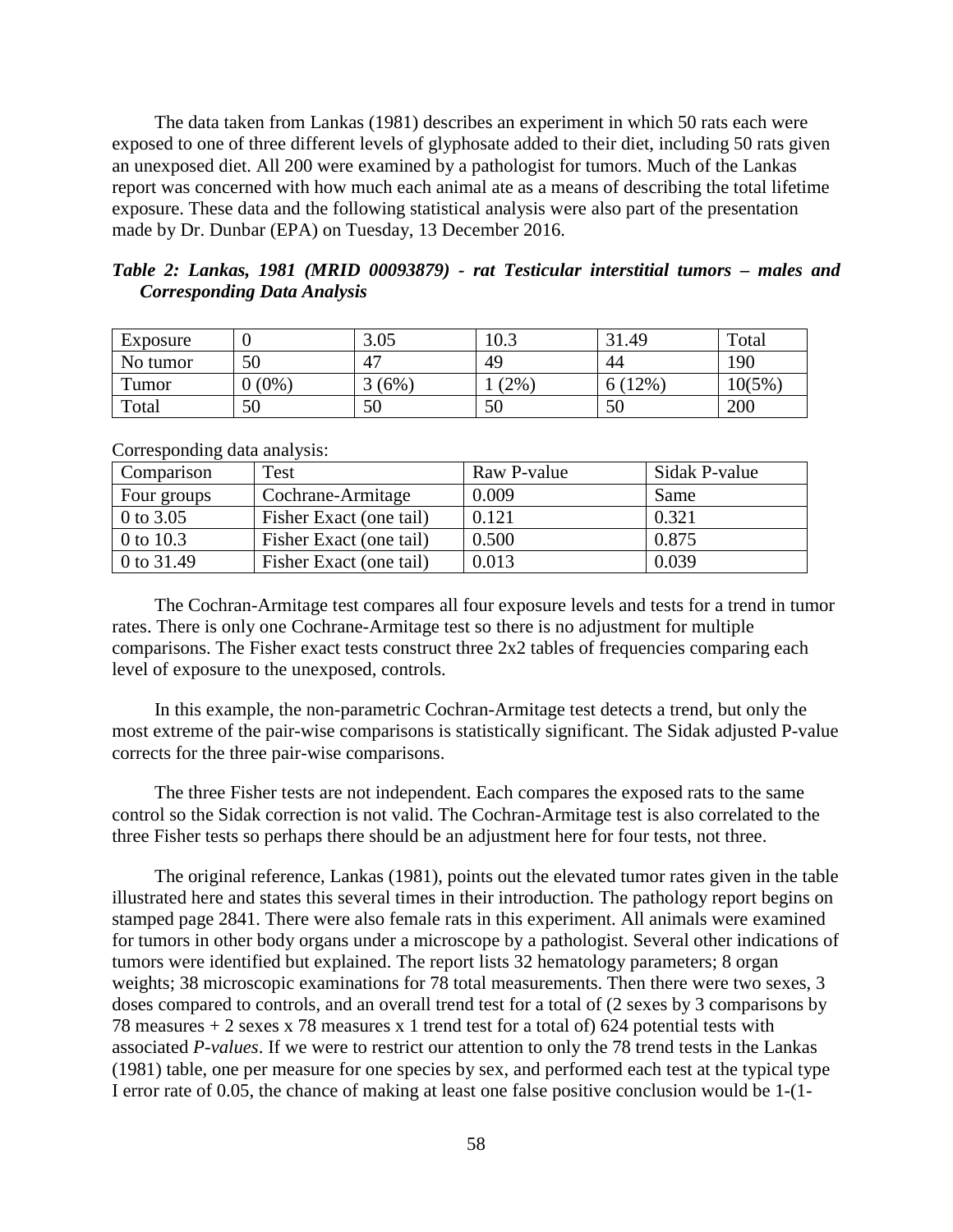$(0.05)^{77} = 0.98 - a$  near certainty. Even if we used instead a much stricter individual comparison type I error significance –value of say 0.009, the chance of making at least one false positive conclusion would be 0.5 (a 1 in 2 chance of saying a comparison is statistically different when in fact they were not).

Not all Panel members agreed that multiple comparisons adjustments should be done to determine the carcinogenic potential of glyphosate or that if done these multiple comparisons should combine all cancer endpoints. Regardless, the number of comparisons is relevant when correcting for multiplicity.

Some Panel members suggested that while not discussed in EPA's (2005) *Cancer Guidelines* as to how it considers the multiple studies for each endpoint, the most appropriate way to address the scientific question at hand -- is there evidence of carcinogenic potential in any endpoint in any species or gender? -- is by conducting a pooled analysis for each species, endpoint, and gender combination. A meta-analysis, such as a random effects meta-analysis, is one possible approach to a pooled analysis. An example for three endpoints in mice, for most of the same studies considered by EPA, was provided in the public comments contributed by Dr. Christopher Portier [EPA-HQ-OPP-2016-0385-0449] and his table is reproduced in this report to demonstrate that the pooled analyses he conducted suggest that there is a carcinogenic potential for some cancer endpoints in at least one animal species. This analysis suggests that EPA's descriptor of "suggestive evidence of carcinogenic potential" is the appropriate descriptor, given that these pooled analyses show compelling statistical evidence of at least one single positive result in at least one species and gender. These Panelists recommend that EPA adopt a pooled analysis approach for combining multiple studies. Adopting a pooled analysis approach should include the development of full guidelines for how to conduct and evaluate these analyses.

*Table 3: Meta-analysis as one possible approach to a pooled analysis - Example Provided in public comments contributed by Dr. Christopher Portier [EPA-HQ-OPP-2016-0385-0449]*

| Study                                     | Tumar               | Chi-Squared Test |         | <b>Exact Test</b> |         | <b>Historical Control Test</b> |              | Historical |                 |
|-------------------------------------------|---------------------|------------------|---------|-------------------|---------|--------------------------------|--------------|------------|-----------------|
|                                           |                     | Original         | Poly-3  | Original          | Poly-3  | Original                       | Poly-3       | Control    | p < 0.01        |
| Knezevich and Hogan, 1983                 |                     | 0.033            | 0.033   | 0.063             | 0.065   | 0.009                          | 0.009        |            | p < 0.05        |
| Atkinson, 1993b                           |                     | 0.94             | 0.937   | 0.982             | 0.982   | $\mathbf{1}$                   | $\mathbf{1}$ |            | 0.05 < p < 0.10 |
| Sugimoto, 1997                            |                     | 0.008            | 0.009   | 0.061             | 0.065   | 0.009                          | 0.002        |            |                 |
| Kumar, 2001                               |                     | 0.04             | 0.044   | 0.059             | 0.06    | 0.011                          | 0.003        |            |                 |
| Wood et al., 2009b                        | Renal Tumors        | 0.5              | 0.5     | 1                 | -1      | 0.629                          | 0.797        | 11/2939    |                 |
| All experiments combined                  |                     | < 0.001          | 0.001   | 0.003             | 0.003   | 0.004                          | 0.007        |            |                 |
| All CD-1 Studies Combined                 |                     | < 0.001          | 0.001   | 0.005             | 0.006   | 0.008                          | 0.008        |            |                 |
| All experiments combined, doses<1500      |                     | 0.212            | 0.207   | 0.209             | 0.206   | 0.206                          | 0.193        |            |                 |
| All CD-1 experiments combined, doses<1000 |                     | 0.851            | 0.859   | 0.856             | 0.853   | 0.867                          | 0.906        |            |                 |
| Knezevich and Hogan, 1983                 |                     | 0.515            | 0.515   | 0.736             | 0.731   | 0.484                          | 0.478        | 132/2935   |                 |
| Atkinson, 1993b                           |                     | 0.076            | 0.076   | 0.095             | 0.096   | 0.087                          | 0.083        |            |                 |
| Sugimato, 1997                            |                     | 0.008            | 0.012   | 0.02              | 0.018   | 0.013                          | 0.027        |            |                 |
| Kumar, 2001                               |                     | 0.053            | 0.094   | 0.105             | 0.105   | 0.072                          | 0.106        |            |                 |
| Wood et al., 2009b                        | Malignant Lymphomas | 0.004            | 0.005   | 0.008             | 0.008   | 0.007                          | 0.008        |            |                 |
| All experiments combined                  |                     | 0.173            | 0.193   | 0.426             | 0.424   | 0.172                          | 0.199        |            |                 |
| All CD-1 Studies Combined                 |                     | 0.015            | 0.013   | 0.084             | 0.089   | 0.021                          | 0.023        |            |                 |
| All experiments combined, doses<1500      |                     | < 0.001          | < 0.001 | 0.002             | 0.002   | 0.001                          | 0.001        |            |                 |
| All CD-1 experiments combined, doses<1000 |                     | 0.031            | 0.045   | 0.036             | 0.036   | 0.039                          | 0.053        |            |                 |
| Knezevich and Hogan, 1983                 |                     | 0.628            | 0.628   | 0.5               | 0.504   | 0.592                          | 0.587        |            |                 |
| Atkinson, 1993b                           |                     | < 0.001          | < 0.001 | 0.004             | 0.004   | < 0.001                        | < 0.001      |            |                 |
| Sugimoto, 1997                            |                     | 0.008            | 0.009   | 0.061             | 0.061   | 0.021                          | 0.01         |            |                 |
| Kumar, 2001                               |                     | 0.724            | 0.724   | 0.494             | 0.5     | 0.621                          | 0.713        |            |                 |
| Wood et al., 2009b                        | Hemangiosarcomas    | 0.5              | 0.5     |                   |         | 0.49                           | 0.61         | 29/2935    |                 |
| All experiments combined                  |                     | 0.041            | 0.062   | 0.056             | 0.058   | 0.06                           | 0.08         |            |                 |
| All CD-1 Studies Combined                 |                     | 0.024            | 0.03    | 0.046             | 0.047   | 0.04                           | 0.052        |            |                 |
| All experiments combined, doses<1500      |                     | 0.008            | 0.006   | 0.016             | 0.016   | 0.015                          | 0.012        |            |                 |
| All CD-1 experiments combined, doses<1000 |                     | < 0.001          | < 0.001 | < 0.001           | < 0.001 | < 0.001                        | < 0.001      |            |                 |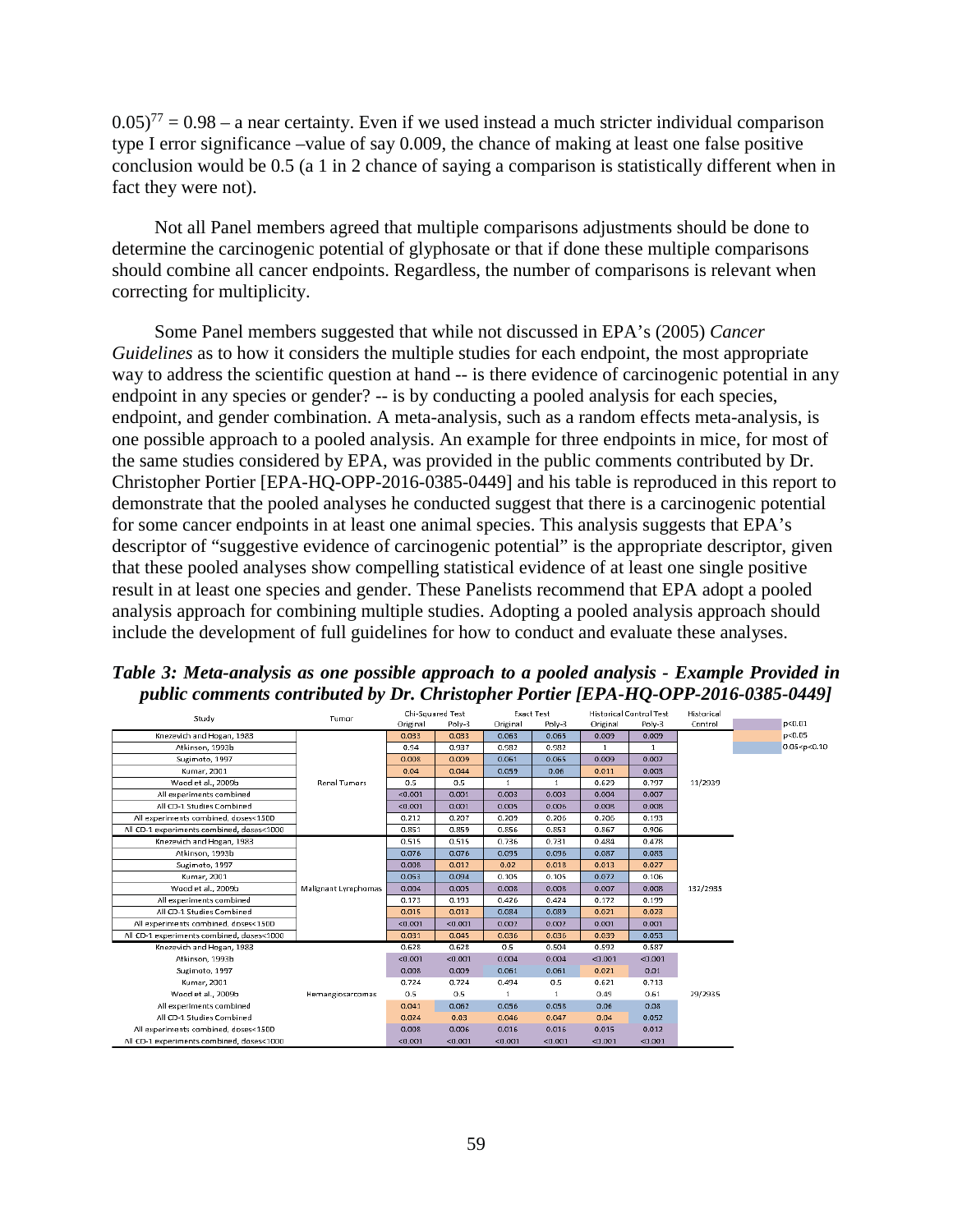**c. Unusually low incidences in concurrent controls in comparison with historical controls were noted in Lankas (1981), Stout and Ruecker (1990), and Wood et al. (2009b) and considered as part of the weight-of-evidence for tumor findings. Please comment on the agency's use and interpretation of historical control data as a line of evidence to inform the statistical and biological significance of tumor findings for glyphosate.**

### **Panel Response**

*Panel comments addressing EPA's use of historical controls vis. a vis. EPA's 2005 Guidelines for Utilizing Historical Control Information* 

EPA's *Guidelines* for use of historical control data state:

"The standard for determining statistical significance of tumor incidence comes from a comparison of tumors in dosed animals with those in concurrent control animals."

The Panel suggests that this guideline implies that an analysis based on current controls only should normally take precedence over analyses that incorporate historical control data. The *Guidelines* also state:

"Historical control data can add to the analysis, particularly by enabling identification of uncommon tumor types or high spontaneous incidence of a tumor in a given animal strain."

However, the Panel noted that in none of the three studies in which the Issue Paper reports using historical control incidence rates to down-weigh other analysis results were any of these conditions operative. The EPA *Cancer Guidelines* caution against this use of historical control data:

"Generally speaking, statistically significant increases in tumors should not be discounted simply ... because incidence rates in the concurrent controls are somewhat lower than average."

The Panel recommends that EPA clearly explain why historical control rates were used in some analyses and not in others. To subjectively choose to use historical control incidence data only in situations where concurrent control incidence levels are low is to potentially introduce biases.

EPA (2016a) considered historical controls in connection with three tumor responses in three studies: testicular interstitial cell tumors in male Sprague-Dawley rats (Lankas, 1981), pancreatic islet cell tumors in male Sprague-Dawley rats (Stout and Ruecker, 1990) and malignant lymphomas in male CD-1 mice (Wood et al., 2009b).

Regarding the induction of pancreatic islet cell adenomas in male Sprague-Dawley rats [Stout and Ruecker, 1990, MRID 41643801] the Issue Paper concludes that the significant tumor response trend was not treatment-related, in part, because the response in concurrent controls was near the lower bound of the historical range. In fact, the control (2.3%) is within the reported historical range (1.8% – 8.3%), while all three treatment groups had a tumor incidence greater than the upper range for the historical control (10% - 18%). Consideration of historical controls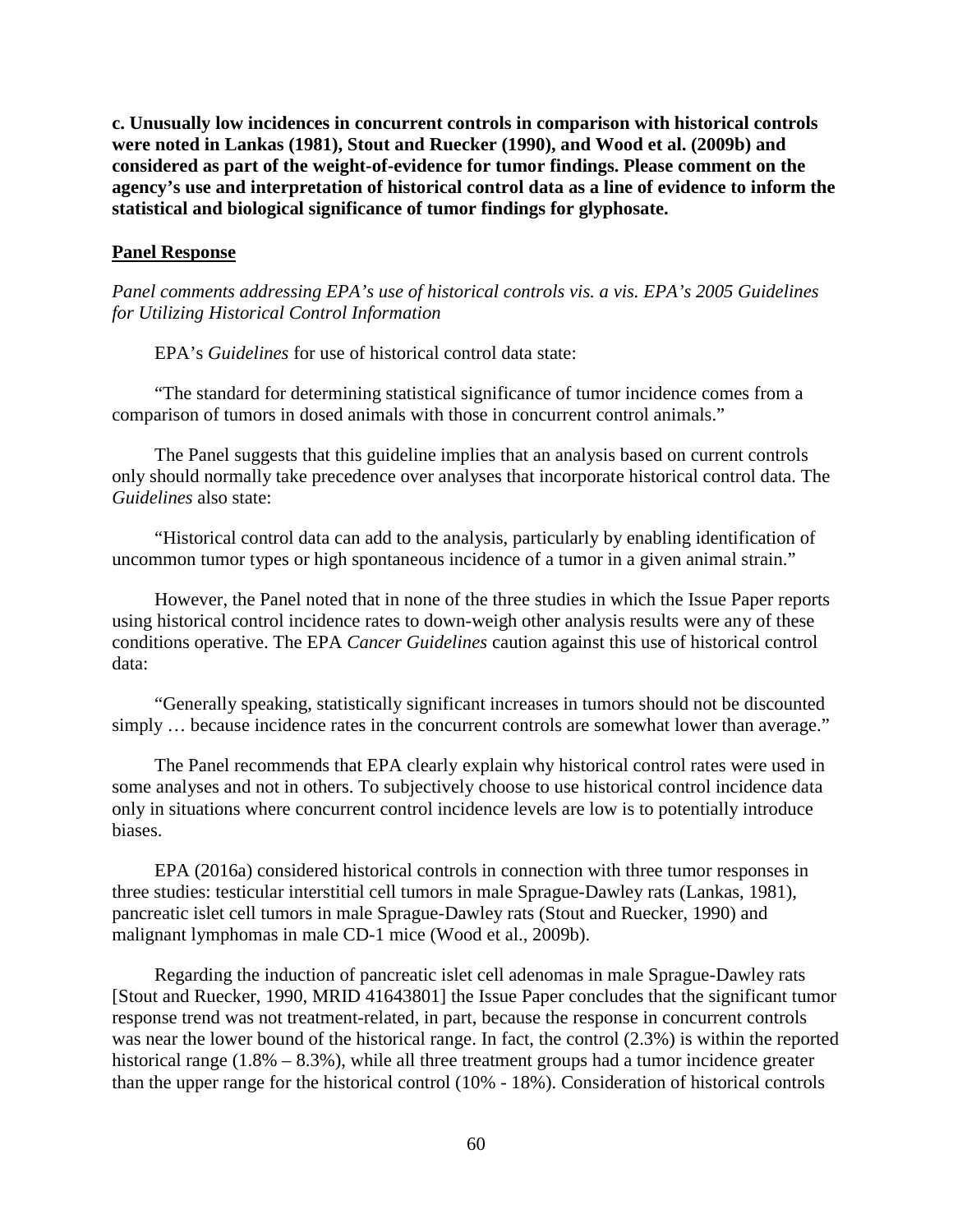in this case, instead of being used to down-weigh the result, should be used to add to the weightof-evidence that this is a significant tumor response.

In the response of testicular interstitial cell tumors in male Sprague-Dawley rats [Lankas, 1981, MRID 00093879], the response in concurrent controls was low compared to the range in historical controls (0% versus a historical control range of 3.4% - 6.7%, average 4.5%). The Issue Paper states "Furthermore, the observed incidence of interstitial cell tumors in the glyphosate-treated groups were within the normal biological variation for this tumor type in this strain of rat." The Panel noted that the incidence in the high dose group was 12%, nearly twice the upper bound for historical controls and hence in this case, the historical control data should again add to the weight-of-evidence that this is a significant tumor response.

In the response of malignant lymphomas in male CD-1 mice in Wood (2009b), it is not clear that the difference in the observed concurrent control group incidence (0%) should be considered unusually low, compared to the cited lower bound among historical controls (1.5%).

EPA's (2005) *Cancer Guidelines* mandate careful review of the historical control data to ensure that it is comparable to concurrent data:

"When historical control data are used, the discussion should address several issues that affect comparability of historical and concurrent control data, such as genetic drift in the laboratory strains, differences in pathology examination at different times and in different laboratories (e.g., in criteria for evaluating lesions; variations in the techniques for the preparation or reading of tissue samples among laboratories), and comparability of animals from different suppliers. The most relevant historical data come from the same laboratory and the same supplier and are gathered within two or three years one way or the other of the study under review; other data should be used only with extreme caution."

The importance of using only historical controls from studies conducted closely in time to when the study being evaluated was conducted was highlighted by a discussion one of the Panel members recently had with a breeder with one of the national labs that supplies a large number of rats and mice for these kinds of studies. The breeder pointed out that despite every effort to keep the characteristics of the animals provided as consistent as possible through careful breeding, the genetics of the population drift over time and hence spontaneous cancer rates drift as well. Their conclusion is that the animal breeding populations "drift" much more and faster than human populations do, given the number of generations that can occur over a year of breeding. Therefore, historical control data that is more than three to five years old may not be representative of the animals currently being supplied.

### The *Guidelines* also state that:

"Caution should be exercised in simply looking at the ranges of historical responses, because the range ignores differences in survival of animals among studies and is related to the number of studies in the database."

There is no evidence in the Issue Paper that such a careful review was carried out in any of the three studies that utilized historical control information. In the case of Lankas (1981), the Issue Paper reports only the mean and a range for historical control responses that were provided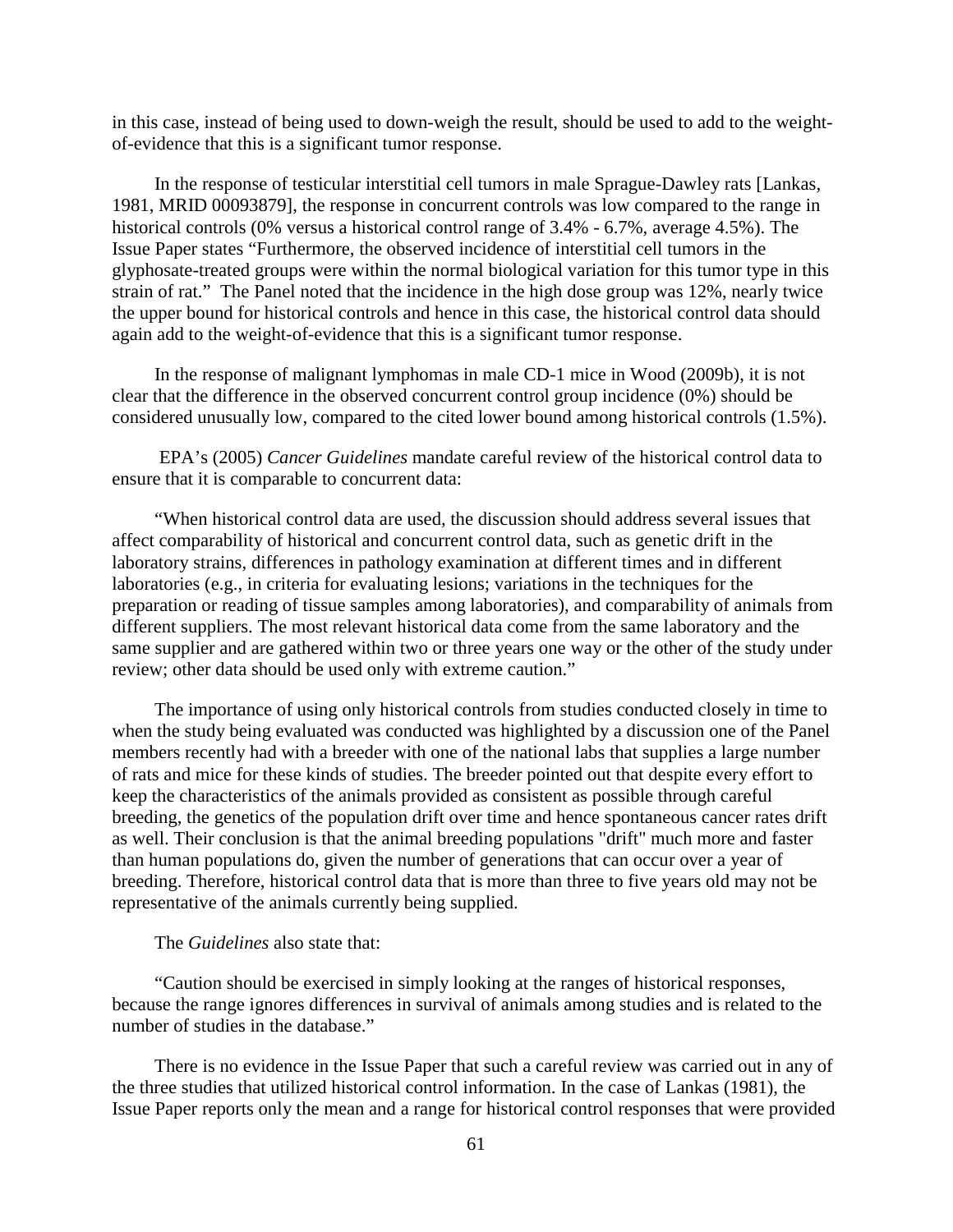in the Lankas study report. There is no information on when or where the data/studies were performed from which these historical control values were calculated, hence the relevance of the historical controls is unknown.

In the case of Stout and Ruecker (1990), the Issue Paper provides historical control rates from the same laboratory for seven years (1983 – 1989), apparently from one study for each year. However, there is no indication of the year in which the Stout and Ruecker (1990) study was completed, which raises the possibility that the recommended range of two or three years for historical controls was not met. Also, the historical data reported suggest that control animals that were scheduled for early euthanasia were included, which could have accounted for the lower historical range observed in this study.

In the case of Wood et al. (2009b), the historical control data did not come from the laboratory that performed the study, but from three different laboratories: 59 studies performed during 1987-2000 from two laboratories and 20 studies performed during 1990-2002 from a third laboratory. There is no discussion of whether the procedures used in these laboratories are compatible with those used in Wood et al., which raises the possibility of non-comparability due to different diagnostic criteria, different methods for preparing and reading tissue samples, different times on test, etc. The year of completion of the Wood et al. study is not mentioned, but it appeared to the Panel that the recommendation that only controls from studies completed within the range of two or three years of the completion of Wood et al. could not have been met.

#### *Summary of Evaluation of Agreement of EPA Analysis with EPA Cancer Guidelines*

Overall, based on the previous discussion, many Panelists concluded that the use of historical control information in the Issue Paper does not adhere to EPA *Cancer Guidelines*. There is no evidence that the Issue Paper authors performed a careful review of any of the historical control data employed as directed by the EPA *Guidelines* such as discussing the likelihood of genetic drift, differences among animals from different suppliers, differences in laboratory techniques employed in different studies, etc. The timing of studies from which historical control data came is not always clearly stated, although it is clear that the 2 or 3-year limit recommended in the EPA *Guidelines* was not met in some instances. In some cases, the interpretation of results from applying historical controls is questionable. In none of the applications of historical controls was any attempt made to control for survival in the historical controls or even to determine if the survival of the historical controls was compatible with that of the concurrent animals.

## *Recommendation on EPA Guidelines for use of Historical Controls*

The EPA *Guidelines* need to provide more definitive and clearer guidance on when it is appropriate to use historical control information. As currently written the *Guidelines* seem to offer conflicting information, stating "Historical control data can add to the analysis" along with "the standard for determining statistical significance of tumor incidence comes from a comparison of tumors in dosed animals with those in concurrent control animals" and "statistically significant increases in tumors should not be discounted … because incidence rates in the concurrent controls are somewhat lower than average." A Panel member questioned what the *Guidelines* mean when they recommend using some historical control data only with extreme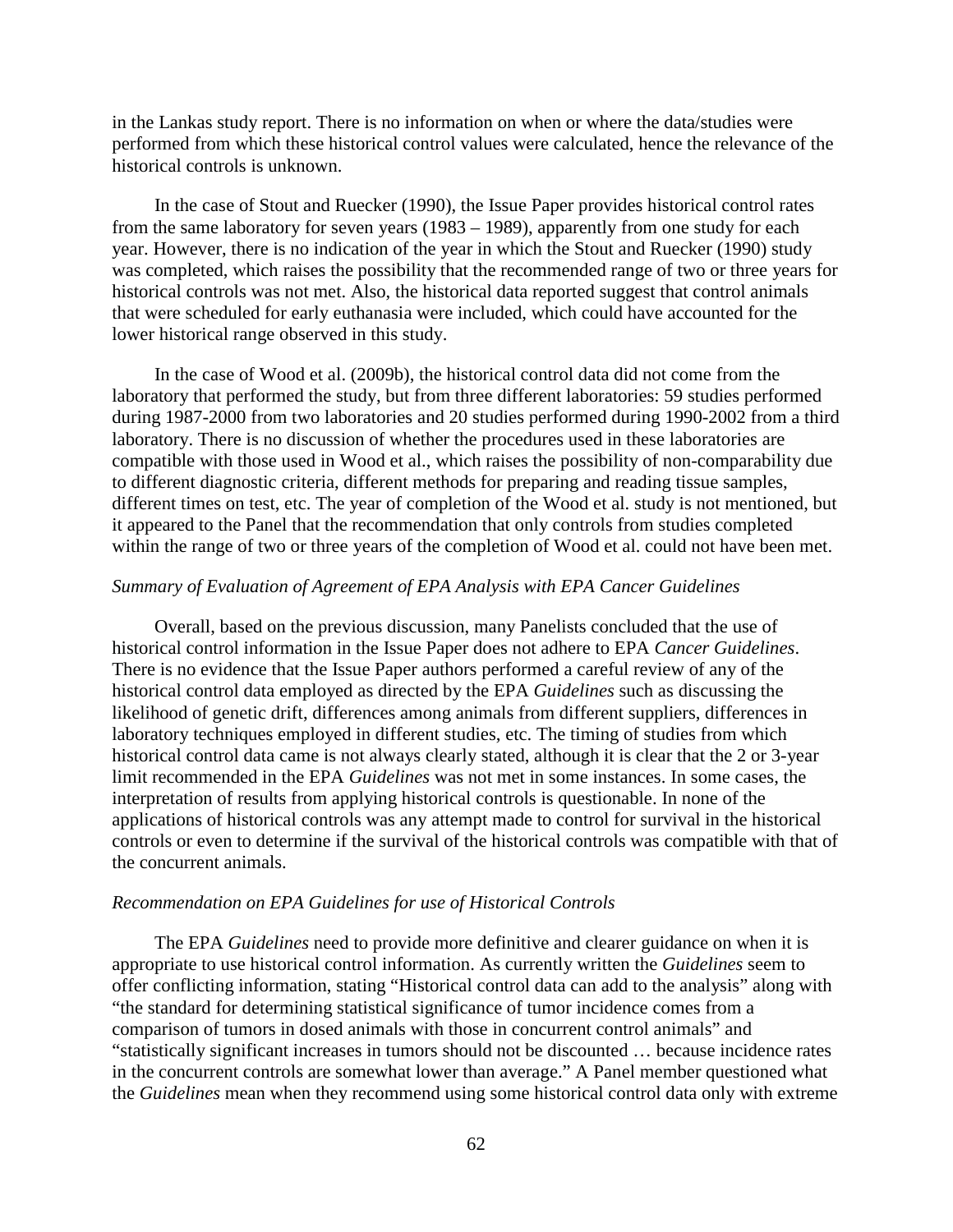caution" or that "caution be exercised in simply looking at ranges…" In addition, it does not quantify what constitutes "unusually low" concurrent control incidence compared to historical control incidence, or whether some statistical test should be used to support this label.

A recent publication discussing the use of historical controls for assessing treatment effects in clinical trials (Viele et al. 2014) offers six methods of incorporating historical control data into testing for treatment effects ranging from ignoring historical data to incorporation of the data using a hierarchical model. Some Panelists recommended that EPA review these and consider adding one or more of these formal methods to its evaluation in the Issue Paper.

### *Other comments*

The EPA document states, drawing from Haseman (1995), that "caution is taken when interpreting results that have marginal statistical significance or in which incidence rates in concurrent controls are unusually low in comparison with historical controls since there may be an artificial inflation of the differences between concurrent controls and treated groups." If this is the case, the significance of comparisons to concurrent controls is still valid. Unusually low control group responses might indicate that this batch of animals are unusually robust, suggesting that they may be unusually resistant to treatment effects. The way the document is written suggests that only the controls are unusually low in comparison to the treatment groups, but if true randomization is used the "unusualness" must apply to the whole batch of animals used.

One Panelist observed that the use of historical controls in the analysis of data can be expressed using Bayesian methods. The Bayesian analysis adds a number of "virtual" animals to the control group and a specified percent of these have tumors. In the analysis of the current data, this is how to express weight to the historical controls.

A member of the Panel also noted that a 2-Acetylaminoflourene (2-AAF) study (Farmer, 1979) used many hundreds of control mice and about 1/3 of 1% of these developed liver cancer. It was suggested that, this information could be used by expressing it as a distribution with corresponding uncertainty or variability in any future study of 2-AAF. Other Panel members felt that too much time has elapsed since this study was conducted for the incidences in controls to be useful in future studies.

#### *Final comment*

The Panel agreed with the statement in the EPA *Guidelines* that "The standard for determining statistical significance of tumor incidence comes from a comparison of tumors in dosed animals with those in concurrent control animals." Given this, the Panel believed that the default position should always be to not use historical control information, and, in those cases when it can be used, there should be a clearly articulated reason. When these conditions are satisfied, the requirement in the 2005 *Guidelines* for careful review of the historical data to ensure that it is comparable to concurrent data should be strictly followed.

**d. Please comment on the agency's conclusion that there is an absence of corroborating preneoplastic lesions or related non-neoplastic lesions. Please also comment on the agency's conclusion that there is a lack of progression to malignancy to support tumor findings.**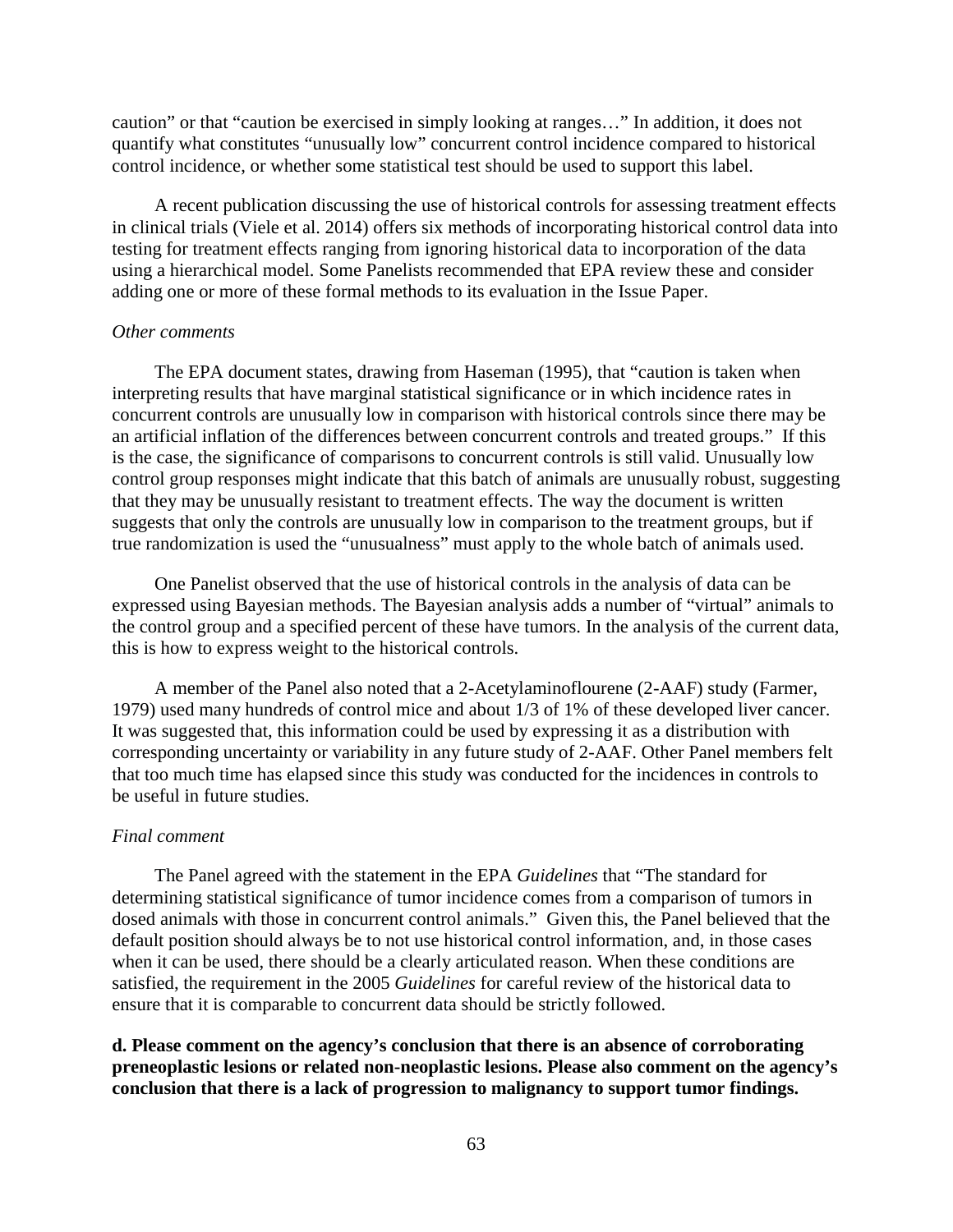#### **Panel Response**

The Panel noted that the Issue Paper does not adequately describe its process for identifying and assessing information on pre- and non-neoplastic lesions. From the documentation provided, it was unclear whether a pre-determined process for identifying significant changes in pre- and non-neoplastic findings was employed and, if so, what criteria were used to select data for statistical analyses. For example, it was not clear what kinds of lesions were important for which cancer endpoints in which sexes or species. Also unclear is how the identification of pre-neoplastic lesions supports or is supported by an assumption of a mechanism of tumor induction.

One Panel member noted that in some instances, due diligence in review of the available information was performed and its process included in the Issue Paper. In these cases, further studies were done that included histopathological examination of laboratory animals during and at the end of long-term experiments. Pre-neoplastic lesions should have been noted in tissues collected at midterm euthanasia as well as in tissues collected at the end of the experiment. Observation of pre-neoplastic lesions is expected when some in a group of test animals have neoplastic lesions at the end. The dearth of such pre-neoplastic lesions during and at the end of the experiments presented decreases the likelihood of time-related toxicant-induced effects.

Most Panel members were in agreement that, overall, there is a paucity of evidence for preneoplastic findings defined as hyperplasia. When pre-neoplastic lesions were present, in most cases there was no progression to or congruence with adenomas or carcinomas.

Some members of the Panel noted situations where the information reported in the Issue Paper was different than what was reported in the source documents:

1. There are differences in the numbers in tables in the Issue Paper and those in the source documents both with respect to the incidence and number of animals at sacrifice;

2. High dose effects (i.e., >4,000 ppm or 1,000 mg/kg) are discounted despite a lack of pharmacokinetic and/or pharmacodynamic information for doses at this level.

3. There is an increase in the incidence of commonly occurring tumors in aged animals that is not mentioned in the Issue Paper;

4. There are some pre-neoplastic effects attributed to glyphosate treatment in the source documents that are not cited in the EPA Issue Paper;

Panel members found that pre-neoplastic effects attributed to glyphosate treatment in source documents that are not cited in the Issue Paper include the following:

## Rat Studies:

• Lankas, 1981: Lymphocytic hyperplasia increased in the thymus of males (M) and females (F), in the mediastinal lymph node (M), the mesenteric lymph node (F), and the spleen (M), in addition C-cell hyperplasia (F) was observed in the thyroid. Spleen reticulum cell sarcoma was reported in females.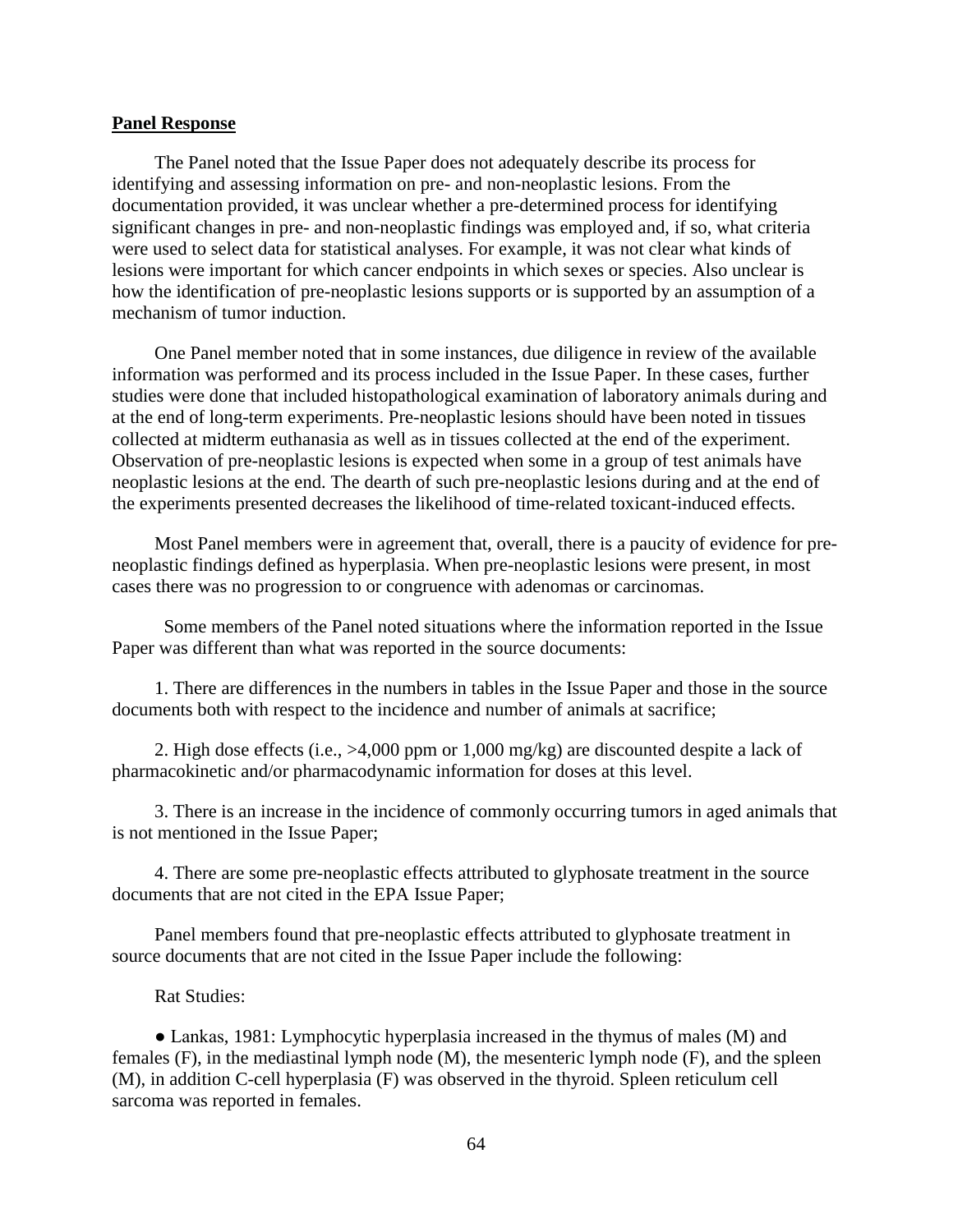• Atkinson et al. 1993a: The most notable histological finding was seen in the salivary glands, where cellular alteration was seen in the submaxillary and/or parotid of males and females.

• Brammer, 2001: In kidney, slight increased incidence of papillary necrosis was observed in M>F, with varying degrees of mineralization of the papilla and/or transitional cell hyperplasia. In pancreas, exocrine hyperplasia increased in high-dose males (within historical control values).

• Suresh, 1996: In spleen, lymphoid hyperplasia increased in the low dose group. Specifically, lymphoid hyperplasia of the mediastinal lymph nodes increased in the low dose group and increased in the mandibular lymph nodes of low and high dose groups. In liver, clear cell foci/areas increased in low and mid dose groups and were described as "Maybe preneoplastic changes as evidenced by the high incidence of hepatic tumors in these animals," in the primary study document.

Ɣ Wood et al, 2009a: In kidney, hyperplasia of the pelvic/papillary epithelium was observed in the high dose group. In males, pancreas islet cell hyperplasia (minimal) increased in the mid dose group [2/12, 4/13, 7/13, 0/6] and thyroid C-cell hyperplasia increased in the high dose group.

## Mouse Studies:

• Knezevich and Hogan, 1983: In liver of males, focal hyperplasia and testes interstitial cell hyperplasia were observed in the low dose group. In uterus, cystic endometrial hyperplasia was observed.

• Atkinson et al., 1993b: The incidence of lung masses was slightly higher in the high dose group (18/50) compared to control (10/50).

Most Panel members were in agreement that, overall, there is a paucity of evidence for dose-related increases in pre-neoplastic findings co-occurring with increases in adenomas or carcinomas in the same tissue. However, significant lymphoid hyperplasia was observed at low and mid doses in males (71.4 and 234.2 mg/kg/day) in a study where malignant lymphomas were significantly induced at 810 mg/kg/day (Wood, 2009a).

It was noted that two studies identified an inverse relationship between dose and the incidence of pre-neoplastic lesions. In the Atkinson et al. (1993a) study of Sprague-Dawley rats, a significant decrease in kidney hyperplasia was observed in female rats (total incidence score: 18/50, 17/49, 13/50, 9/49, and 1/50 for doses of 0, 10, 100, 300, and 1000 mg/kg-bw/day). In the Knezevich and Hogan (1983) study of CD-1 mice, "There was actually a decrease in renal tubule epithelial changes (basophilia and hyperplasia in males, and although there was a dose-related increase in these changes in females, no tubular neoplasms were observed in females)." Some Panel members concluded that these observations are consistent with the interpretation that glyphosate is non-genotoxic and does not cause *de novo* pre-neoplastic lesions, but rather glyphosate is a weak, non-genotoxic carcinogen that causes outgrowth of pre-existing spontaneous lesions. This interpretation is supported by multiple positive tumor bioassays [significant in individual or combined analyses (see Charge Question 3b), as well as three positive tumor responses observed in a single bioassay], the lack of evidence of genotoxicity,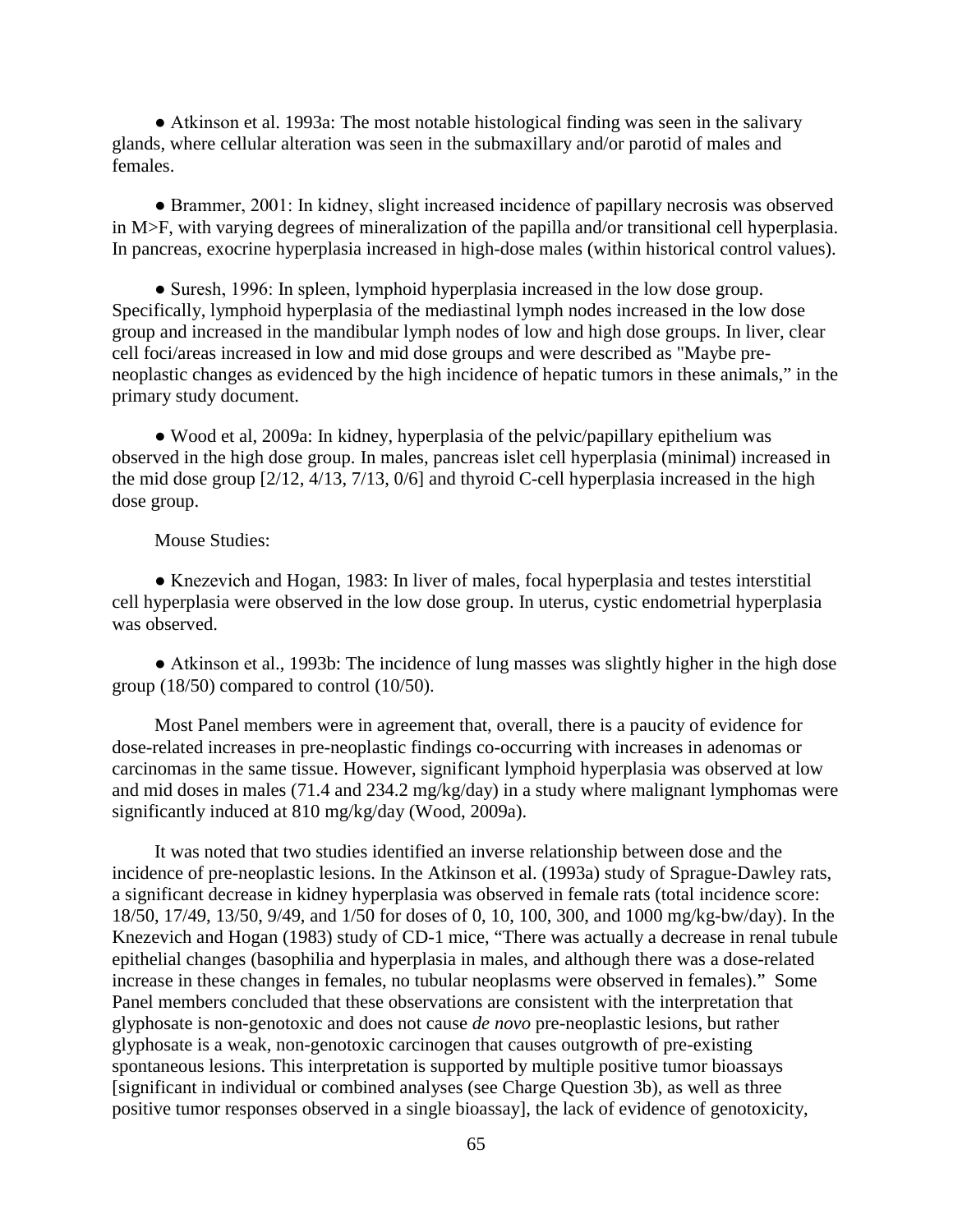treatment-related increases in frequently occurring spontaneous tumors (Knezevich and Hogan 1983, Wood 2009b), treatment-related decreases in pre-neoplastic lesions concurrent with increases in tumor frequency within the same organ (Lankas 1981, Knezevich and Hogan, 1983), and significant increases in malignant tumors of treated male rats relative to controls across tumor sites (Atkinson 1993a).

Regarding the Issue Paper's conclusion that there is a lack of progression to malignancy to support tumor findings, one Panel member noted that three different malignancies were significantly induced by glyphosate  $(P < 0.01$  for malignant hemangiosarcoma, lung adenocarcinoma, and malignant lymphoma). In addition, the study of glyphosate-treated Sprague-Dawley rats by Atkinson et al. (1993a) stated "the overall number of animals with tumors was similar between groups (44/50 in control vs 41/50 in high dose males: 49/50 in control and high dose females), but the number of males in the high dose group with malignant tumors (15/50 or 30%) was almost double that observed in controls (8/50 or 16%)." The Wood study (2009b) of CD-1 mice reported an overall increase in multiple malignant tumors in treated males relative to controls. For this Panel member, these observations regarding malignancy add to the weight-of-evidence that glyphosate is a rodent carcinogen.

The Panel recommends that the Issue Paper revise and strengthen its discussion on the process used for identifying and assessing information regarding pre- and non-neoplastic lesions. In the process, the Issue Paper should address the exclusions discussed above.

**e. In the case of glyphosate, there are multiple carcinogenicity studies available for the evaluation of carcinogenic potential. The agency looked across all of the studies and found that tumor findings were not consistent or reproduced in other studies conducted in the same species and strain at similar or higher doses. Please comment on the interpretation of conflicting evidence and reproducibility for these studies.**

#### **Panel Response**

The Panel was divided with regard to the interpretation of apparently inconsistent evidence from the rodent bioassays of glyphosate. Some Panel members pointed out that true carcinogenic responses should be reproducible, and that the apparently positive results in some of the rodent bioassays of glyphosate were likely to be false positives. In particular, these Panelists believe that the lack of corroborating information from bioassays using the same or higher doses and in the same rodent species, strain, and sex is important evidence against a genuine carcinogenic effect of glyphosate.

Other Panel members, however, believed that differences in study designs could explain some of the tumor response discrepancies, and that, overall, the rodent bioassay data were consistent with glyphosate acting as a weak tumor promoter. As mentioned in response to question 3b, a pooled analysis that appropriately addresses differences in study design is recommended by some Panel members to determine whether or not the evidence from multiple rodent studies is indeed conflicting.

There has been no direct test of the weak promoter hypothesis (such as in a standard initiation-promotion bioassay), and some Panel members felt that such a conclusion was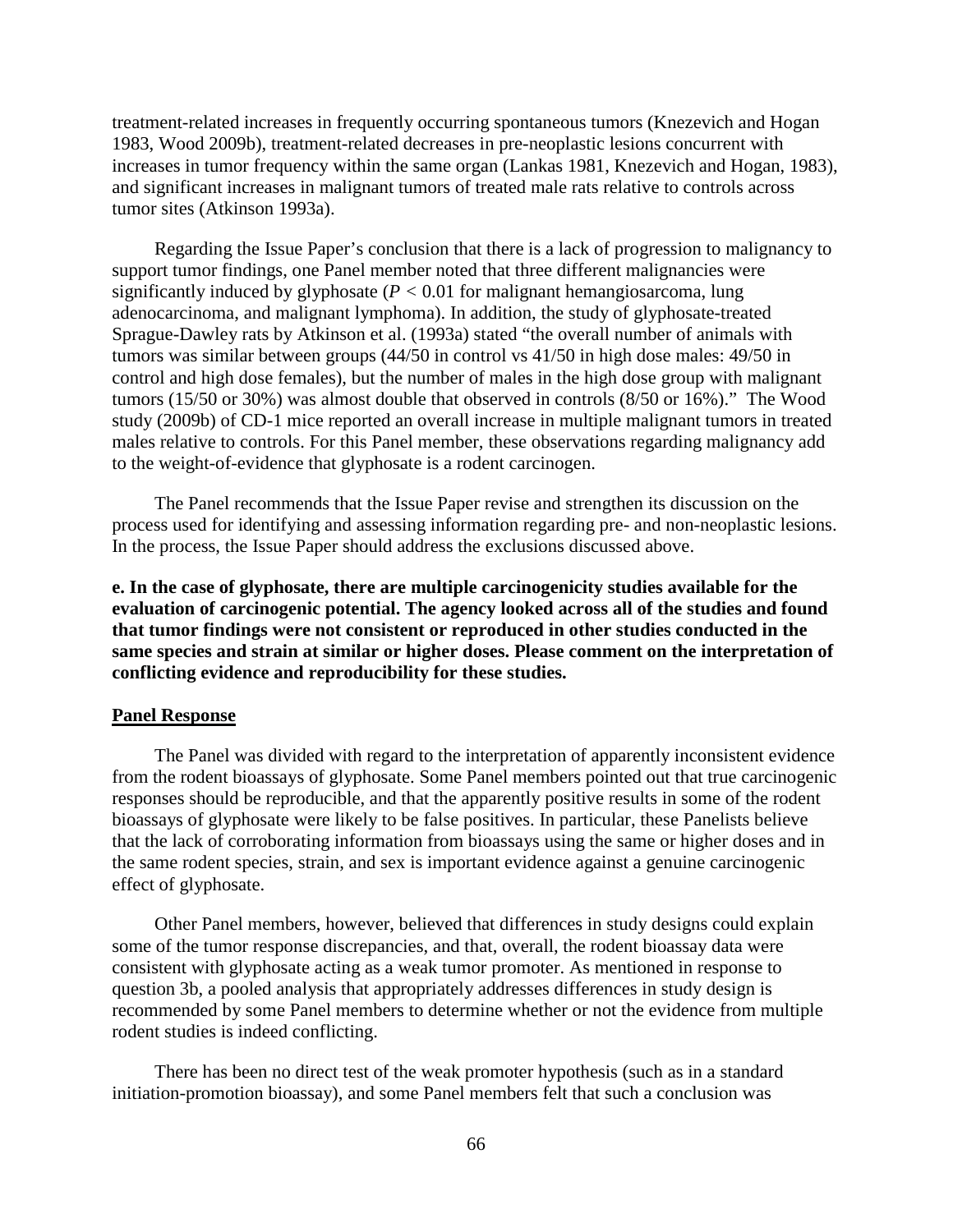speculative. Nonetheless, some of the high-dose responses in some of the fifteen or more bioassays of glyphosate were noteworthy, at least to some Panelists. EPA mentioned that doserates of greater than 1,000 mg/kg-day are considered to be above the "limit dose," but, in the case of glyphosate, its remarkable non-toxicity means that it can be reliably applied in bioassays at up to several grams/kg-day. Thus, in these Panelists' opinions, positive results at doses at and above the "limit dose" should not necessarily be discounted. Other Panelists also believe that the limit dose is used as a study design guideline and should not be used to discount findings after a study has been conducted. See further discussion of the appropriateness of the limit dose criterion in response to charge question 3f.

Some Panelists noted that the Issue Paper correctly noted the lack of reproducibility of statistically significant carcinogenic effects in the glyphosate rodent bioassays. However, this was noted only in a single sentence at the end of the discussions of the evidence from rat and mouse data (Section 4.8). These Panelists suggest that it would be helpful to substantiate this point by reviewing the information that led to this conclusion. To this end, these Panelists provide, in the following paragraphs, their summaries of the data from the rodent glyphosate studies available to the Panel on each of the cancer endpoints analyzed in the Issue Paper.

In Table 4.1 of the Issue Paper, the response of testicular interstitial cell tumors (also known as Leydig cell tumors) in male Sprague-Dawley rats (Lankas, 1981) had a significant dose response trend (*P =* 0.0062 by the exact form of Cochran-Armitage trend test (Gart et al. 1986, p. 81-86)). The highest dose in Lankas et al. was only 31 mg/kg/day, and for this reason was given the lowest rating (Klimisch 3) by Greim et al. (2015). Other studies of Sprague-Dawley rats using doses 30-fold higher or greater, from 940 mg/kg/day to in excess of 1000 mg/kg/day (Stout and Ruecker 1990; Atkinson 1983a; Enemoto 1997), did not show statistical evidence of an effect on testicular interstitial cell tumors. Indeed, in all of the 15 rodent bioassays, increases in Leydig cell tumors were seen only once.

In Table 4.2 of the Issue Paper, the response of pancreatic islet cell adenoma in male Sprague-Dawley rats (Stout and Ruecker 1990, high dose  $\approx 1000$  mg/kg/day) was analyzed. Although the trend test was not significant ( $P = 0.18$ ) this analysis was included because of a significant increase at the lowest dose in a pair-wise test before adjusting for multiple comparisons (*P =* 0.018). The trend test for the combined response of adenoma or carcinoma gave a  $P = 0.21$ , not significant. However, in this same study there was a significant negative trend in female mice for both adenoma (*P =* 0.04, negative trend) and adenoma or carcinoma combined ( $P = 0.04$ , negative trend). Thus, overall, there appears to be greater evidence for a protective effect on pancreatic islet cell tumors in this study than a carcinogenic effect. However, these results most likely stem from natural variation in tumor responses, rather than any effect of treatment. Atkinson (1983a, high dose  $\approx$  1150 mg/kg/day) found a significant negative trend for this tumor among male Sprague-Dawley rats ( $P = 0.007$ , negative trend) using doses spanning those in Stout and Ruecker (1990). Enemoto (1997, reported in Greim 2015, high dose  $\approx$  1130 mg/kg/day) exposed male and female Sprague-Dawley rats to doses that spanned those used by Stout and Ruecker (1990) and found no statistical evidence of a dose effect. Also, two studies of male and female Wistar rats found no statistical evidence of a dose effect on pancreatic islet cell adenoma or adenoma and carcinoma (Brammer 2001, high dose  $\approx$ 1300 mg/kg/day; Wood et al. 2009a, high dose  $\approx 1100$  mg/kg/day).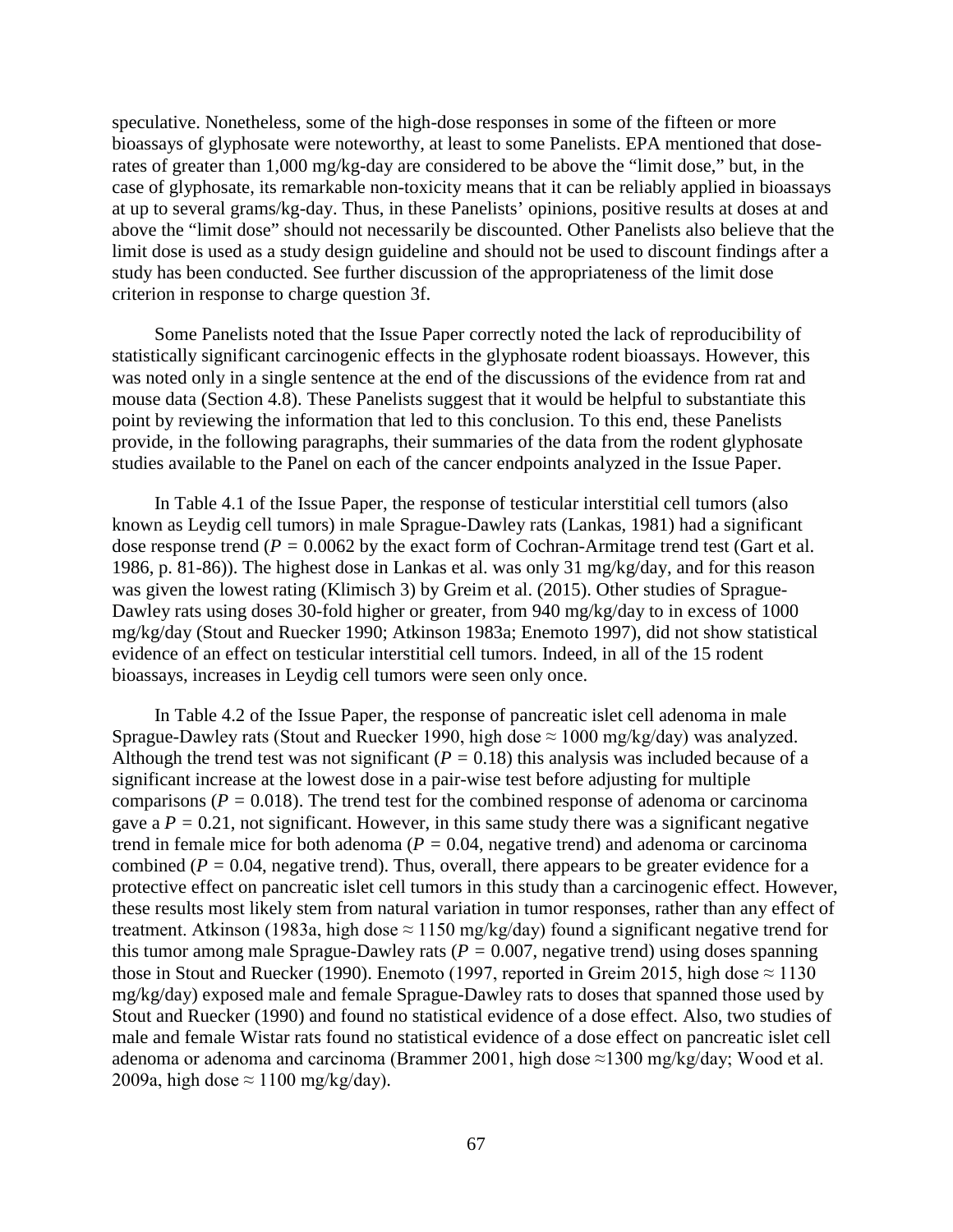In Table 4.4 of the Issue Paper, hepatocellular adenoma in male Sprague-Dawley rats (Stout and Ruecker 1990, high dose  $\approx 1000$  mg/kg/day) was shown to have a significant dose response trend (*P =* 0.02), and, as a result, the combined response of hepatocellular adenoma and carcinoma was nearly significant ( $P = 0.078$ ). In this same study there was an almost significant negative trend in hepatocellular adenoma among females (*P =* 0.078, negative trend). Atkinson et al. (1983a, high dose  $= 1000$  mg/kg/day) and Enemoto (1997, as reported in Greim 2015, high dose  $\approx 1200$  mg/kg/day) also exposed Sprague-Dawley rats to doses that spanned those used by Stout and Ruecker (1990) and found no statistical evidence of a positive dose effect on adenoma or the combination of adenoma or carcinoma. In the Issue Paper, Table 4.9, hepatocellular adenoma in male Wistar rats (Brammer 2001, high dose  $\approx 1300$  mg/kg/day) had a significant dose response trend ( $P = 0.0082$ ). However, Suresh (1996, high dose = 740 mg/kg/day) and Wood et al. (2009a, high dose  $\approx$  1300 mg/kg/day) exposed Wistar rats and found no statistical evidence of a positive dose effect, although there was an almost significant negative trend in hepatocellular adenoma for females in Suresh (1996) (*P =* 0.08, negative trend).

In Table 4.7 of the Issue Paper, thyroid C-cell adenoma in female Sprague-Dawley rats (Stout and Ruecker, 1990, high dose  $\approx 1000$  mg/kg/day) had a significant dose response trend (*P*) *=* 0.040) and the trend in the combined response of adenoma or carcinoma was also significant  $(P = 0.042)$ . The corresponding trends in male Sprague-Dawley rats were almost significant (adenoma response  $P = 0.079$  and combined response  $P = 0.087$ ). Atkinson et al. (1983a, high dose  $\approx 1000$  mg/kg/day) also exposed Sprague-Dawley male and female rats to comparable high doses with no statistical evidence of a dose effect on these tumors. There was a statistically significant trend (*P =* 0.0026) in thyroid C-cell carcinoma among female Sprague-Dawley rats in Lankas et al. (1981, high dose  $=$  34 mg/kg/day), however the high dose in this study was well below the low dose in Stout and Ruecker (1990). Suresh (1996, high dose  $\approx$  740 mg/kg/day), Brammer (2001, high dose  $\approx$  1200 mg/kg/day) and Wood et al. (2009a, high dose  $\approx$  1200 mg/kg/day) exposed Wistar rats and found no statistical evidence of a positive dose effect on Ccell tumors. However, in Wood et al. among female Wistar rats there was a statistically significant negative trend in thyroid C-cell adenoma (recorded as parafollicular adenoma (Greim et al. 2015)) (*P =* 0.0030, negative trend), and a statistically significant negative trend in the combined response of C-cell adenoma or C-cell carcinoma (recorded as parafollicular carcinoma) (*P =* 0.0021, negative trend). Similarly, among male Wistar rats in Wood et al. (2009a) there were almost significant negative trends for thyroid C-cell carcinoma (*P =* 0.062, negative trend) and the combined response of thyroid C-cell adenoma or carcinoma (*P =* 0.064, negative trend).

In Table 4.10 of the Issue Paper, mammary adenocarcinoma in female Sprague-Dawley rats (Wood et al. 2009a, high dose  $\approx 1200$  mg/kg/day) had a significant dose response trend (*P =* 0.042) and the trend in the combined response of adenoma or adenocarcinoma was also significant ( $P = 0.0067$ ). Brammer (2001, high dose = 1500 mg/kg/day) and Suresh (1996, high  $dose = 740$  mg/kg/day) also exposed female Sprague-Dawley rats and found no statistical evidence of a positive effect on mammary tumors. However, there was a significant negative trend in mammary gland adenocarcinoma among female Sprague-Dawley rats in Suresh (1996 high dose = 741 mg/kg/day) ( $P = 0.018$ , negative trend).

In Table 4.12 of the Issue Paper, adenoma or carcinoma in tubule cell tumors in male CD-1 mice (Knezevich and Hogan, 1983, high dose  $\approx$  5000 mg/kg/day) had a non-significant dose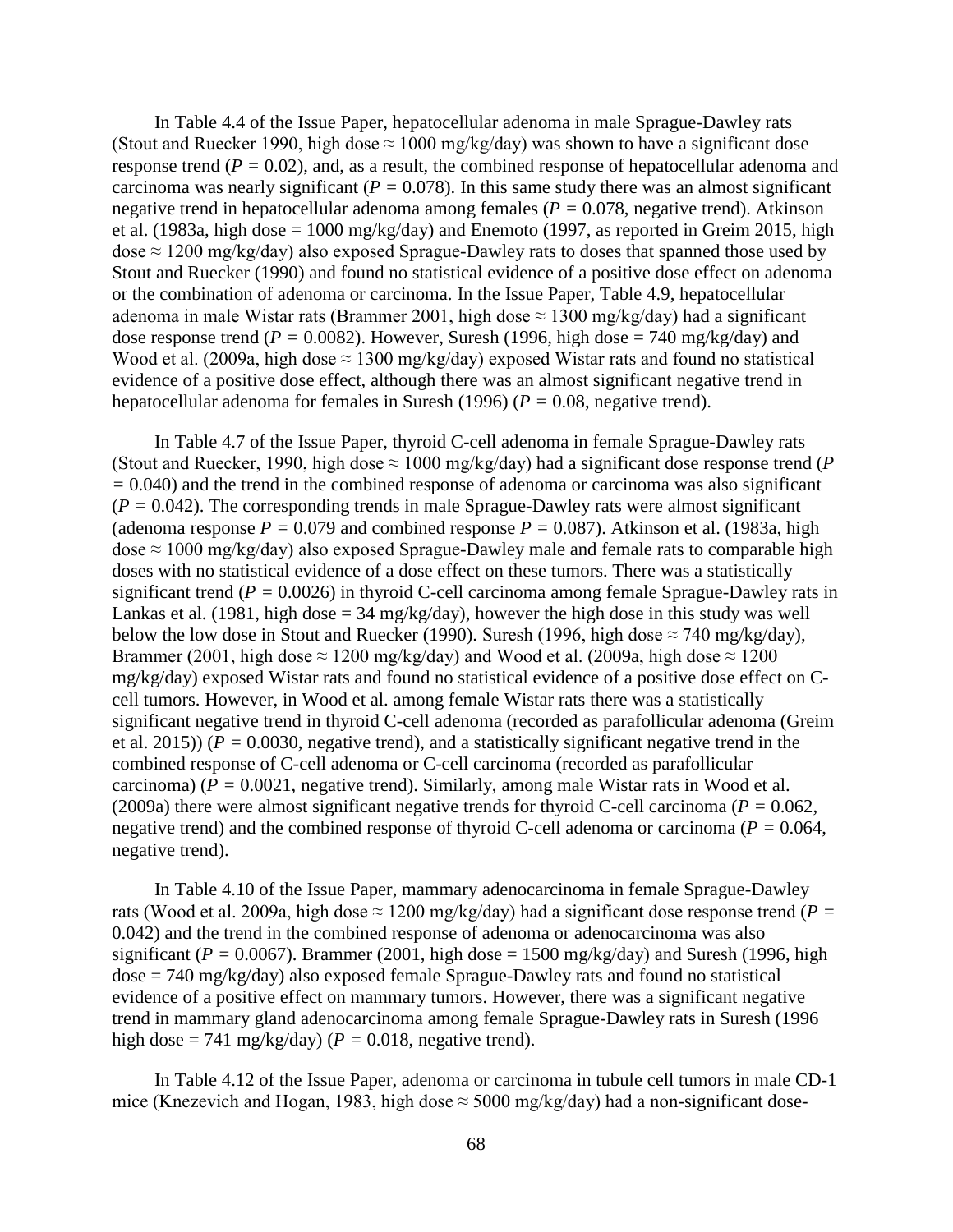response trend (*P =* 0.065). None of these tumors were seen in females. Atkinson et al. (1993a, high dose  $\approx 1000$  mg/kg/day) found two tubule cell adenomas in CD-1 male mice which occurred in control and low dose groups. Wood et al. (2009b, high dose  $\approx$  900 mg/kg/day) also exposed CD-1 mice, but did not record any incidences of tubule cell tumors.

In Table 4.14 of the Issue Paper, haemangiosarcoma in male CD-1 mice (Atkinson, et al., 1993b, high dose = 1000 mg/kg/day) showed a significant dose-response trend ( $P = 0.002$ ), resulting from a total of four haemangiosarcomas, all appearing in the high dose group. Three haemangiosarcomas were detected in female mice but their distribution in the dose groups did not suggest a dose-response trend. Knezevich and Hogan (1983, high dose  $\approx$  5000 mg/kg/day) did not report finding any haemangiosarcomas among male or female CD-1 mice. Wood et al. (2009b, high dose  $\approx$  900 mg/kg/day) reported finding 6 haemangiosarcomas in male CD-1 mice (2 in controls, 1 at the low dose, 2 at the middle dose and 1 at the high dose) and four haemangiosarcomas in female mice (1 in each dose group).

In Table 4.15 of the Issue Paper, the incidences of lung tumors are recorded for male CD-1 mice (Wood et al. 2009b, high dose  $\approx$  900 mg/kg/day). A significant trend is reported for adenocarcinoma (*P =* 0.028), but not for adenoma or the combination of adenoma and adenocarcinoma. There is an almost significant negative trend for adenoma (*P =*0.078, negative trend). Knezevich and Hogan (1983, high dose  $\approx$  5000 mg/kg/day) found a highly significant negative trend for adenoma in female CD-1 mice (*P =* 0.00058, negative trend) and a significant negative trend for the combination of adenoma and adenocarcinoma ( $P = 0.015$ , negative trend). They also found a near significant negative trend for adenocarcinoma in male mice ( $P = 0.094$ , negative trend). Neither Atkinson et al. (1993b, high dose = 1000 mg/kg/day) nor Sugimoto (1997, high dose  $\approx$  4200 mg/kg/day) found statistical evidence for an effect on lung tumors in either male or female CD-1 mice.

In Table 4.16, of the Issue Paper, malignant lymphomas in male CD-1 mice (Wood et al., 2009b, high dose  $\approx$  900 mg/kg/day) had a significant dose response trend ( $P = 0.0066$ ). Sugimoto (1997, high dose  $\approx$  4200 mg/kg/day) also found a significant trend ( $P = 0.016$ ) for malignant lymphoma in male CD-1 mice. However, the two responses do not appear congruent: Wood et al. found a significant excess (5/51) at a dose of 810 mg/kg/day, whereas Sugimoto found no tumors (0/50) at a comparable dose (838 mg/kg/day). Knezevich and Hogan (1983, high dose  $\approx$  5000 mg/kg/day) found an almost significant trend in malignant lymphoma (*P* = 0.063) among female CD-1 mice, but there was no evidence of a positive trend in males (equal responses of 2 animals in both the highest dose group (4841 mg/kg/day) and in controls).

In Table 4.17 of the Issue Paper, haemangiomas in female CD-1 mice (Sugimoto 1997, high dose  $\approx$  4100 mg/kg/day) showed a significant dose-response trend (*P* = 0.0022). (This study was not available to the Panel.) Neither Knezevich and Hogan (1983, high dose  $\approx$  5000 mg/kg/day) nor Wood et al. (2009b, high dose  $\approx$  900 mg/kg/day) found any statistical evidence for an effect of treatment on the incidence of haemangiomas in either CD-1 male or female mice.

The Panel observed that an explanation needs to be provided in the Issue Paper of the criteria used to select tumors for detailed evaluation. Was a well-defined tumor selection procedure used (such as a minimum number of total tumors), or was it based on the original authors' evaluations?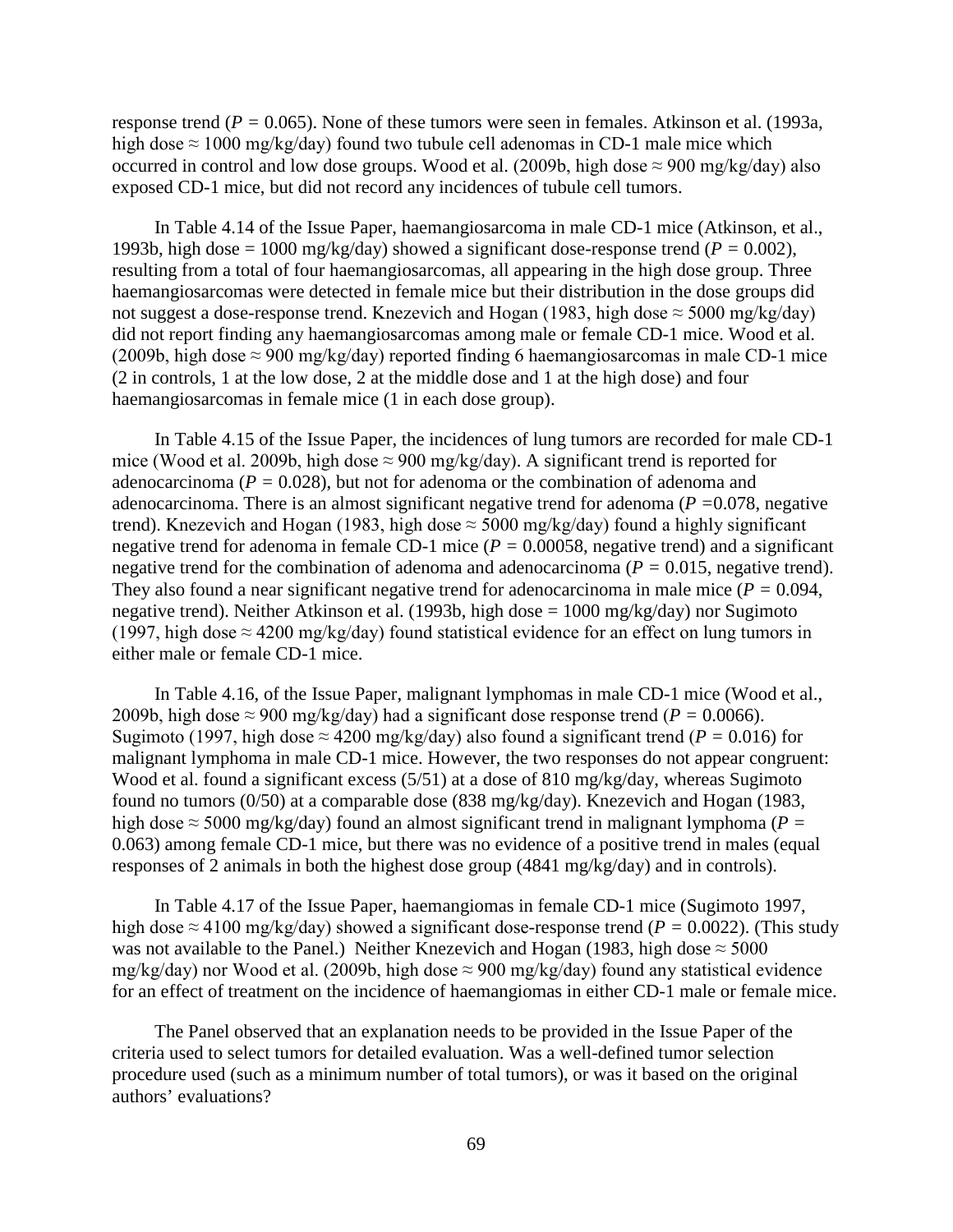Following this assessment, some Panelists concluded that the Issue Paper correctly finds the tumor-response data to be too inconsistent to be credibly considered to be compound-related. In many cases there were significant or near significant negative trends in the same tumor categories as those in which significant positive trends were identified. As noted elsewhere, with so many tumor categories recorded in these studies, a few significantly positive trends (and significantly negative trends) would be expected in each study even if the treatment has no effect on tumor rates. This multiple comparison problem is particularly acute in the case of glyphosate, because of the exceptionally large number of rodent studies available. This conclusion is consistent with the assessment presented by Dr. Haseman before the Panel, which showed the number of significant trends (at both significance levels of 0.05 and 0.01) in the animal study data are no greater than what would be expected simply due to the random assignment of animals to dose groups without any carcinogenic effect of glyphosate exposure.

Other Panelists pointed out that the Issue Paper ascribes equal weight to the 15 acceptable rodent carcinogenicity studies and concludes that "tumors seen in individual [rat or mouse] studies were not reproduced in other studies conducted in the same animal species and strain at similar or higher doses." These Panelists noted that in order to judge whether this conclusion is valid (and should be given more weight than the positive tumor findings), one must consider whether the studies were of similar quality, employed rodents with equivalent tumor sensitivities, and whether equivalent tumor incidence data was analyzed in a consistent manner. The Panel collected data from the primary study documents that suggests the studies varied with respect to these criteria. Some observations about how these studies varied in meaningful ways that could affect direct comparability, such as the direct comparisons made above, are provided in the following paragraphs.

The studies varied in terms of design and quality, in ways expected to impact their sensitivity. For example, the study by Lankas (1981) [MRID 00093879] treated rats for 26 months, which may explain why it detected a tumor response not detected in the other studies that treated rats for 24 months. The Stout and Ruecker (1990) rat study generated statistically significant responses for three different tumor types. This study may have had greater sensitivity than others because it employed 60 rats/treatment group (the largest number of rodents in any glyphosate study). In this regard, it should be noted that the glyphosate Issue Paper statement "…tumors at multiple sites…" is an observation that adds strength to the significance of tumor findings in carcinogenicity studies.

Across the mouse studies, mice were exposed through the diet for between 16 to 24 months. The mouse study by Reyna and Gordon (1973) sacrificed males after 16 months, females after 18 months and included histopathological analyses on only 10 mice per dose. Clearly, this study should not be weighted as heavily as studies where histopathology results were obtained from all 50 animals/sex/dose.

Some of the studies had low survival at terminal euthanizing  $\langle$  = 20 animals/group), which is expected to reduce the sensitivity of the bioassay.

The study by Pavkov and Wyand (1987) [MRIDs: 40214007, 41209905, and 41209907] used a distinct test article and vehicle (Sulfonate, glyphosate trimesium salt and a 1% propylene glycol vehicle). The mouse bioassay by Pavkov and Turnier (1987) [MRIDs: 40214006 and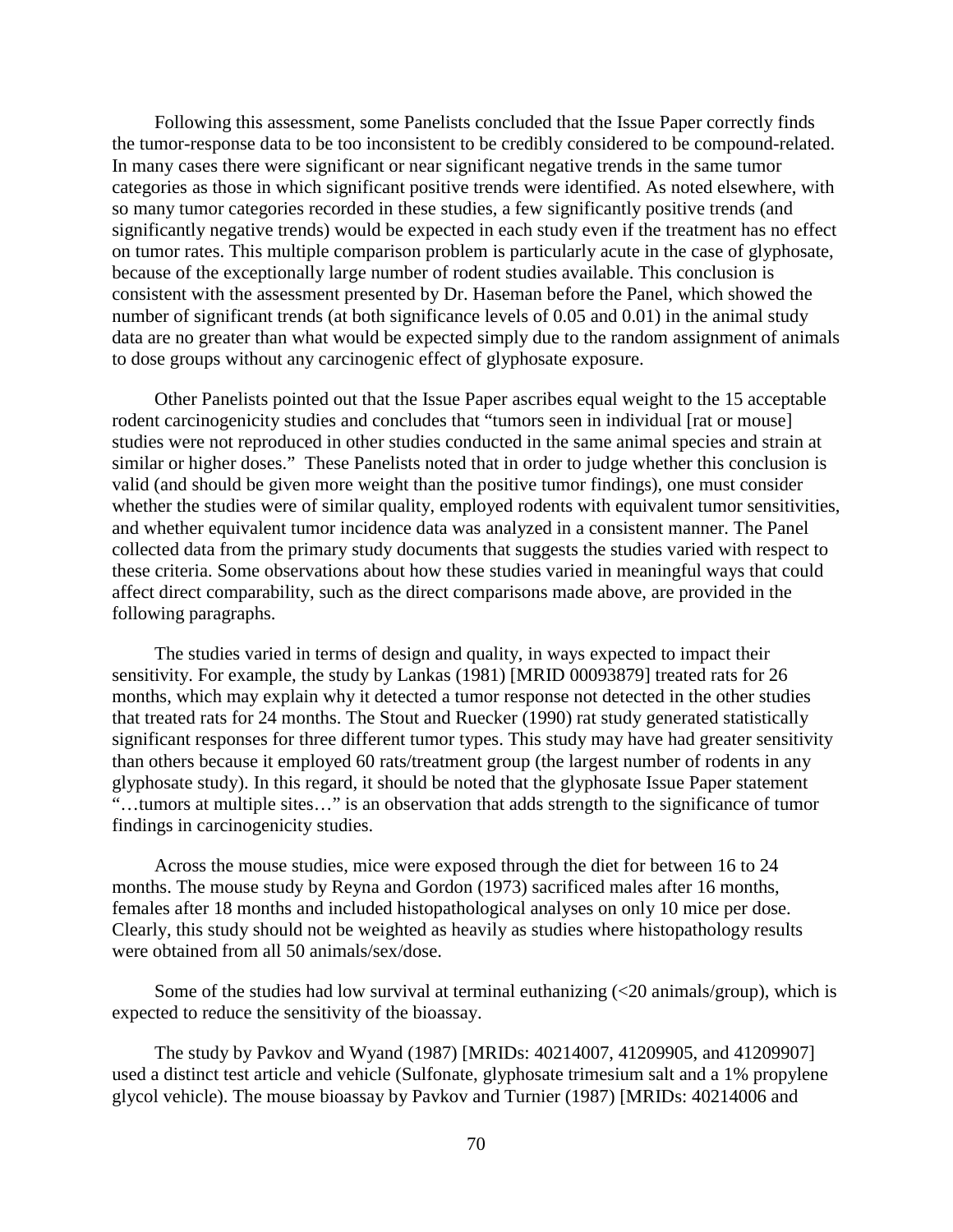41209907] also employed Sulfonate as the test article and propylene glycol as the vehicle. It is inappropriate to consider a study as a reproduction of another study if a different test article was used.

In the Pavkov and Turnier study, males in the 0 ppm treatment group were euthanized after 89 weeks of treatment, whereas mice in the other treatment groups were euthanized after 95 weeks of treatment.

It was not clear to the Panel how tumor responses were systematically examined and reported by research pathologists across studies. For the majority of the studies presented in the Issue Paper, the combined incidence of euthanized in extremis/found dead plus terminallyeuthanized animals were used in the analyses. In some cases, the Issue Paper assessment excluded animals that died before 55 weeks, but in other cases the use exclusion/inclusion status of these animals is unknown. For example, the Pavkov and Wyand and Pavkov and Turnier studies combined data on interim euthanized (6, 12, and 18 months) with moribund/dead and euthanized post experimental termination for statistical analysis. For Stout and Ruecker, the data are broken out as scheduled euthanizing (12 and 24 months?), unscheduled deaths, and "all deaths reported." The Panel found it was unclear from reading the Issue Paper whether analysts were able to parse out and analyze equivalent datasets using the same statistical approach for all 15 rodent carcinogenicity datasets. The Panel recommends the Issue Paper adds a section with a detailed description of which data were extracted and precisely how data were selected for subsequent analysis.

The Panel found no discussion in the Issue Paper of the extent to which histopathological examinations were performed in an equivalent manner across studies. The rat bioassay by Suresh (1996) [MRID 49987401] did not include histopathological analyses on all the low and mid-dose rats at terminal euthanizing and reported that "autolysis precludes evaluation" of many samples.

The Panel noted that it is also important to consider genetic variability across rodent strains used and how this variability impacts bioassay reproducibility.

Rodent strains maintained as separate breeding colonies for extended periods of time do not necessarily have the same spontaneous tumor profiles (King-Herbert and Thayer, 2006). This is the basis for the OECD recommendation that only studies performed within five years in the same laboratory should be considered as historical controls. To evaluate the variability among the rodents used, the incidence of a single tumor type in control rodents was compared across glyphosate studies.

- Male Sprague-Dawley rats, pituitary tumor rates reported as 40%, 56.6%, 58%, 70% and 52%.
- Female Sprague-Dawley rats, pituitary tumors rates reported as 88%, 76.7%, 81.6%, 94%, and 72%.
- Male Wistar rats, pituitary tumor rates reported as 30%, 34%, and 6%.
- Female Wistar rats, pituitary tumors rates reported as  $80\%$ ,  $47\%$ , and  $16\%$ .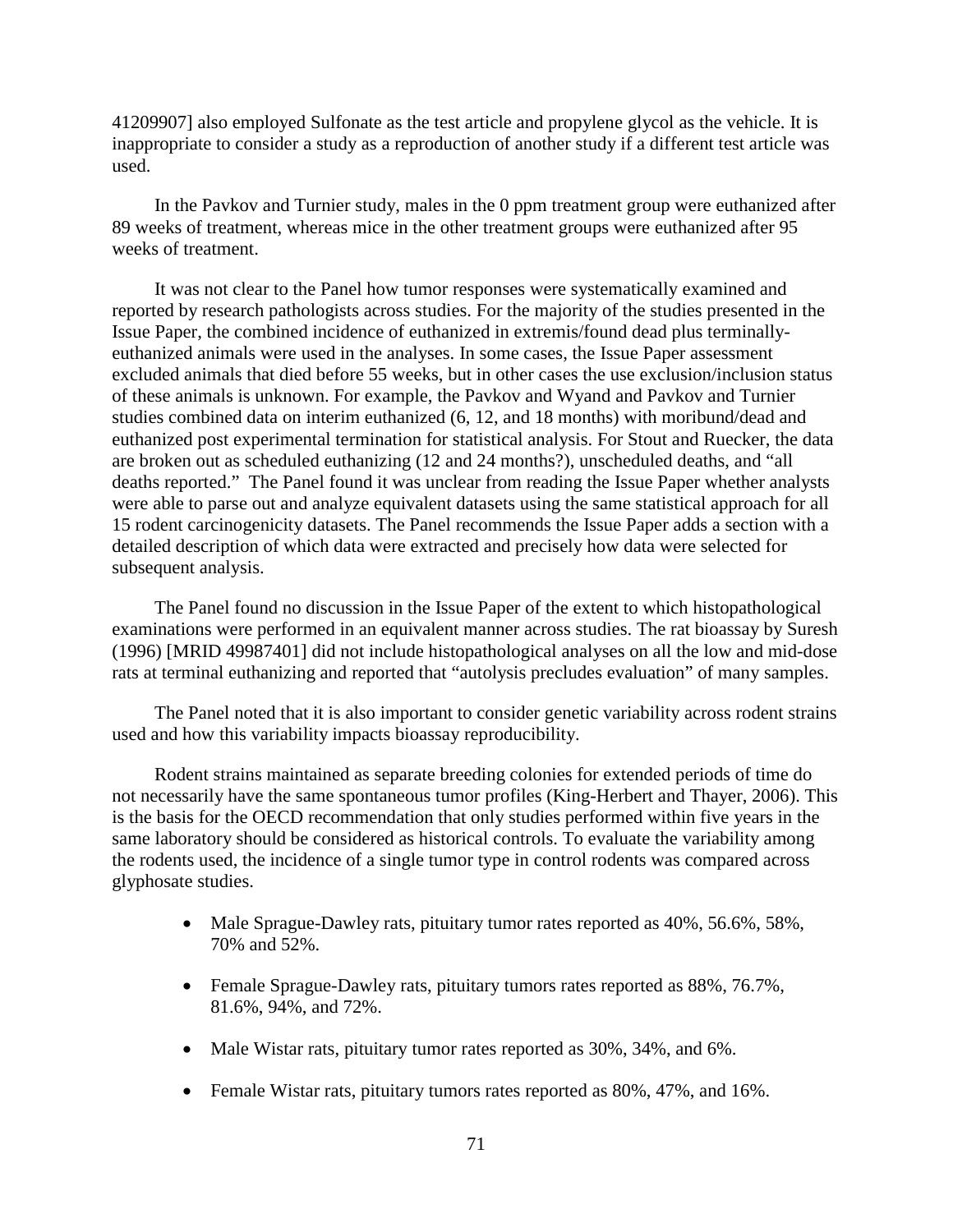- Male CD-1 mice, pituitary tumors rates reported as 64%, 0%, 0%, and 0%.
- Female CD-1 mice, pituitary tumors rates reported as  $64\%, 2\%, 0\%,$  and 0%.

These data suggest that even within a particular rodent species there are relatively large differences in background tumor incidence rates which might be expected to impact the detection of statistically-significant findings.

Reported toxicological findings also varied across the different tumor bioassays, providing additional evidence of biological and/or methodological variability in the studies conducted in the US, the UK, Japan, and India between 1973 and 2009.

Most importantly, before one can conclude that the findings in individual studies are not replicated, one must compare the results across studies in a rigorous manner. Similar patterns of tumor responses were observed across studies for some tumor types.

- Lung: six studies in which all glyphosate treated groups have an equal or greater tumor incidence than the concurrent control group (for at least one tumor type in one sex), with the highest observed tumor incidence approximately twice the control level.
- Liver: five studies in which all glyphosate treated groups have an equal or greater tumor incidence than the respective control group (for at least one type of tumor in one sex) and the highest observed tumor incidence is approximately twice the control level.
- Lymphatic and thyroid tumors: three studies in which all glyphosate treated groups have an equal or greater tumor incidence than the respective control group (for at least one type of tumor in one sex) and the highest observed tumor incidence is approximately twice the control level.

One Panel member was of the opinion that this constitutes reproducible evidence of a biologically-significant carcinogenic effect in rodent liver, lung, thyroid, and lymphoid cells.

**f. As described in Section 1.4, high-end estimates of exposure based on the currently registered uses for glyphosate in the United States have been calculated as 0.47 mg/kg/day and 7 mg/kg/day for potential residential and occupational exposures, respectively. As a result, the agency concluded that tumors observed at high-doses (approaching or exceeding 1,000 mg/kg/day) following glyphosate administration are not relevant for human health risk assessment. Please comment on the conclusions regarding the relevance of high-dose tumors to the human health risk assessment for glyphosate.**

## **Panel Response**

The EPA (2016a) evaluation defined 1,000 mg/kg/day as the "limit dose" and high-dose tumors (e.g., tumors in animals exposed to greater than 1,000 mg/kg/day) were given less weight. All but five of the 15 rodent studies investigated involved doses that exceeded 1,000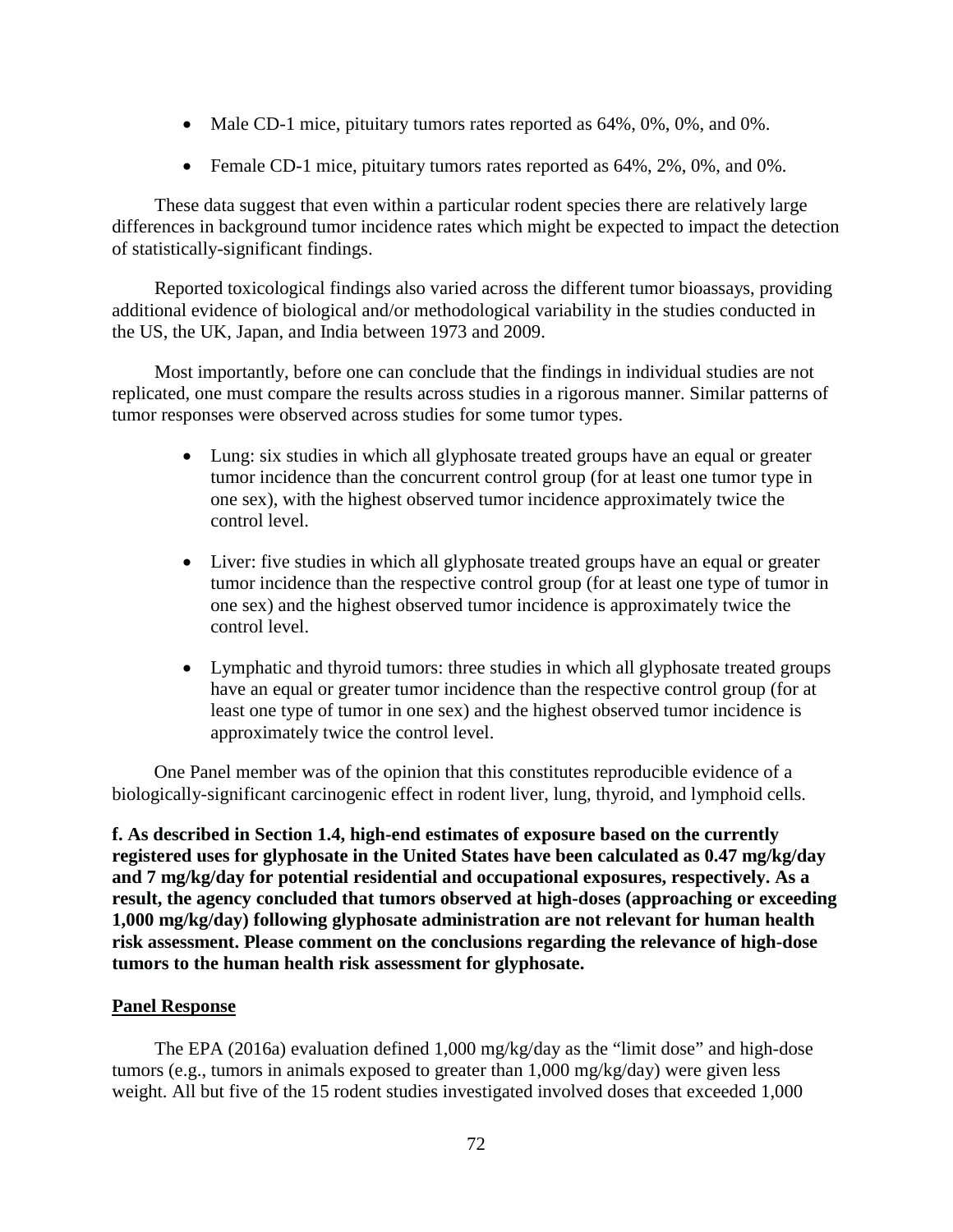mg/kg/day. However, the EPA (2005) *Cancer Guidelines* suggest that an excessively high dose would be "5% of the test substance in the feed for dietary studies." None of the 15 studies utilized a dose as high as 5%. The highest tested dose in any of the 15 studies appears to be 30,000 ppm (3%) in the Knezevich and Hogan (1983) CD-1 mouse study. Therefore, at least based on EPA (2005) *Cancer Guidelines*, some members of the Panel concluded it is questionable whether results from exposures greater than 1,000 mg/kg/day, but less than doses corresponding to 5% in diet, should be given less weight. Disregarding responses at any dose above a pre-selected "limit dose," even though the dose did not exceed the maximum tolerated dose (MTD), is not in keeping with the way rodent bioassays are normally interpreted, which is to answer the question "was the test material carcinogenic in this study (assuming that the study did not use doses that exceeded the MTD)." Thus selecting 1,000 mg/kg/day *a priori* as the limit dose appears to be an *ad hoc* decision that is not well-justified, and is not justified on the basis of the EPA (2005) *Cancer Guidelines*.

One Panel member noted the possibility whereby a carcinogenic response at 1,000 mg/kg/day could, depending on the dose-response shape at lower doses, translate into an estimated human risk as high as 1% from a lifetime exposure to 7 mg/kg/day, the stated maximum potential exposure level for occupational exposure (assuming a 10% risk at 1,000 mg/kg/day in a mouse bioassay, a linear dose-response to lower doses, and using a surface area conversion from mice to humans, which entails multiplying by roughly a factor of 13). Further, a carcinogenic effect at a dose >1,000 mg/kg/day could suggest a carcinogenic effect is also occurring at lower doses, which cannot be detected due to lack of power.

The Panel concluded that the Issue Paper needs to clarify its position on results from exposures that exceed 1,000 mg/kg/day. In at least one place the document says that the tumor responses, including those from doses exceeding 1,000 mg/kg/day, are not related to treatment. For example, "in 5 of the 9 rat studies conducted with glyphosate, no tumors were identified for detailed evaluation. Of the remaining 4 rat studies, a statistically significant trend was observed for tumor incidences in the testes, pancreas, liver, thyroid, or mammary gland; however, the agency determined that these tumor findings are not considered to be related to treatment…." The statistically significant trends discussed in this paragraph are based on data at all the doses, including those exceeding 1,000 mg/kg/day. Thus, this paragraph indicates that the Issue Paper does not consider the tumor responses at any dose, including those exceeding 1,000 mg/kg/day, to be related to treatment. On the other hand, there are numerous statements in the report that suggest that tumors occurring at doses exceeding 1,000 mg/kg/day are related to dose:

"…tumor incidence in animal carcinogenicity studies was typically only increased at the highest doses tested  $(\geq 1,000 \text{ mg/kg/day})$ ."

"… however, the data are not sufficient to determine whether linear kinetics is occurring at high doses where tumors were observed in animal carcinogenicity studies."

"Tumor incidences were not increased in animal carcinogenicity at doses <500 mg/kg/day, …"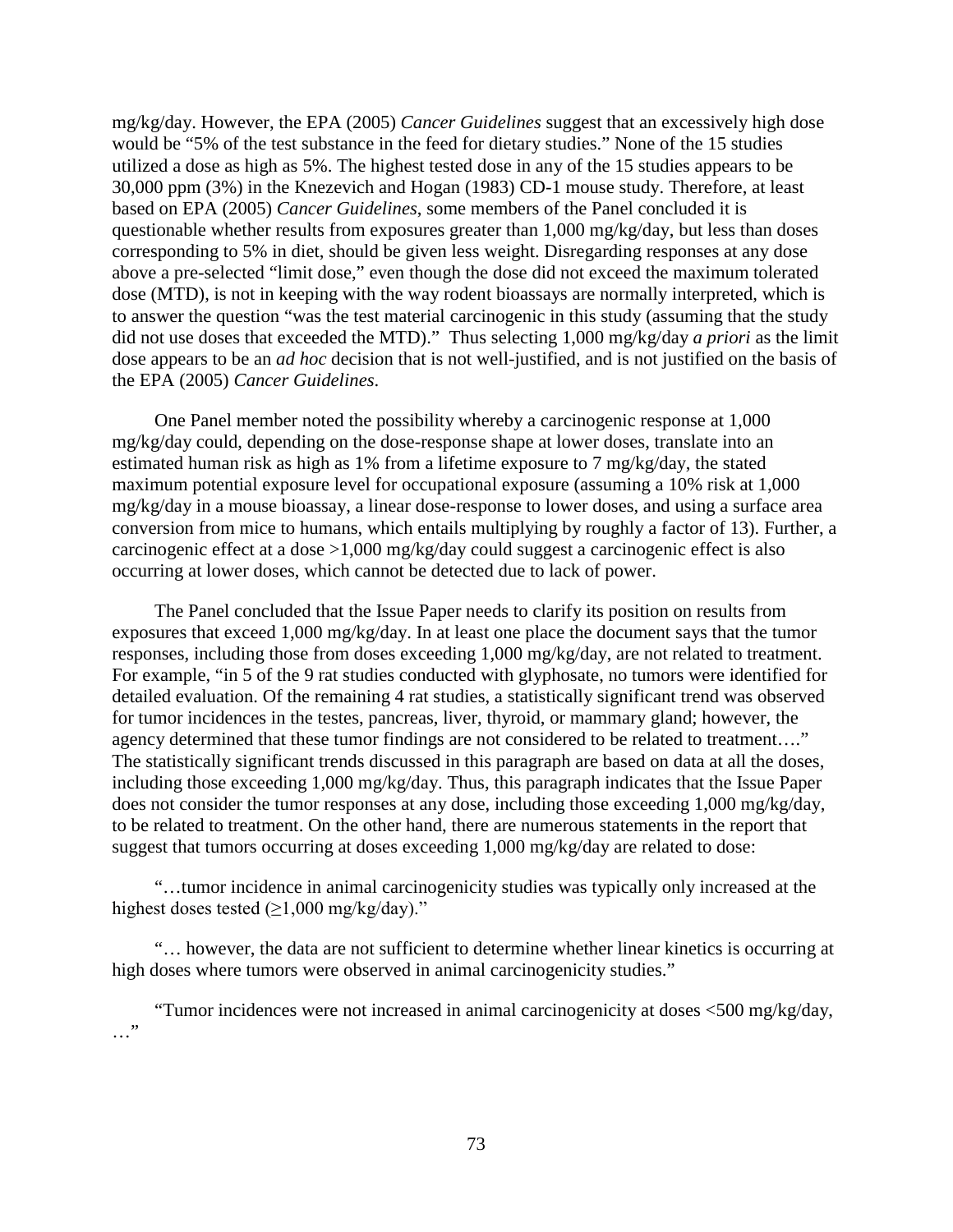"In the remaining studies, tumor incidences were not increased at doses <500 mg/kg/day, except for the testicular tumors observed in a single study. Increased tumor incidences at or exceeding the limit dose  $(\geq 1000 \text{ mg/kg/day})$  are not considered."

"even though tumors were observed in animal carcinogenicity studies, the possibility of being exposed to these excessive dietary doses ..."

The Panel found that these statements suggest that the Issue Paper considers some tumors occurring at >1,000 mg/kg/day to be related to dose.

Many on the Panel expressed concern that not considering tumor responses at doses exceeding 1,000/mg/kg/day is not consistent with either EPA (2005) *Cancer Guidelines* or standard ways in which bioassay results are typically interpreted. However, the Panel also noted that tumors induced at only very high doses are less of a safety concern than those induced at doses within the range of human exposure; though one Panel member noted that it is very likely that workers in manufacturing/formulation and wholesale handling and also persons involved in accidents and spills may experience these high exposures.

There were some differences of opinion among Panel members regarding the relevance and use of high-dose tumors for human health risk assessment of glyphosate. Some Panel members felt that at high doses homeostatic mechanisms can be overwhelmed (e.g., the saturation of elimination processes) and, hence, allowances need to be made in the interpretation of high dose data. Other Panelists felt that data from high doses should be included with a caveat that high doses could lead to toxicity, but not carcinogenicity. Still other Panelists felt that if there were tumors in the presence of other toxicity at high doses, that would be cause for concern regarding the interpretation of the results and potentially justification for excluding the data.

One Panel member noted that effects consistent with carcinogenic potential occurred at doses lower than 1,000 mg/kg/day. Specifically, significant induction of lymphocytic hyperplasia was observed at 11 mg/kg/day (Lankas, 1981). Significant lymphoid hyperplasia was observed at low and mid doses in males (71.4 and 234.2 mg/kg/day) in a study where malignant lymphomas were significantly induced at 810 mg/kg/day (Wood, 2009a). Male Sprague-Dawley rats in the Lankas study (1981) demonstrated a significant trend and a significant pairwise comparison between control and the high dose for testicular interstitial tumors, when the high dose was 31.49 mg/kg/day. A significant pairwise comparison relative to controls was observed for pancreatic islet cell tumors in male Sprague-Dawley rats at the low dose, 89 mg/kg-bw/day (Stout and Ruecker, 1990). In the view of one Panel member, these carcinogenic effects in rodents should be considered when setting acceptable levels of glyphosate exposure.

As a general matter, EPA usually does not consider tumors observed at high doses in rodent bioassays to be necessarily irrelevant for purposes of human cancer risk assessment. However, if these observations are in fact false positives, then discounting them would indeed be appropriate. Making a *post hoc* assessment to discount high doses after the studies were designed and carried out using existing guidelines poses a concern.

The Panel noted that one bioassay did report a positive result (for Leydig cell tumors in a group of Sprague-Dawley rats) at a glyphosate-dose of only 31 mg/kg/day. However, some Panel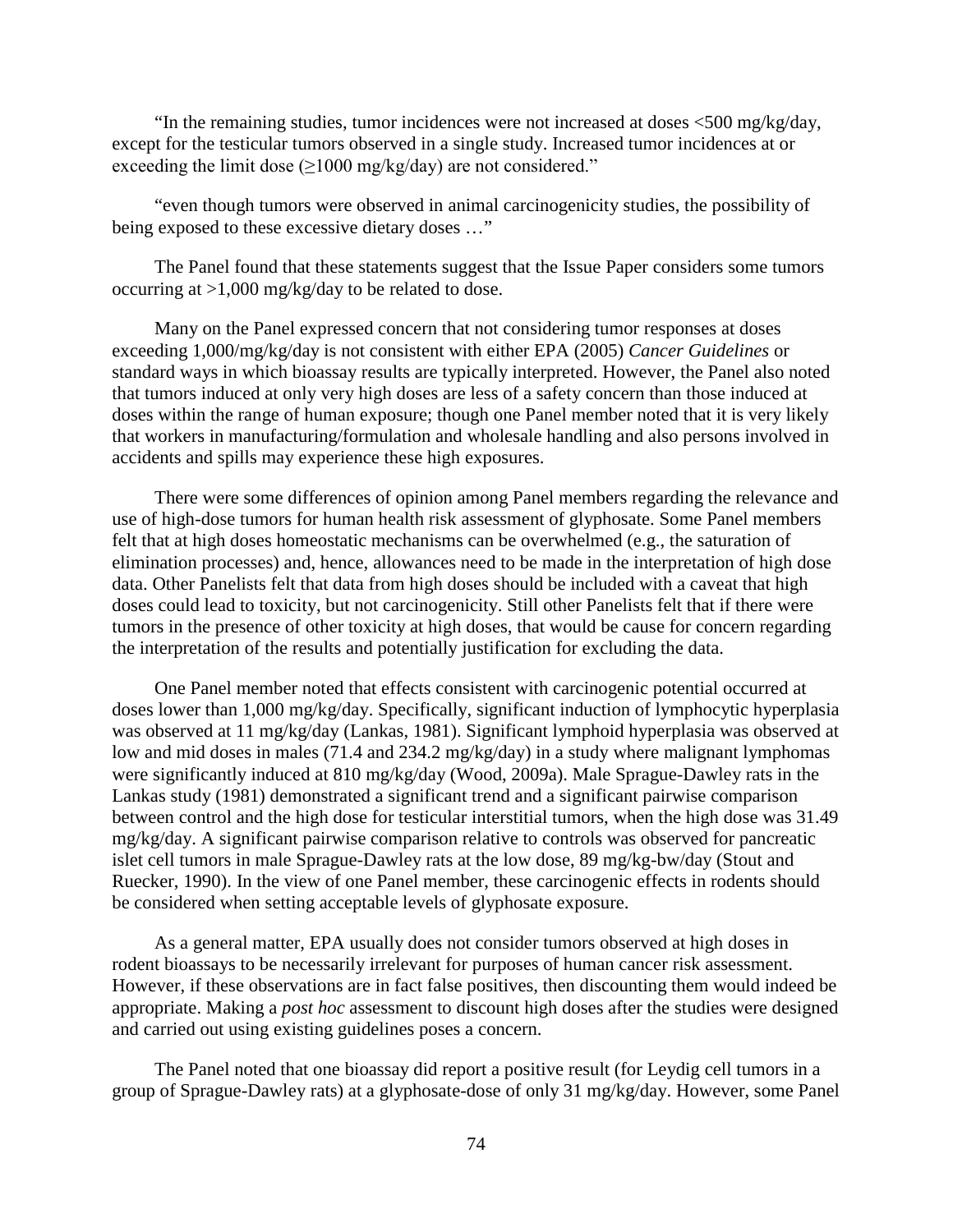members noted that Leydig cell tumors (i) are quite common in Sprague-Dawley rats, (ii) are very difficult to distinguish from simple hyperplasia, and (iii) were not found to be associated with glyphosate in any of the other 14 bioassays, including those that used the same species, strain, and sex -- even at doses at and above 1,000 mg/kg-day.

One Panel member also noted that glyphosate acid (the form used in the bioassays) has a pH of 2 at saturation, so that very high-dose responses might be due to simple acidity, rather than to a compound-specific effect. Since glyphosate as used in commerce is not an acid but instead a more neutral salt or zwitterion, such effects might well be irrelevant for purposes of human cancer risk assessment.

# **g. Please comment on the strengths and uncertainties associated with the agency's overall weight-of-evidence and conclusions based on the available animal carcinogenicity studies, as described in Section 4.8.**

### **Panel Response**

Some Panelists felt that the Issue Paper did a good job discussing strengths and uncertainties of the animal carcinogenicity studies whereas others disagreed with the interpretation of the rodent carcinogenicity data as presented in EPA's Issue Paper. Responses to the previous sub-questions of Charge Question 3 give detailed discussion of the Panel's view of the considerations that went into the weight-of-evidence analysis.

The Panel members who disagreed with the Agency's interpretation of the rodent carcinogenicity data felt that the EPA (2016a) weight-of-evidence evaluation gave excessive weight to several factors: monotonic dose responses, historical tumor rates, lack of statistical significance in pair-wise comparisons when there is a significant trend, and disregarding or giving low weight to results at exposures > 1000 mg/kg/day.

Most Panelists were in general agreement that EPA's weight-of-evidence did not properly address the unusually large number of bioassays available for glyphosate. Some Panelists concluded that EPA ignored the serious multiple comparison problem caused by focusing attention on the most extreme tumor responses out of a large number of responses. Some Panelists determined that the best way to address this concern was to conduct properly pooled analyses, in order to determine the most conclusive answer to the question of whether there was evidence of a carcinogenic effect in any cancer endpoint, in any species or gender. See the extensive discussion of the Panel's thoughts on how to address the unusually large number of bioassays in response to Charge Question 3b.

Still other panelists, while agreeing that pooling can have the beneficial effect of allowing results in the same cancer endpoint from different sets of data to reinforce one another, pooling does not address the multiple comparison problem *per se*. In a large data set such as exists for glyphosate there will be a large number of responses that can be pooled, and consequently the multiple comparison problem will remain. This problem can be addressed by applying statistical tests specifically designed for tumor bioassay data that provide a single valid P-value for a tumorigenic effect at any site, which can also be designed to allow results in the same cancer endpoint from different sets of data to reinforce one another.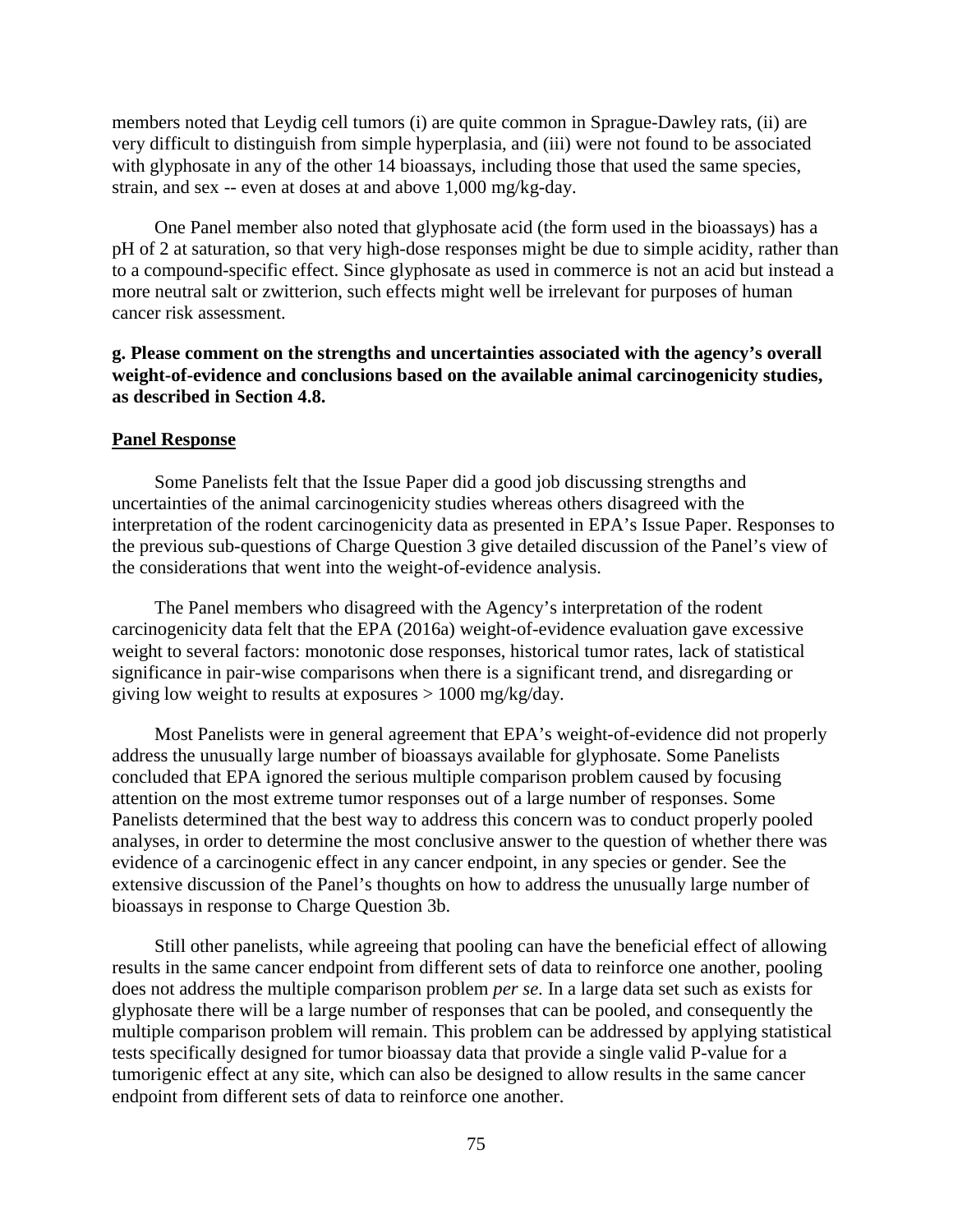Each of the considerations for the weight-of-evidence analysis called out above are summarized briefly in the remainder of this response. See previous Charge Question responses for additional details.

#### **Monotonicity**

The Panel noted that the fact that an observed dose-response is not monotone typically provides essentially no evidence that the underlying true dose response is non-monotone. Furthermore, checking for monotonicity is not mentioned in EPA (2005) *Cancer Guidelines*. In the simulated examples reported earlier the probability of a non-monotone was 0.57 and 0.70 even though the true dose responses were monotone increasing or non-decreasing.

#### Historical Control Rates

In cases in which the Issue Paper incorporated historical control rates in setting weights, it was used to down-weight a significant tumor response as not dose-related. If this is true, then all the tumor responses observed in all groups are incidental. Thus, it would be reasonable, if the conclusion is that the tumor response is not dose-related, to compare the responses in all the animals in a study to historical controls, not just those assigned randomly to the study control group. The EPA (2005) *Cancer Guidelines* properly recommend caution in the use of historical control data: "Generally speaking, statistically significant increases in tumors should not be discounted simply because incidence rates in the treated groups are within the range of historical controls or because incidence rates in the concurrent controls are somewhat lower than average. Random assignment of animals to groups and proper statistical procedures provide assurance that statistically significant results are unlikely to be due to chance alone." Moreover, a careful review of historical control data to ensure comparability directed by the *Guidelines* was not described. Thus, some Panelists found that reliance on historical control data in the EPA (2016a) weight-of-evidence evaluation was overdone, and not done in accordance with EPA (2005) *Guidelines*.

## Pairwise Tests

In several cases EPA (2016a) used the non-significance of pairwise tests to down-weight a significant trend test. This is contrary to EPA (2005) *Cancer Guidelines* which state: "Significance in either kind of test is sufficient to reject the hypothesis that chance accounts for the result." As noted above, the EPA (2016a) analysis would be on a sounder and more easily interpreted footing if it eschewed a battery of pairwise tests, and instead conducted a single powerful test for carcinogenicity, namely a trend test.

#### Disregard of exposures  $> 1000$  mg/kg/day

The EPA (2016a) practice of disregarding or giving low weight to results at exposures > 1000 mg/kg/day, seems to be at odds with the EPA (2005) *Cancer Guidelines*, which suggest that an excessively high dose would be "5% of the test substance in the feed for dietary studies." But 5% in feed is considerably greater than 1000 mg/kg/day in both rats and mice, and none of the doses utilized in the studies reviewed exceeded 5% in feed. Several Panel members saw no overriding reason for disregarding results from exposures > 1000 mg/kg/day, so long as the dose does not exceed the maximum tolerated dose. These Panelists also thought that responses at such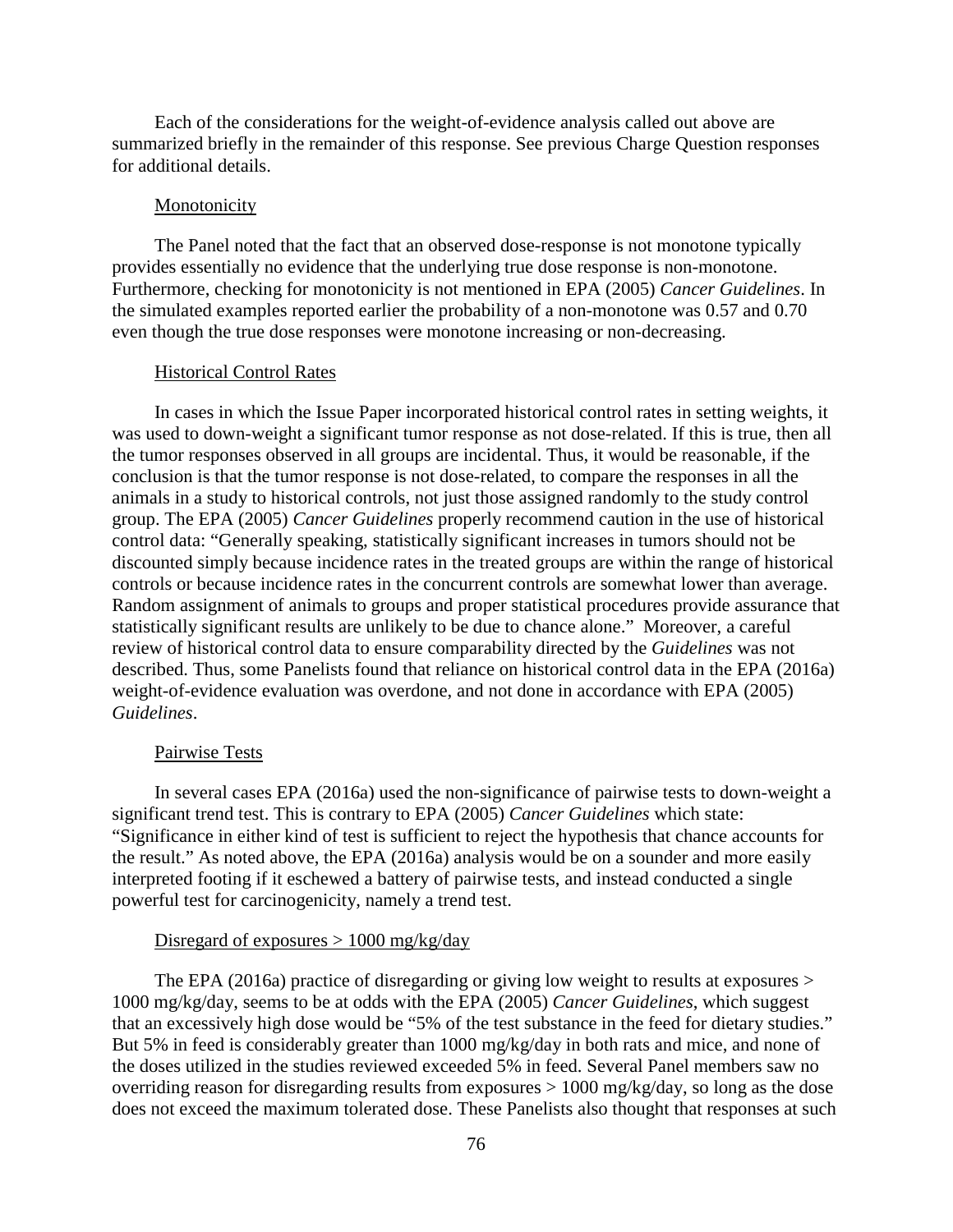doses may have relevance for human risk, as the presence of a response at a high dose suggests that there possibly could be risks at lower doses that were too low to be detected because of reduced power at lower doses. One Panelist commented that the definition of limit dose was for the design of animal bioassay studies, and should not be applied to the interpretation of the results of studies designed under the *Guidelines*.

# Weight-of-evidence assessment in the presence of a large number of bioassays

All of the shortcomings discussed in the previous paragraphs are in the direction of making a conclusion of no carcinogenic effect. However, in the opinion of some Panel members, it seems likely that these shortcomings are more than compensated for by focusing on the statistical significance of the tumor types showing most extreme dose-responses among a very large number of tumor types for which data are available. With such a large number of tumor types available for statistical evaluation in an animal study (e.g., 100+), several tumor types would be expected to be significant at the *P =* 0.05 level, even if the treatment has no effect on tumor occurrence. Other Panelists recommended two other perspectives for determining weight-ofevidence in the presence of a large number of bioassays: one perspective is based on interpretation of the current wording of the *Guidelines*, and the other recommends the Agency implement pooled analyses. See the discussion in response to charge question 3b for further details describing three different approaches to handling multiple bioassays and the justification for these various approaches.

## Concluding comments

The EPA Issue Paper concluded that the observed tumor responses correspond to common spontaneous tumor types, which are unrelated to glyphosate treatment. Some Panel members agreed. Other Panel members interpreted the totality of the tumor data as supporting the hypothesis that glyphosate causes the promotion or progression of common spontaneous lesions and considered the observed degree of bioassay irreproducibility is expected given differences in rodent genetics, study design and study quality. Some Panel members agreed that there is sufficient evidence to conclude glyphosate is a weak rodent carcinogen.

**4. As part of its analysis, the agency has considered almost 200 assays investigating the genotoxic potential of glyphosate. Of these, 107 were performed with the active ingredient glyphosate. These included** *in vitro* **and** *in vivo* **studies from the open literature, as well as studies submitted to the agency that were conducted according to Office of Chemical Safety and Pollution Prevention (OCSPP)/ Organization for Economic Cooperation and Development (OECD) guidelines. Non-mammalian studies were excluded from this analysis unless the assays were generally recognized to inform the human carcinogenic potential of glyphosate (e.g., bacterial reverse mutation assays). Studies evaluated genotoxic endpoints, such as gene mutations in bacteria and mammalian cells, chromosomal aberrations, micronuclei formation, and other assays measuring DNA damage.**

**a. Please comment on the agency's review and evaluation process of relevant genotoxicity studies to inform the human carcinogenic potential of glyphosate, including the decision to exclude non-mammalian studies (e.g., reptiles, plants, worms, fish), except those generally recognized to inform human carcinogenic potential.**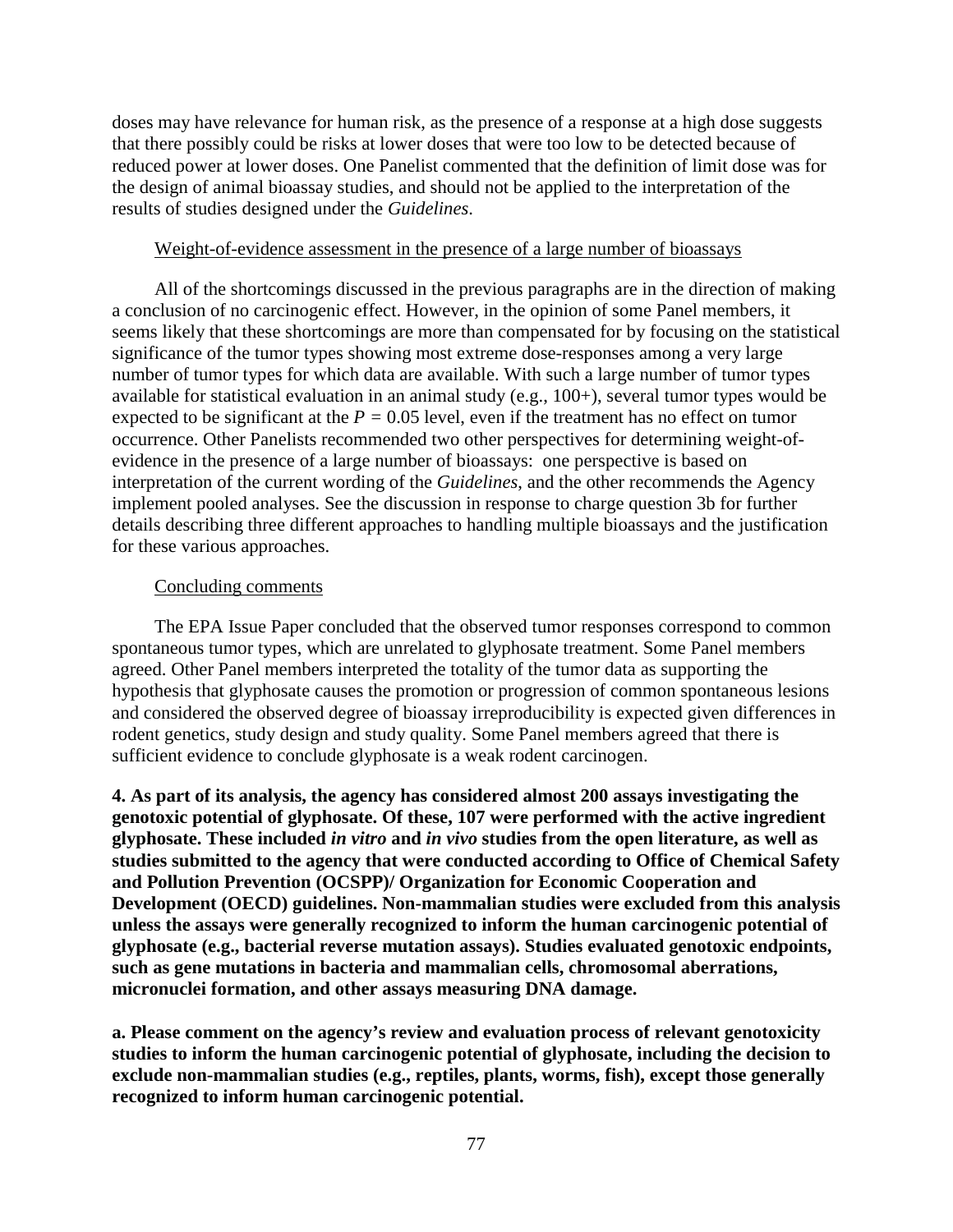## **Panel Response**

Panel members agreed that the review and evaluation process of genotoxicity studies is sufficient given the limits of the accepted assays, which are described in the report (first paragraph of section 5.1) as being sufficient to detect: "1) changes in single base pairs, partial, single or multiple genes, or chromosomes, 2) breaks in chromosomes that result in transmissible deletion, duplication or rearrangement of chromosome segments, and 3) mitotic recombination."

One Panel member recommended that this section of the document be expanded to indicate that none of the assays employed provides an unbiased (global) measure of small insertions, deletions and rearrangements, which can result in gene copy number variation (CNV). CNVs are best resolved using sequence-based approaches and are important for several reasons. CNVs are now known to occur at greater rates than other types of mutations and can arise both meiotically and somatically. CNVs arise via mechanisms that differ from base-substitution mutations, including inhibition of replication, which some studies have reported for glyphosate (Marc et al., 2002 and 2004). Structural mutations may contribute to human variation at least as much or more than base-substitution mutations. Further, strong associations have been observed between CNVs and many cancers, cancer risk factors, and mechanisms for promotion. Finally, there seems to be some evidence that structural mutations contribute to response to glyphosate exposure (Gaines et al., 2010; Widholm et al., 2001).

One Panel member encouraged the agency to consider two key human biomonitoring studies in their evaluation of genotoxicity, specifically studies by Bolognesi et al. (2009) and Koureas et al. (2014). Bolognesi et al. (2009) evaluated genotoxicity as binucleated micronuclei and observed some increases in the blood cells of Columbian farmers after aerial spraying of glyphosate. Koureas et al. (2014) measured oxidative DNA damage as 8-hydroxy-2' deoxyguanosine (8-OH-dG) and reported that glyphosate applicators more often had high levels of 8-OH-dG than non-applicators (43.8% vs 27.9%, RR=1.47, 95% CI=0.78, 2.77).

Because some Panel members concluded that the rodent bioassay data indicates that at high dose, dietary exposure to glyphosate causes promotion/progression of pre-existing spontaneous lesions, studies in mammalian and non-mammalian species are of interest in terms of understanding potential underlying mechanisms of promotion/progression. Disruption of the proteome is one potential non-genotoxic mechanism of carcinogenesis. A recent study by Ford et al. (2017), concluded that *in vivo* glyphosate exposure may lead to generation of reactive metabolites such as glyoxylate which may in turn inhibit fatty acid oxidation enzymes, heighten levels of triglycerides and cholesteryl esters, and may potentially lead to metabolic disorders stemming from impaired fatty acid oxidation or fatty acid metabolism, including obesity, hepatic steatosis, atherosclerosis, and dyslipidemia.

Panel members agreed that, in the determination of whether or not glyphosate is likely to be genotoxic in humans, the EPA document focuses appropriately on studies conducted in cultured mammalian cells and exposed animal models.

# **b. Consistent with the OECD guidance (2015),** *in vivo* **findings in genetic toxicology testing are generally considered as having a greater relevance to humans than** *in vitro* **findings.**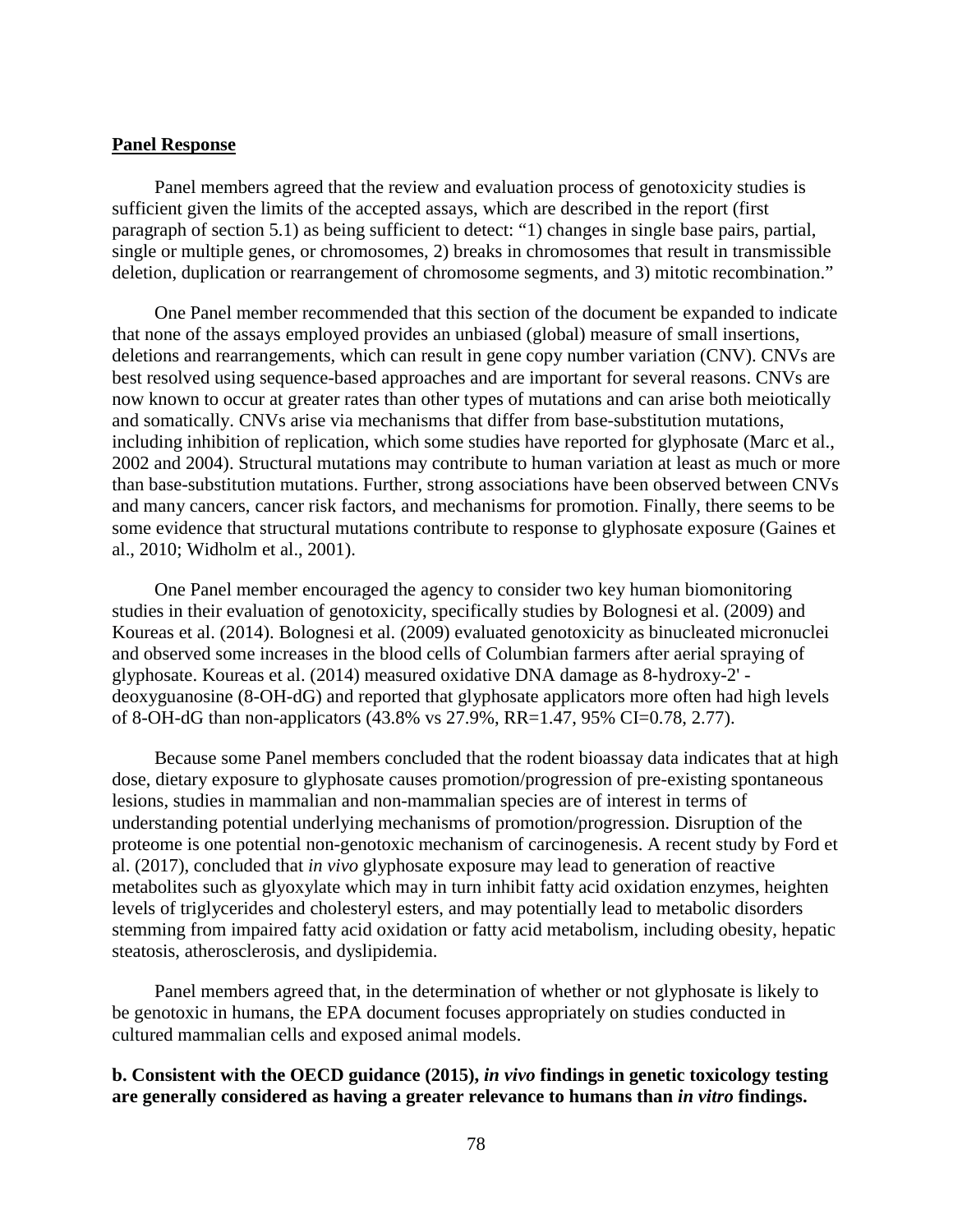**Consistent with the 2005** *Cancer Guidelines***, all available data were considered in the weight-of-evidence evaluation of the genotoxic potential for glyphosate. The relevant studies are summarized in Tables 5.1-5.7. Please comment on the agency's approach for evaluating the genotoxicity data.**

## **Panel Response**

The Panel found that the agency has assembled and evaluated relevant genotoxicity data in an appropriate manner, with the previously mentioned caveat regarding the lack of robust detection of CNVs.

**c. As described in Section 1.4, oral exposure is considered the primary route of concern for glyphosate and high-end estimates of exposure range from 0.47-7 mg/kg/day. Please comment on the human health relevance of the genotoxicity findings with respect to the doses where effects were observed and the route of administration.**

#### **Panel Response**

Panel members agreed that genotoxicity studies were conducted at sufficiently high doses (and range of doses). There is a sufficient number of negative studies, where glyphosate was administered through the oral route, to support the agency's conclusion that glyphosate is not genotoxic. A few positive findings in studies employing high dose exposures through the intraperitoneal (IP) route of administration may represent secondary effects of toxicity.

Several Panel members commented that if glyphosate causes progression of spontaneously arising lesions (cells carrying cancer driver mutations or other types of DNA damage), then humans are at risk of glyphosate-induced carcinogenicity and the longer human lifespan (as compared to rodents) is expected to contribute to the risk.

# **d. Please comment on the strengths and uncertainties associated with the agency's overall weight-of-evidence and conclusions based on the available genotoxicity studies, as described in Section 5.7.**

#### **Panel Response**

Panel members found that the Agency's overall weight-of-evidence and conclusion that there is no convincing evidence that glyphosate induces mutations *in vivo* via the oral route are sound. Areas of remaining uncertainty are related to the potential for glyphosate-induced inflammation and genotoxic effects secondary to toxicity caused by high dose exposures (i.e., glyphosate-induced inflammation, oxidative stress, 8-OH-dG, and sister chromatid exchanges or SCE) and whether the glyphosate-containing formulations have genotoxic potential.

**5. The modified Bradford Hill criteria were used to evaluate multiple lines of evidence using such concepts as strength, consistency, dose response, temporal concordance, and biological plausibility. In accordance with the 2005** *Cancer Guidelines***, the agency used a weight-of-evidence analysis to characterize the human carcinogenic potential of glyphosate and determine which cancer descriptor is supported by the data. The agency has described**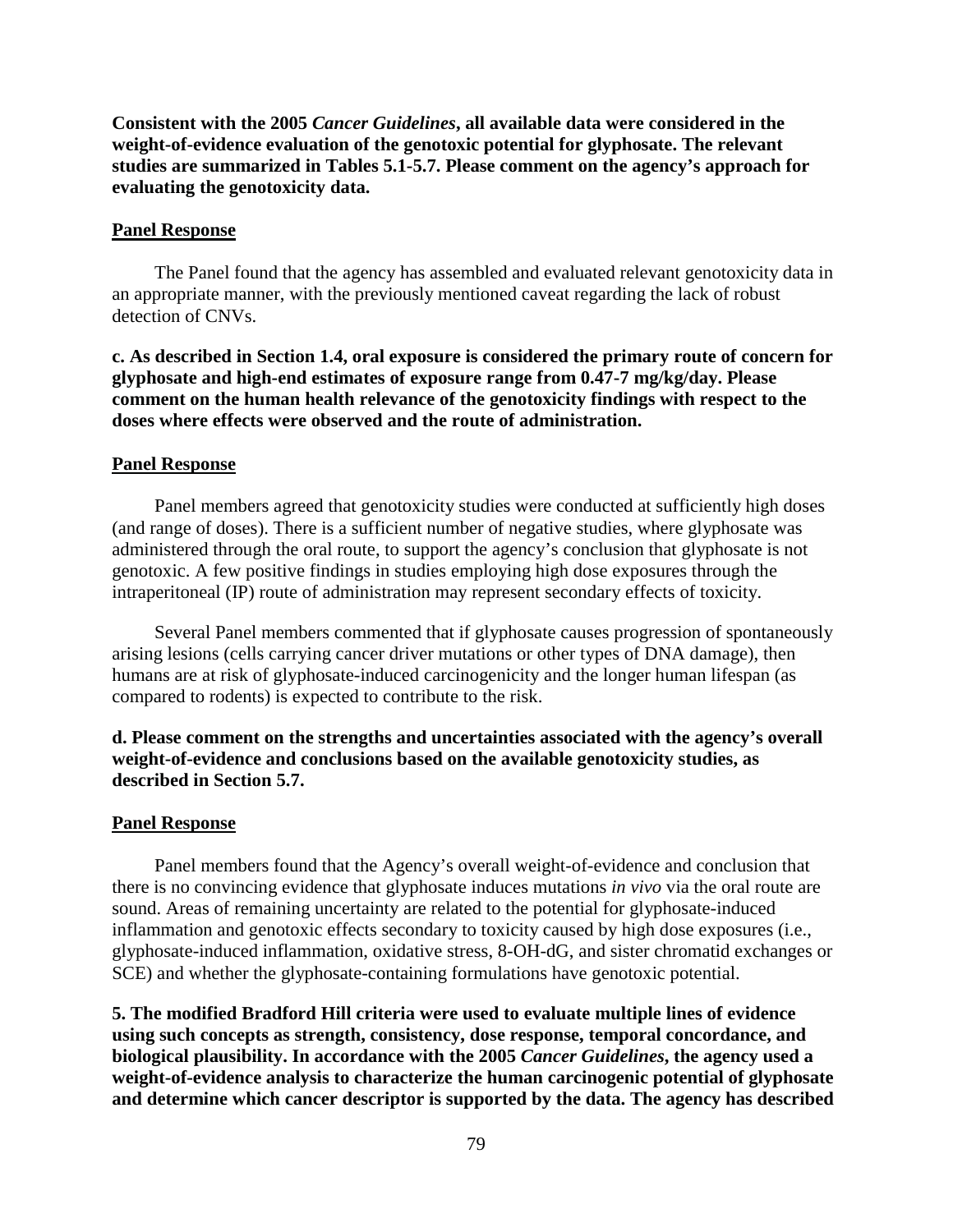**the strengths and uncertainties associated with the choice of various cancer descriptors with a focus on "suggestive evidence of carcinogenic potential" and "not likely to be carcinogenic to humans". Please comment on the completeness, transparency, and scientific quality of the agency's characterization of the carcinogenic potential.**

## **Panel Response**

The Panel was asked to comment on the completeness, transparency and scientific quality of the argument presented in the EPA's Issue Paper leading to the conclusion (page 141) that "The strongest support is for 'not likely to be carcinogenic to humans' at doses relevant to human health risk assessment." The Issue Paper's goal is to describe the Agency's "comprehensive analysis of available data from submitted guideline studies and the open literature." (page 140)

The Panel noted that the conclusion on glyphosate carcinogenicity offered in the Issue Paper has two parts. The first part is a hazard statement; the second part is a risk characterization statement. Since the Issue Paper is not a full risk assessment of technical glyphosate as outlined in the 2005 *Guidelines for Carcinogen Risk Assessment*, the Issue Paper conclusion is best assessed as a hazard statement.

This Issue Paper is conceptually driven by the 2005 *Guidelines for Carcinogen Risk Assessment* which in turn incorporates the "modified Bradford Hill Criteria to evaluate strength, consistency, dose response, temporal concordance and biological plausibility of multiple lines of evidence in a weight-of-evidence analysis" (page 14). The Issue Paper also draws on the 2010 EPA OPP draft "*Framework for Incorporating Human Epidemiologic & Incident Data in Health Risk Assessment*" which also utilizes a modified Bradford Hill Criteria as applied specifically to epidemiologic data.

## *Completeness of Agency's carcinogenic potential characterization*

For the epidemiology studies, the Agency followed its peer-reviewed guidelines on evaluation and use of epidemiology studies in risk assessment and reviewed:

• Study design, including study sample size and power to detect effects under consideration,

• The quality of the exposure assessment in epidemiology studies,

• The potential for differential and non-differential misclassification of effects or outcomes,

- The measurement and utilization (or not) of potential confounders,
- Potential biases and their impacts on observed associations, and
- The associated statistical analysis.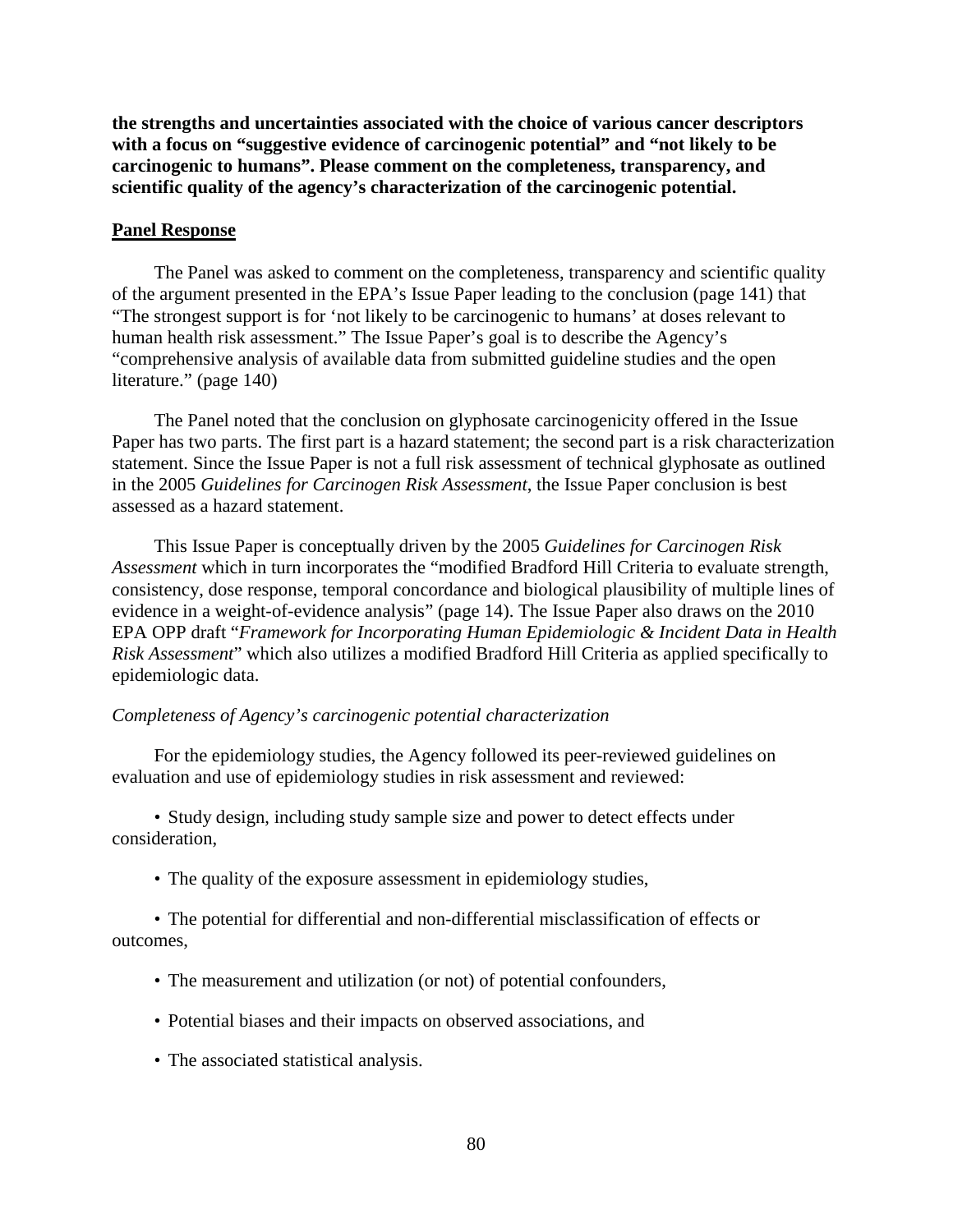For the animal studies, the Issue Paper review followed standard practice and considered in their review, in order to ultimately select and interpret the findings from well-conducted, longterm animal studies:

- Study design, sample size, and adherence to quality guidelines,
- Statistical analysis and use of trend and multiple comparison testing protocols,
- Concurrence with historical control rates,

• Evidence of carcinogenicity through magnitude of tumor response, occurrence at multiple sites, in multiple strains or species, their progression, latency, and dose response, and,

• Absence of tumors.

For genotoxicity studies, the Issue Paper review also followed standard practice and considered:

- Test type and objective,
- Substance tested (e.g. technical glyphosate),

• Quality of the implementation of the study (adherence to standard study design, sample size, dose, use of positive and negative controls),

• Conditions under which the study was performed (solubility, pH, osmolarity, cytotoxicity, but also degree of blinding in evaluation of outcomes), and,

• Consistency among findings and support for particular MOA.

By any criteria, this list suggests a complete review. However, as the Panel notes in earlier sections of this report, there are aspects of EPA's approach and conclusions that it recommends altering. Missing are:

• Study data and results on workers engaged in manufacturing, formulating and handling and wholesale selling of glyphosate – although mentioned a number of times in the Panel's discussions, it is generally assumed that there are no worker epidemiology studies because none are reported in the Issue Paper.

• Other human incident data, such as reports on acute accidental exposures – the 2010 EPA OPP draft "*Framework for Incorporating Human Epidemiologic & Incident Data in Health Risk Assessment*" discusses the utility of other incident data. While incident data have little direct relevance to cancer outcomes, time trends suggesting increasing episodes of acute exposures can also be suggestive of increases in overall exposure over time, which can in turn affect inferences about the quality and biases in the human epidemiologic studies.

*Transparency (interpreted by the Panel as honesty and openness) of Agency's carcinogenic potential characterization*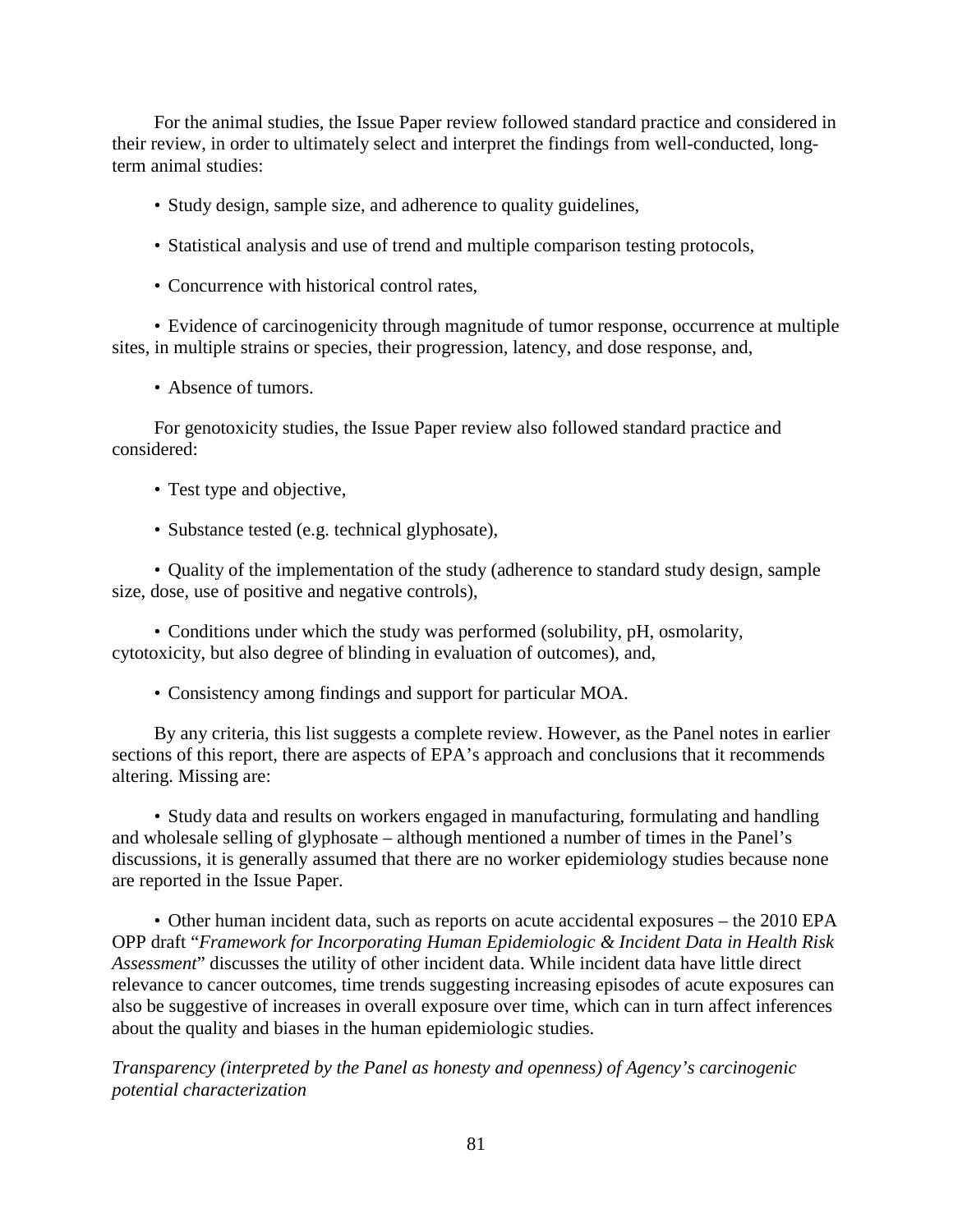The Panel did not have major issues in following the Agency's assessment. Section 6.6 of the Issue Paper is clear in laying out the Agency's argument for its final classification. Supplemental documents provided on the meeting docket allowed Panel members the information necessary to duplicate most analyses and verify most report claims if so desired. While this document indicates areas where Panel members disagree with the Agency's assessment (see next section), the Panel was able to identify documents and data from which Issue Paper claims originated. The Panel expressed concern that a barrier to full transparency exists in that some of the documents and associated data that are used by EPA in this assessment require special procedures for access and a few studies were not available to the Panel or the public. The Agency explained that FIFRA regulations are responsible for some of these limitations. Regardless, the Panel wondered whether the public could fully review and reproduce the conclusions reached by EPA.

#### *Scientific quality of the Agency's carcinogenic potential characterization*

Quality science is reproducible, free from distortion, credible, built on what is known (sound science), follows logical inferences, and is honest about what is achievable and the limits of available designs and data. While the Issue Paper does try to detail the design and data limitations of each study selected, some on the Panel believed that it does not provide sufficient details to support its conclusions (for example, see discussion of Charge Question 3e) and this negatively impacts the scientific quality of the report. In addition, many Panel members felt that some of the discussions of study design and data limitations provided in the Issue Paper introduced and used criteria that were not part of EPA *Guidelines* for these assessments, and this further reduces the credibility of the assessment.

The issue of distortion impacts the nature and quality of the inferences drawn in the Issue Paper. These inferences also depend upon a consistent application of the Bradford Hill Criteria, aspects of which are discussed in the next sections.

#### *Dose-response and temporal concordance*

With regard to the epidemiology data, the Issue Paper concludes: "Based on the weight-ofevidence, the agency cannot exclude chance and/or bias as an explanation for observed associations in the database. Due to study limitations and contradictory results across studies of at least equal quality, a conclusion regarding the association between glyphosate exposure and risk of NHL cannot be determined based on the available data" [page 68]. The 2005 *Guidelines*  state (page A-2): "When cancer effects are not found in an exposed human population, this information by itself is not generally sufficient to conclude that the agent poses no carcinogenic hazard to this or other populations of potentially exposed humans, including susceptible subpopulations or life stages."

The Panel debated the Issue Paper's assignment of weights and arguments that lead to its conclusion of "no observed association". The issues considered by the Panel and on which there was disagreement are as follows.

1. Some Panel members noted that weight placed on the findings from the prospective Agricultural Health (cohort) Study (AHS, 2005) is too high given that this study has had only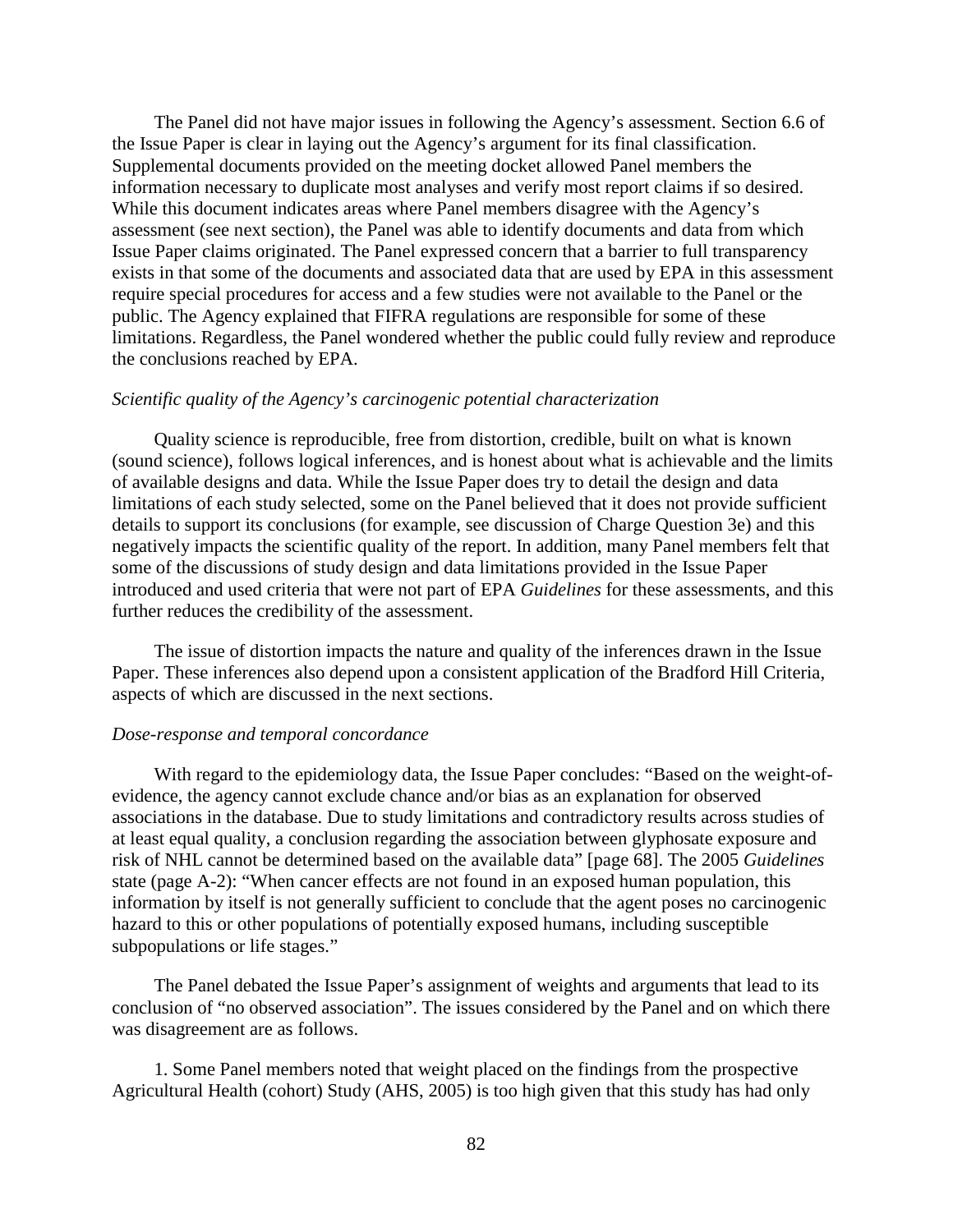limited follow-up to date, is subject to selection bias due to its approach to recruitment (i.e. preferentially excluding cases that occur before the enrollment in the cohort) and uses biased exposure quantification in the analysis. An updated report is expected to clarify some of these issues, and is expected within the year.

2. The Panel could not agree on the appropriate weights to be applied to the Eriksson et al. (2008) and McDuffie et al. (2001) studies. Some Panel Members felt that that these studies provide positive evidence of a dose response to glyphosate exposure and hence should be afforded greater weight. Other Panel Members noted that the potential impacts of recall and selection biases on study findings are not properly accounted for in the Issue Paper's assessment and as a result these studies are afforded too much weight.

3. Some Panel members noted that the Issue Paper's discussion of the change-in-use patterns and their impact on risk estimates expected from the epidemiology (pages 129-130) does not reflect a good understanding of the estimates being reported. The Issue Paper's analysis appears to be aligning assumptions about absolute production changes over time with epidemiological inferences for relative impacts of exposure in ways that many on the Panel felt cannot be supported. It makes assumptions about the change of patterns of exposure based on trends in sales (production trends), that do not necessarily reflect the more relevant (but unknown) pounds per worker per year (relevant exposure metric). Trends in production can only be speculated to affect usage at the worker level. In documents presented to the Panel, the Center for Food Safety provided a compilation from USDA data (EPA-HQ-OPP-2016-0385-0438) showing evidence, based on pounds per acre per year, that glyphosate use in the 1980's may have resulted in potentially higher per worker exposure than in the 1990's, including after the large increase in glyphosate production. This argument is in direct contradiction to the arguments made in the Issue Paper. The Issue Paper's arguments about exposure trends also ignore latency. Since all the arguments in the paragraph beginning at the bottom of p. 129 (and also made in Section 3.6) rely on speculation and unverified assumptions, the Panel recommends they be removed from the Issue Paper.

4. Some Panel members interpreted the meta-analysis results for NHL to be indicative of a suggestive effect of glyphosate. Other Panel members felt that the limitations of the retrospective case-control studies, particularly with respect to recall bias, selection bias, and confounding by other aspects of living or working on a farm, combined to render the meta-statistics unreliable.

For the rodent carcinogenicity assay data, the Issue Paper concludes (page 96), "based on the weight-of-evidence, the agency has determined that any tumor findings observed in the rat and mouse carcinogenicity studies for glyphosate are not considered treatment-related. Tumor findings observed at the highest doses tested were also not reproduced in studies in the same animal strain at similar or higher doses." The 2005 *Guidelines* state (page A-4): "When cancer effects are not found in well-conducted animal cancer studies in two or more appropriate species and other information does not support the carcinogenic potential of the agent, these data provide a basis for concluding that the agent is not likely to possess human carcinogenic potential, in the absence of human data to the contrary." The 2005 *Guidelines* also state (page A-3): "The default option is that positive effects in animal cancer studies indicate that the agent under study can have carcinogenic potential in humans."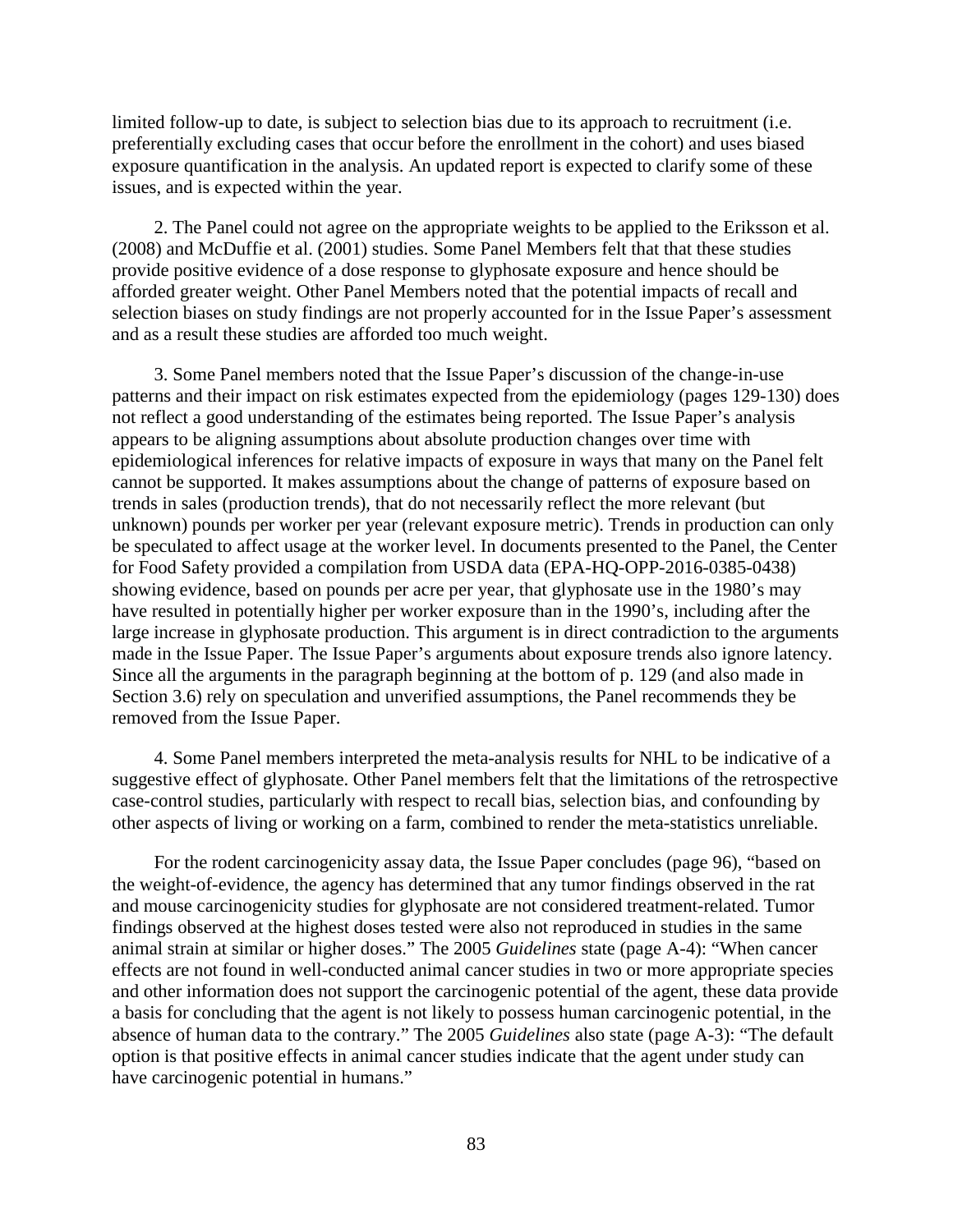The Panel debated at length the Issue Paper's interpretation of positive tumor responses in rodent bioassays. Not all Panel members agreed with the Issue Paper's conclusion that findings in rodent bioassays are not treatment-related. The discussion centered on which analysis results constitute a significant finding and which support a false positive finding. Not everyone agreed with how the Issue Paper assigned weights/influence to non-monotonic dose-responses, to significant pairwise comparisons, and to comparisons with historical control data. Some Panelists felt that the Issue Paper did not take into consideration the number of statistical tests performed when assessing tumor incidence across rodent bioassays. Also discussed was the inference possible from using pooled analyses to draw gender- and species-specific conclusions from the multiple studies on each endpoint, and the impact of using exact *P-values* versus approximate or asymptotic *P-values* in the standard test used to evaluate evidence for dose response. Finally, there was discussion on the appropriateness and desirability of downweighting results at doses that exceeded 1000 mg/kg-BW/day.

Following these discussions, some Panel members interpreted the positive animal bioassay findings as likely false positives, resulting from the very large number of statistical tests conducted, and concluded that there is no credible evidence of a dose response, thus agreeing with the conclusions of the Issue Paper. Other Panel members interpreted the significant trend test results as well as other rodent bioassay findings as sufficient evidence to conclude that glyphosate is a rodent carcinogen. Under the 2005 *Guidelines* these findings are adequate to support a conclusion that glyphosate can have carcinogenic potential in humans (more details are provided in the section on *Evaluation and Proposed Conclusion* discussion below).

For the genotoxicity studies, the Issue Paper concludes (page 128): "The overall weight-ofevidence indicates that there is no convincing evidence that glyphosate induces mutations *in vivo* via the oral route" and "While there is limited evidence (of) genotoxic(ity) for effects in some *in vitro* experiments, *in vivo* effects were given more weight than *in vitro* effects particularly when the same genetic endpoint was measured, which is consistent with current OECD guidance. The only positive findings reported *in vivo* were seen at relatively high doses that are not relevant for human health risk assessment."

The Panel generally agreed with the Issue Paper's conclusion regarding the lack of genotoxicity effects of glyphosate.

#### *Strength, consistency and specificity*

With regard to the epidemiology studies, the Panel concurred with the Issue Paper conclusions regarding solid tumors, leukemia, MM and HL. Panel members differed in their agreement with the Issue Paper's conclusions regarding the strength, consistency and specificity of the epidemiological findings for a relationship between glyphosate exposure and NHL.

Some Panel members remarked on the consistency in the direction and value of the estimated odds ratios across multiple high-quality studies, illustrated by the very low heterogeneity statistic in the meta-analyses. They argued that the best quantification of the NHL evidence is provided by the meta-analyses with risk estimates of around 1.3 to 1.5 and with a lower bound around 1.0 but typically slightly above one when estimates are reported to 2 significant digits. Some Panel members found that the Issue Paper conclusion that the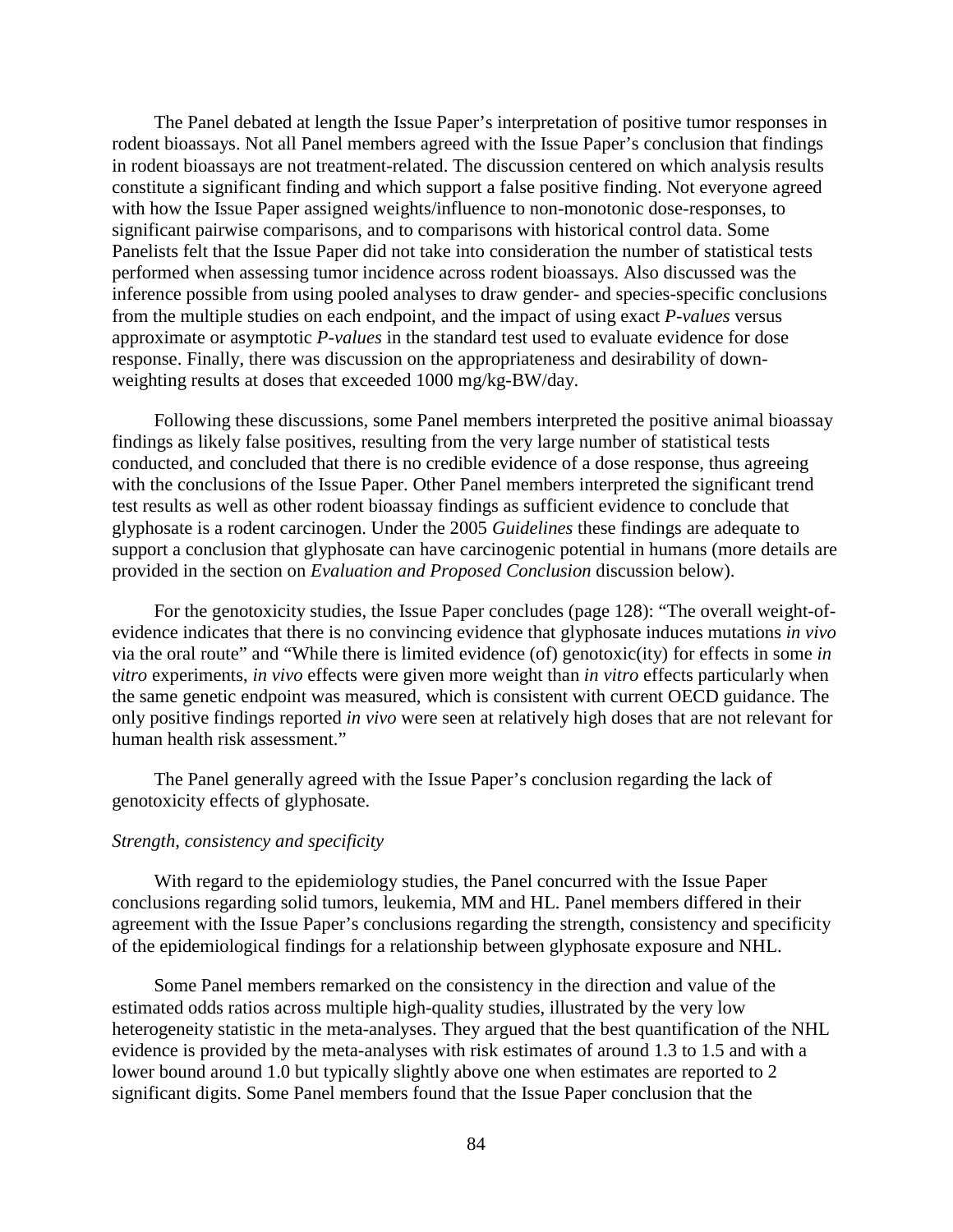epidemiology studies report conflicting results for NHL is based on a *post hoc* sorting of studies (see p. 130) that is not based on statistical evidence. The apparent inconsistency of the doseresponse estimates is thus a result of this invalid and unsupported comparison, and this analysis finding should not be given any weight in the assessment. Some Panel members believed that the Issue Paper should rely on the meta-analysis results as the best estimate of the NHL effect, while other Panel members noted that meta-analyses cannot compensate for or remove residual confounding in the original studies. In other words, they stressed that if the individual studies present biased estimates, then the meta-result will also be biased.

The Panel discussion on the strength of findings in the animal carcinogenicity studies centered on the value of findings for doses that exceeded 1000 mg/kg-BW/day (the limit dose). The limit dose is used in the *Cancer Guidelines* as a design criterion (EPA 2005). Several Panelists noted that once an experiment is designed, interpretation of its findings should take into account all the data that were obtained under that design. The Panel consensus was that the Issue Paper needs to refine and strengthen its argument regarding this issue; it needs to clarify the use of the *Cancer Guidelines*, discuss in detail studies that might argue for or against the use of limit dose findings in tests, and ensure the 2005 *Cancer Guidelines* are adhered to in their revised approach. For many on the Panel, this criterion is viewed as having high potential to distort findings, and as such needs more careful discussion in the Issue Paper.

The Panel discussed at length the consistency, or lack thereof, of animal findings. In particular, some Panelists noted that although some individual rodent bioassays reported statistically significant results with regard to one or more tumor-types, these specific results were not replicated in other studies using the same rodent species and strain, even when replicate bioassays were run at higher doses. In evaluating the toxicology evidence from the rodent bioassays, pooling of animal data for dose-response modeling provides the equivalent of the meta-analysis performed for the epidemiology data. Dose response modeling results from pooled analysis, along with proper consideration of multiple comparisons, would provide a better base from which to discuss qualitatively the consistency of study findings for specific endpoints, species and in many cases, sexes.

One Panel member presented an argument that there is sufficient replication and magnitude of bioassay results to demonstrate treatment-related increases in rat hepatocellular adenoma, mouse lung adenoma/adenocarcinoma, and mouse lymphoma. The Panelist pointed to glyphosate-induced lymphoma in mice, where two of four studies (employing 50 mice/group) reported increases in lymphocytic hyperplasia in treated mice and three reported increases in lymphoma (including malignant lymphoma). Other Panel members agreed with this argument, particularly when examined with findings from a pooled analysis offered by a public commenter, Dr. Christopher Portier (EPA-HQ-OPP-2016-0385-0449).

#### *Biological plausibility and coherence*

Some Panel members recommended that the plausibility argument in the Issue Paper should be updated to address the hypothesis that glyphosate has potential to be a weak cancer promoter. Some on the Panel remarked that the hypothesis that glyphosate could be a weak promoter is not addressed in the Issue Paper. They feel that glyphosate as a weak promoter is a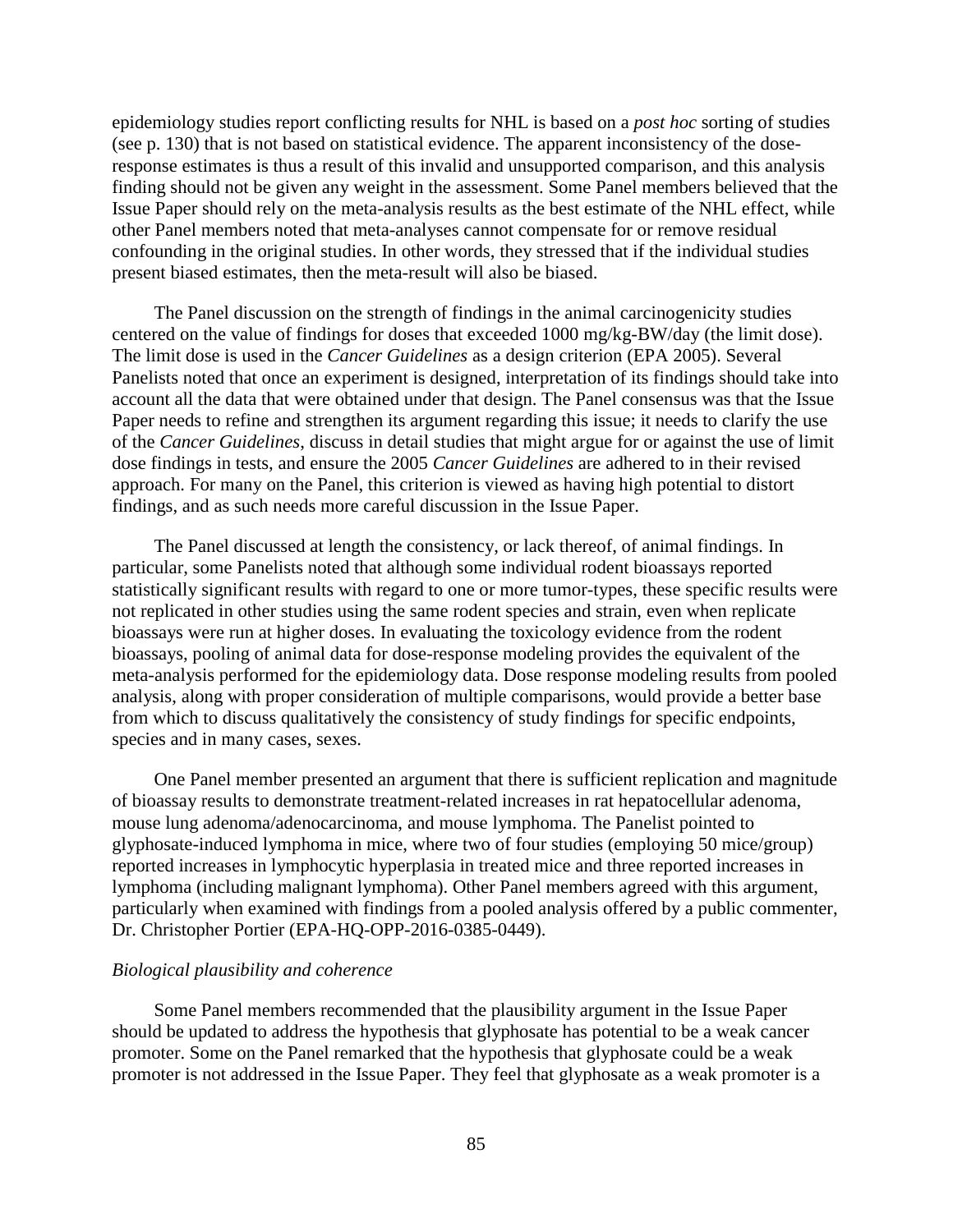potential explanation for the human and rodent study NHL and lymphoma results. These concerns also suggest the need for more discussion on immunotoxicity by glyphosate.

One Panelist commented that the epidemiology studies provide plausible evidence of a link between NHL occurrence and glyphosate exposure, a link that does not depend upon or require that the mechanisms driving this association are fully understood. This situation was compared to the evidence for air pollution health effects that are primarily based on findings from epidemiology studies, noting that it is only in recent years that mechanistic explanations have begun to emerge from toxicology and other experimental study findings to support these associations. In air pollution setting, relative risk estimates for an increment in pollution exposure are on the order of 1.03 for short-term acute effects estimated by time series studies, to 1.25 for longer-term chronic effects estimated in cohort studies. A similar evolution of understanding is plausible for glyphosate exposure.

#### *Uncertainty*

The Panel found that this section appropriately notes that the available database is remarkably large and should be adequate for evaluating carcinogenic potential but that many uncertainties remain. Some uncertainties brought forward from earlier sections in the Issue Paper, such as excluding formulations with glyphosate and weak pharmacokinetics could be expanded upon in this section. Uncertainties in epidemiological and animal study evidence are well discussed in earlier sections.

Some Panel members focused on the non-significance (i.e., *P-values* greater than 0.05) of odds ratios for the NHL analyses in the individual epidemiology studies, and that estimates of the lower bound of the 95 percent confidence interval of the odds ratio was at or below one across all studies. Various meta-risk estimates ranged between 1.3 and 1.5 and all had confidence interval lower bounds at or above 1.0. Given the potential for biases in estimates resulting from problems with exposure estimation, recall, and participant selection, as were pointed out in the Issue Paper, this relatively small but elevated risk with confidence interval lower bounds close to 1.0 did not argue for a strong and consistent finding of effect. In particular, in the opinion of some Panel members, the Issue Paper does not adequately assess the impact of potential biases on the odds ratio estimates, recall and selection bias in particular.

#### *Evaluation and Proposed Conclusion*

The Issue Paper concludes in Section 6.6.2 that the weight-of-evidence supports the descriptor for glyphosate of "not likely to be carcinogenic to humans" at the doses relevant to human health. The argument for concluding this classification rests on the assessment conclusion that there is "convincing evidence that carcinogenic effects are not likely below a defined dose range" where the data are "robust for deciding that there is no basis for human hazard concern."

The Panel discussion mainly focused on how the Issue Paper did or did not argue for a hazard determination of "not likely to be carcinogenic to humans." Most of the Panel's discussion centered on assessment of the potential for glyphosate to be a carcinogen, and less on the conditions under which glyphosate exposure would represent a significant human health risk. In the Issue Paper, the statement "at doses relevant to human health" establishes a condition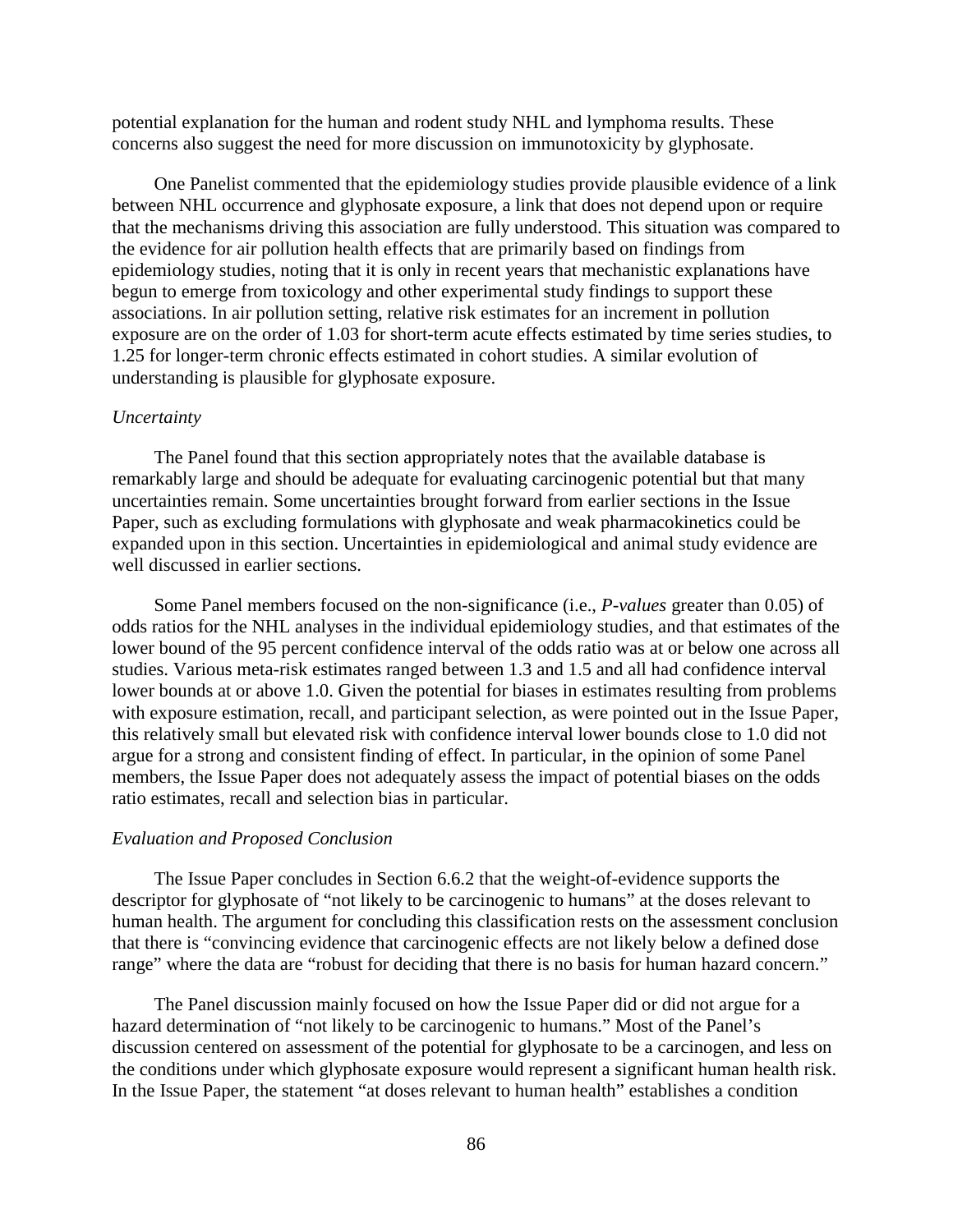under which glyphosate is "not likely to be carcinogenic to humans." The Panel discussions on the strength of association between glyphosate exposure and cancer incidence in the epidemiological studies, and the discussions on dose response in animal studies focused on assessing carcinogenic potential (at any dose) and less on establishing a threshold for risk to human health. This focus on the hazard identification is appropriate for an evaluation of the carcinogenic potential, as framed by EPA's 2005 *Guidelines* that describes hazard assessment as the first step of a risk assessment. For hazard evaluation, the question to be addressed is "Can the identified agent present a carcinogenic hazard to humans and, if so, under what circumstances?" (pp. 1-3)

The Panel was split between those members agreeing with the Issue Paper conclusions and those members who felt that the characterization of "not likely to be carcinogenic to humans" in the Issue Paper should be replaced by the hazard descriptor of "suggestive evidence of carcinogenic potential".

### Perspectives supporting the "not likely to be carcinogenic to humans" descriptor

Some Panel Members concluded that while many of the issues identified in the Panel discussions can and should be addressed in the final EPA report on glyphosate, these changes would unlikely, in the opinion of these Panel members, change the final Issue Paper conclusions. They referenced a) a presentation before the panel by Dr. Haseman showing that the number of statistically significant responses in the glyphosate rodent bioassays is no greater than would be expected by chance, and b) a corroborating analysis presented by one Panel member. These arguments support their conclusion that the bioassay results are consistent with what would be expected by chance and not reflective of compound-induced effects. They see a wealth of studies with insufficiently consistent findings; several entirely negative bioassays, several weakly positive bioassay findings but not in the same tumor type, and, not in a majority of studies. These Panel members also concluded that the weakly positive results on NHL from the human casecontrol studies cannot be definitively linked to glyphosate-exposure, and biases from residual confounding due to other, non-glyphosate aspects of farming, recall bias, or selection bias are more likely explanations of these findings. The reproducible negative genotoxicity findings do not suggest a mutagenic MOA for glyphosate, and the Issue Paper presents no evidence that glyphosate is immunotoxic. Taken altogether, these findings are not sufficient to raise the hazard above "not likely to be carcinogenic to humans."

Some panel members did not agree with the premise that the rodent bioassay data indicate significant carcinogenic effects at doses that do not greatly exceed EPA's high-end estimate of occupational glyphosate exposure of 7 mg/kg-bw/day. In the opinion of these panel members, the rodent study results are more likely simply examples of the many incidental findings that are to be expected in a large database like the glyphosate animal database. Specifically:

1. In addition to the increases in the occurrence of lymphocytic hyperplasia cited in Lankas (1981) and referenced above there was a significant deficit of lymphatic hyperplasia among dosed animals at one site. More importantly, among Lankas (1981) and four other studies in Sprague-Dawley rats employing doses of between 30 and 40 times the highest dose used in Lankas (1981), none showed any evidence of an effect of glyphosate exposure upon lymphoid tumors.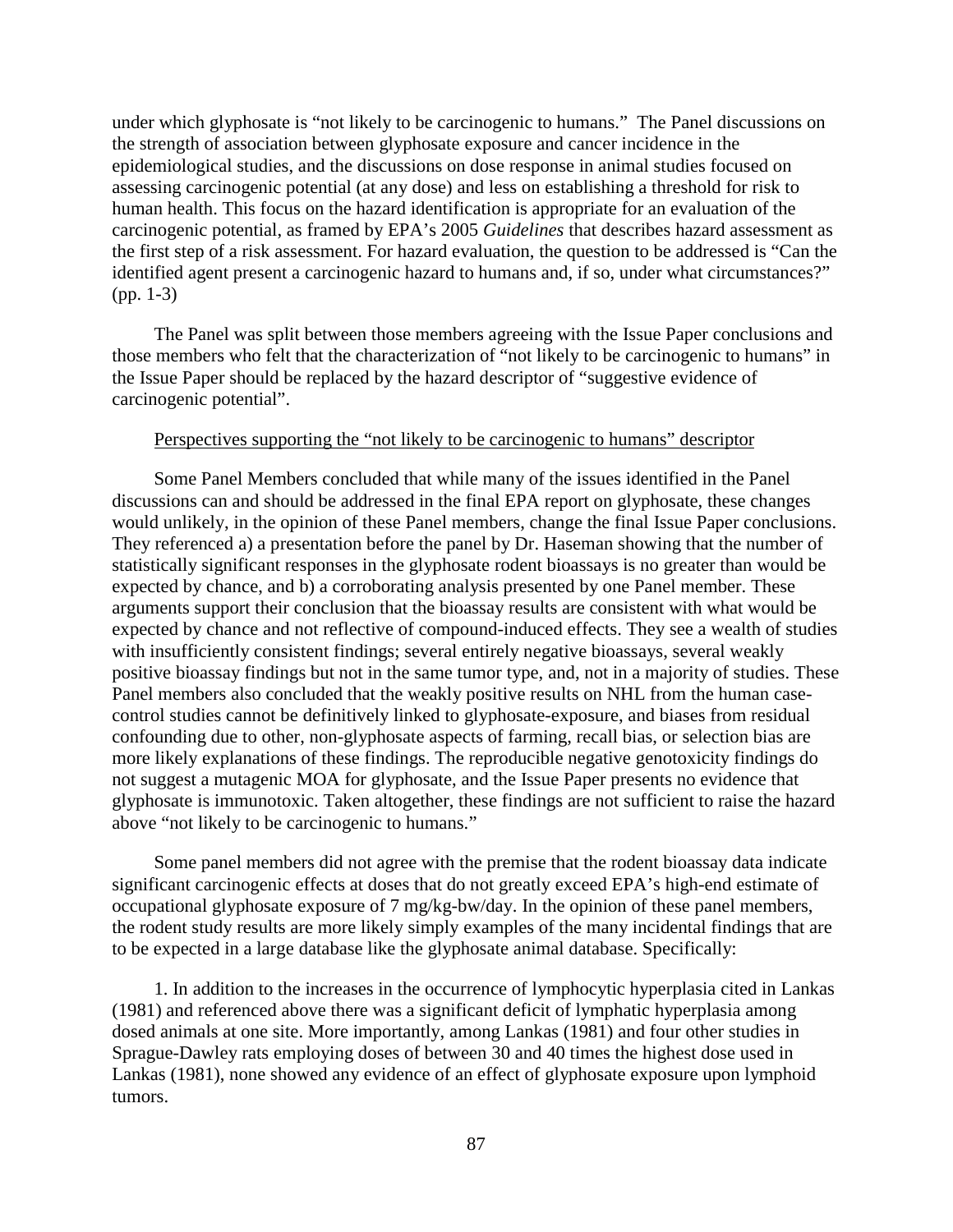2. In the lymphoid hyperplasia in Wood 2009b referenced above, lymphoid hyperplasia was detected in 4/36 male control mice, 1/1 low dose, 1/1 mid dose, and in 3/32 high dose male mice. Thus the claims of lymphoid hyperplasia at low and mid doses are both based on only one exposed animal each.

3. As noted in point 1, there are four bioassays in the same strain of rat employing doses of between 30 and 40 times the highest dose used in Lankas (1981). None of these bioassays show any evidence of an effect of glyphosate exposure upon testicular tumors (All of the responses in these bioassays are shown in Table 2).

4. The trend test was not significant in the response of pancreatic islet cell adenoma among male Sprague-Dawley rats in Stout and Ruecker 1990. However, significant negative trends occurred in female rats for both adenoma and adenoma and carcinoma combined. Two other studies in Sprague-Dawley rats and three in Wister rats all tested at a higher dose than Stout and Reucker, but found no evidence of a positive effect of glyphosate exposure upon these tumors. However, Atkinson 1983 found a highly significant negative trend in adenoma among male Sprague-Dawley rats.

## Perspectives supporting the "suggestive evidence of carcinogenic potential" descriptor

Other Panel members did not agree with the conclusions of the Issue Paper. To these Panel members, the weight-of-evidence conclusion based on EPA's 2005 *Guidelines* naturally leads to suggestive evidence of potential carcinogenic effects. In their view, epidemiologic and rodent studies contain findings that together (coherence and consistency) suggest a potential for glyphosate to affect cancer incidence. Many of the arguments put forth in the Issue Paper discussion are not persuasive. These Panelists concluded that the epidemiologic and rodent study findings should not be discounted to the extent done in the Issue Paper. One Panel member argued that, using standard approaches in the analysis of the glyphosate rodent bioassay data, significant carcinogenic effects are observed at doses that do not greatly exceed EPA's high-end estimate of occupational exposure of 7 mg/kg-bw/day. Specifically noted are:

1. Lymphocytic hyperplasia at 11 mg/kg-bw/day in Sprague-Dawley rats in Lankas, 1981.

2. Lymphoid hyperplasia at low and mid doses in males at 71.4 and 234.2 mg/kg-bw/day in a study where malignant lymphomas were significantly induced at 810 mg/kg-bw/day in Wood et al. 2009b.

3. Testicular interstitial tumors in male Sprague-Dawley rats demonstrated a significant trend and a significant pairwise comparison between control and the high dose of 31.49 mg/kgbw/day in Lankas, 1981.

4. Pancreatic islet cell adenoma in male Sprague-Dawley rats demonstrating a significant pairwise comparison relative to controls at the low dose, 89 mg/kg-bw/day in Stout and Ruecker, 1990.

According to the 2005 EPA *Guidelines for Carcinogen Risk Assessment*, the cancer descriptor "not likely to be carcinogenic to humans" applies if "there is convincing evidence that carcinogenic effects are not likely below a defined dose range." Many Panel members believe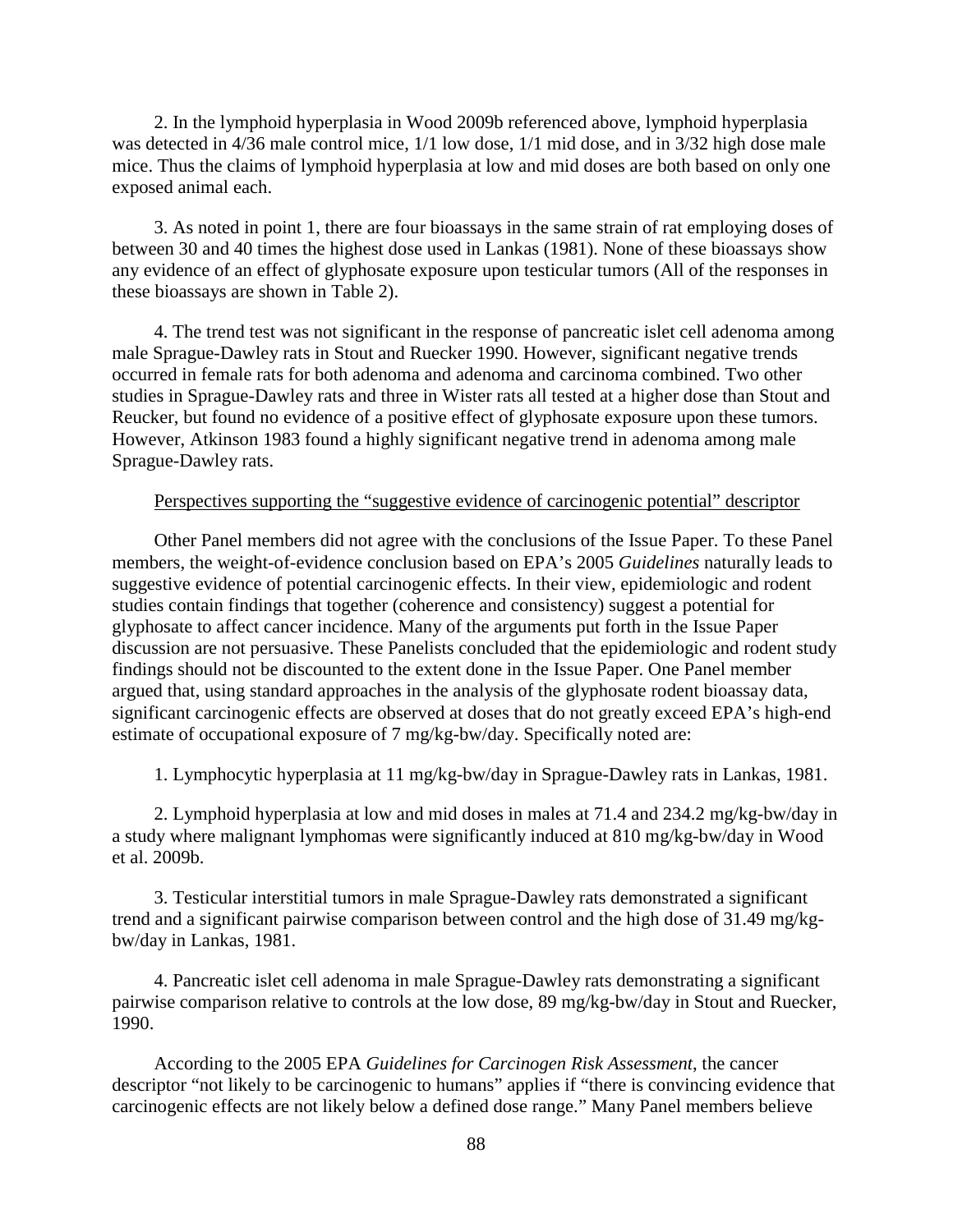that the EPA did not provide convincing evidence of a lack of carcinogenic effects. These Panelists agreed that the four findings listed above are adequate to reject the Issue Paper's conclusion of "not likely to be carcinogenic to humans" and support a conclusion of "suggestive evidence of carcinogenic potential" under these *Guidelines*.

# Other perspectives

Some Panel members disagreed with the conclusion that the descriptor should be "suggestive evidence of carcinogenic potential" and some of these Panelists also did not feel comfortable with the descriptor "not likely to be carcinogenic to humans" either, preferring a descriptor such as "no credible evidence of carcinogenicity" or "equivocal."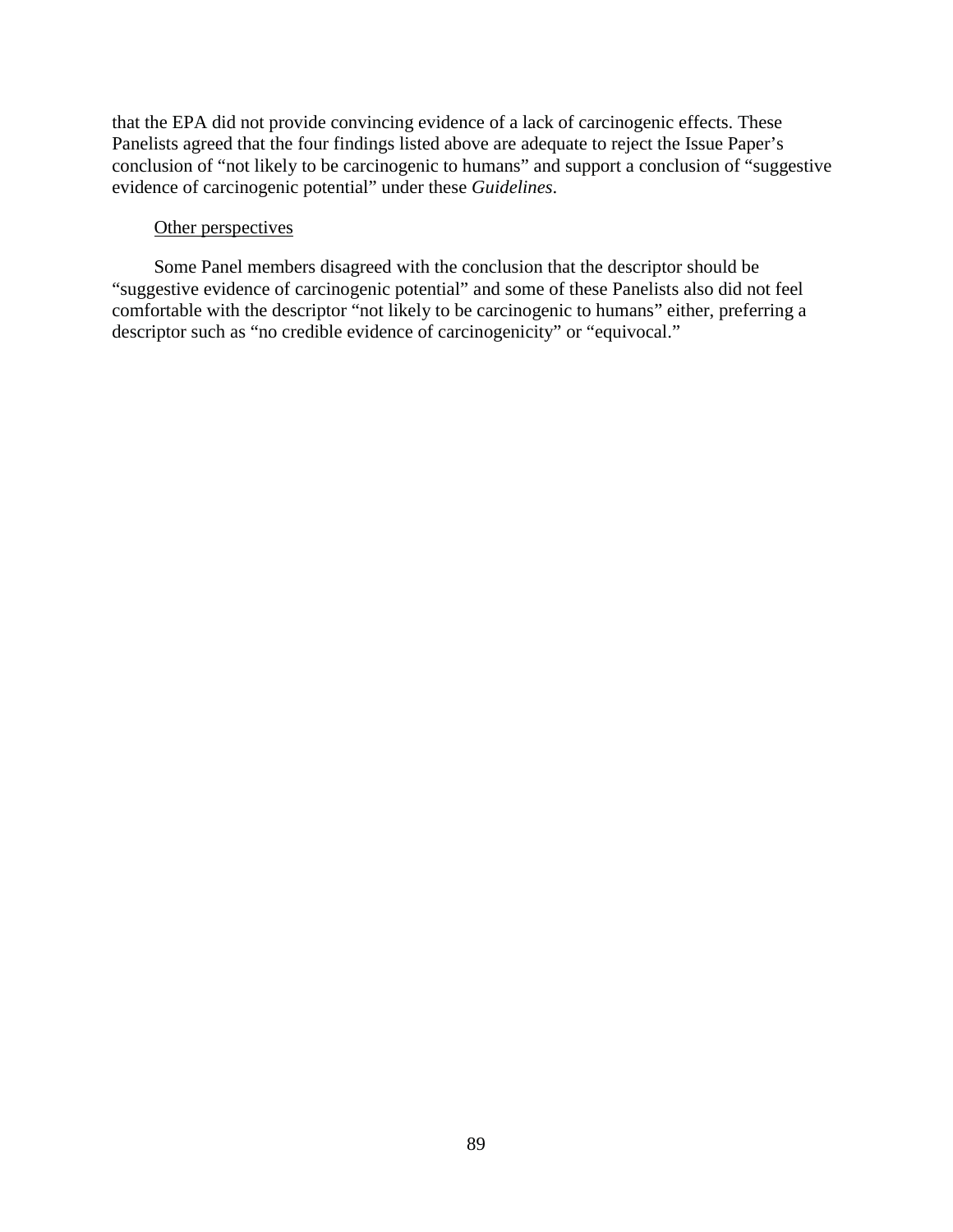# **REFERENCES**

Acquavella, J; Garabrant, D; Marsh, G; Sorahan, T; and Weed DL. (2016). Glyphosate epidemiology expert panel review: a weight of evidence systematic review of the relationship between glyphosate exposure and non-Hodgkin's lymphoma or multiple myeloma. Crit Rev Toxicol. 2016 Sep;46(sup1):28-43.

Agricultural Health (cohort) Study. (2005). https://aghealth.nih.gov/.

- Atkinson, C; Martin, T; Hudson, P; and Robb, D. (1993b). Glyphosate: 104-week dietary carcinogenicity study in mice. Inveresk Research International, Tranent, EH33 2NE, Scotland. IRI Project No. 438618. April 7, 1993. MRID 49631702. Unpublished.
- Atkinson, C; Strutt, A; Henderson, W; et al. (1993a). 104-Week Chronic Feeding/ Oncogenicity study in rats with 52-week interim kill. MRID No. 49631701. Unpublished
- Benedetti, D; Nunes, E; Sarmento, M; Porto, C; Iochims dos Santos, CE; Dias, JF; de Silva, J. (2013). Genetic damage in soybean workers exposed to pesticides: evaluation with the comet and buccal micronucleus cytome asays. Mutation Research. 752: 28-33. http://dx.doi.org/10.1016/j.mrgentox.2013.01.001.
- Benjamini, Y and Hochberg, Y. (1995). Controlling the false discovery rate: A practical and powerful approach to multiple testing. Journal of the Royal Statistical Society B 57: 289- 300.
- Blair, A and Zahm, SH. (1993). Cancer among migrant and seasonal farmworkers: an epidemiologic review and research agenda. Am J Ind Med. 1993 Dec;24(6):753-66.
- Bolognesi, C; Carrasquilla, G; Volpi, S; Solomon, KR; and Marshall, EJP. (2009). Biomonitoring of genotoxic risk in agricultural workers from five Colombian regions: Association to occupational exposure to glyphosate. Journal of Toxicology and Environmental Health - Part A: Current Issues 72, 986-997.
- Brammer. (2001). Glyphosate Acid: Two Year Dietary Toxicity and Oncogenicity Study in Wistar Rats. Central Toxicology Laboratory, Alderley Park Macclesfield, Cheshire, UK: Syngenta. MRID 49704601. Unpublished.
- Breslow, NE and Day, NE. (1980). Statistical methods in cancer research. Volume I The analysis of case-control studies. IARC Sci Publ. (32):5-338.
- Breslow, NE and Day, NE. (1987). Statistical methods in cancer research. Volume II--The design and analysis of cohort studies. IARC Sci Publ. (82):1-406.
- Brown, LM; Burmeister, LF; Everett, GD; and Blair, A. (1993). Pesticide Exposures and Multiple Myeloma in Iowa Men. Cancer Causes Control 4, 153-156.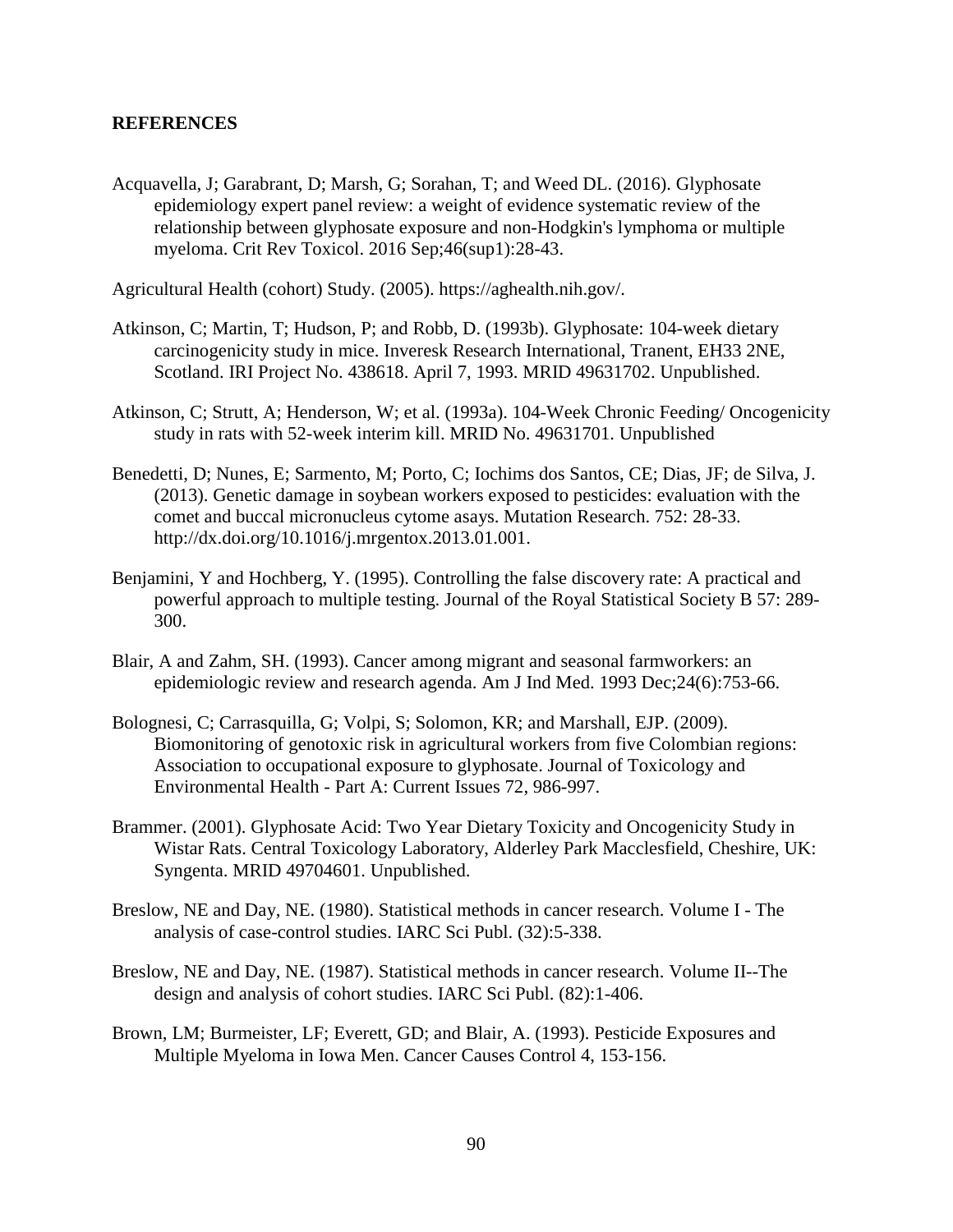- Chang, ET and Delzell, E. (2016). Systematic review and meta-analysis of glyphosate exposure and risk of lymphohematopoietic cancers. Journal of environmental science and health Part B, Pesticides, food contaminants, and agricultural wastes 51, 402-434.
- Cocco, P. Satta, G. Dubois, S. Pili, C. Pilleri, M. Zucca, M. Mannetje, AM, Becker, N. Benavente, Y. de Sanjose, S. et al. (2013). Lymphoma risk and occupational exposure to pesticides: results of the Epilymph study. Occupational and environmental medicine 70, 91-98.
- Cox, C and Surgan, M. (2006). Unidentified inert ingredients in pesticides: implications for human and environmental health. Environ Health Perspect. 2006 Dec;114(12):1803-6.
- De Roos, AJ. Zahm, SH. Cantor, KP. Weisenburger, DD. Holmes, FF. Burmeister, LF. and Blair, A. (2003). Integrative assessment of multiple pesticides as risk factors for non-Hodgkin's lymphoma among men. Occupational and environmental medicine 60. 1-9.
- De Roos, AJ; et al. (2005). Cancer incidence among glyphosate-exposed pesticide applicators in the Agricultural Health Study. Environ Health Perspect 113(1): 49-54.
- Enemoto, K. (1997). HR-001: 24-Month Oral Chronic Toxicity and Oncogenicity Study in Rats, Vol. 1. The Institute of Environmental Toxicology, Kodaira-shi, Tokyo, Japan, Arysta Life Sciences, Study No.:IET 94-0150. MRID 50017104, 50017105, 5001703. Unpublished
- EPA. (2010). EPA OPP Draft Framework for Incorporating Human Epidemiologic & Incident Data in Health Risk Assessment.
- EPA. (2016a). Glyphosate Issue Paper: Evaluation of Carcinogenic Potential. EPA's Office of Pesticide Programs. September 12, 2016
- EPA. (2016b). September 9, 2016 memorandum: Updated Statistics Performed on Animal Carcinogenic Study Data for Glyphosate. EPA-HQ-OPP-2016-0385-0095.
- Eriksson, M; Hardell, L; Carlberg, M; and Akerman, M. (2008). Pesticide exposure as risk factor for non-Hodgkin lymphoma including histopathological subgroup analysis. International journal of cancer 123, 1657-1663.
- Farmer, JH; Kodell, RL; and Greenman, DL. (1979). Dose and time response models for the incidence of bladder neoplasms in mice fed 2-acetylaminofluorene continuously. Journal of Environmental Pathology and Toxicology 3, 55-68.
- Farrar DB and Crump KS (1988). Exact statistical tests for any carcinogenic effect in animal bioassays. Fundamental and Applied Toxicology 11: 652—663.
- Ford, B. Bateman, LA. Gutierrez-Palominos, L. Park, R. Nomura, DK. (2017). Mapping Proteome-wide Targets of Glyphosate in Mice. Cell Chem Biol. 2017 Jan 19. pii: S2451- 9456(16)30474-3. doi: 10.1016/j.chembiol.2016.12.013. [Epub ahead of print].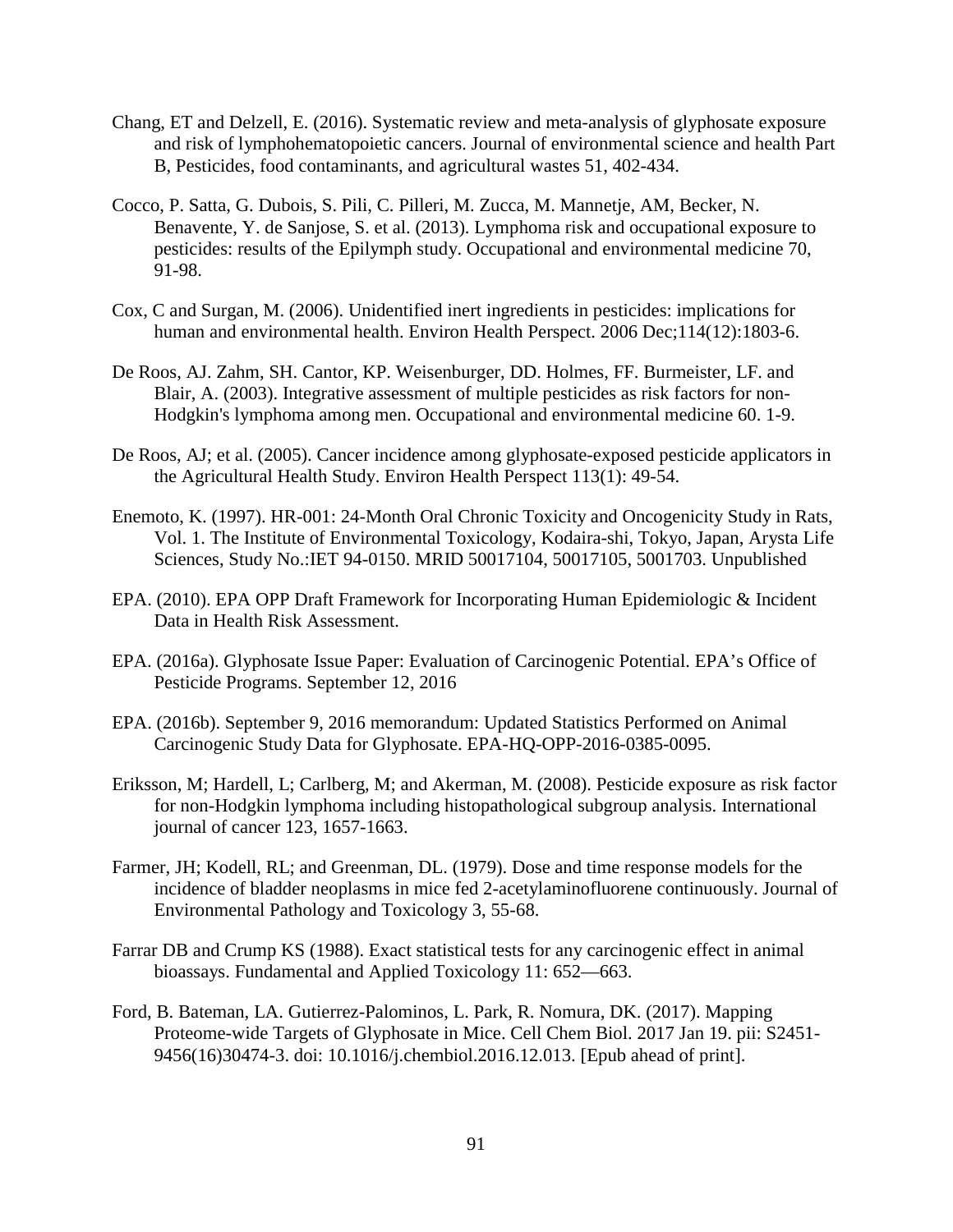- Gaines, TA; Zhang, WL; Wang, DF; Bukun, B; Chisholm, ST; Shaner, DL; Nissen, SJ; Patzoldt, WL; Tranel, PJ; Culpepper, AS; et al. (2010). Gene amplification confers glyphosate resistance in Amaranthus palmeri. P Natl Acad Sci USA 107, 1029-1034.
- Gart, JJ; Krewski, D; Lee, PN; Tarone, RE; and Wahrendorf, J. (1986). Statistical methods in cancer research. Volume III--The design and analysis of long-term animal experiments. IARC Sci Publ. 1986;(79):1-219.
- Greim, H; et al. (2015). Evaluation of carcinogenic potential of the herbicide glyphosate, drawing on tumor incidence data from fourteen chronic/carcinogenicity rodent studies." Crit Rev Toxicol 45(3): 185-208.
- Hardell, L. Eriksson, M. and Nordstrom, M. (2002). Exposure to pesticides as risk factor for non-Hodgkin's lymphoma and hairy cell leukemia: pooled analysis of two Swedish case-control studies. Leuk Lymphoma. 2002 May;43(5):1043-1049.
- Haseman, JK. (1983). Issues: a reexamination of false-positive rates for carcinogenesis studies. Fundam Appl Toxicol 3:334–339.
- Haseman, JK. (1995). Data analysis: Statistical analysis and use of historical control data. Regul Toxicol Pharmacol 21:52–59.
- Hoar, SK; Blair, A; Holmes, FF; Boysen, CD; Robel, RJ; Hoover, R; Fraumeni, JF Jr. (1986). Agricultural herbicide use and risk of lymphoma and soft-tissue sarcoma. JAMA. 256(9):1141-1147.
- Hohenadel, K. Harris, SA. McLaughlin, JR. Spinelli, JJ. Pahwa, P. Dosman, JA. Demers, PA. and Blair, A. (2011). Exposure to multiple pesticides and risk of non-Hodgkin lymphoma in men from six Canadian provinces. International journal of environmental research and public health 8, 2320-2330.
- Kachuri, L; Demers, PA; Blair, A; Spinelli, JJ; Pahwa, M; McLaughlin, JR; Pahwa, P; Dosman, JA; and Harris, SA. (2013). Multiple pesticide exposures and the risk of multiple myeloma in Canadian men. International journal of cancer 133, 1846-1858.
- King-Herbert, A and Thayer, K. (2006). NTP workshop: animal models for the NTP rodent cancer bioassay: stocks and strains--should we switch? Toxicol Pathol. 34(6):802-805.
- Knezevich, AL and Hogan, GK. (1983). A chronic feeding study of glyphosate in mice. Unpublished report prepared by Bio/Dynamic Inc., dated July 21, 1983. Report No. 77- 2011. EPA Accession No. 251007 – 251009, and 251014. EPA Accession no. 251007-09, 251014. Unpublished.
- Koureas, M; Tsezou, A; Tsakalof, A; Orfanidou, T; and Hadjichristodoulou, C. (2014). Increased levels of oxidative DNA damage in pesticide sprayers in Thessaly Region (Greece). Implications of pesticide exposure. The Science of the total environment 496, 358-364.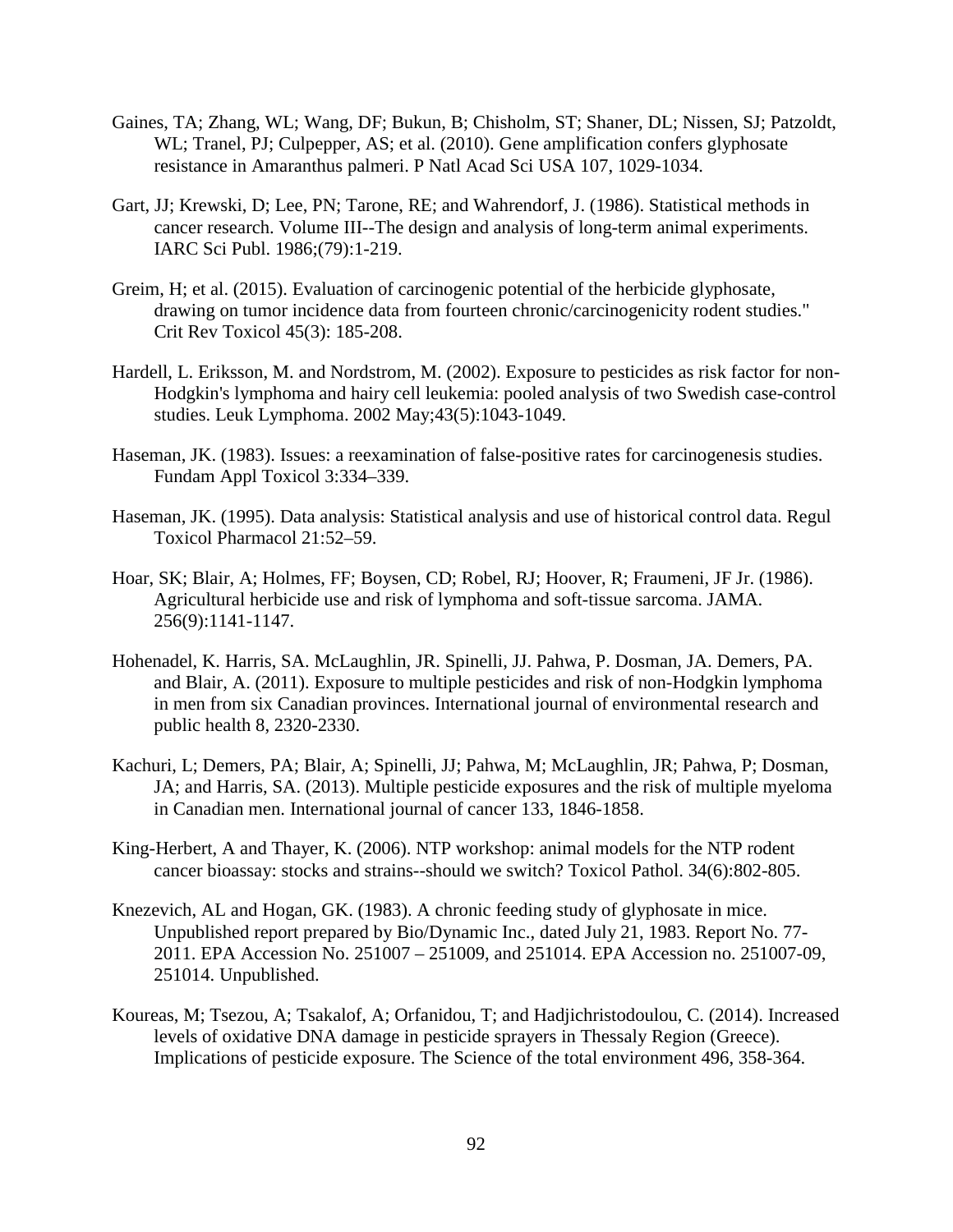- Koutros, S; Beane Freeman, LE; Lubin, JH; Heltshe, SL; Andreotti, G; Barry, K.H; DellaValle, CT; Hoppin, JA; Sandler, DP; Lynch, CF; et al. (2013). Risk of total and aggressive prostate cancer and pesticide use in the Agricultural Health Study. Am J Epidemiol 177, 59-74.
- Kumar, DPS. (2001). Carcinogenicity Study with Glyphosate Technical in Swiss Albino Mice, Toxicology Department Rallis Research Centre, Rallis India Limited. Study No. TOXI: 1559.CARCI-M. MRID 49987403. Unpublished.
- Lankas, GP. (1981). A Lifetime Study of Glyphosate in Rats. Report No. 77-2062 prepared by Bio Dynamics, Inc. EPA Accession. No. 247617 – 247621. December 23, 1981. MRID 00093879. Unpublished.
- Lee, WJ; Colt, JS; Heineman, EF; McComb, R; Weisenburger, DD; Lijinsky, W; and Ward, MH. (2005). Agricultural pesticide use and risk of glioma in Nebraska, United States. Occup Environ Med. 2005 Nov; 62(11):786-92.
- Marc, J; Mulner-Lorillon, O; Boulben, S; Hureau, D; Durand, G; and Belle, R. (2002). Pesticide Roundup® provokes cell division dysfunction at the level of CDK1/cyclin B activation. Chem Res Toxicol 15, 326-331.
- Marc, J; Belle, R; Morales, J; Cormier, P; and Mulner-Lorillon, O. (2004). Formulated glyphosate activates the DNA-response checkpoint of the cell cycle leading to the prevention of G2/M transition. Toxicol Sci 82, 436-442.
- McDuffie, HH; Pahwa, P; McLaughlin, JR; Spinelli, JJ; Fincham, S; Dosman, JA; Robson, D; Skinnider, LF; and Choi, NW. (2001). Non-Hodgkin's lymphoma and specific pesticide exposures in men: Cross-Canada study of pesticides and health. Cancer Epidemiol Biomarkers Prev 10, 1155-1163.
- Mesnage, R; Defarge, N; Spiroux de Vendômois, J; and Séralini, GE. (2014). Major pesticides are more toxic to human cells than their declared active principles. Biomed Res Int. 2014;2014:179691. doi: 10.1155/2014/179691.
- Orsi, L. Delabre, L. Monnereau, A. Delval, P. Berthou, C. Fenaux, P. Marit, G. Soubeyran, P. Huguet, F. Milpied, N. et al. (2009). Occupational exposure to pesticides and lymphoid neoplasms among men: results of a French case-control study. Occupational and environmental medicine 66, 291-298.
- Pahwa, P; Karunanayake, CP; Dosman, JA; Spinelli, JJ; McDuffie, HH; and McLaughlin, JR. (2012). Multiple myeloma and exposure to pesticides: a Canadian case-control study. Journal of agromedicine 17, 40-50.
- Pavkov, KLl. and Turnier, JC. (1987). Two-Year Chronic Toxicity and Oncogenecity Dietary Study with SC-0224 in Mice. Stauffer Chemical Company. MRID 40214006 and 41209907. Unpublished.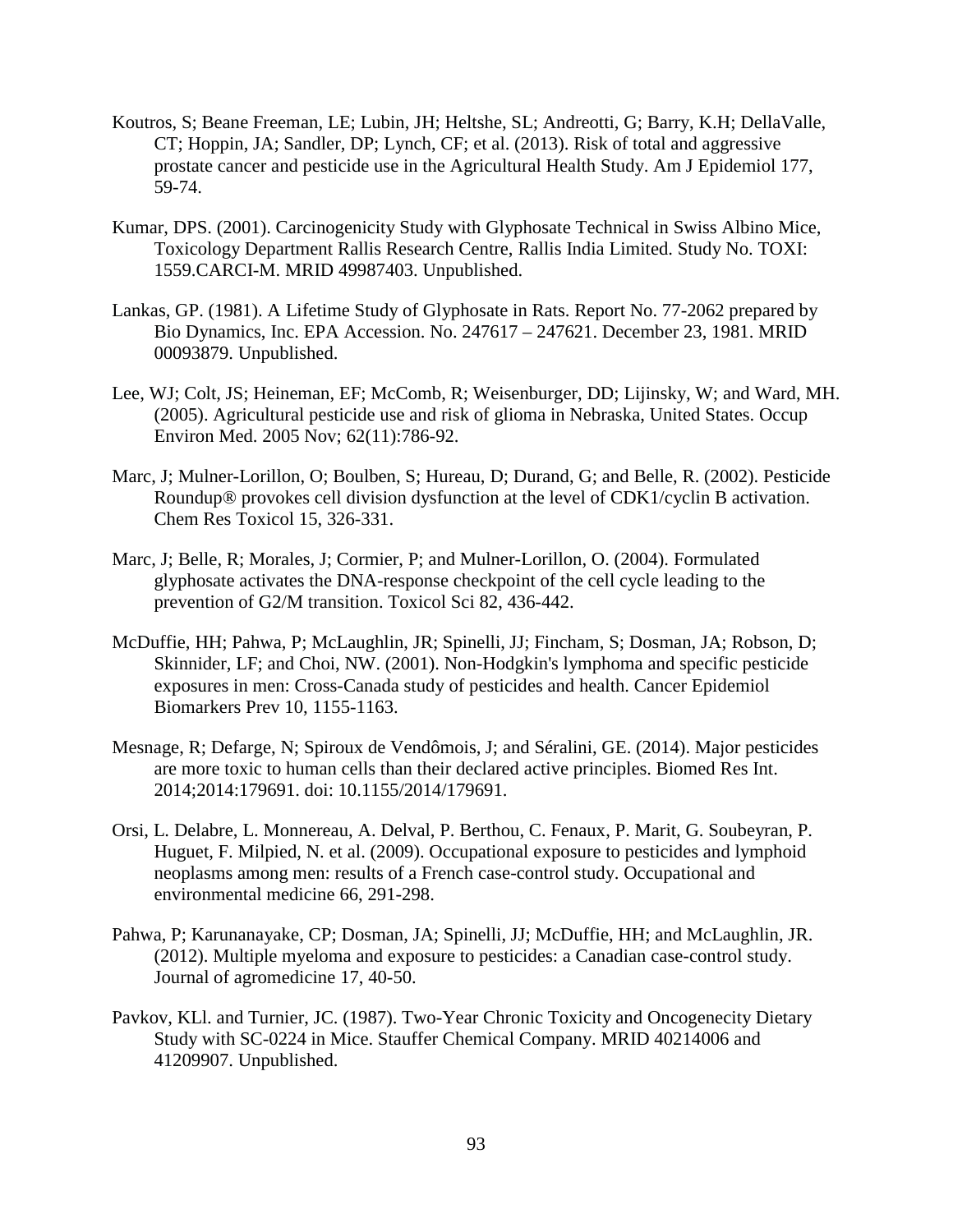- Pavkov, KLl. and Wyand, S. (1987). Two-Year Chronic Toxicity and Oncogenecity Dietary Study with SC-0224 in Rats. Stauffer Chemical Company. MRID 40214007, 41209905, and 41209907. Unpublished.
- Portier, CJ. Armstrong. BK. Baguley, BC. Baur, X. Belyaev, I. Bellé, R. . . . Zhou, SF. (2016). Differences in the carcinogenic evaluation of glyphosate between the International Agency for Research on Cancer (IARC) and the European Food Safety Authority (EFSA). J Epidemiol Community Health. 2016 Aug; 70(8): 741–745. Published online 2016 Mar 3. doi: 10.1136/jech-2015-207005.
- Reyna, MS. and Gordon, DE. (1973). 18-Month Carcinogenic Study with CP67573 in Swiss White Mice: IBT No. B569. (Unpublished study, including sponsor's validation report dated Feb 1, 1978, received Jun 21, 1978 under 524-308; prepared by Industrial Bio-Test Laboratories, Inc., submitted by Monsanto Co., Washington, D.C.; CDL:234136-G). MRID 00061113. Unpublished.

Rothman KJ. (1981). Induction and latent periods. Am J Epidemiol. 1981 Aug;114(2):253-259.

- Schinasi, L and Leon, ME. (2014). Non-Hodgkin lymphoma and occupational exposure to agricultural pesticide chemical groups and active ingredients: a systematic review and meta-analysis. Int J Environ Res Public Health. 2014 Apr 23;11(4):4449-527. doi: 10.3390/ijerph110404449.
- Schulz, KF and Grimes, DA. (2002). Case-control studies: research in reverse. Lancet. 2002 Feb 2;359(9304):431-4.
- Séralini, G-E; Clair, E; Mesnage, R; Gress, S; Defarge, N; Malatesta, M; Hennequin, D; and Spiroux de Vendômois, J. (2014). Republished study: long-term toxicity of a Roundup® herbicide and a Roundup®-tolerant genetically modified maize. Environmental Sciences Europe; Bridging Science and Regulation at the Regional and European Level. 26:14 DOI: 10.1186/s12302-014-0014-5.
- Sorahan, T. (2015). Multiple myeloma and glyphosate use: a re-analysis of US Agricultural Health Study (AHS) data. Int J Environ Res Public Health. 2015 Jan 28;12(2):1548-59. doi: 10.3390/ijerph120201548.
- Stout, LD and Ruecker, PA. (1990). Chronic Study of Glyphosate Administered in Feed to Albino Rats. MRID No. 41643801; Historical Controls. MRID 41728700. Unpublished.
- Sugimoto, K. (1997), HR-001: 18-Month Oral Oncogenicity Study in Mice, Vol. 1 and 2. The Institute of Environmental Toxicology, 2-772, Suzuki-cho, Kodaira-shi, Tokyo, 187, Japan, Study No.:IET 94-0151. MRID 50017108, 50017109. Unpublished.
- Suresh, TP. (1996). Combined Chronic Toxicity and Carcinogenicity Study with Glyphosate Technical in Wistar Rats. Toxicology Department Rallis Research Centre, Rallis India Limited, TOXI-1559, 002/1-GPT-CARCI-M. MRID 49987401. Unpublished.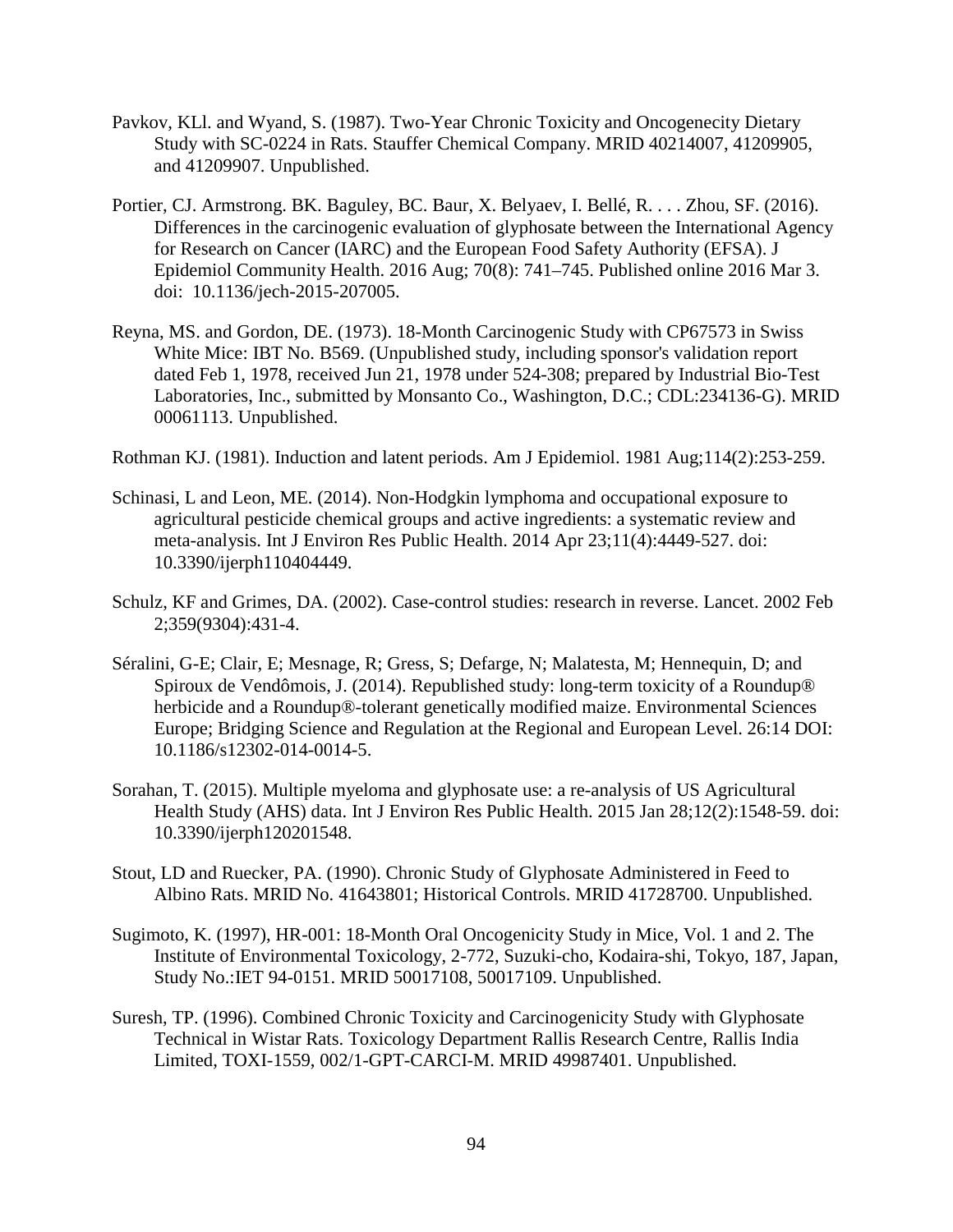- Tarone RE. (2016). On the International Agency for Research on Cancer classification of glyphosate as a probable human carcinogen. European Journal of Cancer Prevention; doi: 10.1097/CEJ.0000000000000289, Published ahead of print.
- Viele, K; Verry, S; Neuenschwander, B; Amzal, B; Chen, F; Enas, N; Hobbs, B; Ibrahim, JG; Kinnersley, N; Lindborg, S; Micallef, S; Roychoudhury, S; and Thompson, L. (2014). Use of Historical Control Data for Assessing Treatment Effects in Clinical Trials. Pharm Stat. 13(1): 41–54. doi:10.1002/pst.1589.
- Weisenburger, DD. (1992). Pathological classification of non-Hodgkin's lymphoma for epidemiologic studies. Cancer Res. 52:5456s–5464s.
- Westfall P, Young S. (1989). P-value adjustments for multiple tests in multivariate binomial models. Journal of the American Statistical Association 84, 780-786.
- Widholm, JM; Chinnala, AR; Ryu, JH; Song, HS; Eggett, T; and Brotherton, JE. (2001). Glyphosate selection of gene amplification in suspension cultures of 3 plant species. Physiol Plant 112, 540-545.
- Williams, GM; Berry, C; Burns, M; de Camargo, JL; and Greim, H. (2016). Glyphosate rodent carcinogenicity bioassay expert panel review. Crit Rev Toxicol. 2016 Sep;46(sup1):44-55.
- Wood, E; Dunster, J; Watson, P; and Brooks, P. (2009a). Glyphosate Technical: Dietary Combined Chronic Toxicity/Carcinogenicity Study in the Rat. Harlan Laboratories Limited, Shardlow Business Park, Shardlow, Derbyshire DE72 2GD, UK. Study No. 2060- 012. April, 23, 2009. MRID 49957404. Unpublished.
- Wood, E; Dunster, J; Watson, P; and Brooks, P. (2009b). Glyphosate Technical: Dietary Carcinogenicity Study in the Mouse. Harlan Laboratories Limited, Shardlow Business Park, Shardlow, Derbyshire DE72 2GD, UK. Study No. 2060-011. April, 22, 2009. MRID 49957402. Unpublished.
- Zahm, SH; Weisenburger, DD; Babbitt, PA; Saal, RC; Vaught, JB; Cantor, KP; Blair. A. (1990). A case-control study of non-Hodgkin's lymphoma and the herbicide 2,4 dichlorophenoxyacetic acid (2,4-D) in Eastern Nebraska. Epidemiology. 1(5):349-356.
- Zhang, C; Hu, R; Huang, J; Huang, X; Shi, G; Li, Y; Yin, Y; and Chen, Z. (2016). Health effect of agricultural pesticide use in China: implications for the development of GM crops. Sci. Rep. 6, 34918; doi: 10.1038/srep34918.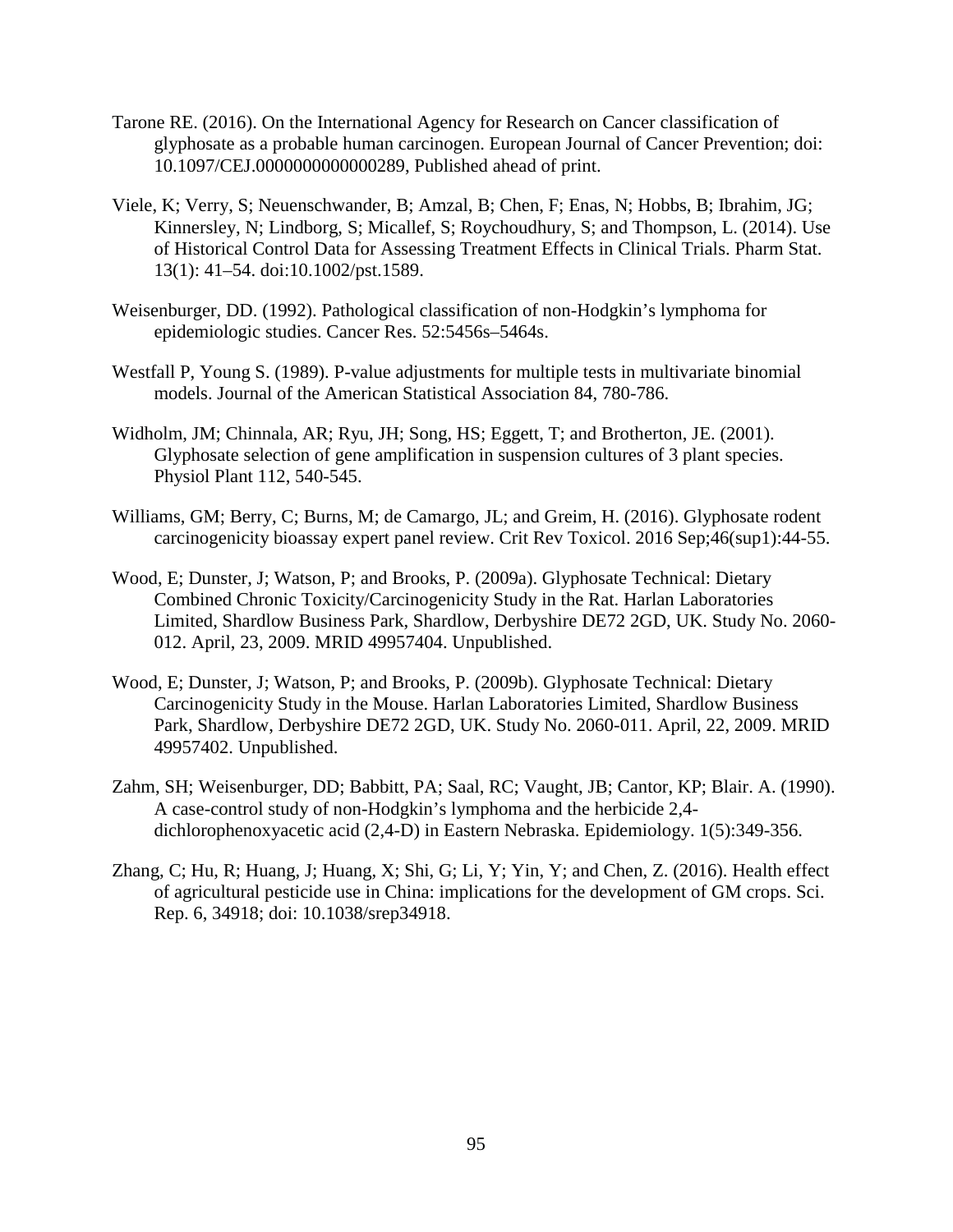# **APPENDIX 1 – WRITTEN SUBMISSIONS TO DOCKET NO. EPA-HQ-OPP-2016-0385**

| Commenter*                                                                                                                       |
|----------------------------------------------------------------------------------------------------------------------------------|
| Anonymous public comments                                                                                                        |
| Comment submitted by Dag Falck, Organic Program Manager, Nature's Path Foods Inc.                                                |
| Comment submitted by A. DeLuca                                                                                                   |
| Comment submitted by A. Lewis                                                                                                    |
| Comment submitted by A. Schneiderman                                                                                             |
| Comment submitted by A. Sorrells-Washington                                                                                      |
| Comment submitted by Aaron Hobbs, President, RISE, Responsible Industry for a Sound                                              |
| Environment                                                                                                                      |
| Comment submitted by Amechi Chukwudebe, PhD, BASF                                                                                |
| Comment submitted by Amelia Jackson-Gheissari PhD, International Regulatory Affairs                                              |
| Manager and Donna Farmer, PhD, Senior Toxicologist, Monsanto Company                                                             |
| Comment submitted by Amy (no surname provided)                                                                                   |
| Comment submitted by Andrew Behar, Chief Executive Officer, As You Sow, et al.                                                   |
| Comment submitted by Anthony Samsel, Research Scientist, Consultant, Samsel<br>Environmental and Public Health Services (SEAPHS) |
| Comment submitted by B. Talen                                                                                                    |
| Comment submitted by B. Tarone                                                                                                   |
| Comment submitted by Bill Freese, Science Policy Analyst, Center for Food Safety (CFS)                                           |
| Comment submitted by C. A. Harris, PhD, FRSC et al.                                                                              |
| Comment submitted by C. J. Portier, PhD                                                                                          |
| Comment submitted by C. Laieski                                                                                                  |
| Comment submitted by Center for Regulatory Effectiveness (CRE)                                                                   |
| Comment submitted by Christine T. (no surname provided)                                                                          |
| Comment submitted by Christopher P. Wild, PhD, Director, International Agency for                                                |
| Research on Cancer (IARC)                                                                                                        |
| Comment submitted by D. Brusick et al.                                                                                           |
| Comment submitted by D. Davis                                                                                                    |
| Comment submitted by D. Norris                                                                                                   |
| Comment submitted by D. Pompeo                                                                                                   |
| Comment submitted by D. Schubert                                                                                                 |
| Comment submitted by D. Sutherland                                                                                               |
| Comment submitted by Dale Moore, Executive Director, Public Policy, American Farm                                                |
| <b>Bureau Federation (AFBF)</b>                                                                                                  |
| Comment submitted by Daniele Court Marques, Pesticides Unit, European Food Safety                                                |
| <b>Authority (EFSA)</b>                                                                                                          |
| Comment submitted by Danielle (no surname provided)                                                                              |
| Comment submitted by David Spak, Stewardship Manager, Bayer Vegetation Management                                                |
| Comment submitted by Deborah Larson Hommer, President, Virginians for Medical                                                    |
| Freedom (VMF)<br>Comment submitted by Dennis D. Weisenburger, MD, Professor, Chair, Department of                                |
| Pathology, City of Hope                                                                                                          |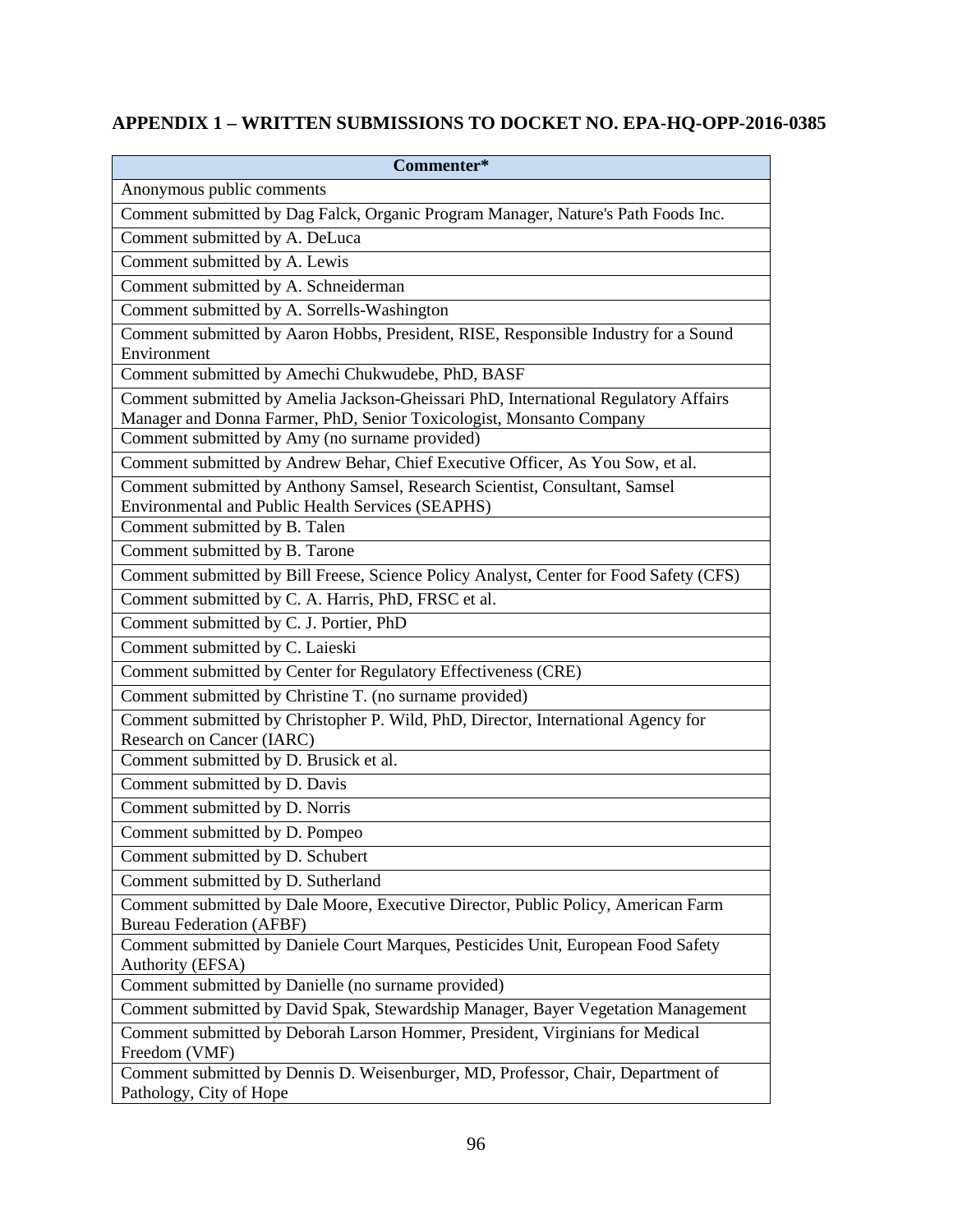| Commenter*                                                                                                                           |
|--------------------------------------------------------------------------------------------------------------------------------------|
| Comment submitted by Dev Gowda, J.D., Toxics Advocate, U.S. Public Interest Research                                                 |
| Group (PIRG)                                                                                                                         |
| Comment submitted by Donna Farmer, PhD. Senior Toxicologist, Monsanto Company                                                        |
| Comment submitted by Dow AgroSciences                                                                                                |
| Comment submitted by E. Crouch                                                                                                       |
| Comment submitted by E. Springwind                                                                                                   |
| Comment submitted by E. Stockman                                                                                                     |
| Comment submitted by E. Wilson                                                                                                       |
| Comment submitted by Emily Marquez, Ph.D., Staff Scientist, Pesticide Action Network                                                 |
| North America (PANNA)                                                                                                                |
| Comment submitted by G. Stromberg                                                                                                    |
| Comment submitted by Gordon Stoner, President, National Association of Wheat Growers<br>(NAWG)                                       |
| Comment submitted by Gretchen DuBeau, Esq., Executive and Legal Director, Alliance for<br>Natural Health USA                         |
| Comment submitted by H. Rowland                                                                                                      |
| Comment submitted by I. Panton                                                                                                       |
| Comment submitted by Intertek Scientific & Regulatory Consultancy                                                                    |
| Comment submitted by J. Hoy                                                                                                          |
| Comment submitted by J. Littrell                                                                                                     |
| Comment submitted by J. Manning                                                                                                      |
| Comment submitted by J. Moore                                                                                                        |
| Comment submitted by J. Young                                                                                                        |
| Comment submitted by James S. Bus PhD, DABT, ATS, Exponent, Inc. on behalf of                                                        |
| CropLife America                                                                                                                     |
| Comment submitted by Janet E. Collins, Ph.D., R.D., Senior Vice President, Science and<br>Regulatory Affairs, CropLife America (CLA) |
| Comment submitted by Jennifer Sass, PhD, Senior Scientist, Natural Resources Defense                                                 |
| Council (NRDC)                                                                                                                       |
| Comment submitted by John Weinand, President, North Dakota Grain Growers Association<br>(NDGGA)                                      |
| Comment submitted by Joseph K. Haseman, J. K. Haseman Consulting                                                                     |
| Comment submitted by K. Lundsford                                                                                                    |
| Comment submitted by K. Taylor                                                                                                       |
| Comment submitted by Kevin Bradley, President, Weed Science Society of America<br>(WSSA)                                             |
| Comment submitted by L. Garvey                                                                                                       |
| Comment submitted by L. Staman                                                                                                       |
| Comment submitted by Lars Niemann, Toxicology of Active Substances and their                                                         |
| Metabolites Unit, Department Safety of Pesticides, German Federal Institute for Risk                                                 |
| Assessment (BfR), Berlin                                                                                                             |
| Comment submitted by Luther Markwart, Executive Vice President, American Sugarbeet                                                   |
| Growers Association and Co-Chairman, Sugar Industry Biotechnology Council                                                            |
| Comment submitted by M. Bosland                                                                                                      |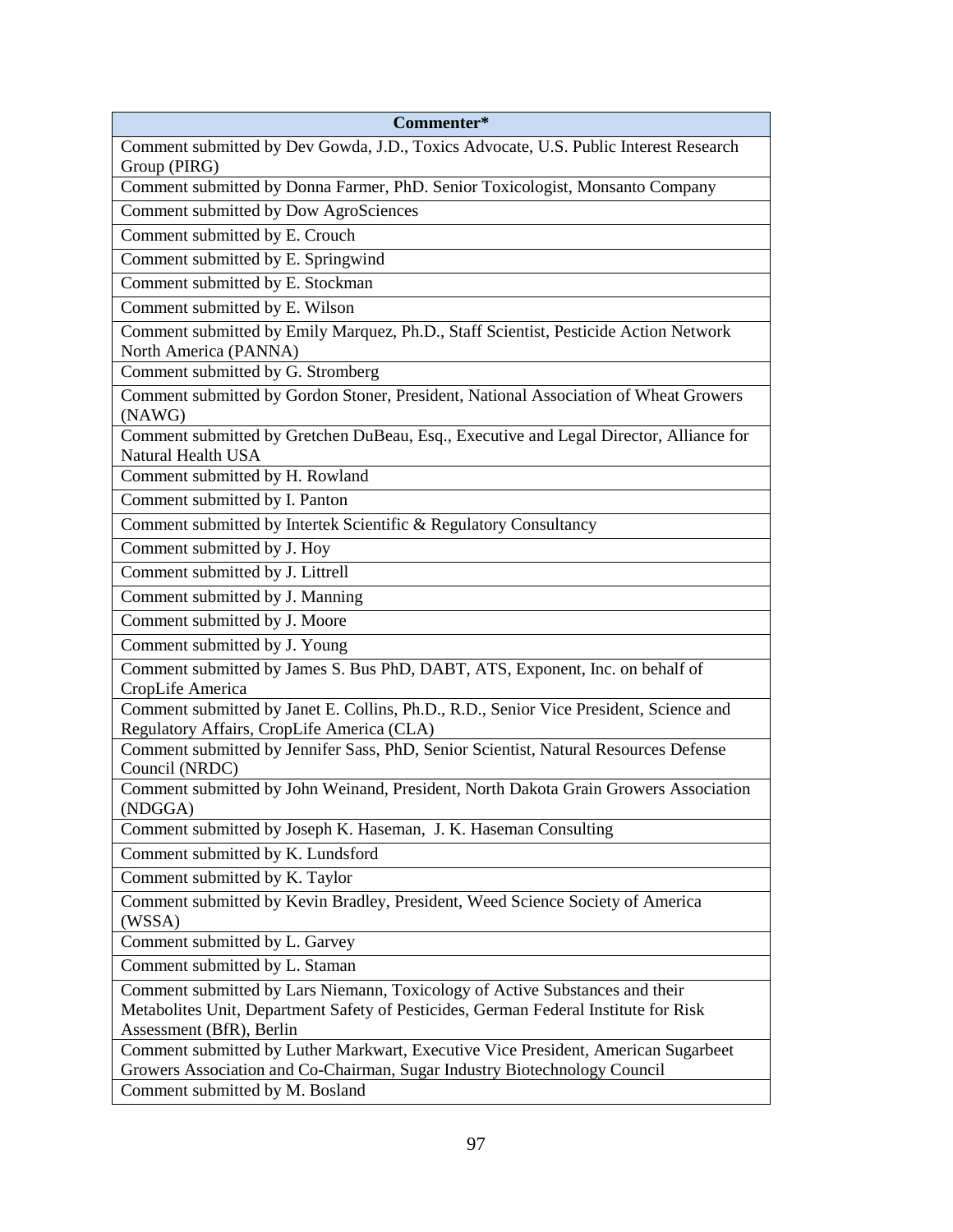| Commenter*                                                                                                                                                  |
|-------------------------------------------------------------------------------------------------------------------------------------------------------------|
| Comment submitted by M. McLean                                                                                                                              |
| Comment submitted by M. Moore                                                                                                                               |
| Comment submitted by M. Pybus                                                                                                                               |
| Comment submitted by M. Wilkus                                                                                                                              |
| Comment submitted by Montague Dixon, Senior Regulatory Manager, Syngenta Crop<br>Protection, LLC                                                            |
| Comment submitted by Ms. Delgado                                                                                                                            |
| Comment submitted by N. Paffrath                                                                                                                            |
| Comment submitted by Nathan Donley, Ph.D., Senior Scientist, Environmental Health                                                                           |
| Program, Center for Biological Diversity                                                                                                                    |
| Comment submitted by Nichelle Harriott, Science and Regulatory Director, Beyond                                                                             |
| Pesticides                                                                                                                                                  |
| Comment submitted by Nufarm Americas Inc                                                                                                                    |
| Comment submitted by P. A. Fenner-Crisp                                                                                                                     |
| Comment submitted by P. Whitman                                                                                                                             |
| Comment submitted by Pamela Koch, EdD, RD, Executive Director Laurie M. Tisch Center<br>for Food, Education & Policy, Teachers College, Columbia University |
| Comment submitted by Peter F. Infante, Consultant, Peter F. Infante Consulting, L.L.C.                                                                      |
| Comment submitted by Philip W. Miller, Ph.D., Vice President, Global Regulatory and                                                                         |
| Government Affairs, Monsanto Company                                                                                                                        |
| Comment submitted by R. Andrews                                                                                                                             |
| Comment submitted by R. Briggs                                                                                                                              |
| Comment submitted by R. E. Tarone                                                                                                                           |
| Comment submitted by R. Mason                                                                                                                               |
| Comment submitted by R. Parsons                                                                                                                             |
| Comment submitted by R. Tarone                                                                                                                              |
| Comment submitted by Rebecca St James (no surname provided)                                                                                                 |
| Comment submitted by Reece Langley, Vice President, Washington Operations, National<br>Cotton Council (NCC)                                                 |
| Comment submitted by Richard D. Gupton, Senior Vice President, Public Policy & Counsel,                                                                     |
| <b>Agricultural Retailers Association (ARA)</b>                                                                                                             |
| Comment submitted by Richard Wilkins, President, American Soybean Association (ASA)                                                                         |
| Comment submitted by Robert P. DeMott, Principal Toxicologist, Ramboll Environ on                                                                           |
| behalf of The Scotts Company LLC                                                                                                                            |
| Comment submitted by S. Seneff                                                                                                                              |
| Comment submitted by S. Barr                                                                                                                                |
| Comment submitted by S. Gardon                                                                                                                              |
| Comment submitted by S. Stair                                                                                                                               |
| Comment submitted by S. Vose                                                                                                                                |
| Comment submitted by S. Young                                                                                                                               |
| Comment submitted by Scott Slaughter, The Center for Regulatory Effectiveness (CRE)                                                                         |
| Comment submitted by Steve Levine, Ph.D., CropLife America (CLA)                                                                                            |
| Comment submitted by T. Tokuda                                                                                                                              |